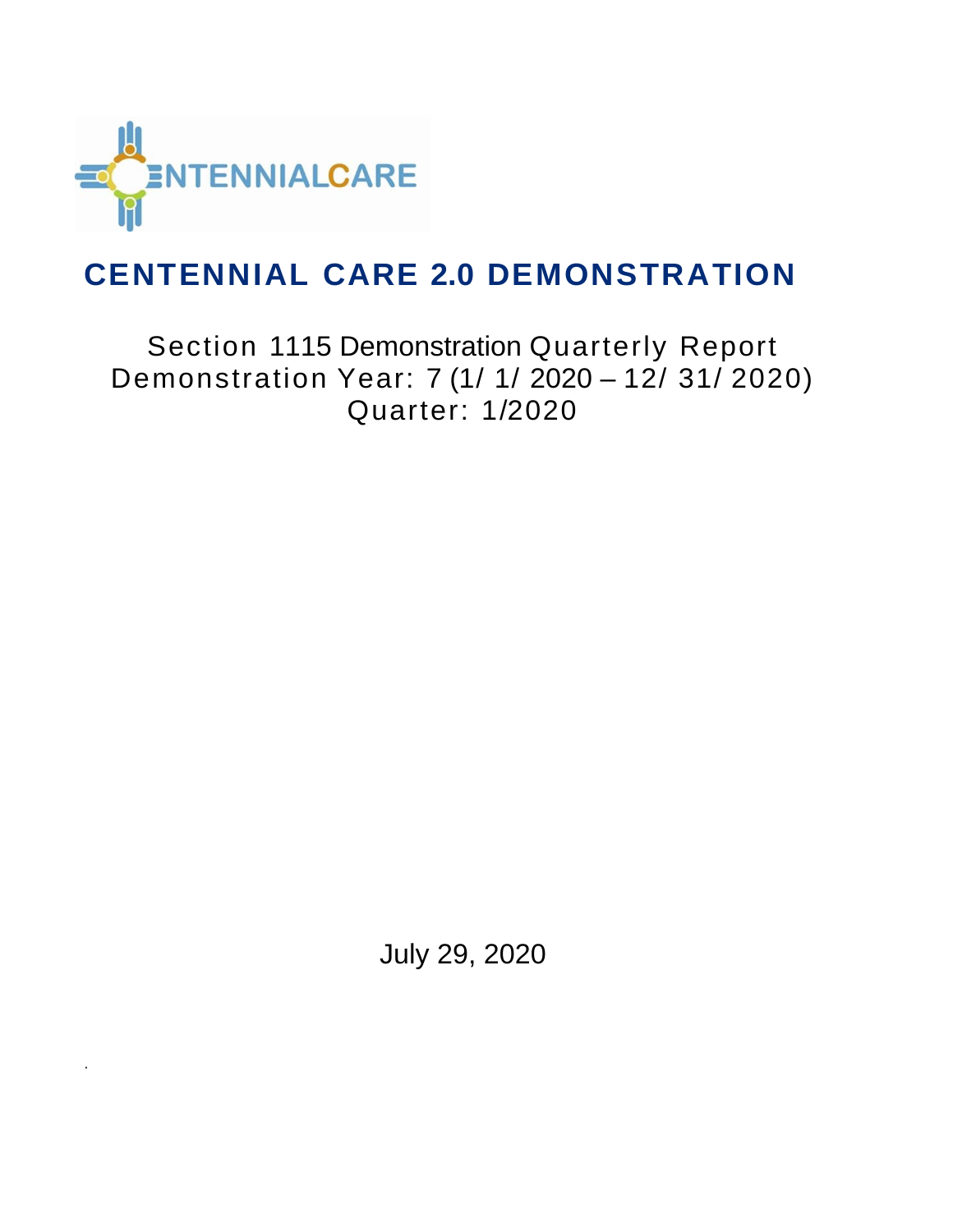### **CONTENTS**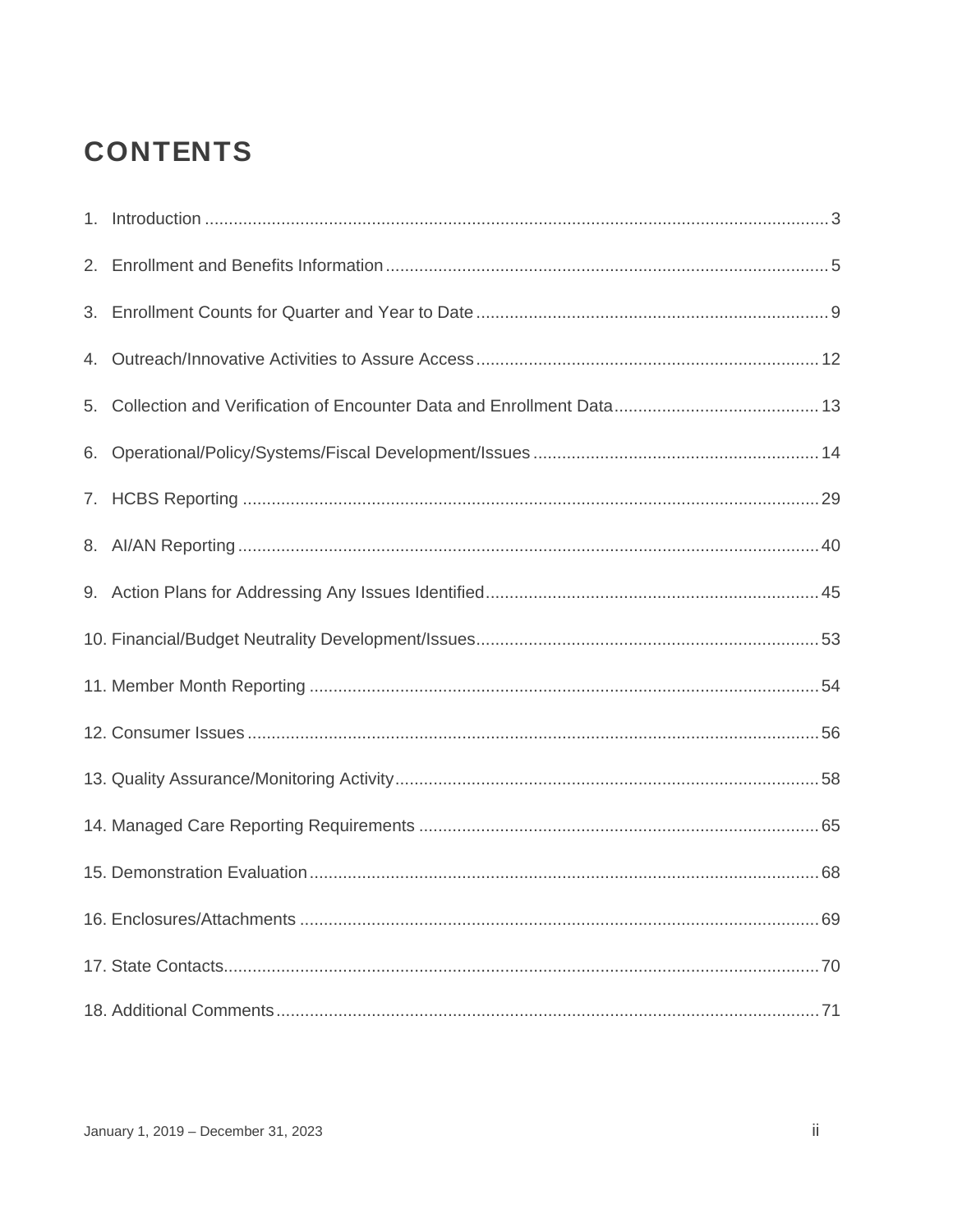# **1** INTRODUCTION

On December 14, 2018, the Centers for Medicare & Medicaid Services (CMS) approved Centennial Care 2.0, New Mexico's 1115 demonstration waiver, the next iteration of Centennial Care. Centennial Care 2.0, effective January 1, 2019 through December 31, 2023, features an integrated, comprehensive Medicaid delivery system in which a member's Managed Care Organization (MCO) is responsible for coordinating his/her full array of services, including acute care, pharmacy, behavioral health services, institutional services and home and community-based services (HCBS).

In Centennial Care 2.0, the state will continue to advance successful initiatives under Centennial Care while implementing new, targeted initiatives to address specific gaps in care and improve healthcare outcomes for its most vulnerable members. Key initiatives include:

- Improve continuity of coverage, encouraging individuals to obtain health coverage as soon as possible after becoming eligible, increasing utilization of preventive services, and promoting administrative simplification and fiscal sustainability of the Medicaid program;
- Refine care coordination to better meet the needs of high-cost, high-need members, especially during transitions in their setting of care;
- Continue to expand access to long-term services and supports (LTSS) and maintain the progress achieved through rebalancing efforts to serve more members in their homes and communities;
- Improve the integration of behavioral and physical health services, with greater emphasis on other social factors that impact population health;
- Expand payment reform through value-based purchasing (VBP) arrangements to achieve improved quality and better health outcomes;
- Continue the Safety Net Care Pool and time-limited Hospital Quality Improvement Initiative;
- Build upon policies that seek to enhance members' ability to become more active and involved participants in their own health care; and
- Further simplify administrative complexity
- es and implement refinements in program and benefit design.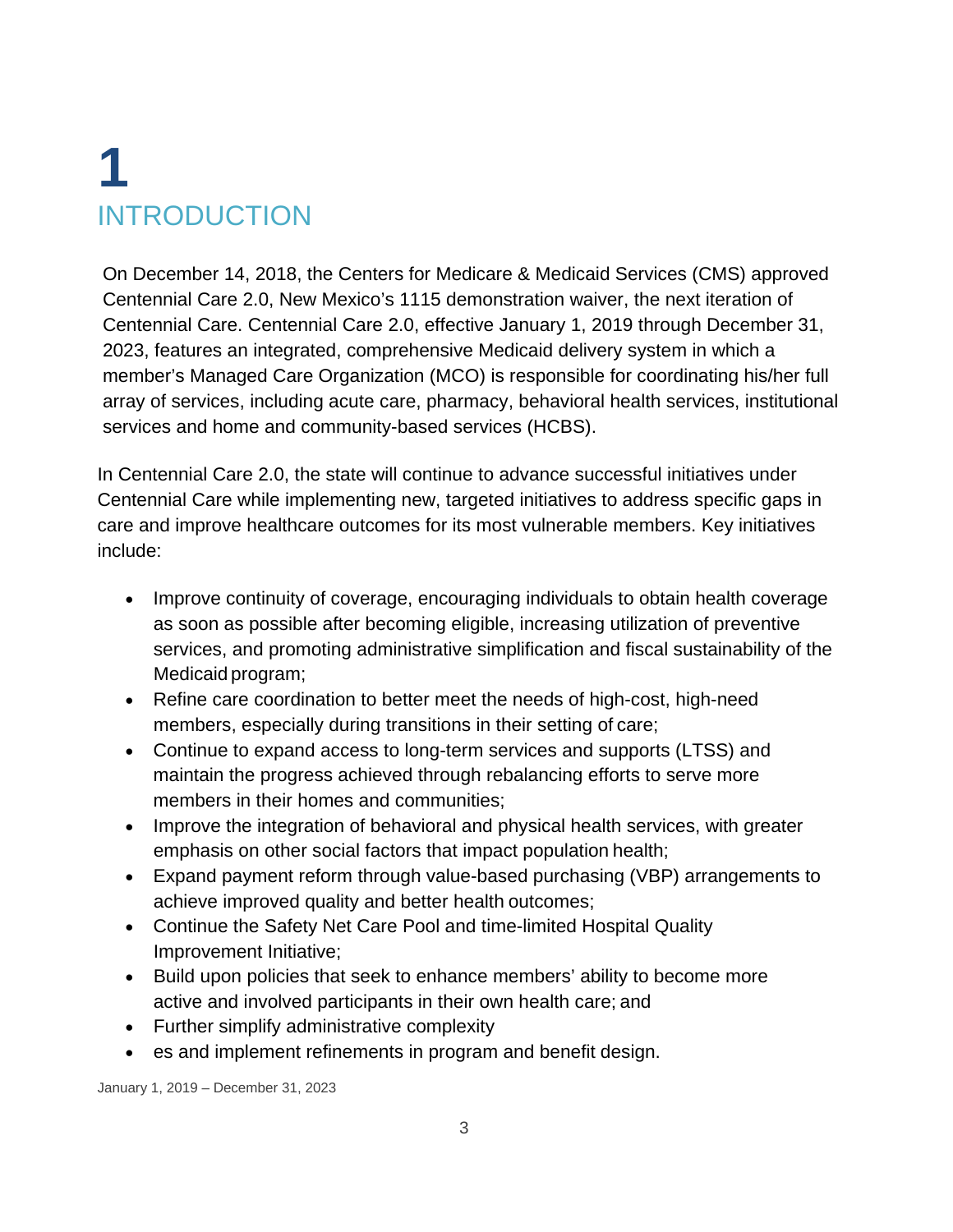The Centennial Care 2.0 managed care organizations (MCOs) are:

- 1. Blue Cross Blue Shield of New Mexico (BCBS),
- 2. Presbyterian Health Plan (PHP), and
- 3. Western Sky Community Care (WSCC).

#### Status of Key Dates:

| <b>TOPIC</b>                         | <b>KEY DATE</b>                       | <b>STATUS</b>                        |
|--------------------------------------|---------------------------------------|--------------------------------------|
| <b>Quality Strategy</b>              | Submitted to CMS on<br>March 14, 2019 | Approved by CMS on<br>March 24, 2020 |
| <b>SUD Evaluation Design</b><br>Plan | Submitted to CMS on<br>June 27, 2019  | Approved by CMS on<br>March 24, 2020 |
| <b>SUD Monitoring</b><br>Protocol    | Submitted July 31, 2019               | Pending CMS approval                 |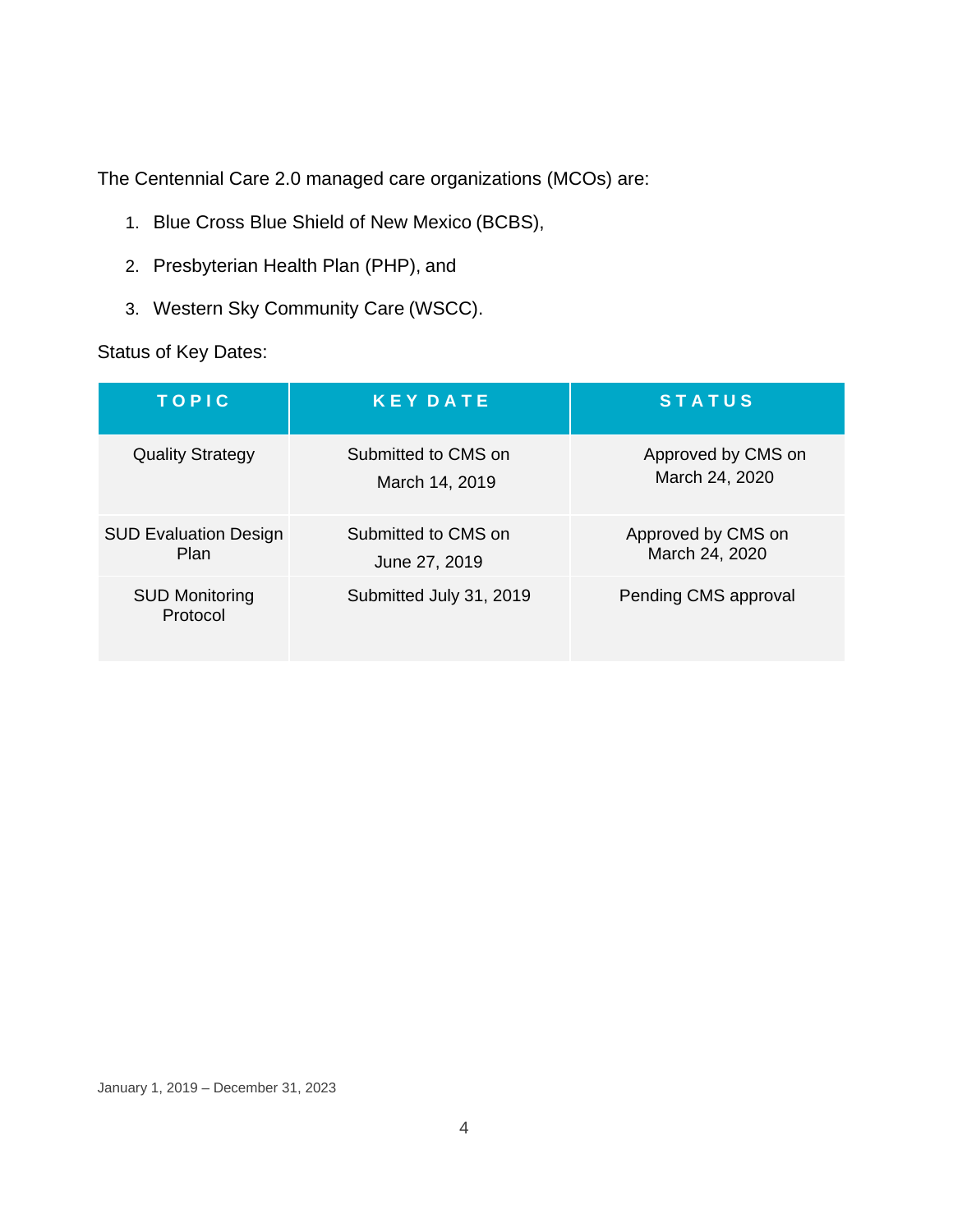# **2** ENROLLMENT AND BENEFITS INFORMATION

#### **Table 1: QUARTER 1 MCO ENROLLMENT CHANGES**

| <b>MANAGED CARE</b><br><b>ORGANIZATION</b>            | 12/31/2019<br><b>ENROLLMENT</b> | 3/31/2020<br><b>ENROLLMENT</b> | <b>PERCENT</b><br><b>INCREASE/</b><br><b>DECREASE Q2</b> |
|-------------------------------------------------------|---------------------------------|--------------------------------|----------------------------------------------------------|
| <b>Blue Cross Blue Shield</b><br>of New Mexico (BCBS) | 236,328                         | 239, 639                       | $+1.3$<br>percent                                        |
| Presbyterian Health Plan<br>(PHP)                     | 371,288                         | 371,848                        | $+.15$<br>percent                                        |
| <b>Western Sky Community</b><br>Care (WSCC)           | 59,048                          | 59,952                         | $+1.5$<br>percent                                        |

*Source: Medicaid Eligibility Reports, December 2019 & March 2020*

#### **CENTENNIAL CARE 2.0 MANAGED CARE ENROLLMENT**

Centennial Care 2.0 MCO enrollment data and cost per unit data by programs is provided for July 2017 through June 2019. Please see Attachment A: January 2018 – December 2019 Statewide Dashboards.

#### *MCO Enrollment*

In aggregate, MCO enrollment is decreasing by less than 1% from the previous to current period. This decrease is comprised of the following:

- 2% decrease in physical health enrollment.
- 1% decrease in aggregate Long-term services and supports enrollment.
- 2% increase in other adult group enrollment.

Differences in eligibility from previous dashboards are due, in part, to a recoupment data discrepancy identified in late 2019. Encounters and eligibility data for historic time periods and the reprocessed data is now reflected in the dashboards.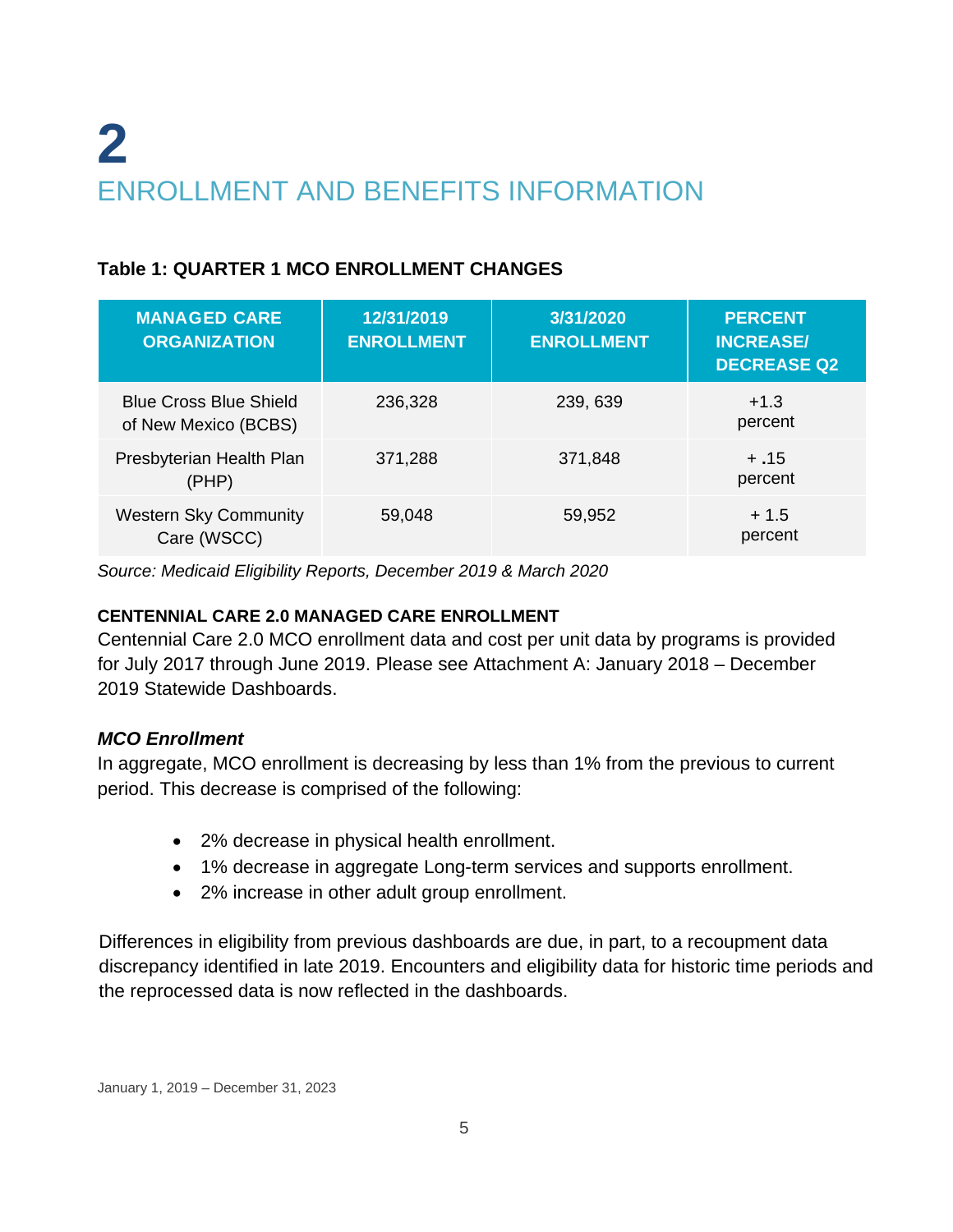#### *MCO Per Capita Medical Costs*

In aggregate, MCO enrollment is decreasing by less than 1% from the previous to current period. This decrease is comprised of the following:

- 2% decrease in physical health enrollment.
- 1% decrease in aggregate Long-term services and supports enrollment.
- 2% increase in other adult group enrollment.

Differences in eligibility from previous dashboards are due, in part, to a recoupment data discrepancy identified in late 2019. Encounter and eligibility data for historic time periods and the reprocessed data is now reflected in the dashboards.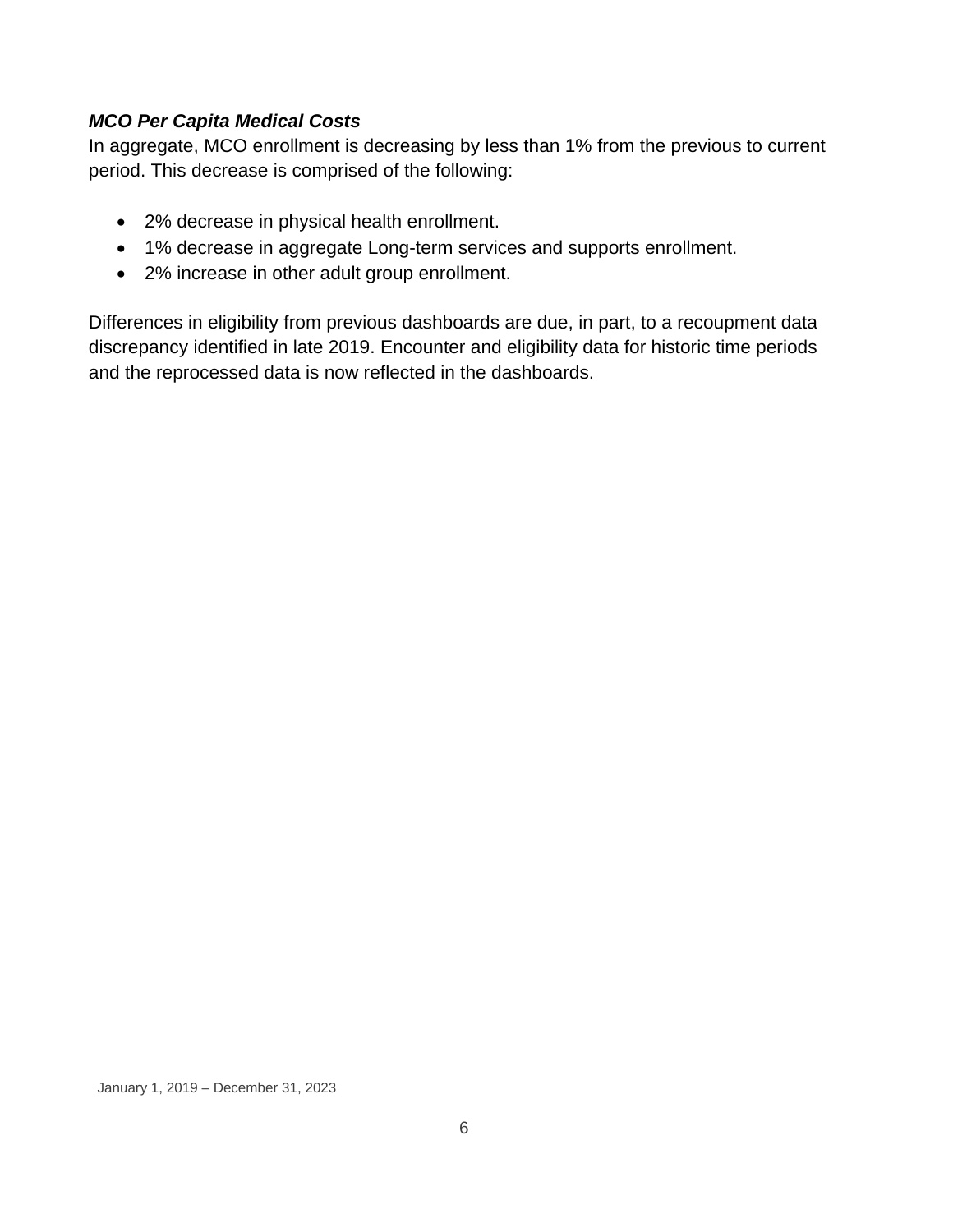#### **CENTENNIAL CARE 1.0 TO CENTENNIAL CARE 2.0 TRANSITION**

#### *Molina Healthcare Plan Termination*

In DY7 Q1, MHC continued to provide monthly updates on the progress of its termination plan. Based on HSD's review, MHC has submitted all required program reports and is current with all termination plan deliverables. MHC is required to comply with all duties and obligations incurred prior to the contract termination date and to maintain functionality to complete processing of all claims. HSD will continue to work with MHC and monitor the termination plan. MHC and HSD anticipate that MHC will submit its final termination plan report in DY7 Q3.

#### *UnitedHealthcare Community Plan Termination*

In DY7 Q1, UHC submitted its final termination plan report, and requested that HSD approve the completion of the termination plan. UHC also requested the opportunity to review and respond to external audit reports, when available, for periods during which UHC was an MCO. HSD had no concerns with the audit review request and informed UHC. HSD anticipates providing its response in DY7 Q2 to UHC's request for approval of the completion of the termination plan.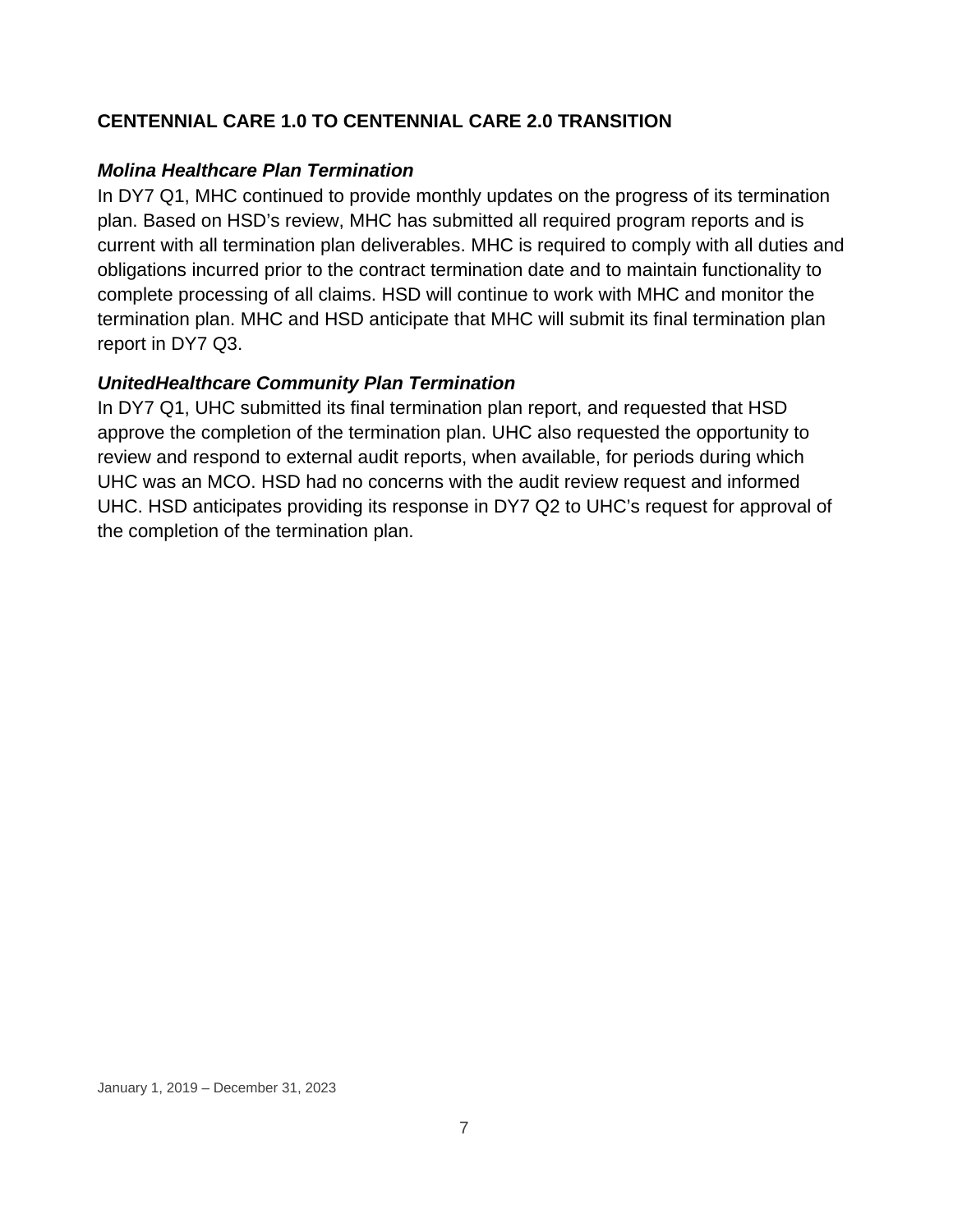#### **CENTENNIAL REWARDS**

The Centennial Rewards program provides incentives to members for engaging in and completing healthy activities and behaviors as listed below:

- Adult PCP Checkup reward for adults who complete an annual PCP wellness checkup;
- Asthma Management reward for refills of asthma controller medications for children;
- Bipolar reward for members who refill their medications;
- Bone Density reward for women age 65 or older who complete a bone density test within the year;
- Dental reward for adults and children who complete annual dental visits;
- Diabetes reward for members who complete tests and exams to better manage their diabetes;
- Pregnancy reward for prenatal first trimester and postpartum visit; and
- Schizophrenia reward for medication refill.
- Step-Up Challenge reward for completing a walking challenge;
- Well-Child for ages Birth 15 Month (aka W15)

Participating Members who complete these activities can earn credits, which can then be redeemed for items in the Centennial Rewards catalog.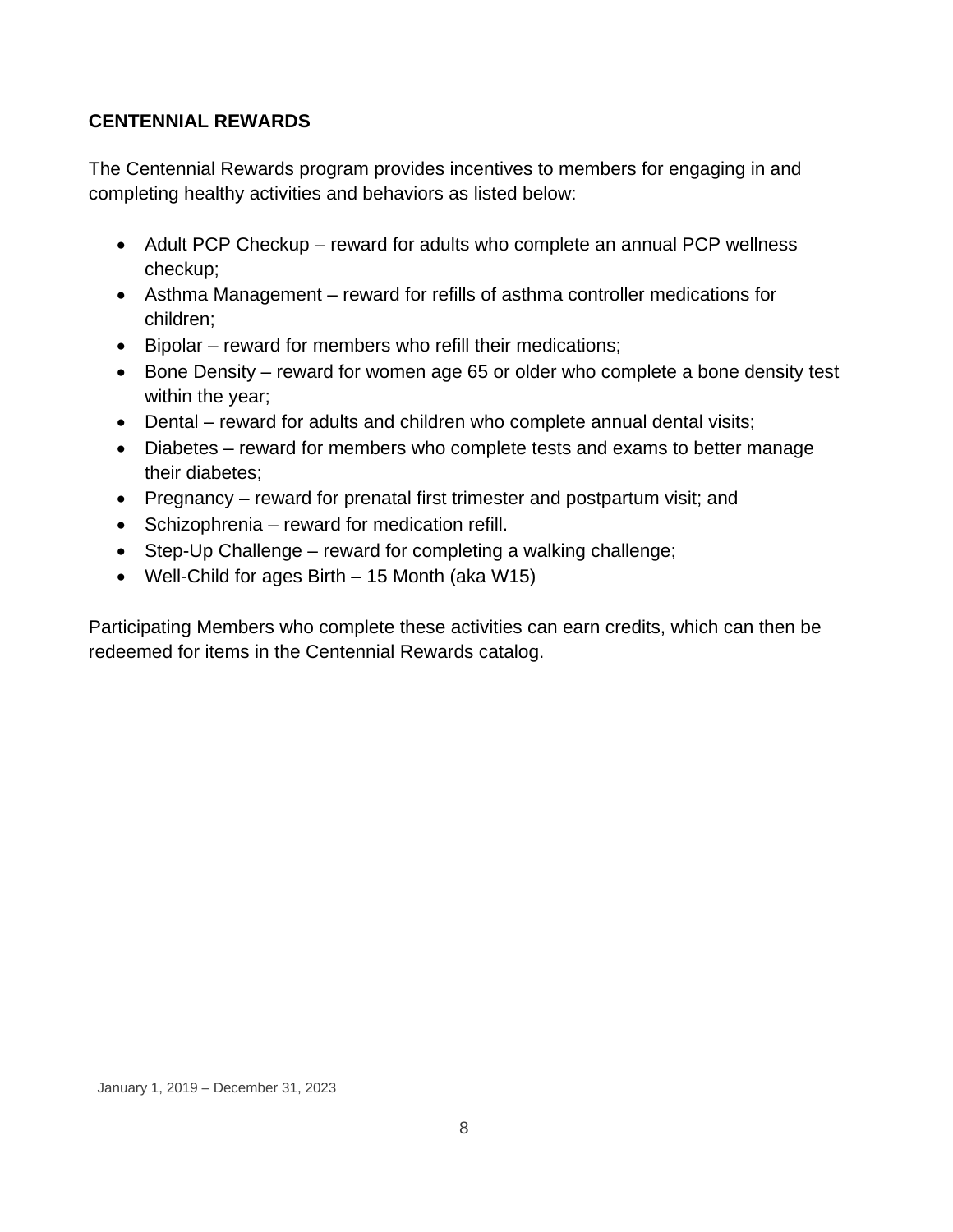#### **Table 2: Centennial Care Rewards**

| <b>CENTENNIAL CARE REWARDS</b>                                                                         |                |  |  |
|--------------------------------------------------------------------------------------------------------|----------------|--|--|
| 2020                                                                                                   |                |  |  |
|                                                                                                        | Q <sub>1</sub> |  |  |
| <b>Number of Medicaid Enrollees</b><br>Receiving a Centennial Care<br>Rewardable Service this Quarter* | 120,293        |  |  |
| Number of Members Registered in<br>the Rewards Program this Quarter                                    | 5,345          |  |  |
| Number of Members Who<br>Redeemed Rewards this Quarter**                                               | 11,134         |  |  |

\*Only includes rewards earned THIS quarter.

\*\*Redeemed rewards could have been earned in any of the previous 24 reporting months.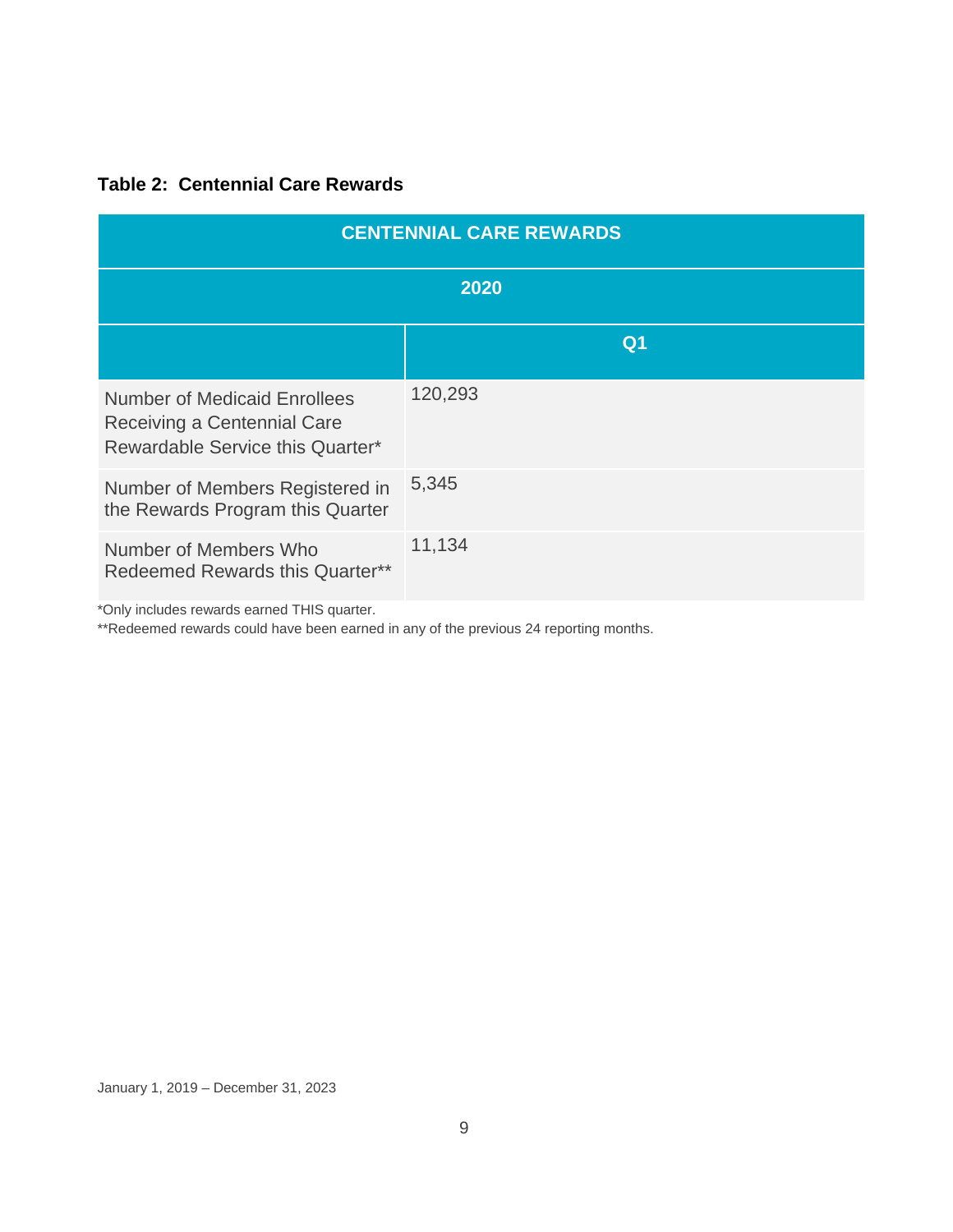## **3** ENROLLMENT COUNTS FOR QUARTER AND YEAR TO **DATE**

The following table outlines all enrollment and disenrollment activity under the demonstration. The enrollment counts are unique enrollee counts, not member months. Please note that these numbers reflect current enrollment and disenrollment in each Medicaid Eligibility Group (MEG). If members switched MEGs during the quarter, they were counted in the MEG that they were enrolled in at the end of the reporting quarter. Also, most of the disenrollment for this quarter is attributed to loss of eligibility. Due to Public Health Emergency (PHE) regarding Coronavirus (COVID-19), HSD meets the Maintenance of Effort (MOE) statutory requirements by ensuring individuals are not terminated from Medicaid if they were enrolled in the program as of March 18, 2020, or become enrolled during the emergency period, unless the individual voluntarily terminates eligibility to receive the 6.2 percent increased FMAP.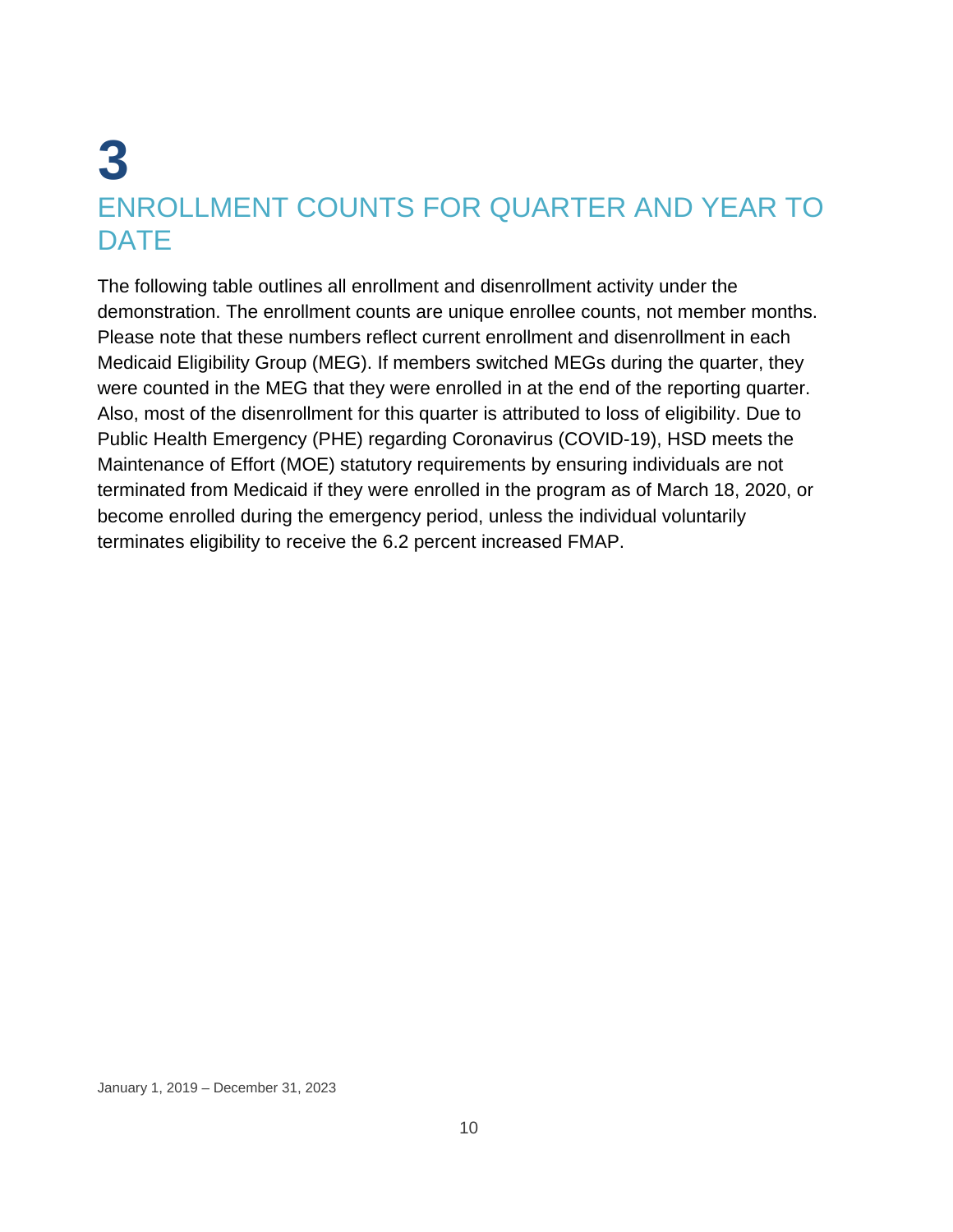| <b>Demonstration Population</b>   |                                         | <b>Total Number</b><br><b>Demonstration</b><br><b>Participants</b><br>DY7 Q1 Ending<br><b>March 2020</b> | <b>Current</b><br><b>Enrollees</b><br>(Rolling 12-<br>month<br>Period) | <b>Total</b><br><b>Disenrollments</b><br><b>During</b><br><b>DY7 Q1</b> |
|-----------------------------------|-----------------------------------------|----------------------------------------------------------------------------------------------------------|------------------------------------------------------------------------|-------------------------------------------------------------------------|
| <b>Population MEG1 - TANF</b>     | 0-FFS                                   | 36,227                                                                                                   | 52,726                                                                 | 462                                                                     |
| and Related                       | Presbyterian                            | 179,413                                                                                                  | 221,447                                                                | 2,031                                                                   |
|                                   | <b>Western Sky</b>                      | 29,890                                                                                                   | 37,057                                                                 | 333                                                                     |
|                                   | <b>Blue Cross Blue</b><br><b>Shield</b> | 110,492                                                                                                  | 133,584                                                                | 1,375                                                                   |
|                                   | <b>Summary</b>                          | 356,022                                                                                                  | 444,814                                                                | 4,201                                                                   |
| <b>Population MEG2 - SSI and</b>  | 0-FFS                                   | 2,339                                                                                                    | 3,317                                                                  | 32                                                                      |
| <b>Related - Medicaid Only</b>    | Presbyterian                            | 20,229                                                                                                   | 21,856                                                                 | 152                                                                     |
|                                   | <b>Western Sky</b>                      | 3,418                                                                                                    | 3,648                                                                  | 24                                                                      |
|                                   | <b>Blue Cross Blue</b><br><b>Shield</b> | 11,461                                                                                                   | 12,068                                                                 | 94                                                                      |
|                                   | <b>Summary</b>                          | 37,447                                                                                                   | 40,889                                                                 | 302                                                                     |
| <b>Population MEG3 - SSI and</b>  | 0-FFS                                   |                                                                                                          | 103                                                                    |                                                                         |
| <b>Related - Dual</b>             | Presbyterian                            | 22,985                                                                                                   | 24,473                                                                 | 242                                                                     |
|                                   | <b>Western Sky</b>                      | 2,424                                                                                                    | 2,535                                                                  | 21                                                                      |
|                                   | <b>Blue Cross Blue</b><br><b>Shield</b> | 10,729                                                                                                   | 11,238                                                                 | 179                                                                     |
|                                   | <b>Summary</b>                          | 36,138                                                                                                   | 38,349                                                                 | 442                                                                     |
| <b>Population MEG4 - 217-like</b> | 0-FFS                                   | 121                                                                                                      | 207                                                                    |                                                                         |
| <b>Group - Medicaid Only</b>      | Presbyterian                            | 132                                                                                                      | 157                                                                    | $\mathbf{1}$                                                            |
|                                   | <b>Western Sky</b>                      | 19                                                                                                       | 18                                                                     |                                                                         |
|                                   | <b>Blue Cross Blue</b><br><b>Shield</b> | 101                                                                                                      | 123                                                                    | $\overline{2}$                                                          |
|                                   | <b>Summary</b>                          | 373                                                                                                      | 505                                                                    | $\mathbf{3}$                                                            |
| <b>Population MEG5 - 217-like</b> | 0-FFS                                   |                                                                                                          | $6\phantom{1}$                                                         |                                                                         |
| <b>Group - Dual</b>               | Presbyterian                            | 2,503                                                                                                    | 2,610                                                                  | 35                                                                      |
|                                   | <b>Western Sky</b>                      | 275                                                                                                      | 263                                                                    | $\overline{2}$                                                          |
|                                   | <b>Blue Cross Blue</b><br><b>Shield</b> | 1,853                                                                                                    | 1,801                                                                  | 27                                                                      |
|                                   | <b>Summary</b>                          | 4,631                                                                                                    | 4,680                                                                  | 64                                                                      |
| <b>Population MEG6 - VIII</b>     | 0-FFS                                   | 29,029                                                                                                   | 33,660                                                                 | 752                                                                     |
| <b>Group (expansion)</b>          | Presbyterian                            | 132,237                                                                                                  | 131,501                                                                | 3,308                                                                   |
|                                   | <b>Western Sky</b>                      | 22,201                                                                                                   | 22,439                                                                 | 627                                                                     |
|                                   | <b>Blue Cross Blue</b><br><b>Shield</b> | 96,193                                                                                                   | 95,470                                                                 | 2,477                                                                   |
|                                   | <b>Summary</b>                          | 279,660                                                                                                  | 283,070                                                                | 7,164                                                                   |
| <b>Summary</b>                    |                                         | 714,271                                                                                                  | 812,307                                                                | 12,176                                                                  |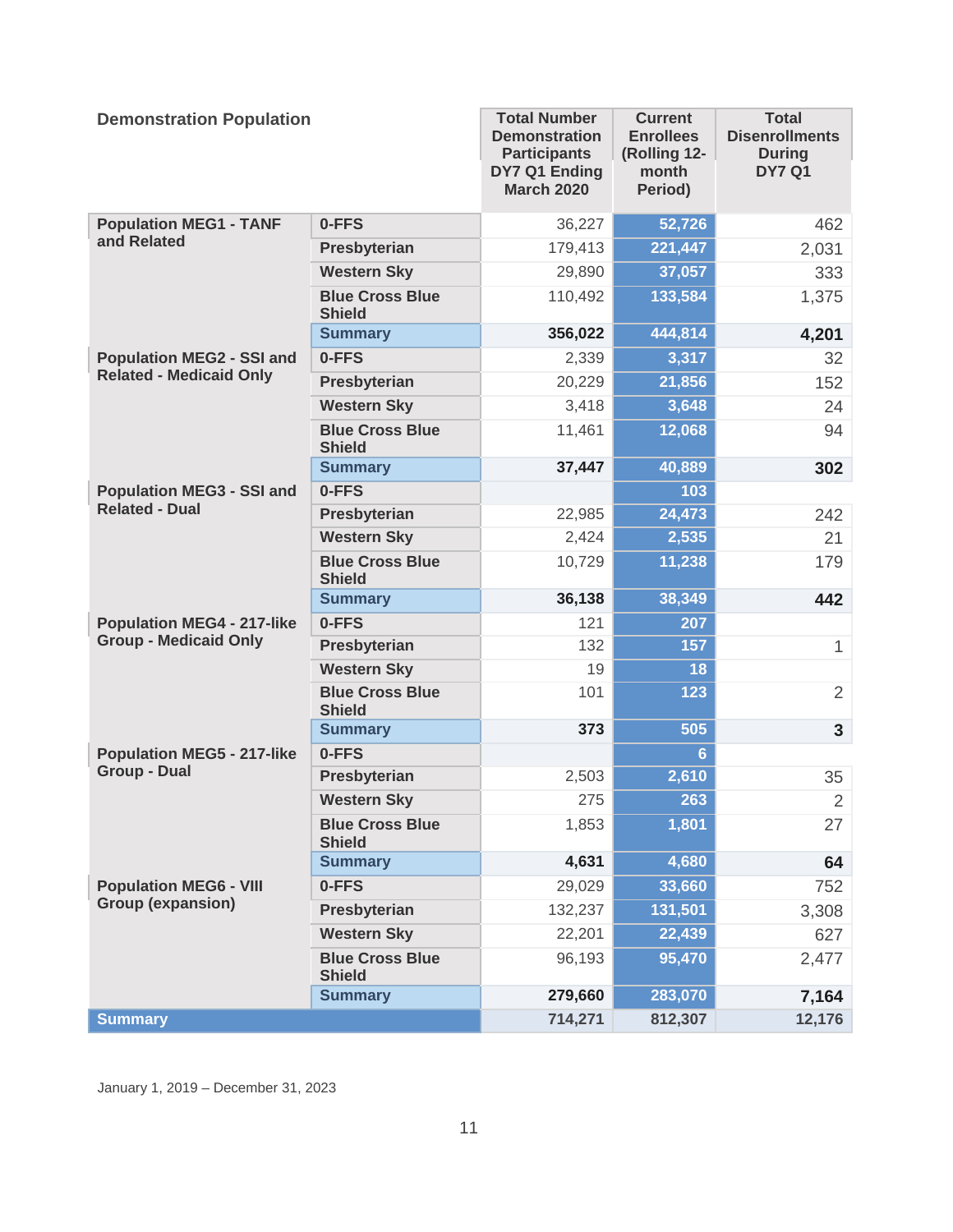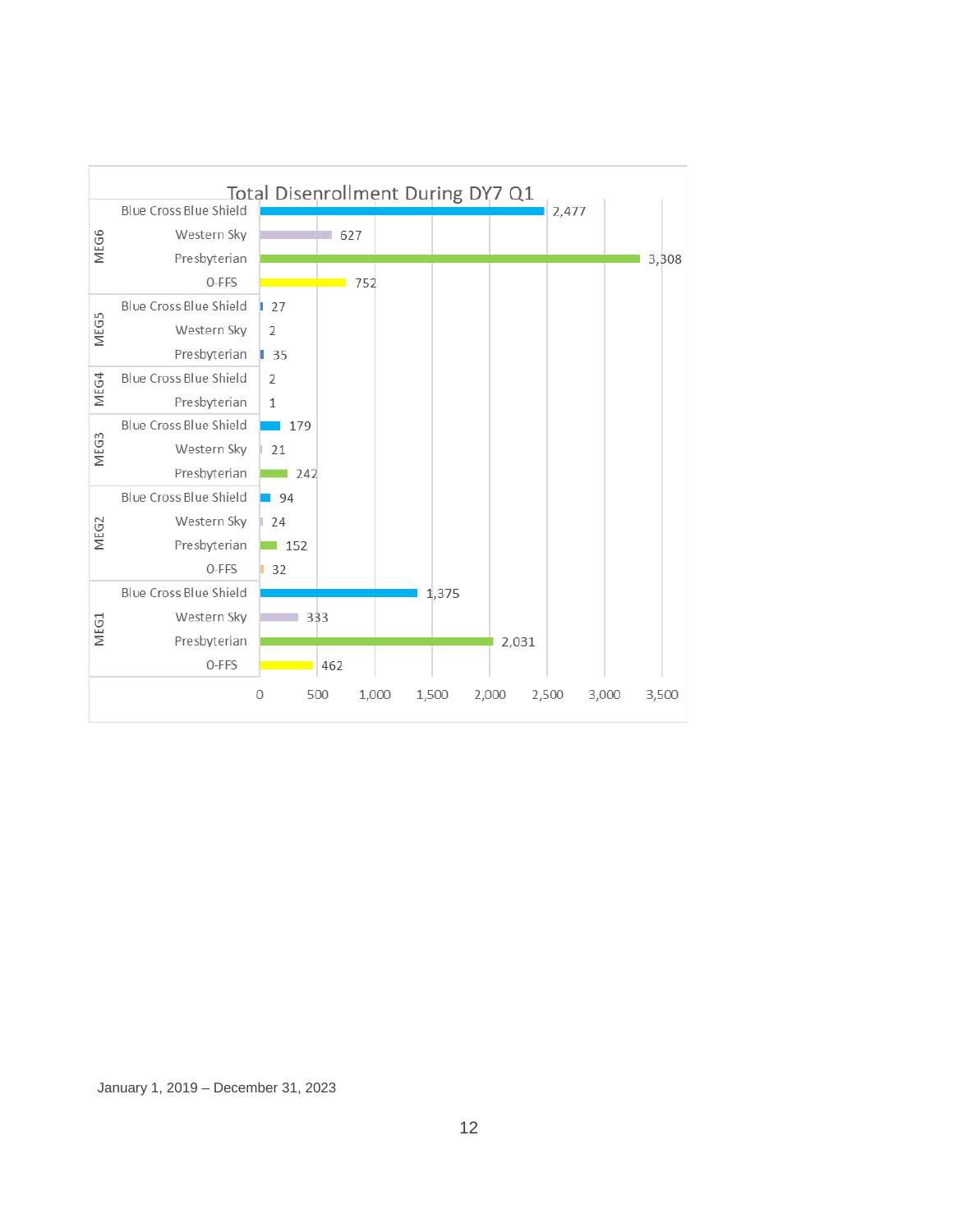## **4** OUTREACH/ INNOVATIVE ACTIVTIES TO ASSURE **ACCESS**

|                                       | <b>OUTREACH AND TRAINING</b>                                                                                                                                                                                                                                                                                                                                                                                                |
|---------------------------------------|-----------------------------------------------------------------------------------------------------------------------------------------------------------------------------------------------------------------------------------------------------------------------------------------------------------------------------------------------------------------------------------------------------------------------------|
| <b>Quarter 1</b><br><b>Activities</b> | In DY7 Q1, HSD participated in the Behavioral Health and Physical<br>Health community events at the 2020 New Mexico State Legislature<br>during the Legislative Session. HSD outreach staff provided information<br>regarding Centennial Care 2.0 Medicaid Benefits, Eligibility and MCO<br>Enrollment.                                                                                                                     |
|                                       | In DY7 Q1, HSD outreach and training staff partnered with the New<br>Mexico Health Insurance Exchange in a state-wide Enrollment Event for<br>potential Medicaid applicants using the Real Time Application system<br>process at over 26 locations.                                                                                                                                                                         |
|                                       | HSD staff conducted monthly trainings for the Presumptive Eligibility<br>(PE) Program and Presumptive Eligibility Determiners (PED) in the<br><b>JUST Health Program. HSD also conducted YESNM-PE Demonstration</b><br>trainings for PEDs. The purpose for these on-going trainings is to<br>increase PED enrollment throughout New Mexico. Trainings took place<br>in person, classroom environment, and also via webinar. |
|                                       | In DY7 Q1, HSD staff conducted "Baby Bot" trainings for PEDs. This is<br>a new feature in YESNM-PE that allows the PED provider to add an<br>eligible newborn onto Medicaid immediately. This is a mandatory<br>training for certified PEDs.                                                                                                                                                                                |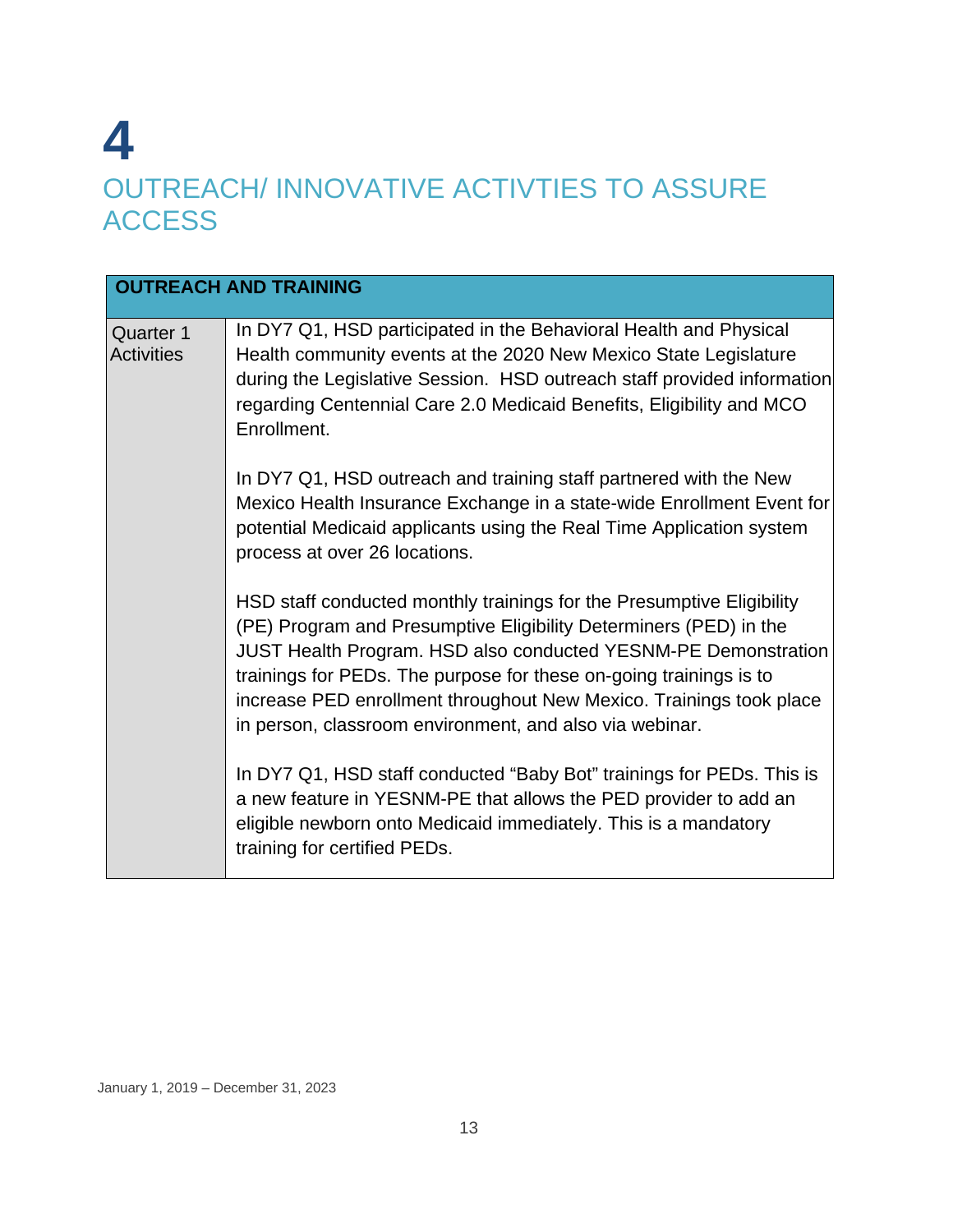# **5** COLLECTION AND VERIFICATION OF ENCOUNTER DATA AND ENROLLMENT DATA

The MCOs submit encounters daily and/or weekly to stay current with encounter submissions, including encounters that are or not accepted by HSD. HSD meets regularly with the MCOs to address specific issues and to provide guidance. HSD regularly monitors encounters by comparing encounter submissions to financial reports to ensure completeness. HSD monitors encounters by extracting data monthly to identify the accuracy of encounter submissions and shares this information with MCO's. HSD extracts encounter data on a quarterly basis to validate and enforce compliance with accuracy. Based on the most recent quarterly data extracted, the MCO's are compliant with encounter submissions.

Data is extracted monthly to identify Centennial Care enrollment by MCO and for various populations. Any discrepancies that are identified, whether due to systematic or manual error, are immediately addressed. Eligibility and enrollment reports are run on a monthly basis to ensure consistency of numbers. In addition, HSD continues to monitor enrollment and any anomalies that may arise, so they are identified and addressed timely. HSD posts the monthly Medicaid Eligibility Reports (MERs) to the HSD website at: http[:www.hsd.state.nm.us/LookingForInformation/medicad-eligibility.aspx.](http://www.hsd.state.nm.us/LookingForInformation/medicad-eligibility.aspx) This report includes enrollment by MCOs and by population.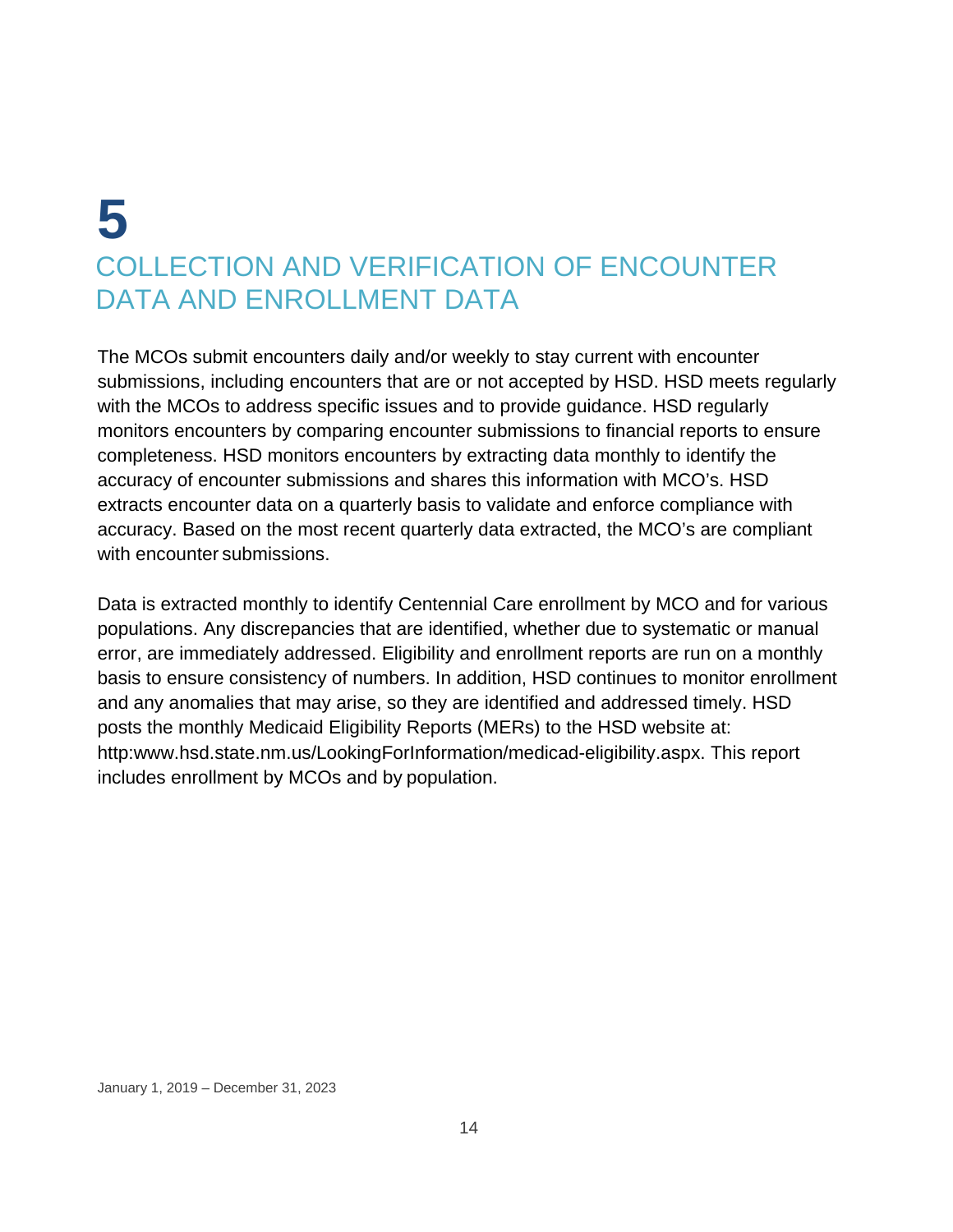### 6 OPERATIONAL/POLICY/SYSTEMS/FISCAL DEVELOPMENT **ISSUES**

#### **FISCAL ISSUES**

The capitation payments through DY7 Q1 reflect the Centennial Care 2.0 rates effective on January 1, 2020. The rates are developed with efficiency, utilization, trends, prospective program changes, and other factors as described in the rate certification reports. The rate certification reports for January 1 through December 31, 2020 were submitted to the Centers for Medicare and Medicaid Services (CMS) on January 6, 2020.

During DY7 Q1, reconciliation payments and recoupments for patient liability, retroactive eligibility, IHS, hepatitis C, and performance measure were made for CY 2018 (DY 5); the effects of those activities are more pronounced in the PMPM of MEG 1. For CY 2019 (DY 6), payments were made for IHS reconciliations and directed payments resulting in an increase in the PMPM of MEG 1.

The fiscal impact of the Public Health Emergency (PHE) due to the Coronavirus (COVID-19) pandemic is not reflected in the financial activities during this quarter. Any fiscal impact from the pandemic during this period will be captured in subsequent quarters.

#### **PUBLIC HEALTH EMERGENCY (PHE) regarding COVID-19**

On January 31, 2020 the Health and Human Services Secretary Alex M. Azar II declared a public health emergency for the United States to aid the nations healthcare community in responding to the 2019 novel coronavirus also known as COVID-19. This declaration is retroactive to January 27, 2020. In response to the PHE, HSD requested several federal authorities and were approved for the following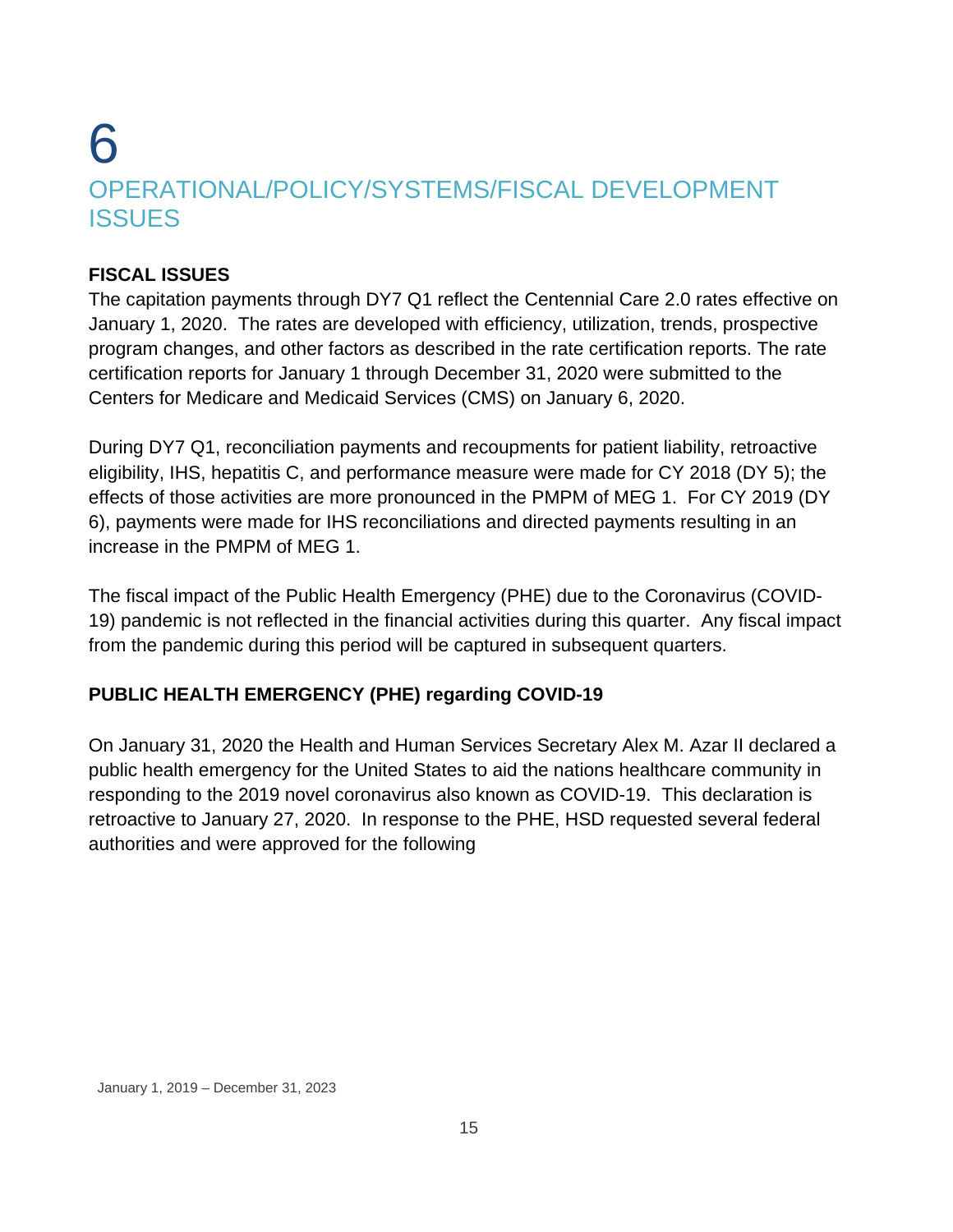#### *New Mexico Disaster Relief State Plan Amendments (SPAs)*

HSD submitted five Disaster Relief SPAs and received CMS approval for the following:

- Expands the list of qualified entities allowed to do Presumptive Eligibility
- Increases DRG rates for ICU inpatient hospital stays by 50% and all other inpatient hospital stays by 12.4%; and
- Established Category of Eligibility (COE) for the COVID Testing Group for the uninsured population
- Targeted Access UPL Supplemental Payments
- Nursing Facility Rate Increases applied when treating fee for service COVID-19 members

#### *1135 Waiver*

HSD submitted a 1135 waiver and received CMS approval for the following:

- Suspending prior authorizations and extending existing authorizations
- Suspending PASRR Level I and II screening assessments for 30 days
- Extension of time to request fair hearing of up to 120 days
- Enroll providers who are enrolled in another state's Medicaid program or who are enrolled in Medicare
- Waive screening requirements (i.e. Fingerprints, site visits, etc.) to quickly enroll providers
- Cease revalidation of currently enrolled providers
- Payments to facilities for services provided in alternative settings
- Temporarily allow non-emergency ambulance suppliers
- Temporarily suspend payment sanctions
- Temporarily allow legally responsible individuals to provide PCS services to children under the EPSDT benefit.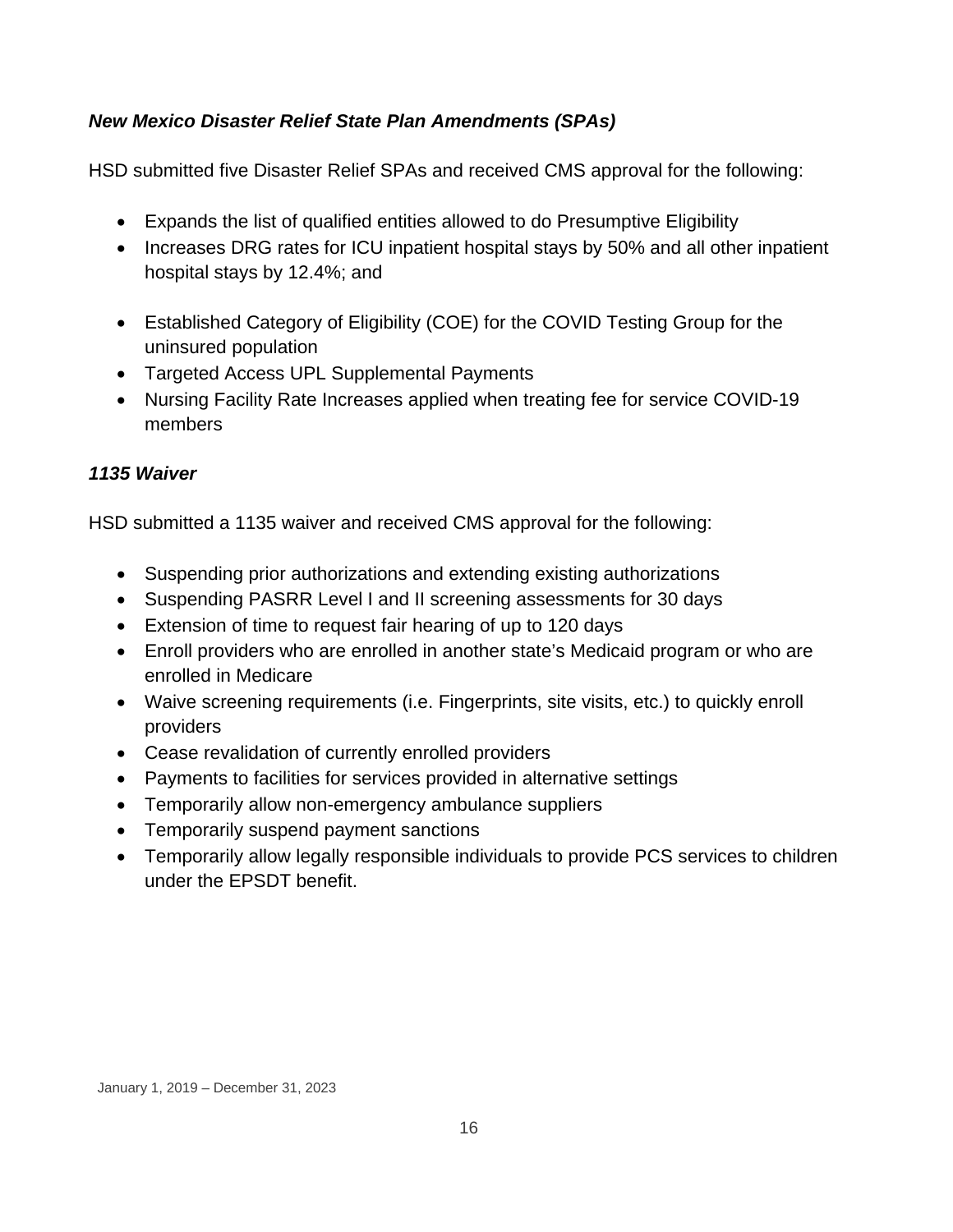#### *Appendix Ks*

HSD submitted three Appendix Ks and received CMS approval for the following:

- 1915c Waivers (Medically Fragile, Mi Via, and Developmental Disability)
	- o Exceed service limitations (i.e. additional funds to purchase electronic devices for members, exceed provider limits in a controlled community residence and suspend prior authorization requirements for waiver services, which are related to or resulting from this emergency)
	- o Expand service settings (i.e. telephonic visits in lieu of face-to-face and provider trainings also done through telehealth mechanisms.)
	- o Permit payment to family caregivers
	- o Modify provider enrollment requirements (i.e. suspending fingerprinting and modifying training requirements)
	- o Reducing provider qualification requirements by allowing out-of-state providers to provide services, allowing for an extension of home health aide supervision with the ability to do the supervision remotely
	- o Utilizing currently approved Level of Care Assessments to fulfil the annual requirement or completing new assessments telephonically
	- o Modifying the person-centered care plan development process to allow for telephonic participation and electronic approval
	- o Modifying incident reporting requirements
	- o Retainer payments for personal care services
- 1115 Demonstration Waiver for Home Community Benefit Services (HCBS)
	- o Expand service settings (i.e. telephonic visits in lieu of face-face and provider trainings also done through telehealth mechanisms.)
	- o Permit payment for services rendered by family caregivers or legally responsible individuals if not already permitted under the waiver.
	- o Modifying provider qualifications to allow provider enrollment or re-enrollment with modified risk screening elements.
	- o Modification to the process for level of care evaluations or re-evaluations
	- o Modifying person-centered service plan development process to allow for telephonic participation and electronic approval
	- o Modifying incident reporting requirements
	- o Allow for payment for services
	- o Retainer payments for personal care services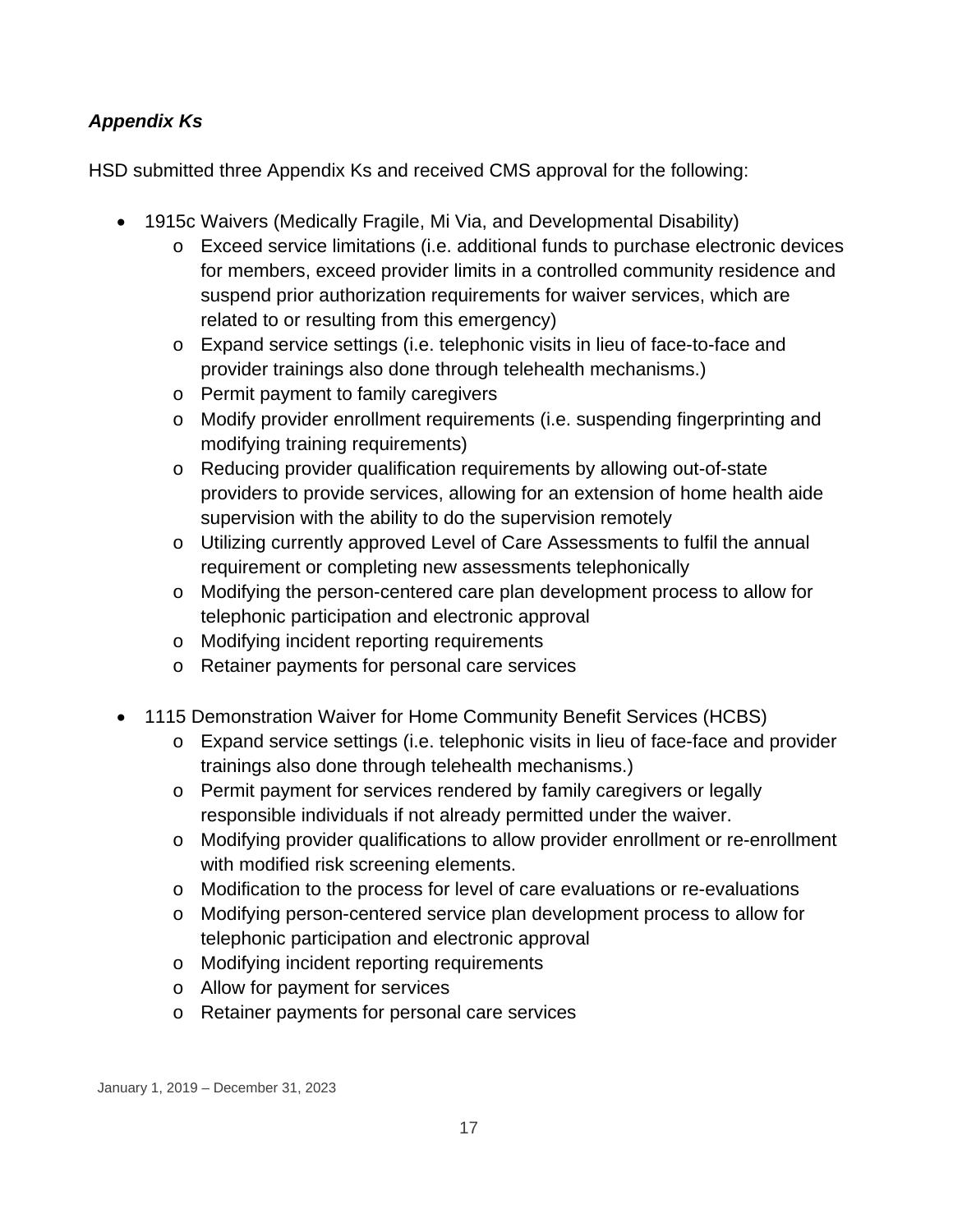#### **PATIENT CENTERED MEDICAL HOMES (PCMH)**

HSD requires the MCOs to ensure engagement of PCMHs by including PCMH membership as part of a delivery system improvement project.

- For Legacy MCOs, HSD requires a minimum of a five percent (5%) increase of the MCO's members assigned to a PCP who is a provider with a Patient-Centered Medical Home (including both PCMHs that have achieved NCQA accreditation and those that have not). If the MCO achieves a minimum of fifty percent (50%) of membership being served by PCMHs, then the MCO must maintain that same minimum percentage at the end of the calendar year in order to meet this target.
- For non-Legacy MCOs, HSD requires a minimum of ten percent (10%) of the MCO's total membership be assigned to a PCP who is a provider with a Patient-Centered Medical Home (including both PCMHs that have achieved NCQA accreditation and those that have not) by the end of the calendar year.

HSD may impose a penalty if the MCO does not meet the Delivery System Improvement Performance Targets; however, the MCO may propose that any performance penalty amounts be spent on system improvement activities for provider network development and enhancement activities that will directly benefit members.

| <b>PCMHASSIGNMENT</b>                 |               |               |               |               |  |  |
|---------------------------------------|---------------|---------------|---------------|---------------|--|--|
| Tot al Mem bers Panel ed to a PCMH    |               |               |               |               |  |  |
|                                       | <b>DY6 Q1</b> | <b>DY6 Q2</b> | <b>DY6 Q3</b> | <b>DY6 Q4</b> |  |  |
| <b>BCBS</b>                           | 95,670        | 100,387       | 106,497       | 107,831       |  |  |
| <b>PHP</b>                            | 196,853       | 203,851       | 213,475       | 239,583       |  |  |
| <b>WSCC</b>                           | 20,164        | 21,682        | 22,705        | 23,460        |  |  |
| Per cent of Members Paneled to a PCMH |               |               |               |               |  |  |
| <b>BCBS</b>                           | 39.8%         | 41.4%         | 43.3%         | 44.0%         |  |  |
| <b>PHP</b>                            | 53.0%         | 55.0%         | 57.5%         | 64.7%         |  |  |
| <b>WSCC</b>                           | 34.4%         | 37.1%         | 38.2%         | 39.3%         |  |  |

#### **Table 3: PCMH Assignment**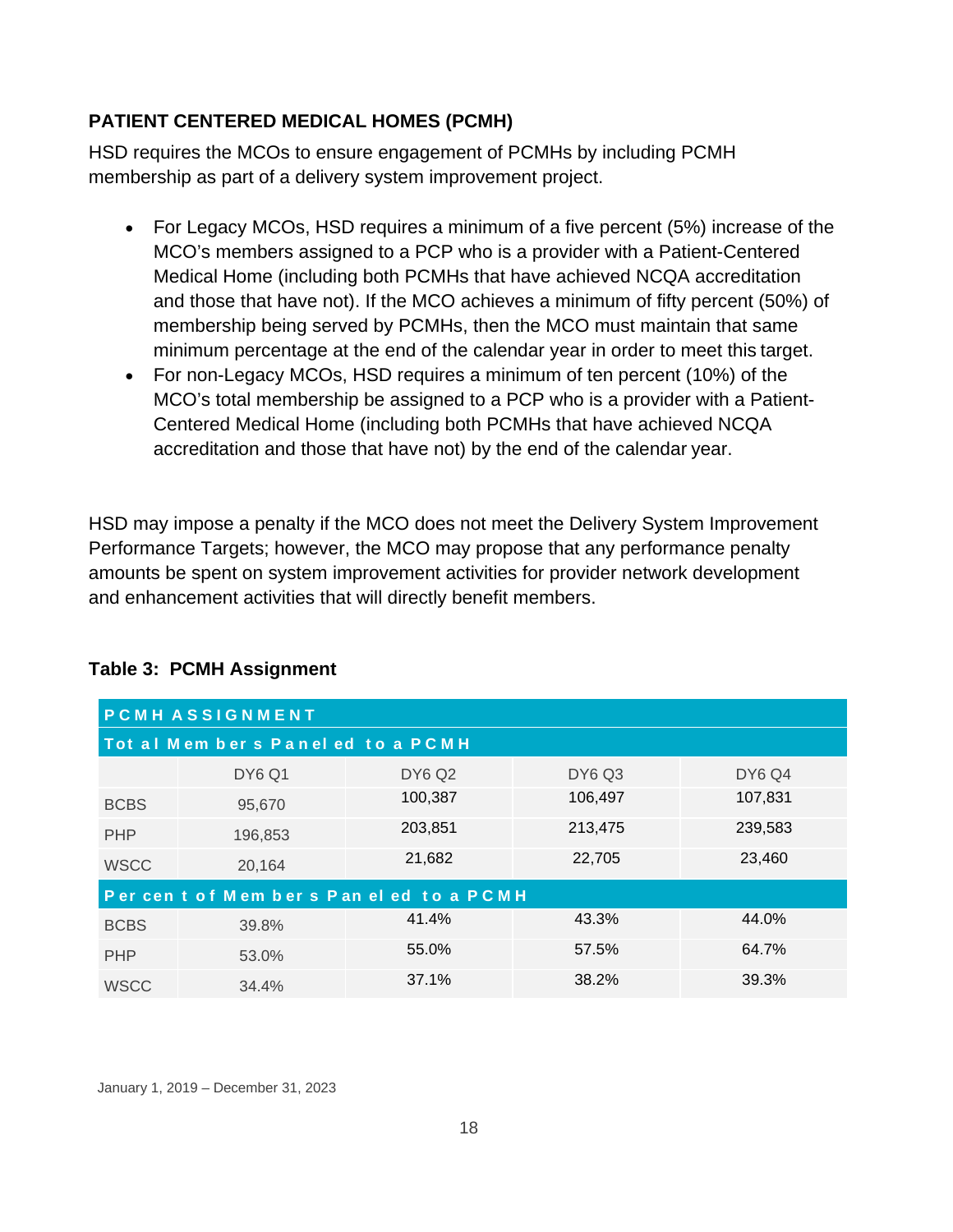Due to the PHE, HSD suspended the required Patient Centered Medical Homes quarterly report submission until the emergency declaration is terminated. In response to the PHE, HSD directed providers to offer telehealth services to be provided in all physical health, behavioral health, and long-term care settings to ensure safe access to health care. HSD added new telehealth codes to encourage the use of telephonic visits and e-visits in lieu of in-person care to reduce the risk of spreading COVID-19 through face-to-face contact.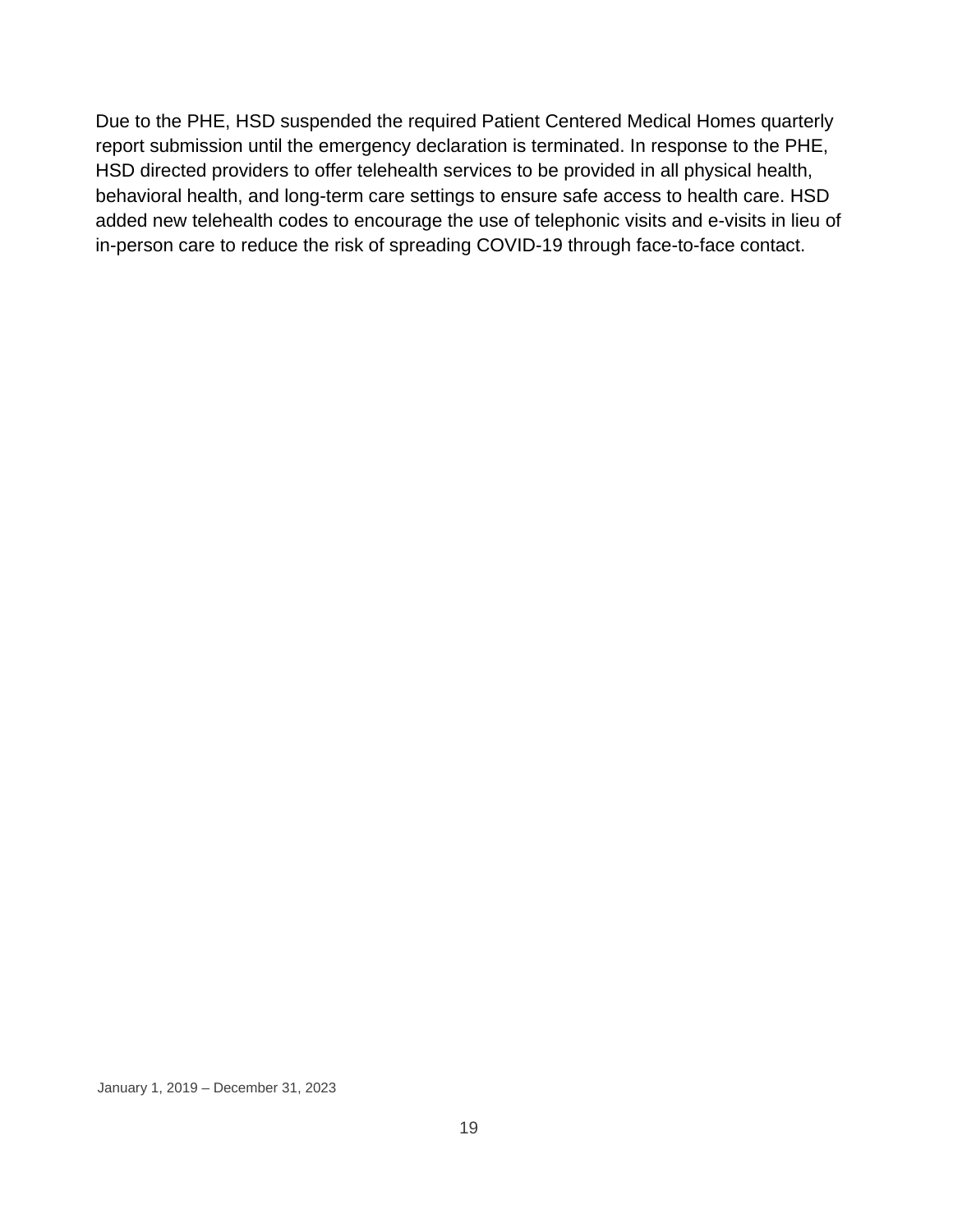#### **CARE COORDINATION MONITORING ACTIVIES**

|                                    | <b>Care Coordination Monitoring Activities</b>                                                                                                                                                                                                                                                                                                                                                                                                                                                                                                                                                                                                                                                                                                                                                                                                                                                                                                                                                                                                                                                                                                                                                                                                                                                                                                                                                                                                                                                                                                                                                                                                                                                                                                                                                                                     |
|------------------------------------|------------------------------------------------------------------------------------------------------------------------------------------------------------------------------------------------------------------------------------------------------------------------------------------------------------------------------------------------------------------------------------------------------------------------------------------------------------------------------------------------------------------------------------------------------------------------------------------------------------------------------------------------------------------------------------------------------------------------------------------------------------------------------------------------------------------------------------------------------------------------------------------------------------------------------------------------------------------------------------------------------------------------------------------------------------------------------------------------------------------------------------------------------------------------------------------------------------------------------------------------------------------------------------------------------------------------------------------------------------------------------------------------------------------------------------------------------------------------------------------------------------------------------------------------------------------------------------------------------------------------------------------------------------------------------------------------------------------------------------------------------------------------------------------------------------------------------------|
| 1 <sup>st</sup> Quarter Activities | In DY7 Q1, HSD continued monthly audits to monitor MCO<br>compliance with contract and policy requirements when<br>conducting care coordination activities. These audits include: 1)<br>MCO compliance for the correct categorization of members who<br>have been listed as Difficult to Engage, Unreachable or Refused<br>care coordination (DUR); 2) Confirmation that members are<br>being correctly referred for a Comprehensive Needs Assessment<br>(CNA) if triggered by a completed Health Risk Assessment<br>(HRA); 3) Correct placement of members in the Care<br>Coordination Level (CCL) based on information in the CNA and<br>criteria outlined in the Managed Care Service Agreement; and 4)<br>Transition of Care (TOC) files for members transitioning from an<br>in-patient hospital stay or Nursing Facility to the community and<br>members transitioning from a Nursing Facility to the community,<br>confirming the TOC plan adequately addressed the member's<br>needs. HSD monitored MCO compliance through the monthly<br>audits in January and February (M1 and M2) DY7. In response to<br>the PHE related to COVID-19, HSD suspended audits for March<br>(M3) of DY7 Q1. Monthly audits will be captured in subsequent<br>quarters.<br>DY7, M1 and M2 audit results from the Monthly DUR Audit are<br>aggregated monthly in Table 4: Care Coordination Categorization<br>Audit. HSD provided audit findings, each month, to the MCOs<br>with requests for further information, additional outreach<br>attempts, recategorization of members to the correct care<br>coordination level when warranted, and targeted training for staff.<br>Based on the audit findings, the MCOs have conducted<br>additional outreach, re-assessed members and provided targeted<br>training to care coordination staff. |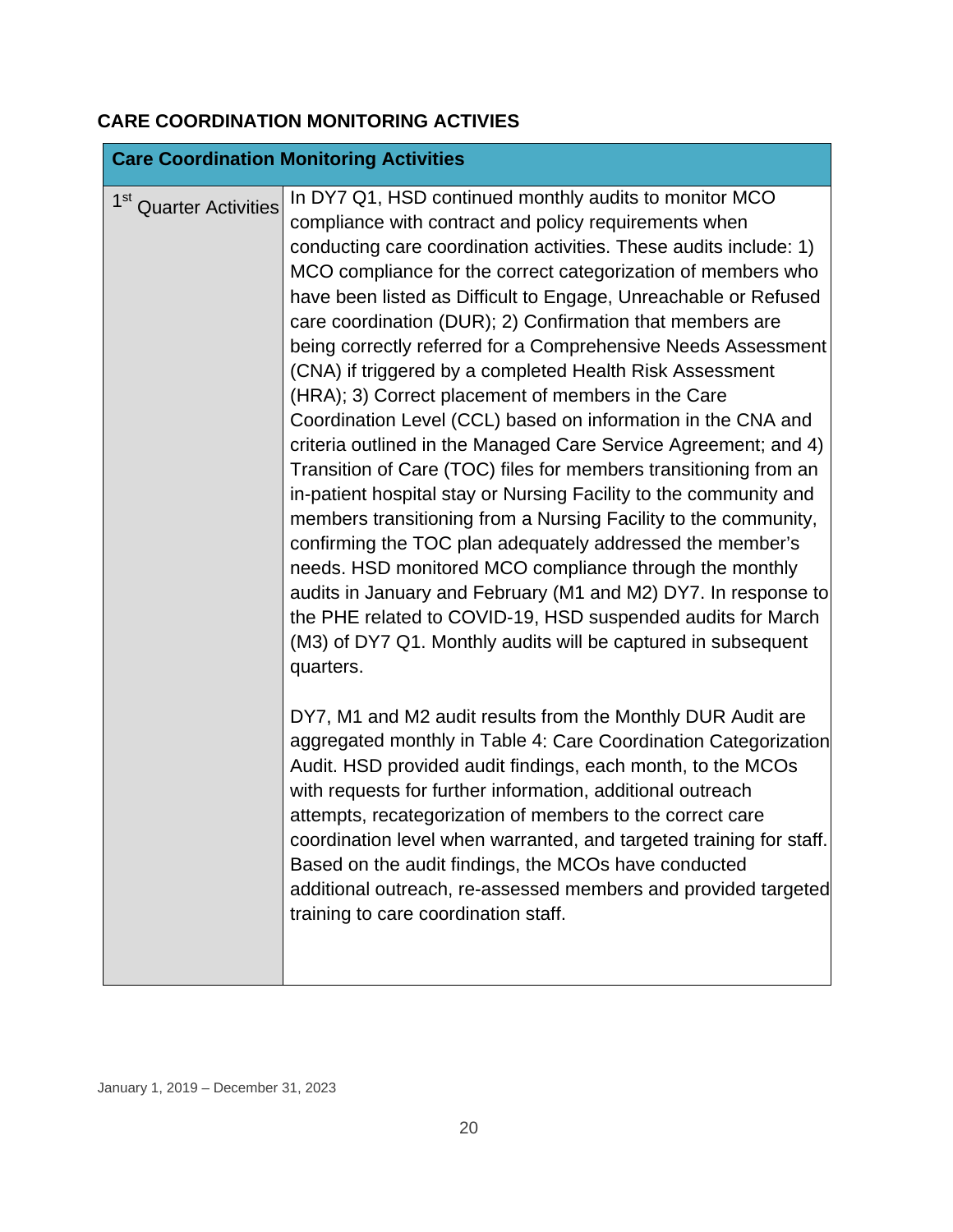| <b>DUR AUDIT</b>                                            |                     | <b>DY7 M1 DY7 M2</b> | <b>DY7 M3</b>          |
|-------------------------------------------------------------|---------------------|----------------------|------------------------|
| <b>Number of member files audited</b>                       | 30                  | 30                   | <b>ND</b>              |
| <b>BCBS</b>                                                 | 10                  | 10                   | <b>ND</b>              |
| <b>PHP</b>                                                  | 10                  | 10                   | <b>ND</b>              |
| <b>WSCC</b>                                                 | 10                  | 10                   | <b>ND</b>              |
| Number of member files correctly categorized                | 29                  | 28                   | <b>ND</b>              |
| <b>BCBS</b>                                                 | 10                  | 9                    | <b>ND</b>              |
| <b>PHP</b>                                                  | $\overline{9}$      | 10                   | <b>ND</b>              |
| <b>WSCC</b>                                                 | 10                  | 9                    | <b>ND</b>              |
| % of member files correctly categorized                     | 97%                 | 93%                  | <b>ND</b>              |
| <b>BCBS</b>                                                 | 100%                | 90%                  | <b>ND</b>              |
| <b>PHP</b>                                                  | 90%                 | 100%                 | <b>ND</b>              |
| <b>WSCC</b>                                                 | 100%                | 90%                  | <b>ND</b>              |
| <b>Unable to Reach (UTR)</b>                                |                     |                      |                        |
| <b>Number of member files audited</b>                       | 30                  | 30<br>10             | <b>ND</b><br><b>ND</b> |
| <b>BCBS</b>                                                 | 10<br>10            | 10                   | <b>ND</b>              |
| <b>PHP</b>                                                  | 10                  | 10                   | <b>ND</b>              |
| <b>WSCC</b>                                                 | 26                  | 23                   | <b>ND</b>              |
| Number of member files correctly categorized<br><b>BCBS</b> | 8                   | $\overline{7}$       | <b>ND</b>              |
| <b>PHP</b>                                                  | 8                   | $\overline{7}$       | <b>ND</b>              |
| <b>WSCC</b>                                                 | 10                  | 9                    | <b>ND</b>              |
| % of member files correctly categorized                     | 87%                 | <b>77%</b>           | <b>ND</b>              |
| <b>BCBS</b>                                                 | 80%                 | 70%                  | <b>ND</b>              |
| <b>PHP</b>                                                  | 80%                 | 70%                  | <b>ND</b>              |
| <b>WSCC</b>                                                 | 100%                | 90%                  | <b>ND</b>              |
| <b>Refused Care Coordination (RCC)</b>                      |                     |                      |                        |
| <b>Number of member files audited</b>                       | 30                  | 30                   | <b>ND</b>              |
| <b>BCBS</b>                                                 | 10                  | 10                   | <b>ND</b>              |
| <b>PHP</b>                                                  | 10                  | 10                   | <b>ND</b>              |
| <b>WSCC</b>                                                 | 10                  | 10                   | <b>ND</b>              |
| Number of member files correctly categorized                | 16                  | 19                   | <b>ND</b>              |
| <b>BCBS</b>                                                 | 6                   | 5                    | <b>ND</b>              |
| <b>PHP</b>                                                  | 6<br>$\overline{4}$ | 10<br>3              | <b>ND</b><br><b>ND</b> |
| <b>WSCC</b>                                                 |                     |                      |                        |
| % of member files correctly categorized                     | 53%                 | 60%                  | <b>ND</b>              |
| <b>BCBS</b>                                                 | 60%                 | 50%                  | <b>ND</b>              |
| <b>PHP</b>                                                  | 60%                 | 100%                 | <b>ND</b>              |
| <b>WSCC</b>                                                 | 40%                 | 30%                  | <b>ND</b>              |

#### **Table 4 – Care Coordination Categorization Audit**

(ND= No Data)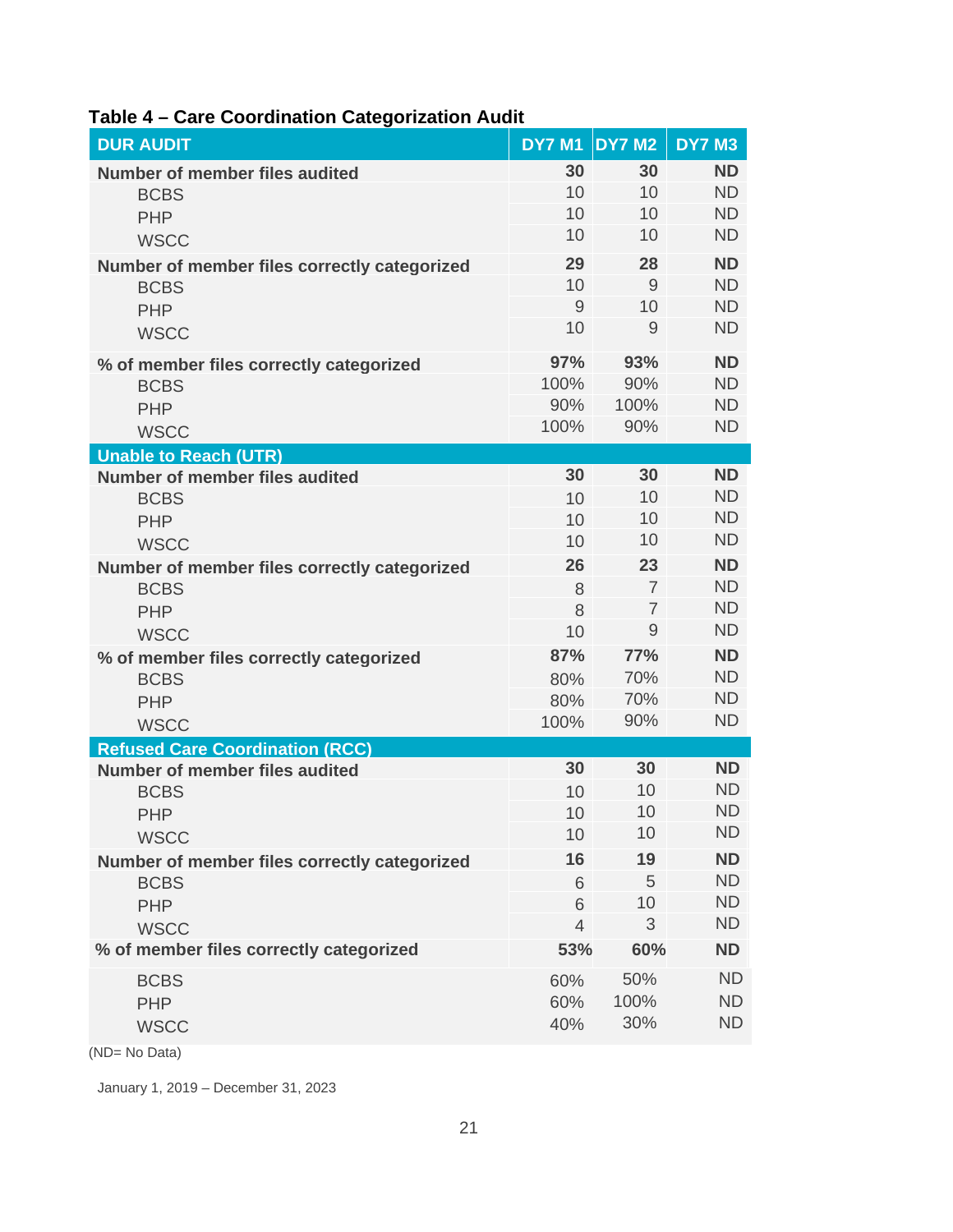HSD has continued to focus on areas where monthly audits have shown a need for improved documentation and adherence to contract and policy requirements.

DY7 M1 and M2 audit results for the Transition of Care (TOC) are listed in Table 5: Transition of Care Audit. In response to the PHE related to COVID-19, HSD suspended audits for March (M3) of DY7 Q1. Monthly audits will be captured in subsequent quarters. HSD has worked with the MCOs and reiterated contract requirements in audit findings, resulting in an increase in documentation and compliance for members transitioning from a Nursing Facility into the community. HSD requests updates on specific audited members and require MCOs to provide continued and consistent training to care coordination staff.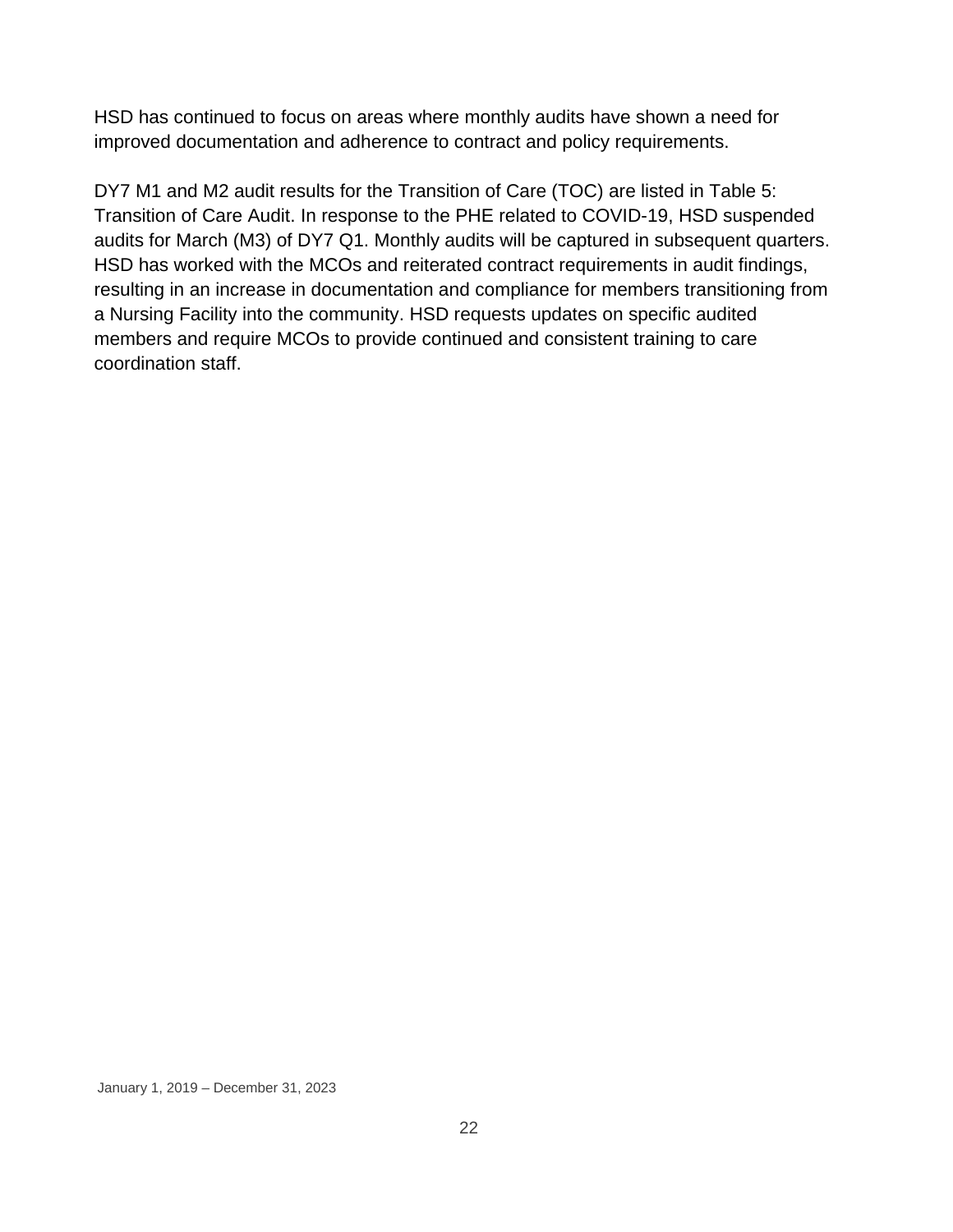#### **Table 5: Transition of Care Audit**

| <b>TOC AUDIT</b>                                                   | <b>DY7 M1</b>  | <b>DY7 M2</b>  | <b>DY7 M3</b> |
|--------------------------------------------------------------------|----------------|----------------|---------------|
| <b>Inpatient (IP)</b>                                              |                |                |               |
| Number of member files audited                                     | 20             | 23             | <b>ND</b>     |
| <b>BCBSNM</b>                                                      | 8              | 10             | <b>ND</b>     |
| <b>PHP</b>                                                         | $\overline{9}$ | 8              | <b>ND</b>     |
| <b>WSCC</b>                                                        | 3              | 5              | <b>ND</b>     |
| <b>Number of member files meeting HSD</b><br>contract requirements | 11             | 13             | <b>ND</b>     |
| <b>BCBSNM</b>                                                      | $\overline{2}$ | 9              | <b>ND</b>     |
| <b>PHP</b>                                                         | 5              | $\overline{2}$ | <b>ND</b>     |
| <b>WSCC</b>                                                        | $\overline{2}$ | $\overline{2}$ | <b>ND</b>     |
| % of member files meeting HSD contract<br>requirements             | 45%            | 57%            | <b>ND</b>     |
| <b>BCBSNM</b>                                                      | 25%            | 90%            | <b>ND</b>     |
| <b>PHP</b>                                                         | 56%            | 25%            | <b>ND</b>     |
| <b>WSCC</b>                                                        | 67%            | 40%            | <b>ND</b>     |
| <b>Nursing Facility (NF)</b>                                       |                |                |               |
| Number of member files audited                                     | 14             | 17             | <b>ND</b>     |
| <b>BCBSNM</b>                                                      | 5              | 6              | <b>ND</b>     |
| <b>PHP</b>                                                         | 6              | $\overline{7}$ | <b>ND</b>     |
| <b>WSCC</b>                                                        | 3              | $\overline{4}$ | <b>ND</b>     |
| <b>Number of member files meeting HSD</b><br>contract requirements | 13             | 16             | <b>ND</b>     |
| <b>BCBSNM</b>                                                      | 5              | 6              | <b>ND</b>     |
| <b>PHP</b>                                                         | 6              | $\overline{7}$ | <b>ND</b>     |
| <b>WSCC</b>                                                        | $\overline{2}$ | 3              | <b>ND</b>     |
| % of member files meeting HSD contract<br>requirements             | 93%            | 94%            | <b>ND</b>     |
| <b>BCBSNM</b>                                                      | 100%           | 100%           | <b>ND</b>     |
| <b>PHP</b>                                                         | 100%           | 100%           | <b>ND</b>     |
| <b>WSCC</b>                                                        | 67%            | 75%            | <b>ND</b>     |

(ND= No Data)

HSD continued to conduct monthly Health Risk Assessments (HRAs) and Care Coordination Level (CCL) Audits in DY7 M1 and M2. In response to the PHE related to COVID-19, HSD suspended audits for March (M3) of DY7 Q1. Monthly audits will be captured in subsequent quarters.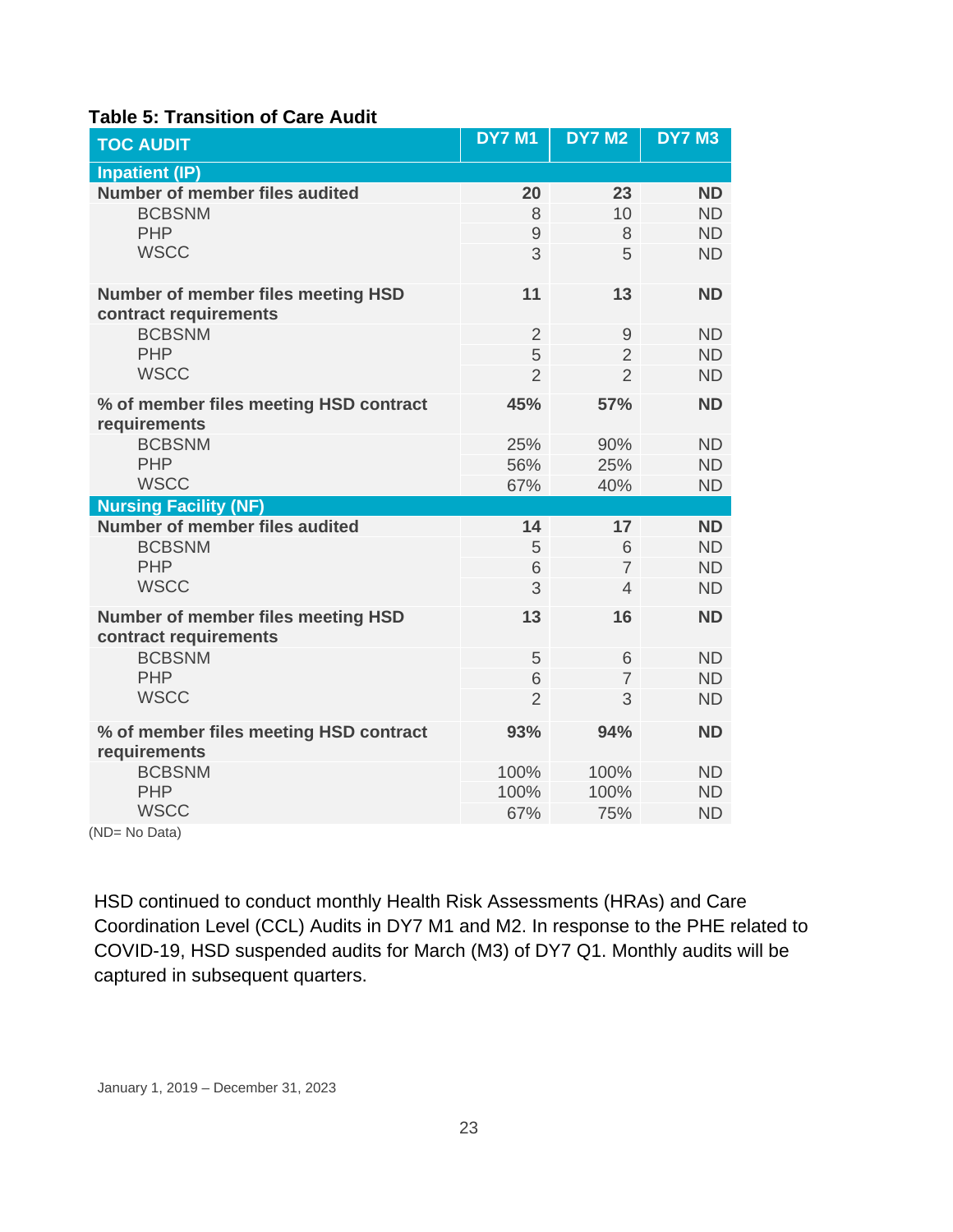DY7 M1 and M2, audit results for the HRAs and CCLs are listed in Table 6: Health Risk Assessment and Care Coordination Level Audit. Each MCO provided clarification for any discrepancies identified in the HRA and CCL audits. HSD requested the MCOs follow-up with members requiring a CNA per HRA audits. For the CCL audit, if discrepancies were identified, HSD requested the MCO reassess identified members to determine the correct Care Coordination Level per Centennial Care 2.0 contract and Managed Care policy.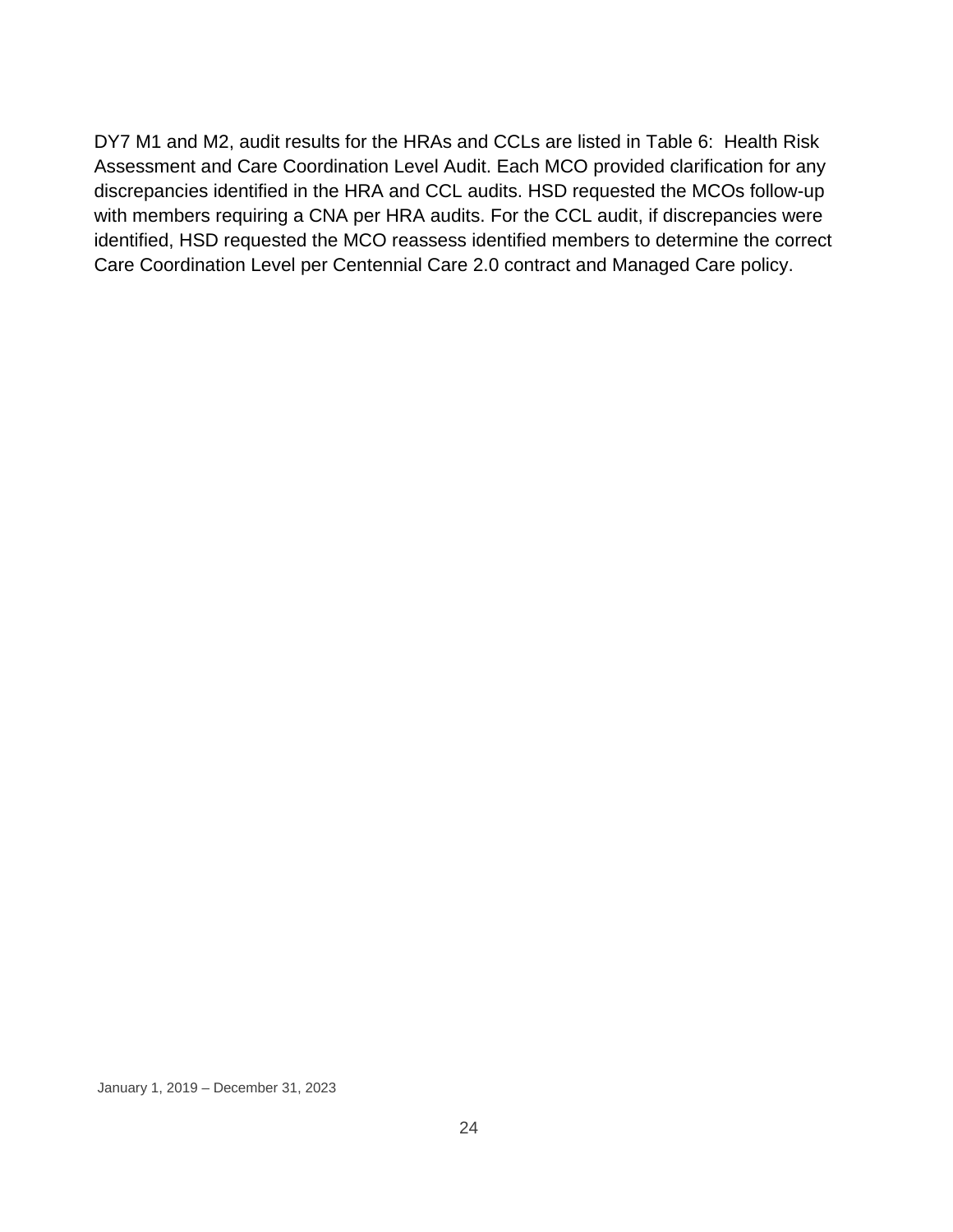| <b>HRA/CCL AUDIT</b>                                   | <b>DY7 M1</b> | <b>DY7 M2</b>  | <b>DY7 M3</b> |  |
|--------------------------------------------------------|---------------|----------------|---------------|--|
| <b>HRA AUDIT</b>                                       |               |                |               |  |
| <b>Number of member files audited</b>                  | 30            | 30             | <b>ND</b>     |  |
| <b>BCBSNM</b>                                          | 10            | 10             | <b>ND</b>     |  |
| <b>PHP</b>                                             | 10            | 10             | <b>ND</b>     |  |
| <b>WSCC</b>                                            | 10            | 10             | <b>ND</b>     |  |
| Number of member files correctly referred for<br>a CNA | 29            | 29             | <b>ND</b>     |  |
| <b>BCBSNM</b>                                          | 10            | 10             | <b>ND</b>     |  |
| <b>PHP</b>                                             | 10            | 9              | <b>ND</b>     |  |
| <b>WSCC</b>                                            | 9             | 10             | <b>ND</b>     |  |
| % of member files correctly referred for a CNA         | 97%           | 97%            | <b>ND</b>     |  |
| <b>BCBSNM</b>                                          | 100%          | 100%           | <b>ND</b>     |  |
| <b>PHP</b>                                             | 100%          | 90%            | <b>ND</b>     |  |
| <b>WSCC</b>                                            | 90%           | 100%           | <b>ND</b>     |  |
| <b>CCL AUDIT</b>                                       |               |                |               |  |
| <b>Number of member files audited</b>                  | 30            | 28             | <b>ND</b>     |  |
| <b>BCBSNM</b>                                          | 10            | 9              | <b>ND</b>     |  |
| <b>PHP</b>                                             | 10            | 10             | <b>ND</b>     |  |
| <b>WSCC</b>                                            | 10            | 9              | <b>ND</b>     |  |
| Number of files with correctly assigned CCL            | 27            | 26             | <b>ND</b>     |  |
| <b>BCBSNM</b>                                          | 10            | $\overline{7}$ | <b>ND</b>     |  |
| <b>PHP</b>                                             | 9             | 10             | <b>ND</b>     |  |
| <b>WSCC</b>                                            | 8             | 9              | <b>ND</b>     |  |
| % of member files with correctly assigned CCL          | 90%           | 93%            | <b>ND</b>     |  |
| <b>BCBSNM</b>                                          | 100%          | 78%            | <b>ND</b>     |  |
| <b>PHP</b>                                             | 90%           | 100%           | <b>ND</b>     |  |
| <b>WSCC</b>                                            | 80%           | 100%           | <b>ND</b>     |  |

#### **Table 6: Health Risk Assessment and Care Coordination Level Audit**

HSD continues to monitor the MCOs' Care Coordination programs and address any trends providing technical assistance as needed.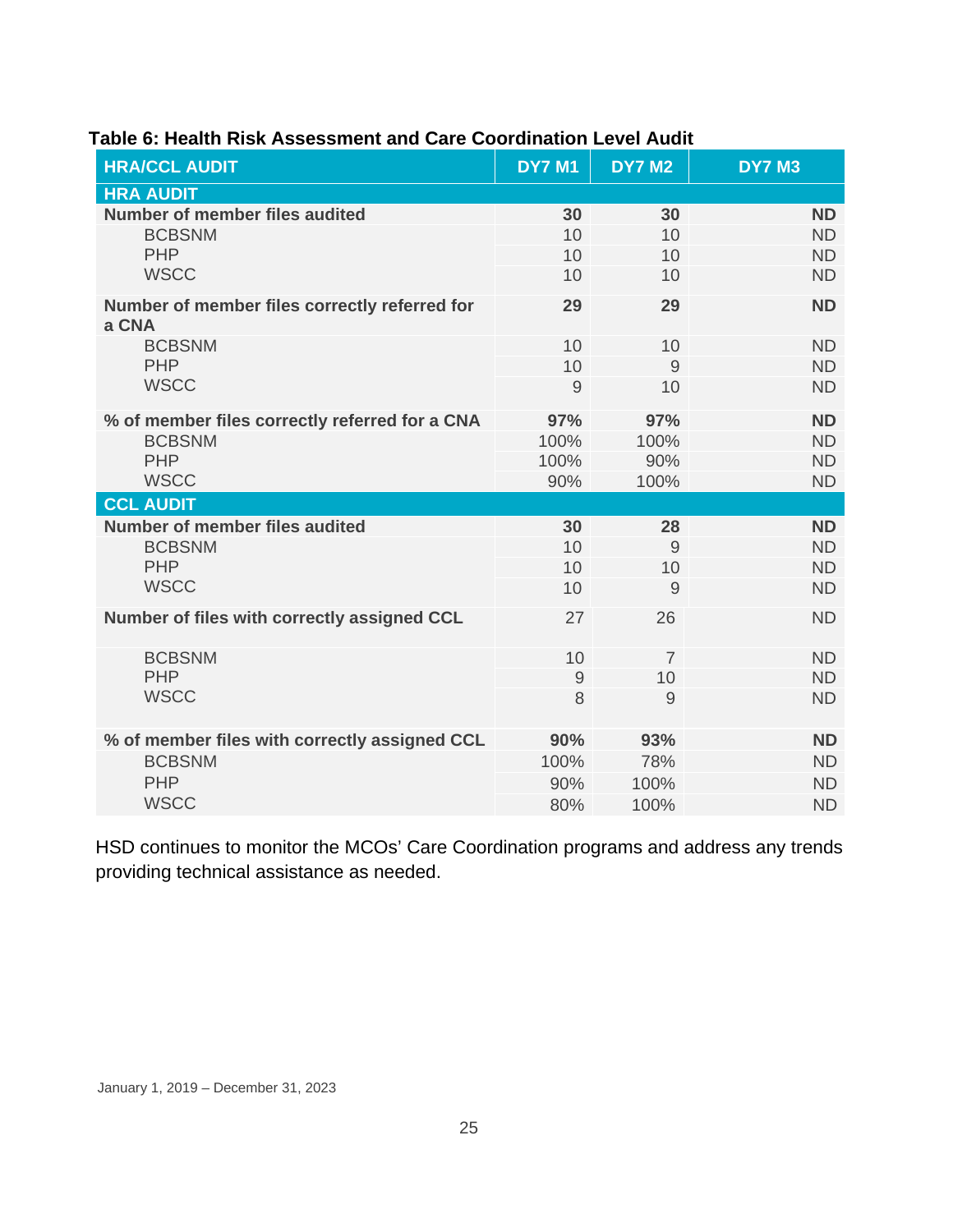In DY7 Q1, HSD conducted care coordination "ride-alongs" with MCO care coordinators, prior to social distancing restrictions due to COVID-19, to observe member assessments in the home setting. HSD encourages the use of telephonic visits and e-visits in lieu of inperson care to reduce the risk of spreading COVID-19 through face-to-face contact. HSD will resume care coordination "ride-alongs" virtually and will provide additional information in DY7 Q2.

HSD staff conducted ride-alongs with PHP and WSCC, observing initial and annual CNAs. HSD placed particular emphasis on utilization by care coordinators. HSD is requesting care coordinators emphasize the use of the Community Benefits Services Questionnaire (CBSQ) and the Community Benefit Member Agreement (CBMA) to ensure the member agrees to accept or decline community benefits. In addition, HSD requested "ride-alongs" with member's accessing benefits through a 1915c waiver HSD was able to observe how a member in the 1915c self-directed Mi Via waiver benefited from utilizing services that best served this member. The care coordinator explained options to become a paid caregiver and Emergency Modifications Services (EMOD), which can help with outdoor and indoor ramps and grab bars as well as a possible walk in shower. HSD provided feedback to the MCOs on care coordinator strengths and areas that could use improvement. The observed care coordinators adhered to, and often went beyond, all contractual obligations in their assessments. HSD observed care coordinators assisting members with options for medical alert systems, providing assistance with contacting the Department of Vocational Rehabilitation, and understanding the difference in coverage between Medicare and Medicaid. Care coordinators were thorough and well prepared, showed excellent listening skills, patience and caring for their members.

#### **BEHAVORIAL HEALTH**

In DY7 Q1, the MCOs, in collaboration with the State and the New Mexico Behavioral Health Provider Association (NMBHPA), continued to look for ways to improve access to behavioral health services around the state. One of the cornerstones of this effort remains expanding the number of Treat First and Open Access providers. Both models reduce barriers to engaging in services, and there are now over 20 Treat First provider agencies in the state, most with multiple locations. Additionally, providers continued to increase group therapy sessions and group recovery support services to allow greater access to services.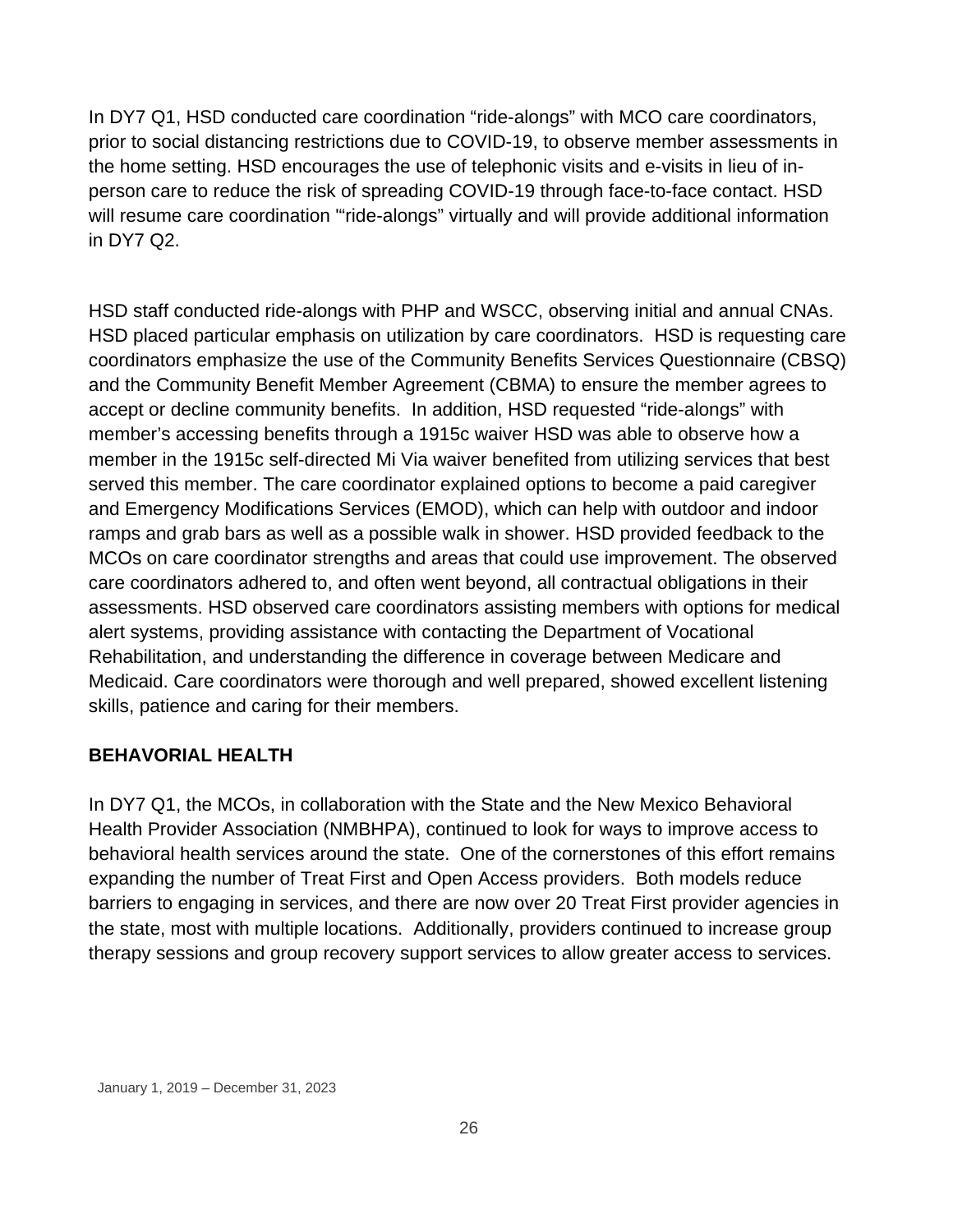#### **SCREENING, BRIEF INTERVENTION AND REFERRAL TO TREATMENT**

Screening, Brief Intervention and Referral to Treatment (SBIRT) is an important evidencebased tool that can be used by virtually all primary care providers to identify problematic alcohol or drug use, depression or trauma, and then refer a patient for additional treatment if appropriate. SBIRT was added to the state's Medicaid program for the first time in 2019, and since then BHSD has conducted expanded outreach to providers as well as state-sponsored provider trainings around the state. As a result, utilization grew by 85% in the first year, from just 264 per month during the first quarter to almost 500 per month by the end of the year. During DY7 Q1, utilization continued to increase to an average 667 clients per month, or an additional 33%.

#### **EXPANDED SERVICES FOR SUBSTANCE USE DISORDER**

The Centennial Care 2.0 program includes new and expanded services for Medicaid recipients with substance use disorder (SUD). In DY7 Q1, the State continued efforts to implement Crisis Treatment Centers; two providers are prepared to begin delivering services as soon as HSD completes the rate development process. Throughout 2019, BHSD expanded SBIRT services through widespread outreach and state-sponsored provider trainings. As a result, utilization of Screening, Brief Intervention and Referral to Treatment (SBIRT) increased by 85 percent over the last year and use of this important service is expected to continue to increase. BHSD has also focused on expanding other services key to addressing SUD, such as Intensive Outpatient Services (IOP) and Comprehensive Community Support Services (CCSS).

As part of the SUD 1115 Waiver, services have been approved for specific substance abuse populations in an Institution for Mental Disease (IMD.) An IMD is defined as any facility with more than 16 beds that is primarily engaged in the delivery of psychiatric care or treating substance use disorders (SUD) that is not part of a certified general acute care hospital. MAD has expanded coverage of recipients, aged 22 through 64, to inpatient hospitalization in an IMD, for SUD diagnoses only, with criteria for medical necessity and based on ASAM admission criteria. Covered services include withdrawal management (detoxification) and rehabilitation.

During DY6, 4,256 beneficiaries received either residential or inpatient treatment for SUD in an IMD in New Mexico. The annual average length of stay in New Mexico during this reporting period was 19.2 days, well under the aim of the statewide average length of stay of 30 days in residential treatment settings. In DY7 Q1, 2,800 beneficiaries used these services, although the rate of utilization dropped in March, possibly as a result of the COVID-19 crisis.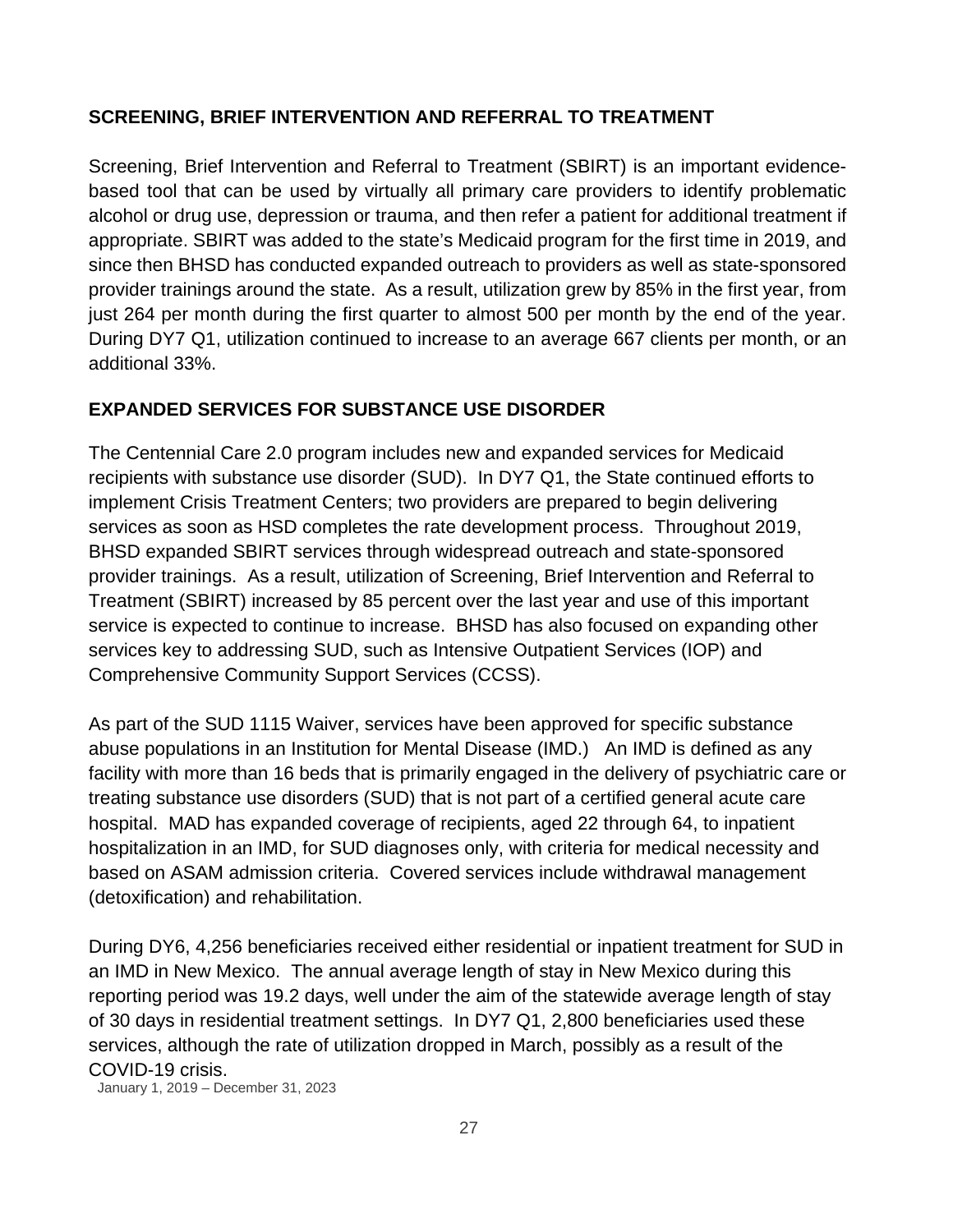#### **ADULT ACCREDITED RESIDENTIAL TREATMENT CENTERS (AARTC) SERVICES**

At the start of 2019, most of the existing residential treatment programs for adults in the state were not accredited, many did not follow the American Society for Addiction Medicine (ASAM) criteria and levels of care or offer medication assisted treatment, and none were enrolled Medicaid providers. All of these are requirements to become a provider of the new AARTC service as defined in Centennial Care.

The first step for agencies wishing to provide AARTC services is to submit an application for approval by the New Mexico Human Services Department/Behavioral Services Division (BHSD) and Medicaid Assistance Division (MAD). As of the first quarter of DY7, BHSD has issued temporary approval letters to three AARTC providers: New Mexico Rehabilitation, Santa Fe Recovery, and Shadow Mountain. Final approval will be granted upon completion of a Life and Safety Inspection by DOH. An additional four applications are currently under review and are pending rate reimbursement development by MAD. BHSD will schedule regular site visits with AARTCs to ensure overall program integrity, treatment implementation, staff qualifications, treatment and environment/setting.

#### **HEALTH HOMES**

The CareLink New Mexico Health Homes (CLNM) program provides integrated care coordination services to Medicaid-eligible adults with Serious Mental Illness (SMI) and children and adolescents with Severe Emotional Disturbance (SED). Seven providers deliver care coordination services in 12 counties to support integrated behavioral and physical health services. Two Health Homes (Guidance Center Lea County and Mental Health Resources, Roosevelt County) provide High Fidelity Wraparound services to 139 children and adolescents with SED and complex behavioral health challenges. Wraparound clients are involved with multiple state systems and many have been in out-of-state residential treatment centers.

HSD is in the process of adding Substance Use Disorder to the eligibility criteria for Health Homes, which will align this program with the State's 1115 Demonstration Waiver activities and enable CLNM providers to provide services to this vulnerable population. Specific activities in support of this change are listed in the first item of the table below.

#### **Table 7: Health Homes Activities**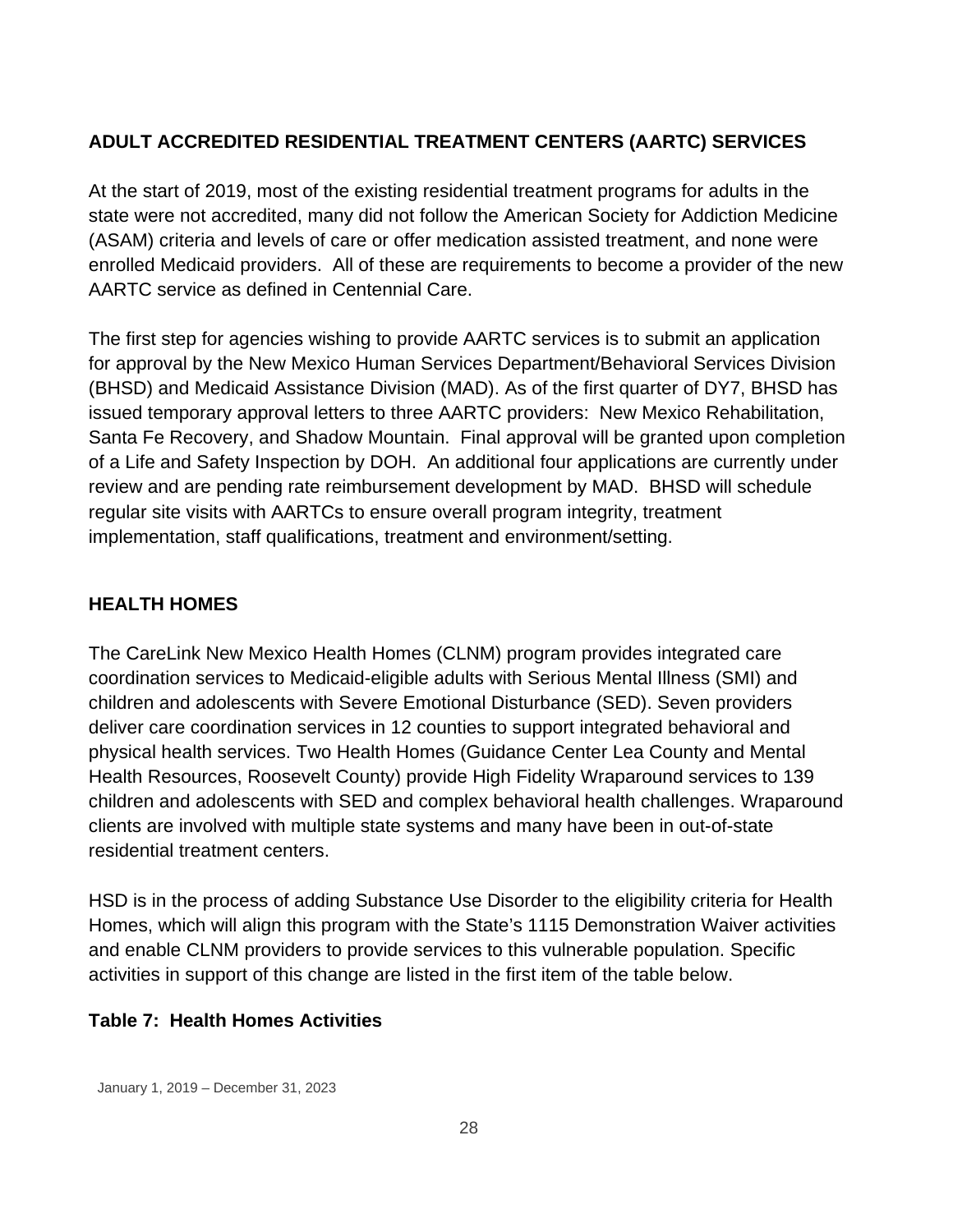| <b>CLNM Health Home Activities</b> |                                                                                                                                                                                                                                                                                                                                                                                                                                                                                                                                                        |  |  |
|------------------------------------|--------------------------------------------------------------------------------------------------------------------------------------------------------------------------------------------------------------------------------------------------------------------------------------------------------------------------------------------------------------------------------------------------------------------------------------------------------------------------------------------------------------------------------------------------------|--|--|
| 1 <sup>st</sup> Quarter Activities | HSD held a meeting with CareLink New Mexico providers<br>and Steering Committee members to update plans for the<br>addition of Substance Use Disorder to CareLink Health<br>Home (CLNM) eligibility criteria. The discussion included:<br>proposed effective date of the new State Plan<br>Amendment and updates to the CLNM Policy Manual and<br>New Mexico Administrative Code. Attendees identified<br>provider trainings to support SUD services.<br>The CareLink Policy Manual updates are being reviewed<br>prior to release for public comment. |  |  |
|                                    | Individual meetings were held with Health Home<br>providers to review enrollment numbers and strategies,<br>care coordination levels of existing members, and staffing<br>levels. Meetings included technical assistance and<br>program support.<br>HSD implemented a deliverable to MOCs to provide<br>monthly referrals for MCO members deemed eligible for<br>CLNM services. Lists of potentially eligible members are<br>sent on a monthly basis to CLNM providers for outreach.                                                                   |  |  |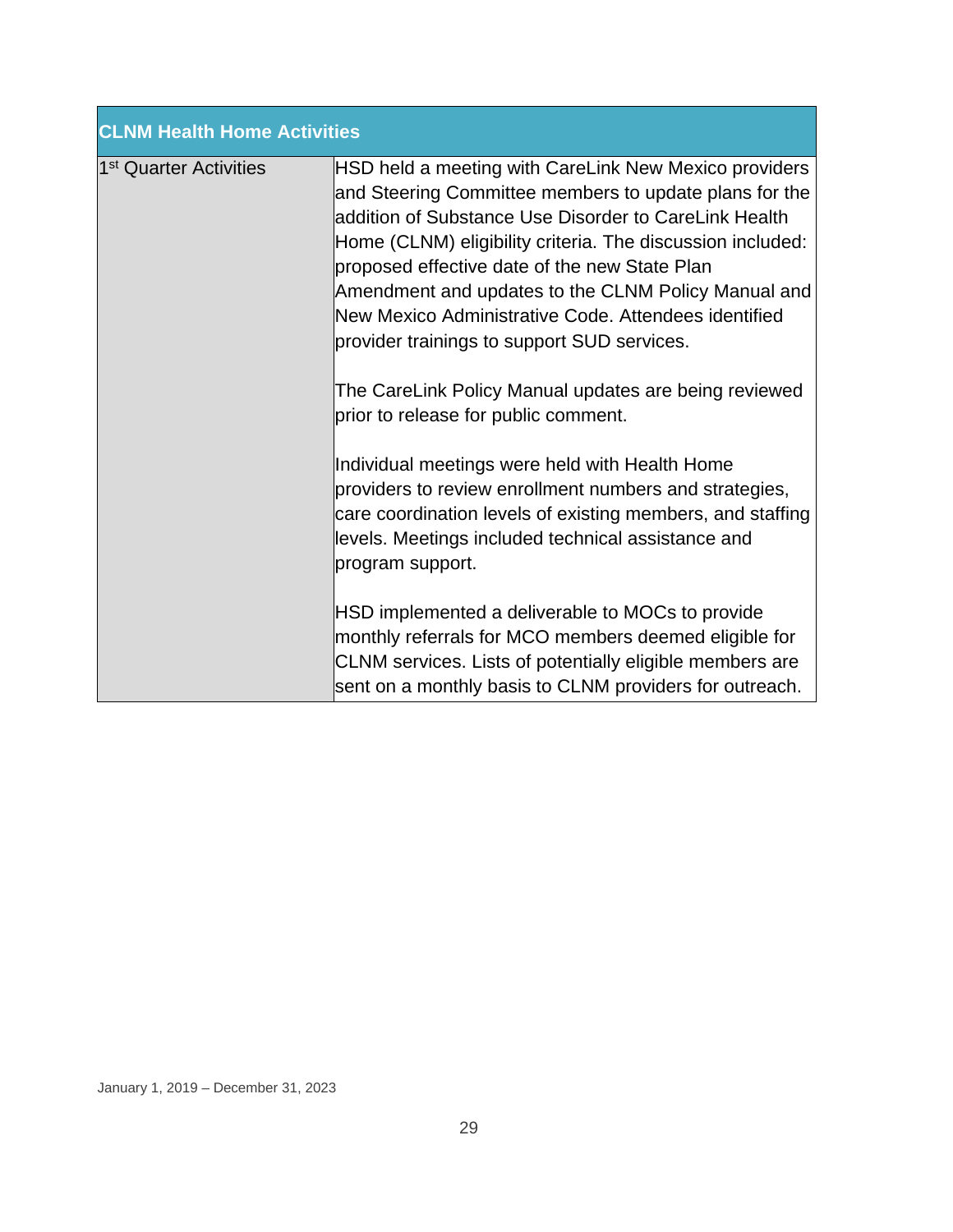| Table 8: Number of Members Enrolled in Health Homes |  |
|-----------------------------------------------------|--|
|-----------------------------------------------------|--|

| <b>NUMBER OF MEMBERS ENROLLED</b><br><b>IN HEALTH HOMES</b> |  |  |
|-------------------------------------------------------------|--|--|
| Q1 2020<br><b>JAN-MAR</b>                                   |  |  |
| 3,713                                                       |  |  |

#### **Supportive Housing**

New Mexico's primary supportive housing program, Linkages, is a tenant-based permanent supportive housing program for homeless adults who are diagnosed with severe mental illness (SMI) and are also functionally impaired. The New Mexico Mortgage Finance Authority (MFA) is contracted by BHSD to subcontract and manage housing authorities/ administrators statewide. The housing authorities/ administrators provide rental assistance vouchers to extremely low-income households that meet eligibility criteria in sites throughout NM since 2007. Linkages programming serves households annually with a Linkages voucher (rental assistance), and number of vouchers depend upon household size and turnover.

The Linkages support services contractors, providers throughout NM, screen for eligibility and assist consumers to obtain and maintain their supportive housing by providing required supportive housing services including engagement, service planning, crisis prevention and intervention, resource coordination, skill building, symptom management assistance, and building natural supports. Linkages clients are also provided support with accessing government benefits. Providers will intervene with a client's landlord and housing administrator to avert eviction.

BHSD is encouraging support service providers to utilize certified peer support workers (CPSWs) to render pre-tenancy and tenancy services, as intended with the Medicaid code service definition. In FY20, BHSD learned that most of the support service providers utilized community support workers, case managers, and supportive housing coordinators to render services; BHSD has encouraged providers to also utilize peers for FY21 to allow for Medicaid reimbursement.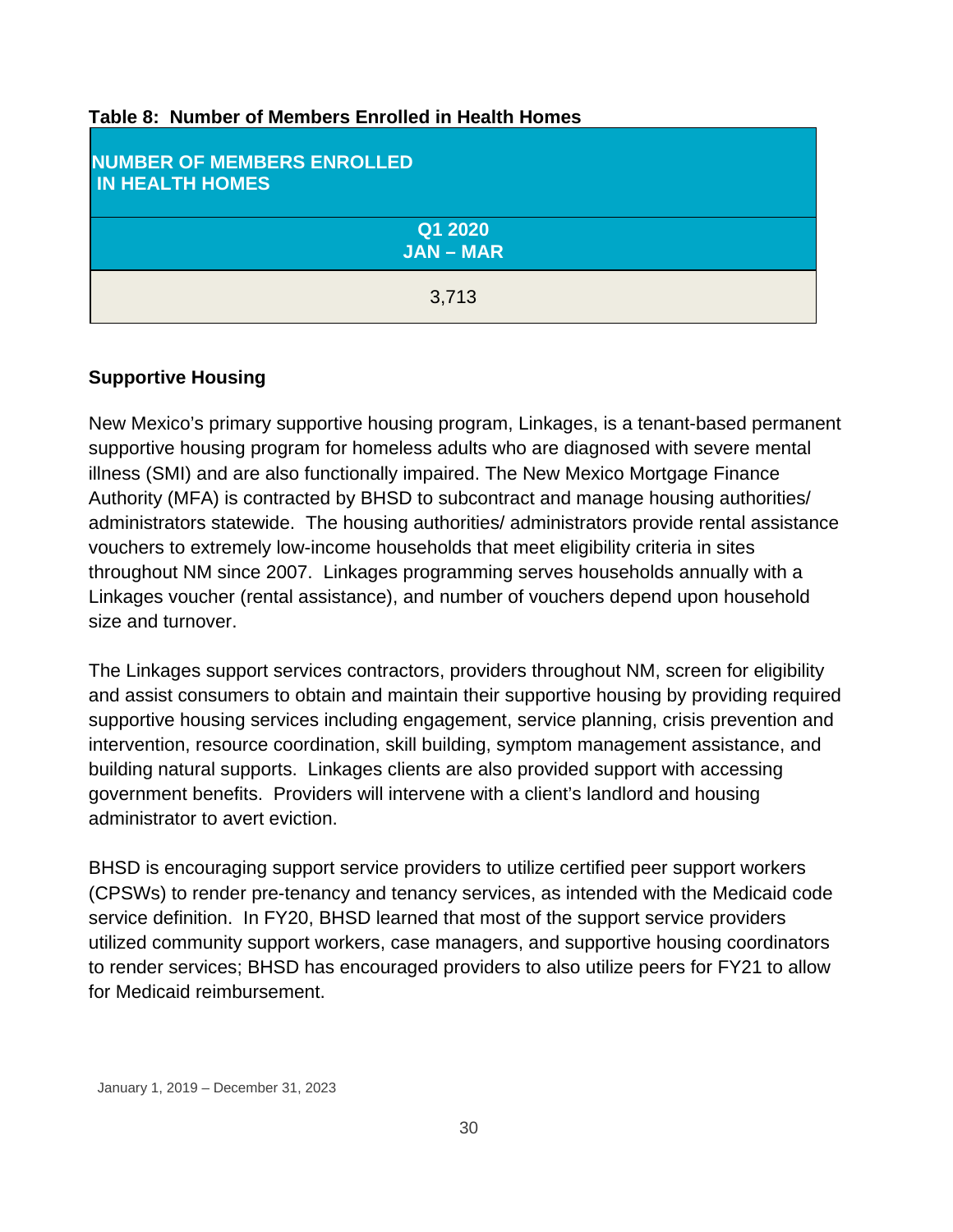In FY19, 153 rental assistance vouchers were utilized by households statewide. The rental assistance vouchers increased to 160 by FY20 due to available funding to increase vouchers. The rental assistance vouchers are consistently utilized at full capacity; if a voucher becomes available, it is applied to a new applicant household very quickly.

| <b>Housing Administrator</b><br><b>Providers</b> | <b>Support Service</b><br><b>Providers</b>                                                                                     | <b>Location services</b><br><b>rendered</b> |
|--------------------------------------------------|--------------------------------------------------------------------------------------------------------------------------------|---------------------------------------------|
| <b>Bernalillo County Housing</b><br>Department   | Albuquerque Health<br>Care for the<br><b>Homeless</b><br><b>First Nations</b><br>Community<br>Healthsource<br><b>Hopeworks</b> | Albuquerque                                 |
| The Life Link                                    | The Life Link                                                                                                                  | Santa Fe                                    |
| Mesilla Valley Community of<br>Hope              | La Clinica<br><b>Amador Health Care</b><br>Center                                                                              | Las Cruces                                  |
| Northern Regional Housing<br>Authority           | Valle Del Sol                                                                                                                  | Taos                                        |
| San Juan County<br>Partnership                   | <b>Presbyterian Medical</b><br><b>Services</b>                                                                                 | Farmington                                  |
| Western Regional Housing<br>Authority            | Hidalgo Medical<br><b>Services Community</b><br><b>Health Center</b>                                                           | <b>Silver City</b>                          |

#### **Table 9: LINKAGES PROVIDERS**

#### **CENTENNIAL HOME VISITING (CHV) PILOT PROGRAM**

In DY7 Q1, the numbers of CC MCO member enrollments for each home visiting (HV) program are as follows:

• **Nurse Family Partnership (NFP):** 50 members (at capacity)

There are two NFP nurses at the UNM Center for Development and Disability (UNM CDD) dedicated for the CHV Pilot Program in Bernalillo County. Per the NFP model, the UNM CDD NFP program had a capacity of 25 new families for which each one of the new nurses can be responsible.

UNM CDD received some grant fund from the NFP organization to hire a third nurse to be CHV provider.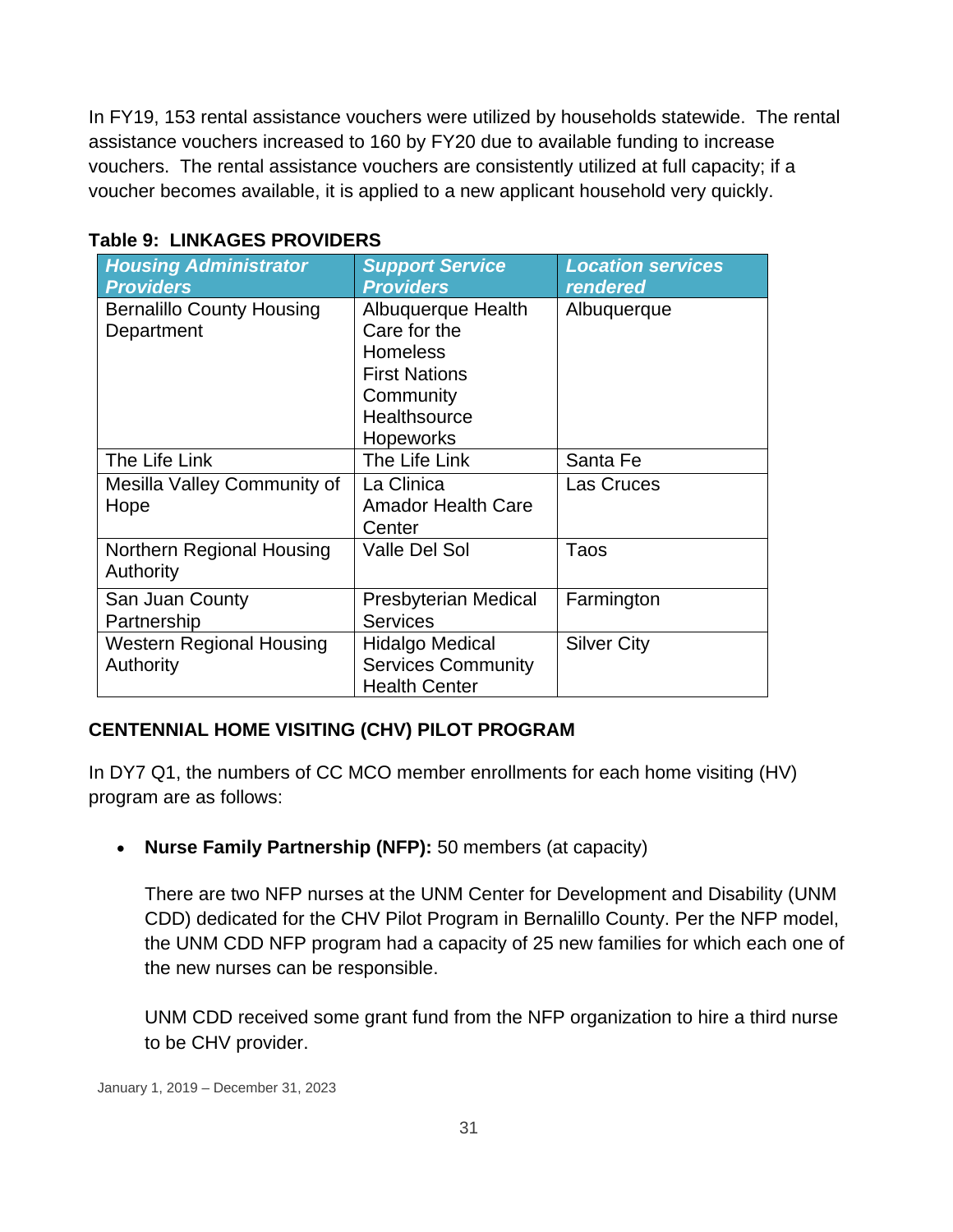• **Parents as Teachers (PAT):** 56 members (4 remaining spots for which the agencies already have referrals)

The capacity of UNM CDD and ENMRSH, the agency that contracts to provide services in Curry and Roosevelt counties, to provide the PAT HV services is 40 and 20 families, respectively.

The CHV services delivery was affected by PHE related to COVID-19. As a result, HSD issued the following guidance to assist CHV providers:

HSD is temporarily waiving the in-home visit requirement for CHV program providers. Instead, Nurse Family Partnership and Parents as Teachers home visitors will follow telehealth guidance in accordance with their curriculum standards, including the use of videoconferencing, if possible. Any activities that require an in-person visit with CHV clients will be deferred through the termination of the emergency declaration.

Home visiting agencies reported no interruption of services. Both home visitors and families found this mode of delivery to be a desirable alternative.

In DY7 Q1, Taos Pueblo is still working to become a Medicaid home visiting provider and amend their contract with the Centennial Care MCOs.

The families served in the CHV Pilot Program are included in the NM Children, Youth and Families Department's evaluation as published in the New Mexico Home Visiting Annual Outcomes Report Fiscal Year 2019 with the program highlight on pages 17 and 18 of the report: [https://cyfd.org/docs/Home\\_Visiting\\_Outcomes\\_Report\\_FY19.pdf.](https://cyfd.org/docs/Home_Visiting_Outcomes_Report_FY19.pdf)

#### **PRESUMPTIVE ELIGIBILITY PROGRAM**

The HSD Presumptive Eligibility (PE) program continues to be an important part of the State's efforts. Presumptive Eligibility Determiners (PEDs) are employees of qualified hospitals, clinics, FQHCs, IHS facilities, schools, primary care clinics, community organizations, County Jails and Detention Centers, and some NM State Agencies including the NM Department of Health (DOH), NM Children Youth and Families Department (CYFD) and the NM Corrections Department (NMCD). Currently, there are approximately 749 active certified PEDs state-wide. These PEDs provide PE screening, grant PE approvals, and assist with on-going Medicaid application submissions.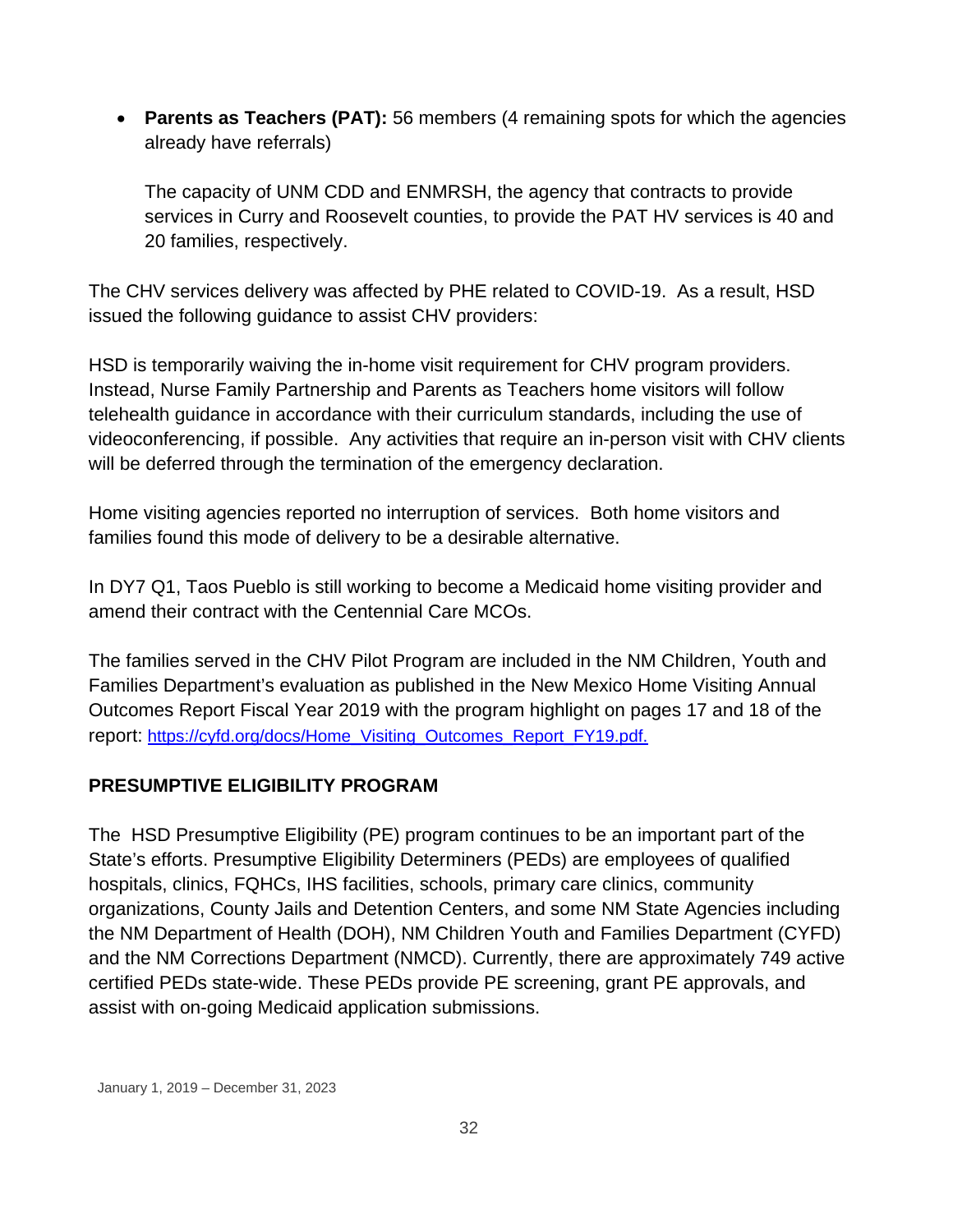Staff in the Medical Assistance Division's Communication and Education Bureau (CEB) conduct monthly PE Certification trainings for employees of qualified entities that chose to participate in the PE program. PE certification requirements include; active participation during the entire training session, completion of a post-training comprehension test, and submission of all required PED registration documents. For active PEDs, the PE program staff conduct Your Eligibility System for New Mexico-Presumptive Eligibility (YESNM-PE) demo trainings. During demo trainings, the PEDs have the opportunity to take a refresher training on "How To" utilize the tools and resources available to them; specifically, the New Mexico Medicaid Portal and YESNM-PE to screen for PE, grant PE, and submit on-going Medicaid applications. PE program staff conducted 2 PE certification trainings and 2 YESNM-PE demo refresher trainings in DY7 Q1.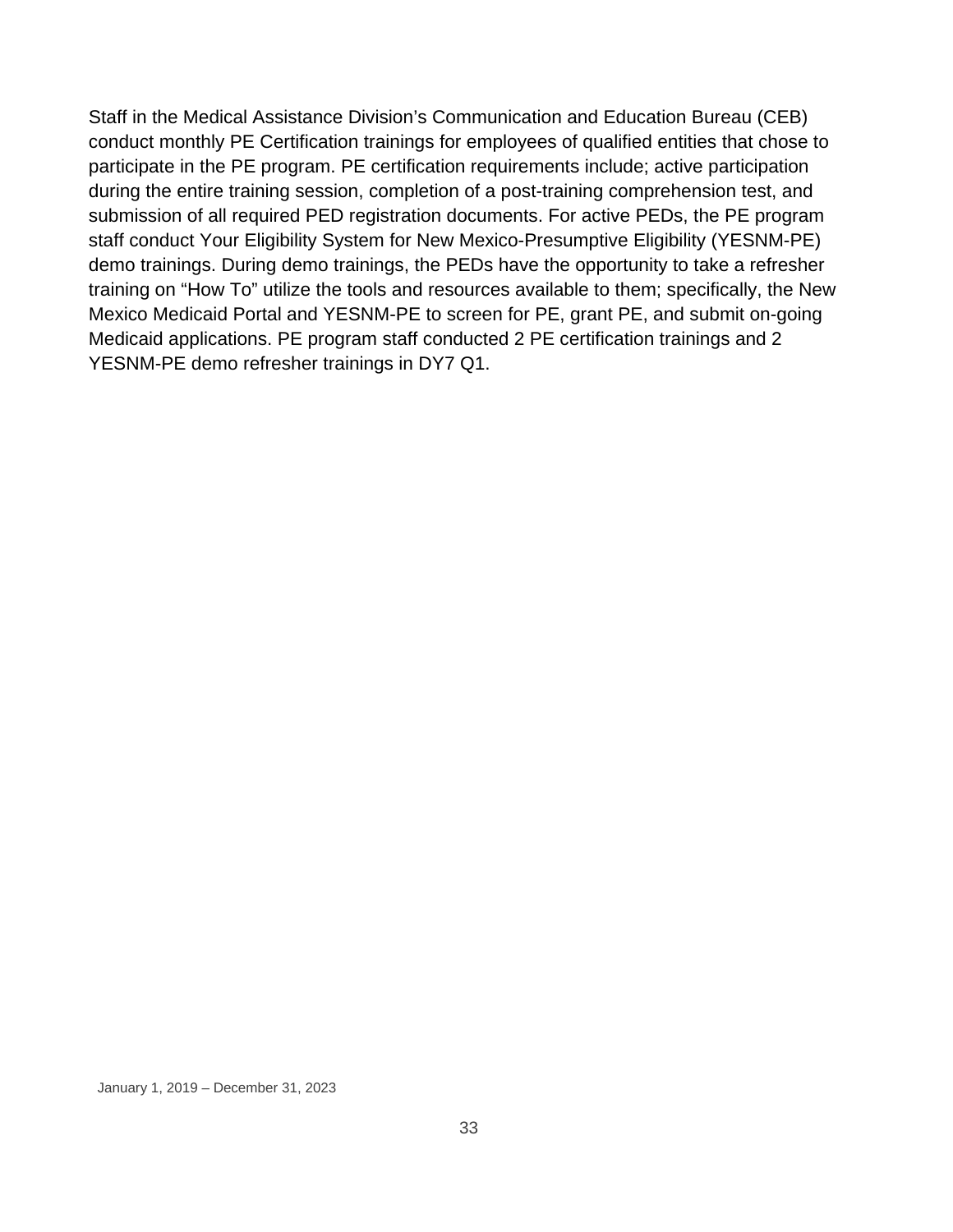**Table 10: PE Approvals** outlines the numbers of PE approvals granted and the total number of ongoing applications submitted and approved. NM PEDs are aware of the importance of on-going Medicaid coverage for their clients. This is reflected by the high number of PE approvals that also had an ongoing application submitted in DY7Q1.

| <b>PE APPROVALS</b><br>(January - March 2020) |                       |                                                                            |                                                         |                                       |
|-----------------------------------------------|-----------------------|----------------------------------------------------------------------------|---------------------------------------------------------|---------------------------------------|
| <b>MONTH</b>                                  | PES<br><b>GRANTED</b> | <b>%PEGRANTED</b><br>W/ON GO ING<br><b>APPLICATION</b><br><b>SUBMITTED</b> | <b>TO T A L</b><br><b>INDIVIDUALS</b><br><b>APPLIED</b> | <b>INDIVIDUALS</b><br><b>APPROVED</b> |
| January                                       | 217                   | 100.00%                                                                    | 1600                                                    | 1268                                  |
| February                                      | 165                   | 100.00%                                                                    | 1368                                                    | 1128                                  |
| March                                         | 160                   | 98.75%                                                                     | 1207                                                    | 1028                                  |
| Q1 Totals                                     | 542                   | 99.63%                                                                     | 4175                                                    | 3424                                  |

#### **Table 10: PE Approvals**

#### **JUST HEALTH PROGRAM**

Certified PEDs employed at the New Mexico Corrections Department (NMCD) and County Jails or Detention Centers participate in the PE Program through the Justice-Involved Utilization of State Transitioned Healthcare (JUST Health) program.

The JUST Health program was established to ensure justice-involved individuals have timely access to healthcare services upon release from correctional facilities. To ensure this access can occur, individuals who have active Medicaid coverage at the time of incarceration do not lose their Medicaid eligibility, but rather, have their Medicaid benefits suspended after 30 days. Benefits are reinstated upon the individual's release from incarceration which allows immediate access to care. Individuals who are not Medicaid participants but who appear to meet eligibility requirements are given the opportunity to apply while incarcerated. Application assistance is provided by PEDs at the correctional facilities.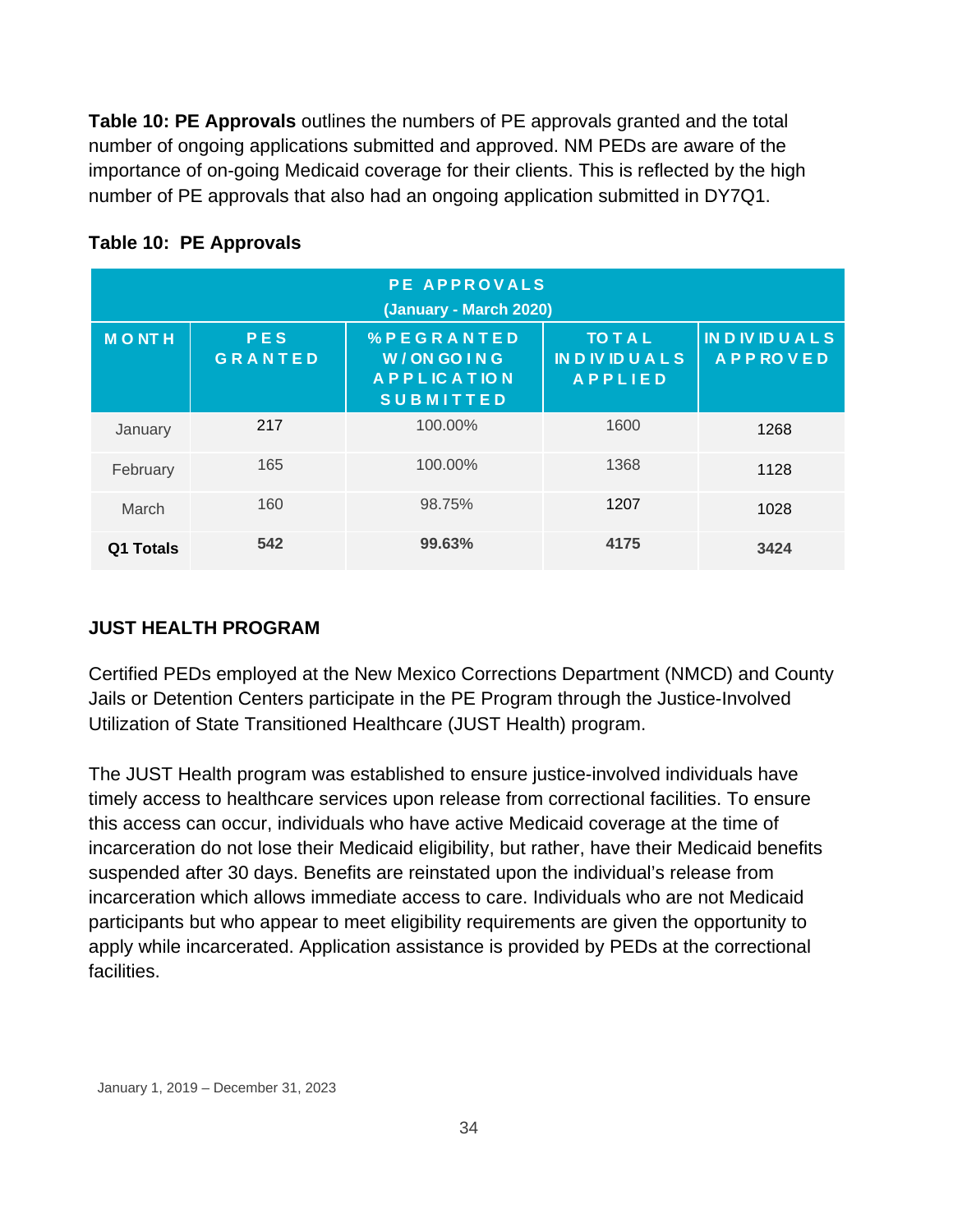It is HSD's goal to reduce recidivism by ensuring that individuals have immediate access to services (i.e., prescriptions, transportation, Behavioral Health appointments, etc.) upon release. To help facilitate access to care and ensure smooth transitions from correctional facilities, HSD has established the Centennial Care JUST Health workgroup. The workgroup includes representatives from State and County Correctional facilities, Managed Care Organizations, County governments, State agencies, provider organizations and other stakeholders. The goal of the workgroup is to create a transition of care with detailed processes and procedures that can be utilized and adapted to work for all correctional facilities state-wide.

The following table outlines the numbers of PE approvals granted and the total number of ongoing applications submitted and approved. In all three months of DY7 Q1, 96.30% of all PE approvals also had an ongoing application submitted.

| <b>PE APPROVALS</b><br>(January – March 2020) |                       |                                                                    |                                                       |                                              |
|-----------------------------------------------|-----------------------|--------------------------------------------------------------------|-------------------------------------------------------|----------------------------------------------|
| <b>MONTH</b>                                  | PES<br><b>GRANTED</b> | %PEGRANTED<br>W/ON GOING<br><b>APPLICATION</b><br><b>SUBMITTED</b> | <b>TO TAL</b><br><b>INDIVIDUALS</b><br><b>APPLIED</b> | <b>IN D IV ID U A L S</b><br><b>APPORVED</b> |
| January                                       | 11                    | 100.00%                                                            | 169                                                   | 153                                          |
| February                                      | $\overline{4}$        | 100.00%                                                            | 153                                                   | 139                                          |
| March                                         | 12                    | 100.00%                                                            | 113                                                   | 106                                          |
| Q1 Totals                                     | 27                    | 100.00%                                                            | 435                                                   | 398                                          |

#### **Table 11: PE Approvals**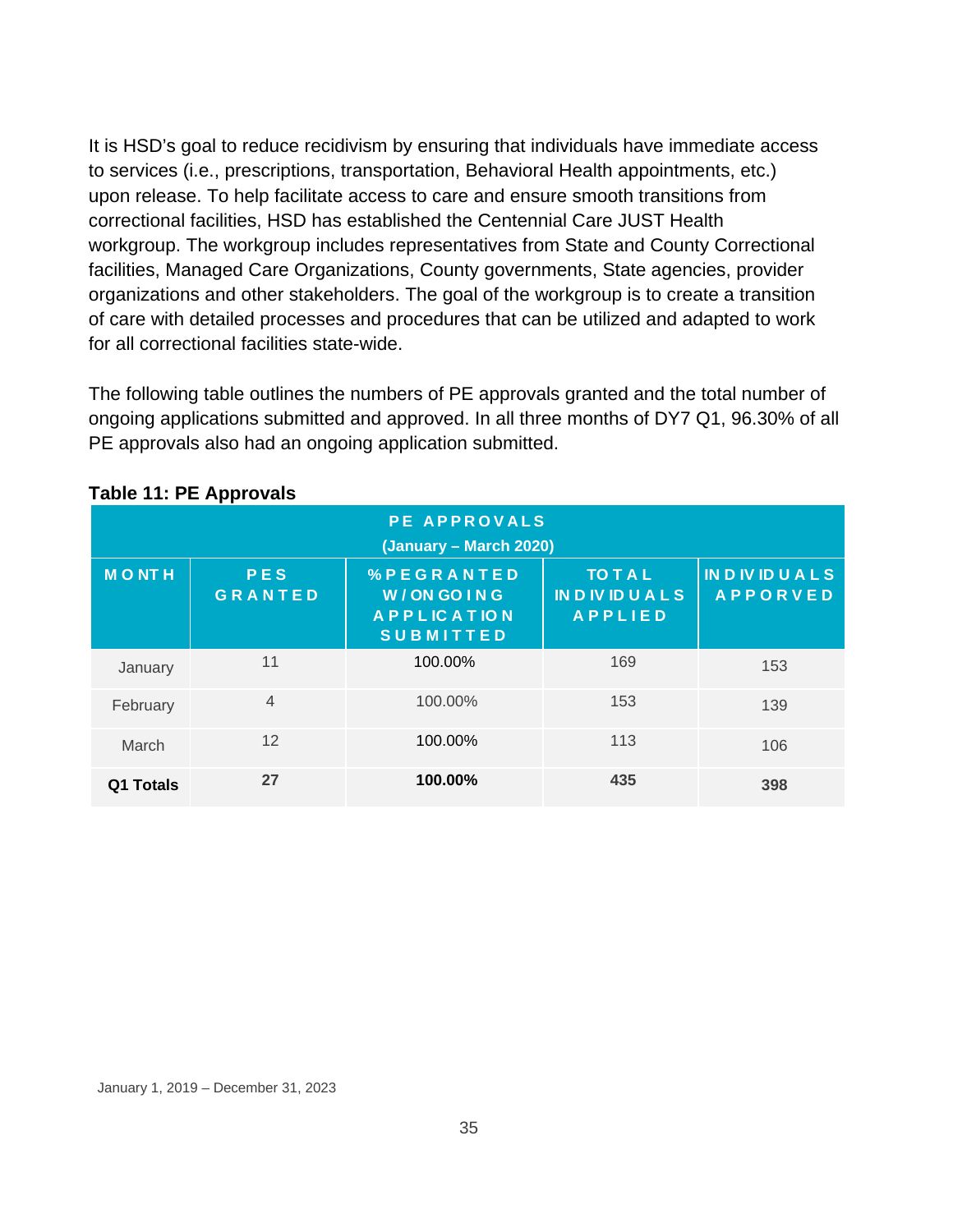# **7** HCBS REPORTING

| <b>Critical Incidents</b>          |                                                                                                                                                                                                                                                                                                                                                                                                                                                                                                                                                                                                                                                                                                                                                                                                                                                                                                                                                                                                                                                                                                                                                                                                                                                                                                                                                                                                                                                                                                                                                                                                                                                                                                                                                                                                                                                                                                                                                                                            |
|------------------------------------|--------------------------------------------------------------------------------------------------------------------------------------------------------------------------------------------------------------------------------------------------------------------------------------------------------------------------------------------------------------------------------------------------------------------------------------------------------------------------------------------------------------------------------------------------------------------------------------------------------------------------------------------------------------------------------------------------------------------------------------------------------------------------------------------------------------------------------------------------------------------------------------------------------------------------------------------------------------------------------------------------------------------------------------------------------------------------------------------------------------------------------------------------------------------------------------------------------------------------------------------------------------------------------------------------------------------------------------------------------------------------------------------------------------------------------------------------------------------------------------------------------------------------------------------------------------------------------------------------------------------------------------------------------------------------------------------------------------------------------------------------------------------------------------------------------------------------------------------------------------------------------------------------------------------------------------------------------------------------------------------|
| 1 <sup>st</sup> Quarter Activities | HSD operates a web-based Critical Incident Reporting System (HSD<br>Critical Incident Portal) to receive, track and trend critical incidents<br>occurring within the Home and Community Based Services (HCBS)<br>populations and recipients receiving behavioral health services. Providers<br>of Centennial Care services are directed to establish access to the HSD<br>Critical Incident Portal and to report incidents into the system within 24<br>hours of knowledge of the incident.<br>Each contracted MCO has access to the HSD Critical Incident Portal. MCO<br>access to the HSD Critical Incident Portal includes access to all critical<br>incident reports submitted by the MCO. It also includes all critical incidents<br>submitted by providers of authorized services for the member of that MCO.<br>The reports are available in real time as they are entered into the database.<br>HSD monitors those standards through critical incident data submitted<br>quarterly (Report #36) from the MCOs. This report allows HSD to review<br>the information for critical incidents reported through the HSD Critical<br>Incident Portal that fall within the 13 Categories of Eligibility (COEs).<br>HSD Critical Incident Unit engaged in these activities in the first quarter with<br>respect to monitoring the performance of the MCOs and the service<br>provider agencies:<br>HSD/MAD conducted a quarterly meeting with MCOs (February 27,<br>$\bullet$<br>2020) and external stakeholders to discuss critical incident reports<br>(CIRs) reporting expectations, barriers and challenges.<br>Daily review by HSD staff of critical incidents submitted by reporting<br>$\bullet$<br>agencies and MCOs.<br>HSD is reviewing and preparing an analysis of critical incident<br>$\bullet$<br>COVID-19 reports relating to Members refusing to accept personal<br>care services and if a provider agency does not have sufficient staff<br>to provide in-home services. |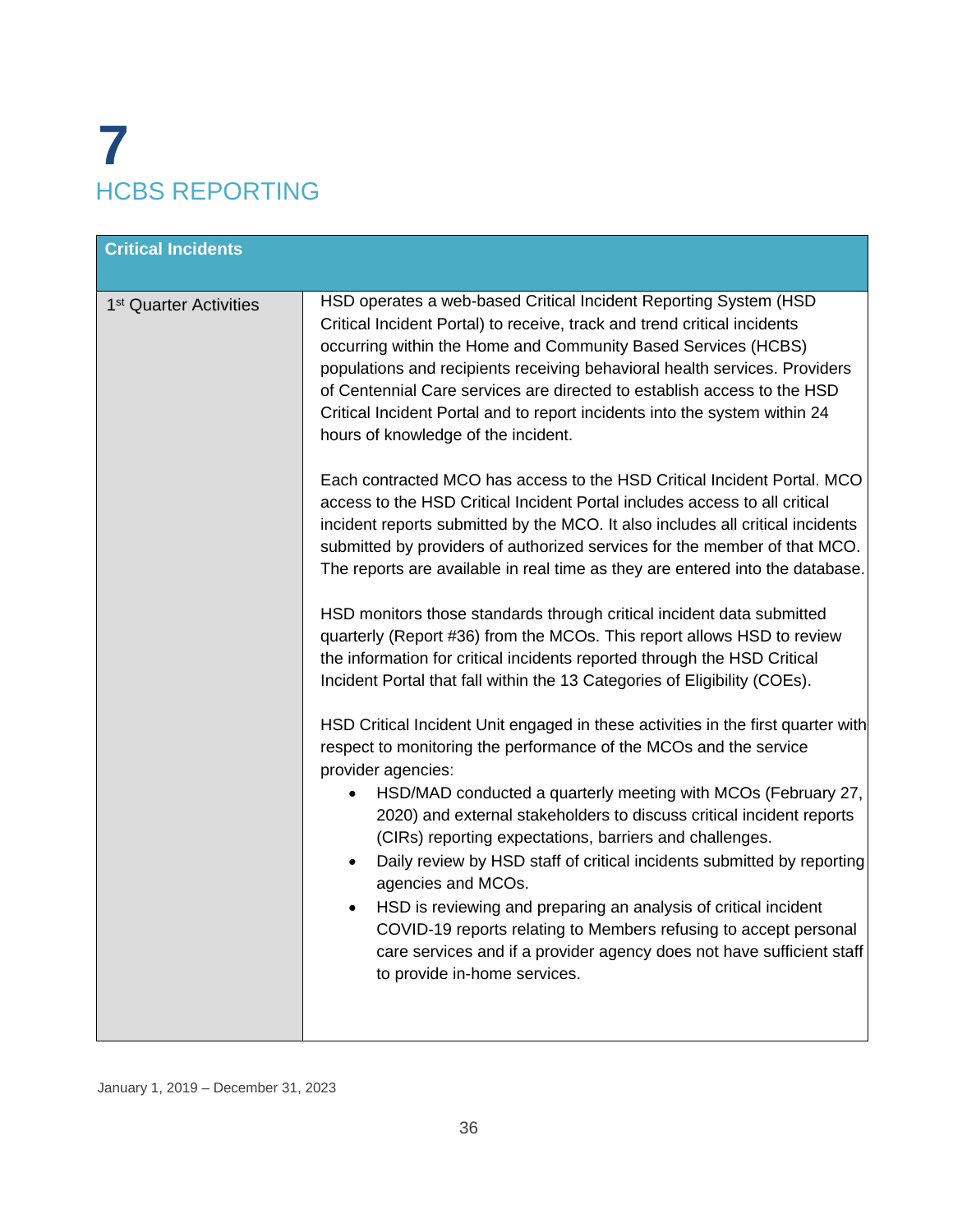#### **CONSUMER SUPPORT PROGRAM**

The consumer support program is a system of organizations and state agencies that provide standardized information to beneficiaries about Centennial Care, long-term services and supports (LTSS), the MCO grievance and appeals process, and the fair hearing process.

Reporting for the quarter is provided by the Aging and Long-Term Services Department (ALTSD) - Aging and Disability Resource Center (ADRC). The ADRC is the single point of entry for older adults, people with disabilities, their families, and the broader public to access a variety of services.

| ADRC HOTLINE CALL PROFILER REPORT<br>(JANUARY – MARCH 2020) |                        |  |
|-------------------------------------------------------------|------------------------|--|
| <b>TOPIC</b>                                                | <b>NUMBER OF CALLS</b> |  |
| Home/Community Based Care Waiver<br>Programs                | 3,060                  |  |
| Long Term Care/Case Management                              | $\overline{2}$         |  |
| <b>Medicaid Appeals/Complaints</b>                          | $\overline{4}$         |  |
| Personal Care                                               | 200                    |  |
| <b>State Medicaid Managed Care Enrollment</b><br>Programs   | 28                     |  |
| Medicaid Information/Counseling                             | 1.290                  |  |

#### **Table 12: ADRC Hotline Call Profiler Report**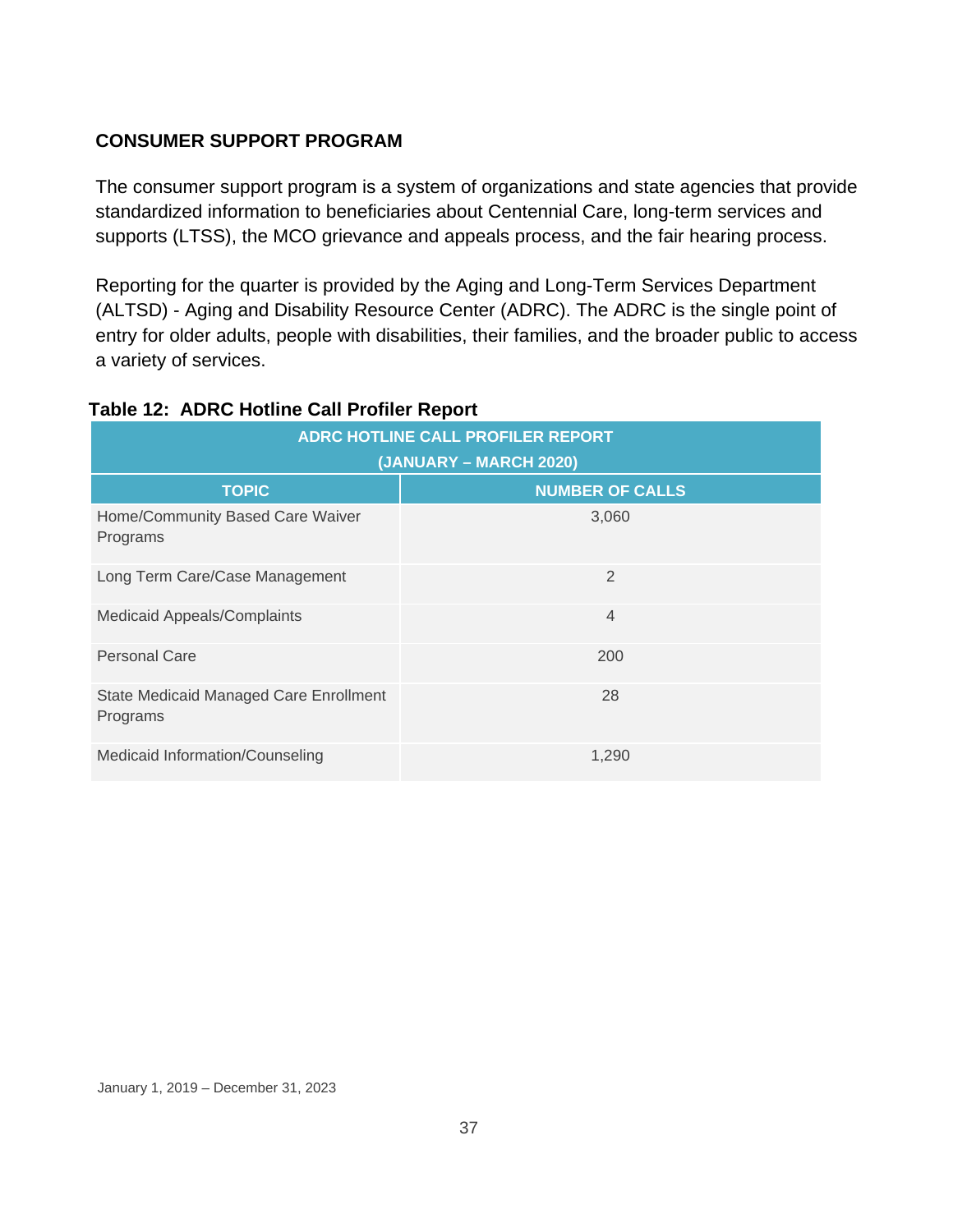#### **Table 13: ADRC Care Transition Program Report**

| <b>ADRC CARE TRANSITION PROGRAM REPORT</b><br>(JANUARY – MARCH 2020) |                        |                                                             |                              |  |
|----------------------------------------------------------------------|------------------------|-------------------------------------------------------------|------------------------------|--|
| <b>COUNSELING SERVICES</b>                                           | <b>NUMBER OF HOURS</b> | <b>NUMBER OF</b><br><b>NURSING HOME</b><br><b>RESIDENTS</b> | <b>NUMBER</b><br>OF CONTACTS |  |
| <b>Transition Advocacy Support</b><br><b>Services</b>                |                        | 172                                                         |                              |  |
| *Medicaid<br>Education/Outreach                                      | 2,132                  |                                                             |                              |  |
| <b>Nursing Home Intakes</b>                                          |                        | 65                                                          |                              |  |
| **LTSS Short-Team<br>Assistance                                      |                        |                                                             | 65                           |  |

\*Care Transition Specialist team educates residents, surrogate decision makers, and facility staff about Medicaid options available to the resident and assist with enrollment.

\*\*Clients are provided short-term assistance in identifying and understanding their needs and to assist them in making informed decisions about appropriate long-term services and supports choices in the context of their personal needs, preferences, values and individual circumstances.

#### **COMMUNITY BENEFIT**

In DY7 Q1, the Long-Term Care (LTC) workgroup's projects have included CC 2.0 program changes such as implementation of the ongoing NF LOC, reporting changes, LTC provider rate increases, and planning for implementation of the federally required Electronic Visit Verification (EVV) to the Self-Directed Community Benefit (SDCB). HSD and the MCOs implemented a new single Allocation Tool that will be used by all MCOs to assess members for Personal Care Services (PCS). HSD also worked on finalizing proposed Managed Care Policy Manual Changes that will be implemented later this year.

#### **ELECTRONIC VISIT VERIFICATION (EVV)**

January 1, 2019 – December 31, 2023 In DY7 Q1, HSD, in partnership with the MCOs, continued to operate EVV for Agency-Based Personal Care Services. Please see EVV data for DY6 Q4 outlined in the table below. The MCOs reported that 76% of the total PCS claims were created by the Interactive Voice Response (IVR) phone system. The remainder were created through the First Data Authenticare app. HSD, MCOs and subcontractors continue to work towards implementation of EVV for the SDCB and FFS programs by January 2021.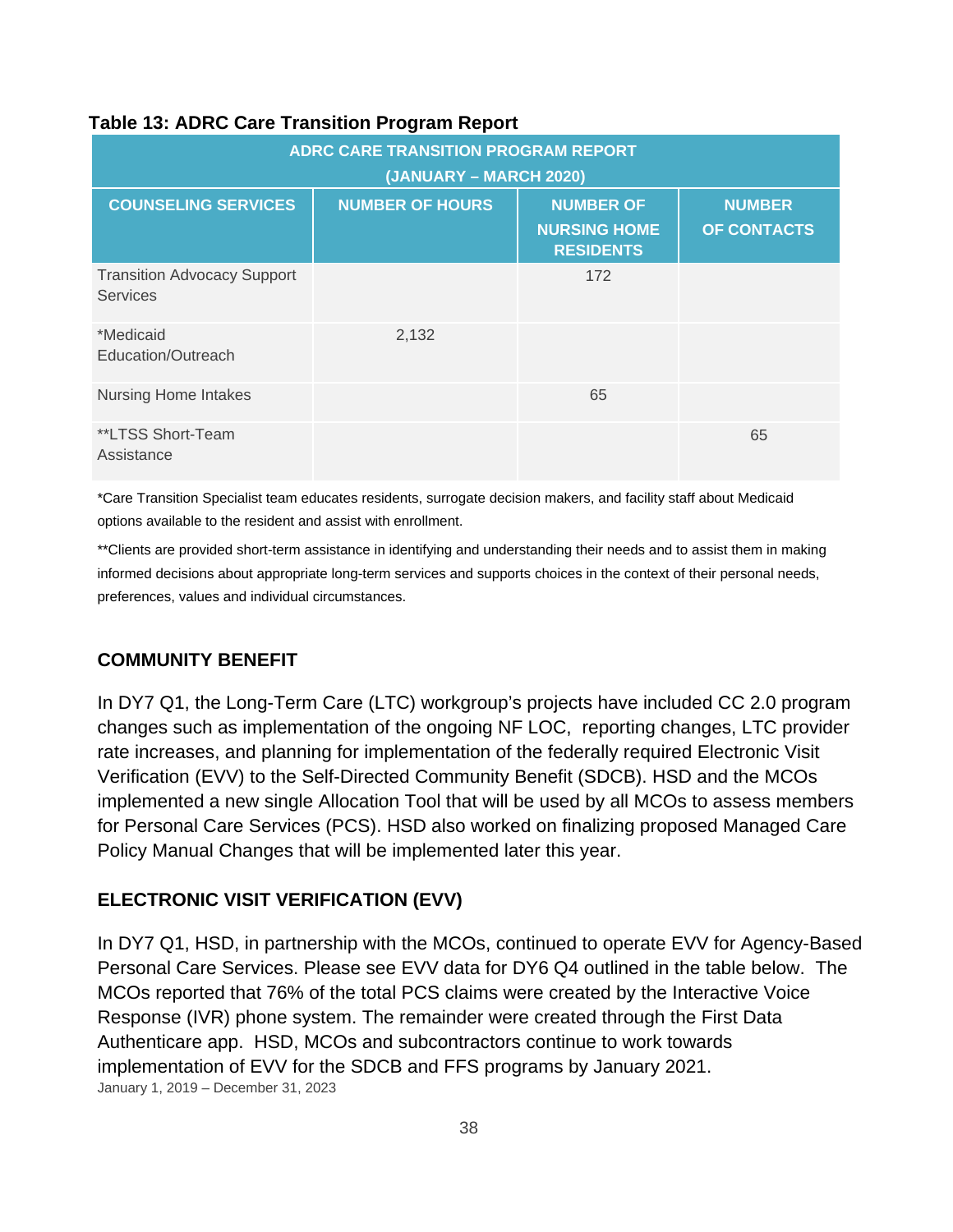#### **Table 14: EVV DATA**

| EVV DATA (OCT - DEC 2019) |                                                                                              |                                                     |  |  |
|---------------------------|----------------------------------------------------------------------------------------------|-----------------------------------------------------|--|--|
| <b>MCO</b>                | <b>AVERAGE NUMBER OF</b><br><b>UNIQUE MEMBERS</b><br><b>AUTHORIZED THIS</b><br><b>PERIOD</b> | <b>NUMBER OF TOTAL CLAIMS THIS</b><br><b>PERIOD</b> |  |  |
| <b>BCBS</b>               | 6,716                                                                                        | 444,698                                             |  |  |
| <b>PHP</b>                | 13,651                                                                                       | 923,365                                             |  |  |
| <b>WSCC</b>               | 1,545                                                                                        | 102,360                                             |  |  |
| <b>TOTAL</b>              | 21,912                                                                                       | 1,470,423                                           |  |  |

#### **STATEWIDE TRASITION PLAN**

HSD continues to update the Statewide Transition Plan (STP) milestones as required by CMS. HSD plans to issue the STP for public comment and submit tribal notification by mid 2020. Once this is completed, HSD will resubmit the final STP to CMS.

# **NURSING FACILITY LEVEL OF CARE (NF LOC)**

HSD requires the MCOs to provide a summary of their internal audits of NF LOC Determinations. Each MCO conducts internal random sample audits of both Community-Based and Facility-Based determinations completed by their staff based on the HSD NF LOC Criteria and Instructions guidelines. The audit includes accuracy, timeliness, consistency and training of reviewers. The results and findings are reported quarterly to HSD along with any Quality Performance Improvement Plan. BCBS conducted 114 audits, PHP conducted 208, and WSCC conducted 61 audits of NF LOC Determinations during DY 7 Q1.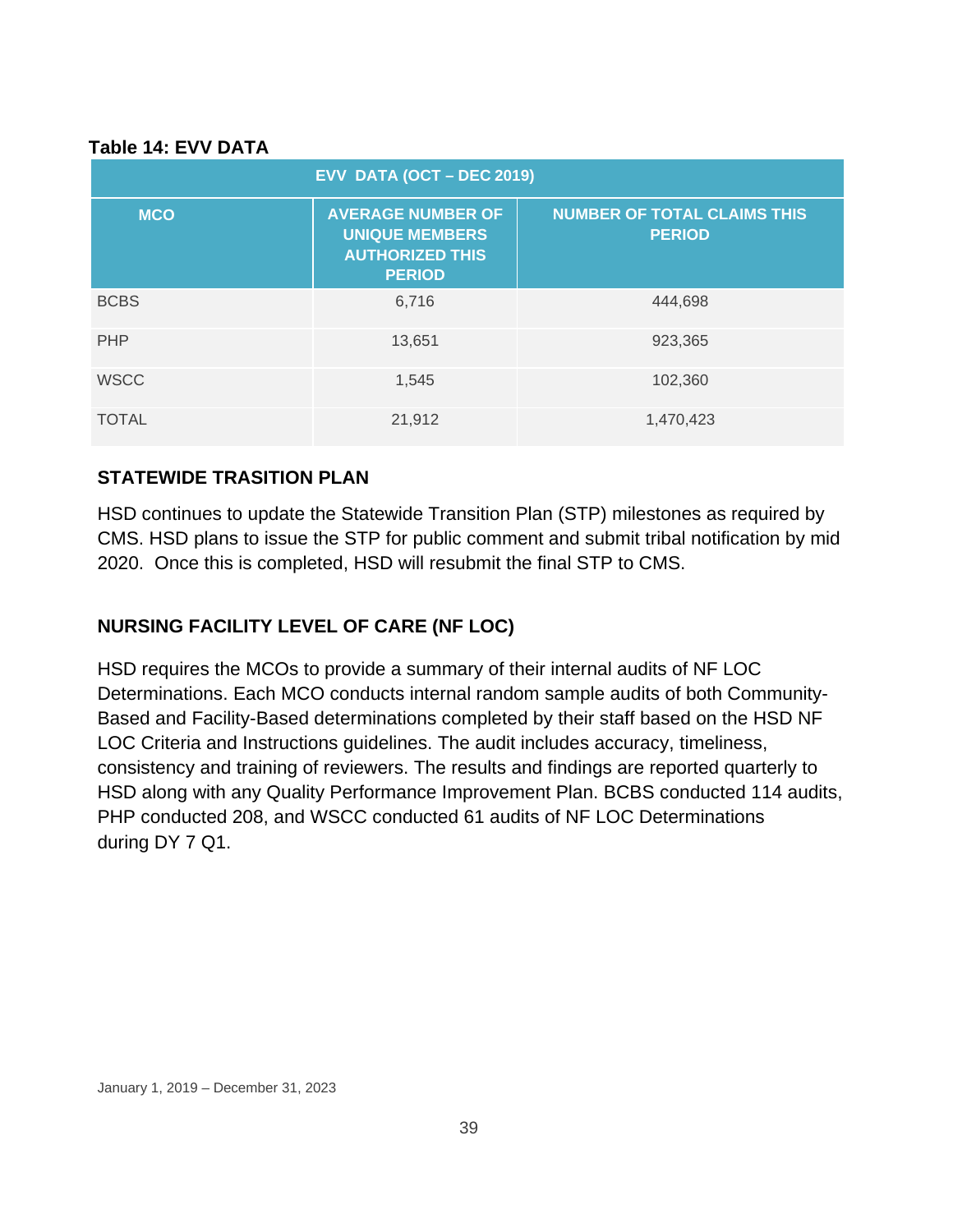| <b>Facility Based Internal Audits</b><br><b>High NF Determinations</b>                   | Jan              | Feb              | <b>Mar</b>     | <b>DY7 Q1</b>  |
|------------------------------------------------------------------------------------------|------------------|------------------|----------------|----------------|
| Total number of High NF LOC files audited                                                |                  |                  |                |                |
|                                                                                          | 9                | 12               | 11             | 32             |
| <b>BCBS</b>                                                                              | 4                | 4                | 4              | 12             |
| <b>PHP</b><br><b>WSCC</b>                                                                | 5                | 4                | 5              | 14             |
|                                                                                          | $\mathbf{0}$     | 4                | 2              | 6              |
| <b>Total number with correct NF LOC</b><br>determination                                 | 8                | 12               | 11             | 31             |
|                                                                                          |                  |                  |                |                |
| <b>BCBS</b>                                                                              | 3                | 4                | 4              | 11             |
| <b>PHP</b>                                                                               | 5                | 4                | 5              | 14             |
| <b>WSCC</b>                                                                              | $\Omega$         | 4                | $\overline{2}$ | 6              |
| Percent of total MCO monthly averages with<br>correct NF LOC determination               | 89%              | 100%             | 100%           | 97%            |
| <b>BCBS</b>                                                                              | 75%              | 100%             | 100%           | 92%            |
| PHP                                                                                      | 100%             | 100%             | 100%           | 100%           |
| <b>WSCC</b>                                                                              | 0%               | 100%             | 100%           | 100%           |
| <b>Low NF Determinations</b>                                                             |                  |                  |                |                |
| Total number of Low NF LOC files audited                                                 | 13               | $\boldsymbol{9}$ | 11             | 33             |
| <b>BCBS</b>                                                                              | 4                | 4                | 4              | 12             |
| <b>PHP</b><br><b>WSCC</b>                                                                | 5                | 4                | 5              | 14             |
|                                                                                          | 4                | 1                | $\overline{c}$ | $\overline{7}$ |
| Total number with correct NF LOC                                                         | 13               | 9                | 11             | 33             |
| determination                                                                            |                  |                  |                |                |
| <b>BCBS</b>                                                                              | 4                | 4                | 4              | 12             |
| PHP<br><b>WSCC</b>                                                                       | 5                | $\overline{4}$   | 5              | 14             |
|                                                                                          | $\overline{4}$   | 1                | $\mathbf{2}$   | $\overline{7}$ |
| Percent of total MCO monthly averages with<br>correct NF LOC determination               | 100%             | 100%             | 100%           | 100%           |
| <b>BCBS</b>                                                                              | 100%             | 100%             | 100%           | 100%           |
| PHP                                                                                      | 100%             | 100%             | 100%           | 100%           |
| <b>WSCC</b>                                                                              | 100%             | 100%             | 100%           | 100%           |
| <b>Timeliness of Determinations</b>                                                      |                  |                  |                |                |
| Total number of High NF LOC determinations<br>completed within required timeframes       | $\boldsymbol{9}$ | 12               | 11             | 32             |
| <b>BCBS</b>                                                                              | 4                | 4                | 4              | $12 \,$        |
| PHP                                                                                      | 5                | 4                | 5              | 14             |
| <b>WSCC</b>                                                                              | 0                | 4                | $\overline{2}$ | 6              |
| Percent of total MCO monthly averages<br>completed within required timeframes            | 100%             | 100%             | 100%           | 100%           |
| <b>BCBS</b>                                                                              | 100%             | 100%             | 100%           | 100%           |
| PHP                                                                                      | 100%             | 100%             | 100%           | 100%           |
| <b>WSCC</b>                                                                              | 0%               | 100%             | 100%           | 100%           |
| <b>Total number of Low NF LOC determinations</b><br>completed within required timeframes | 13               | 9                | 11             | 33             |
| <b>BCBS</b>                                                                              | 4                | 4                | 4              | 12             |
| PHP                                                                                      | 5                | 4                | 5              | 14             |
| <b>WSCC</b>                                                                              | 4                | 1                | $\overline{c}$ | 7              |
|                                                                                          |                  |                  |                |                |
| Percent of total MCO monthly averages<br>completed within required timeframes            | 100%             | 100%             | 100%           | 100%           |

#### **Table 15 –MCO Internal NF LOC Audits– Facility Based**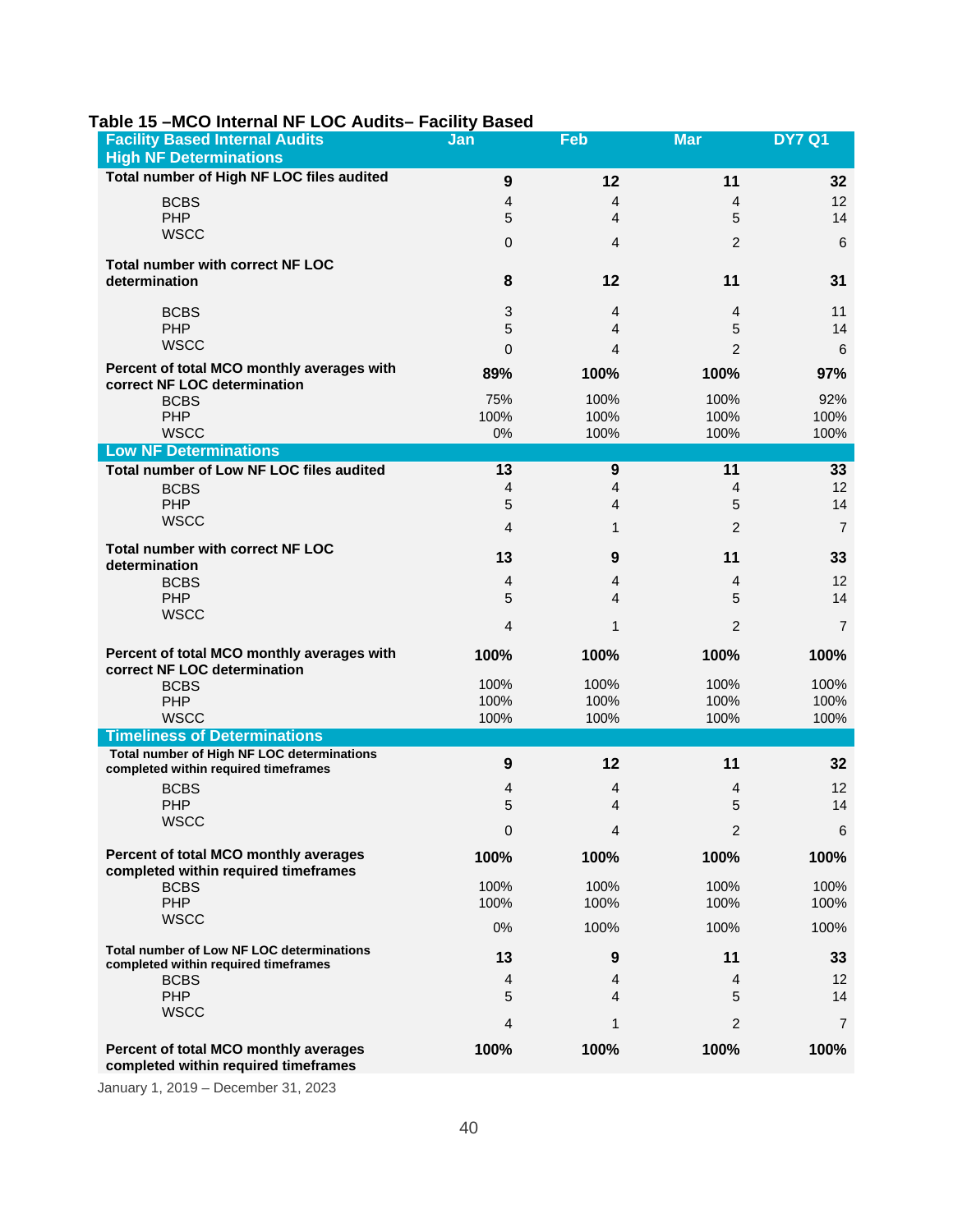| <b>BCBS</b> | 100% | 100% | 100% | 100% |
|-------------|------|------|------|------|
| <b>PHP</b>  | 100% | 100% | 100% | 100% |

#### **Table 16: Quarterly MCO Internal NF LOC Audit Report – Community Based**

| <b>Community Based Internal Audits</b>                                                                                    | Jan      | <b>Feb</b> | <b>Mar</b> | <b>DY7 Q1</b> |
|---------------------------------------------------------------------------------------------------------------------------|----------|------------|------------|---------------|
| <b>Total number of Community Based NF LOC files</b><br>audited                                                            | 104      | 108        | 106        | 318           |
| <b>BCBS</b><br><b>PHP</b>                                                                                                 | 30<br>58 | 30<br>62   | 30<br>60   | 90<br>180     |
| <b>WSCC</b>                                                                                                               | 16       | 16         | 16         | 48            |
| Total number with correct NF LOC determination                                                                            | 104      | 108        | 106        | 318           |
| <b>BCBS</b>                                                                                                               | 30       | 30         | 30         | 90            |
| PHP                                                                                                                       | 58       | 62         | 60         | 180           |
| <b>WSCC</b>                                                                                                               | 16       | 16         | 16         | 48            |
| Percent of total MCO monthly averages with correct NF<br><b>LOC</b> determination                                         | 100%     | 100%       | 100%       | 100%          |
| <b>BCBS</b>                                                                                                               | 100%     | 100%       | 100%       | 100%          |
| PHP                                                                                                                       | 100%     | 100%       | 100%       | 100%          |
| <b>WSCC</b><br><b>Timeliness of Determinations</b>                                                                        | 100%     | 100%       | 100%       | 100%          |
| <b>Total number of Community Based determinations</b>                                                                     |          |            |            |               |
| completed within required timeframes                                                                                      | 104      | 108        | 105        | 317           |
| <b>BCBS</b>                                                                                                               | 30       | 30         | 30         | 90            |
| PHP                                                                                                                       | 58       | 62         | 59         | 179           |
| <b>WSCC</b>                                                                                                               | 16       | 16         | 16         | 48            |
| Percent of total MCO monthly averages of<br><b>Community Based determinations completed</b><br>within required timeframes | 100%     | 100%       | 99%        | 100%          |
| <b>BCBS</b>                                                                                                               | 100%     | 100%       | 100%       | 100%          |
| PHP                                                                                                                       | 100%     | 100%       | 98%        | 99%           |
| <b>WSCC</b>                                                                                                               | 100%     | 100%       | 100%       | 100%          |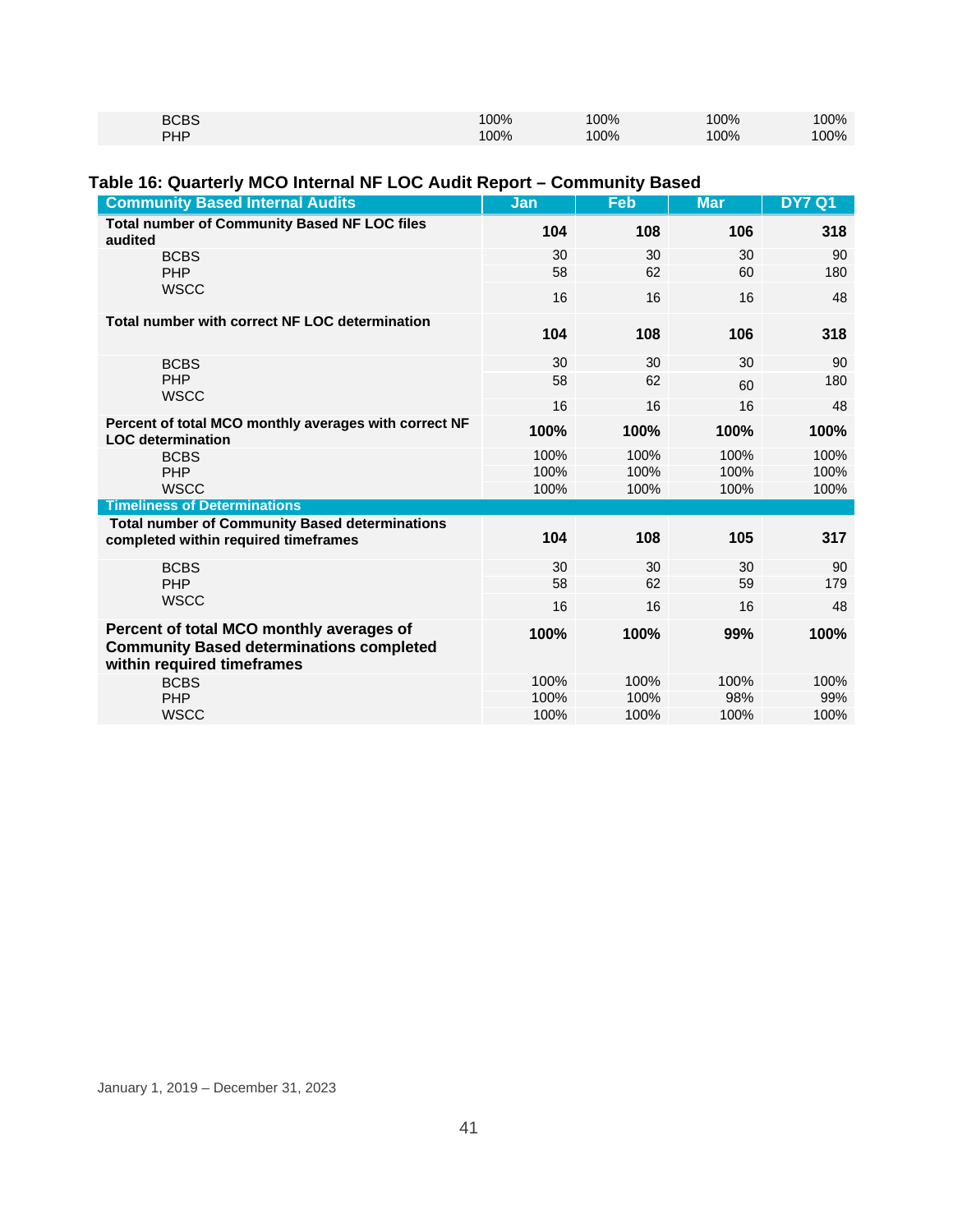#### **EXTERNAL QUALITY REVIEW ORGANIZATION (EQRO) NURSING FACILITY LEVEL OF CARE (NF LOC)**

HSD has contracted an external quality review organization (IPRO) to design and conduct a monthly NF LOC determination audit to ensure that the NF LOC data submitted by the MCOs is applied consistently and accurately. HSD has provided guidance to the EQRO which defines the NF LOC sampling criteria and methodology. The EQRO then submits the data provided in the tables below for both high and low NF LOC facility and community-based determinations.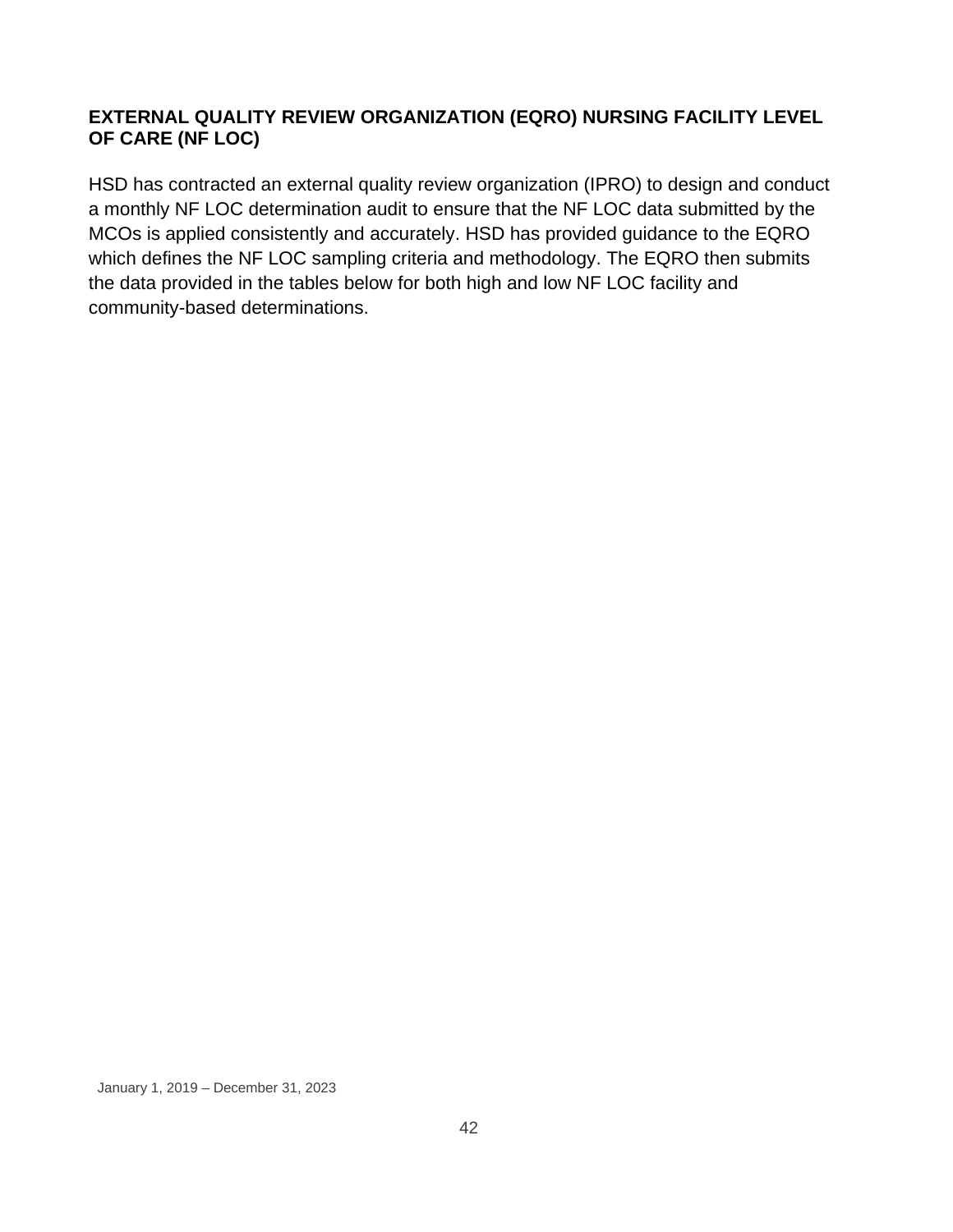### **Table 17: Quarterly MCO NF LOC Determinations- Facility Based**

| <b>Facility Based Determinations</b>                                                                         |      |      |      |               |
|--------------------------------------------------------------------------------------------------------------|------|------|------|---------------|
| <b>HIGH NF Determinations</b>                                                                                | Jan  | Feb  | Mar  | <b>DY7 Q1</b> |
| Total number of determinations/redeterminations completed<br>for High NF LOC requests                        | 62   | 65   | 68   | 195           |
| <b>BCBS</b>                                                                                                  | 17   | 19   | 19   | 55            |
| PHP                                                                                                          | 43   | 40   | 41   | 124           |
| WSCC                                                                                                         | 2    | 6    | 8    | 16            |
| Total number of determinations/redeterminations that met High                                                | 54   | 53   | 53   | 160           |
| <b>NF LOC criteria</b>                                                                                       |      |      |      |               |
| <b>BCBS</b>                                                                                                  | 14   | 12   | 10   | 36            |
| PHP                                                                                                          | 38   | 35   | 35   | 108           |
| WSCC                                                                                                         | 2    | 6    | 8    | 16            |
| Percent of determinations/redeterminations that met High NF                                                  | 87%  | 82%  | 78%  | 82%           |
| <b>LOC</b> criteria                                                                                          |      |      |      |               |
| <b>BCBS</b>                                                                                                  | 82%  | 63%  | 53%  | 65%           |
| PHP                                                                                                          | 88%  | 88%  | 85%  | 87%           |
| <b>WSCC</b>                                                                                                  | 100% | 100% | 100% | 100%          |
| <b>Low NF Determinations</b>                                                                                 | Jan  | Feb  | Mar  | <b>DY7 Q1</b> |
| Total number of determinations/redeterminations completed                                                    | 528  | 469  | 547  | 1544          |
| for Low NF LOC requests                                                                                      |      |      |      |               |
| <b>BCBS</b>                                                                                                  | 195  | 160  | 201  | 556           |
| PHP                                                                                                          | 297  | 275  | 315  | 887           |
| <b>WSCC</b>                                                                                                  | 36   | 34   | 31   | 101           |
| Total number of determinations/redeterminations that met Low                                                 | 508  | 456  | 518  | 1482          |
| <b>NF LOC criteria</b>                                                                                       |      |      |      |               |
| <b>BCBS</b>                                                                                                  | 186  | 156  | 193  | 535           |
| PHP                                                                                                          | 286  | 266  | 294  | 846           |
| <b>WSCC</b>                                                                                                  | 36   | 34   | 31   | 101           |
| Percent of determinations/redeterminations that met Low NF                                                   | 96%  | 97%  | 95%  | 96%           |
| <b>LOC</b> criteria                                                                                          |      |      |      |               |
| <b>BCBS</b>                                                                                                  | 95%  | 98%  | 96%  | 96%           |
| PHP                                                                                                          | 96%  | 97%  | 93%  | 95%           |
| <b>WSCC</b>                                                                                                  | 100% | 100% | 100% | 100%          |
| <b>Timeliness Determinations</b>                                                                             | Jan  | Feb  | Mar  | <b>DY7 Q1</b> |
| <b>Total number of High NF LOC</b>                                                                           | 55   | 55   | 50   | 160           |
| determinations/redeterminations completed within required<br>timeframes                                      |      |      |      |               |
| <b>BCBS</b>                                                                                                  | 14   | 13   | 11   | 38            |
| PHP                                                                                                          | 39   | 36   | 35   | 110           |
| <b>WSCC</b>                                                                                                  | 2    | 6    | 4    | 12            |
|                                                                                                              |      |      |      |               |
| <b>Percent of High NFLOC</b>                                                                                 | 89%  | 85%  | 74%  | 82%           |
| determinations/redeterminations completed within                                                             |      |      |      |               |
| required timeframes                                                                                          |      |      |      |               |
| <b>BCBS</b>                                                                                                  | 82%  | 68%  | 58%  | 69%           |
| PHP                                                                                                          | 91%  | 90%  | 85%  | 89%           |
| <b>WSCC</b>                                                                                                  | 100% | 100% | 50%  | 75%           |
| <b>Total number of Low NF LOC</b><br>determinations/redeterminations completed within required<br>timeframes | 488  | 444  | 518  | 1450          |
| <b>BCBS</b>                                                                                                  | 175  | 156  | 193  | 524           |
| PHP                                                                                                          | 279  | 256  | 294  | 829           |
| <b>WSCC</b>                                                                                                  | 34   | 32   | 31   | 97            |
|                                                                                                              |      |      |      |               |
| <b>Percent of Low NF LOC</b><br>determinations/redeterminations completed within<br>required timeframes      | 92%  | 95%  | 95%  | 94%           |
| <b>BCBS</b>                                                                                                  | 90%  | 98%  | 96%  | 94%           |
| PHP                                                                                                          | 94%  | 93%  | 93%  | 93%           |
| <b>WSCC</b>                                                                                                  | 94%  | 94%  | 100% | 96%           |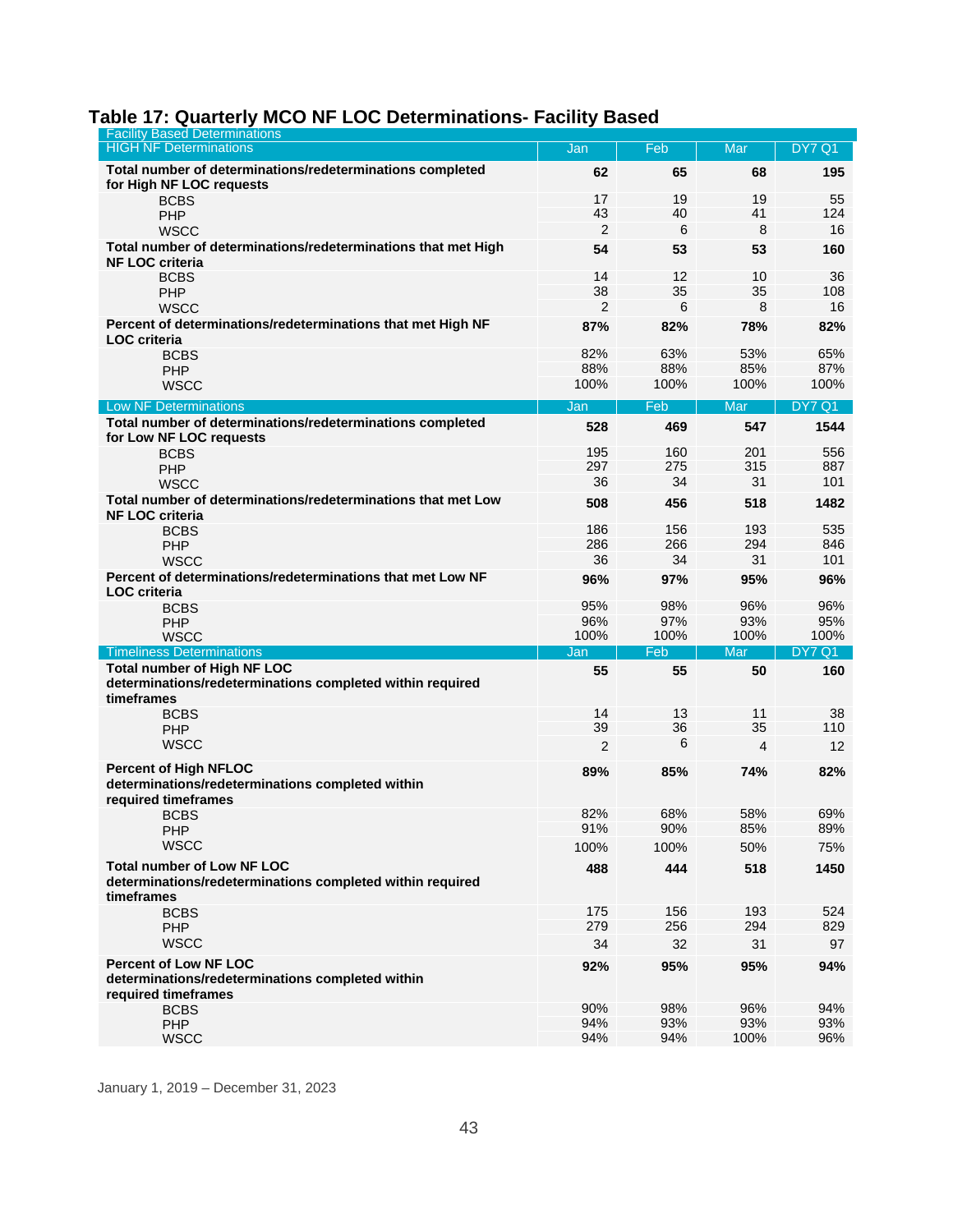| <b>Community Based Determinations</b>                                                                               | Jan  | Feb  | <b>Mar</b> | <b>DY7 Q1</b> |
|---------------------------------------------------------------------------------------------------------------------|------|------|------------|---------------|
|                                                                                                                     |      |      |            |               |
| <b>Total number of</b><br>determinations/redeterminations completed                                                 | 2080 | 2205 | 2639       | 6924          |
| <b>BCBS</b><br>PHP                                                                                                  | 529  | 637  | 741        | 1907          |
| <b>WSCC</b>                                                                                                         | 1405 | 1371 | 1697       | 4473          |
|                                                                                                                     | 146  | 197  | 201        | 544           |
| Total number of determinations/redeterminations<br>that met NF LOC criteria                                         | 2043 | 2118 | 2552       | 6713          |
| <b>BCBS</b>                                                                                                         | 525  | 622  | 726        | 1873          |
| <b>PHP</b><br><b>WSCC</b>                                                                                           | 1376 | 1317 | 1631       | 4324          |
|                                                                                                                     | 142  | 179  | 195        | 516           |
| Percent of total MCO monthly averages of<br>determinations/redeterminations that met NF LOC criteria                | 98%  | 96%  | 97%        | 97%           |
| <b>BCBS</b>                                                                                                         | 99%  | 98%  | 98%        | 98%           |
| PHP<br><b>WSCC</b>                                                                                                  | 98%  | 96%  | 96%        | 97%           |
|                                                                                                                     | 97%  | 91%  | 97%        | 95%           |
| <b>Timeliness of Determinations</b>                                                                                 |      |      |            |               |
| <b>Total number of</b><br>determinations/redeterminations completed<br>within required timeframes                   | 2057 | 2179 | 2617       | 6853          |
| <b>BCBS</b>                                                                                                         | 520  | 637  | 736        | 1893          |
| PHP<br><b>WSCC</b>                                                                                                  | 1396 | 1364 | 1684       | 4444          |
|                                                                                                                     | 141  | 178  | 197        | 516           |
| Percent of total MCO monthly averages of<br>determinations/redeterminations completed within<br>required timeframes | 99%  | 99%  | 99%        | 99%           |
| <b>BCBS</b><br>PHP                                                                                                  | 98%  | 100% | 99%        | 99%           |
| <b>WSCC</b>                                                                                                         | 99%  | 99%  | 99%        | 99%           |
|                                                                                                                     | 97%  | 90%  | 98%        | 95%           |

#### **Table 18: Quarterly MCO NF LOC Determinations- Community Based**

During DY7 Q1, HSD monitored EQRO determination/redetermination disagreements. For DY7 Q1 reporting, the total number of determinations/redeterminations completed for High NF LOC requests was 195, with 55 for BCBS, 124 for PHP, and 16 from WSCC.

The average percent of determinations/redeterminations that met High NF LOC criteria was aggregated at 82 percent, with 65 percent for BCBS, 87 percent for PHP, and 100 percent for WSCC respectively. The percent of determinations/redeterminations that met Low NF LOC criteria saw a 96 percent aggregate total for facility-based, with all MCOs scoring at or above 95 percent.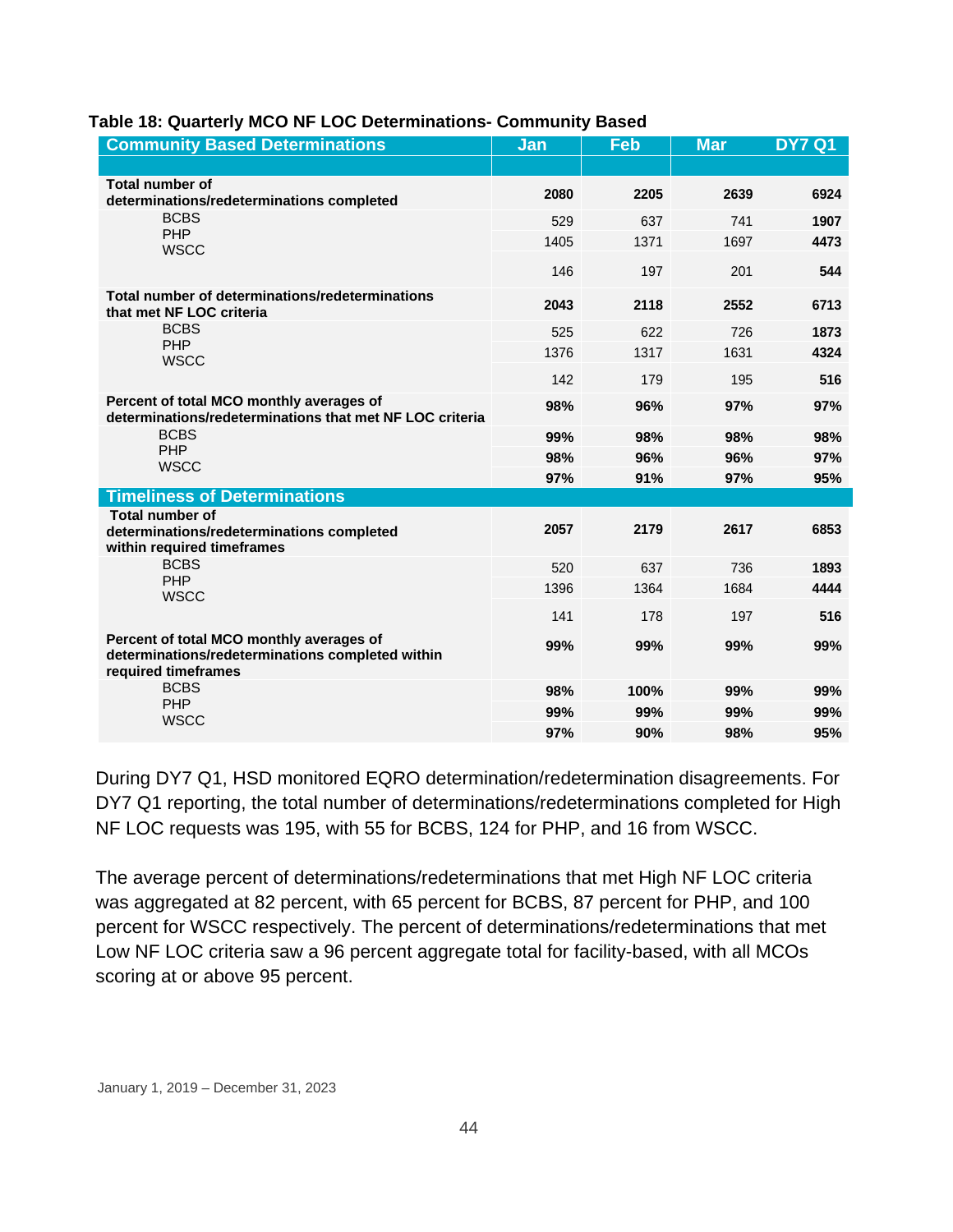The total number of MCO NF LOC determinations/redeterminations for Community Based for DY7 Q1 reporting that met NF LOC criteria was aggregated at 97 percent; with 98 percent for BCBS, 97 percent from PHP, and 95 percent from WSCC. Percent of determinations/redeterminations completed within required timeframes was reported at 99 percent aggregated, with 99 percent for BCBS, 99 percent for PHP, and 95 percent for WSCC respectively.

HSD will continue to monitor the EQRO audit of MCO NF LOC determinations and address any trends providing technical assistance as needed.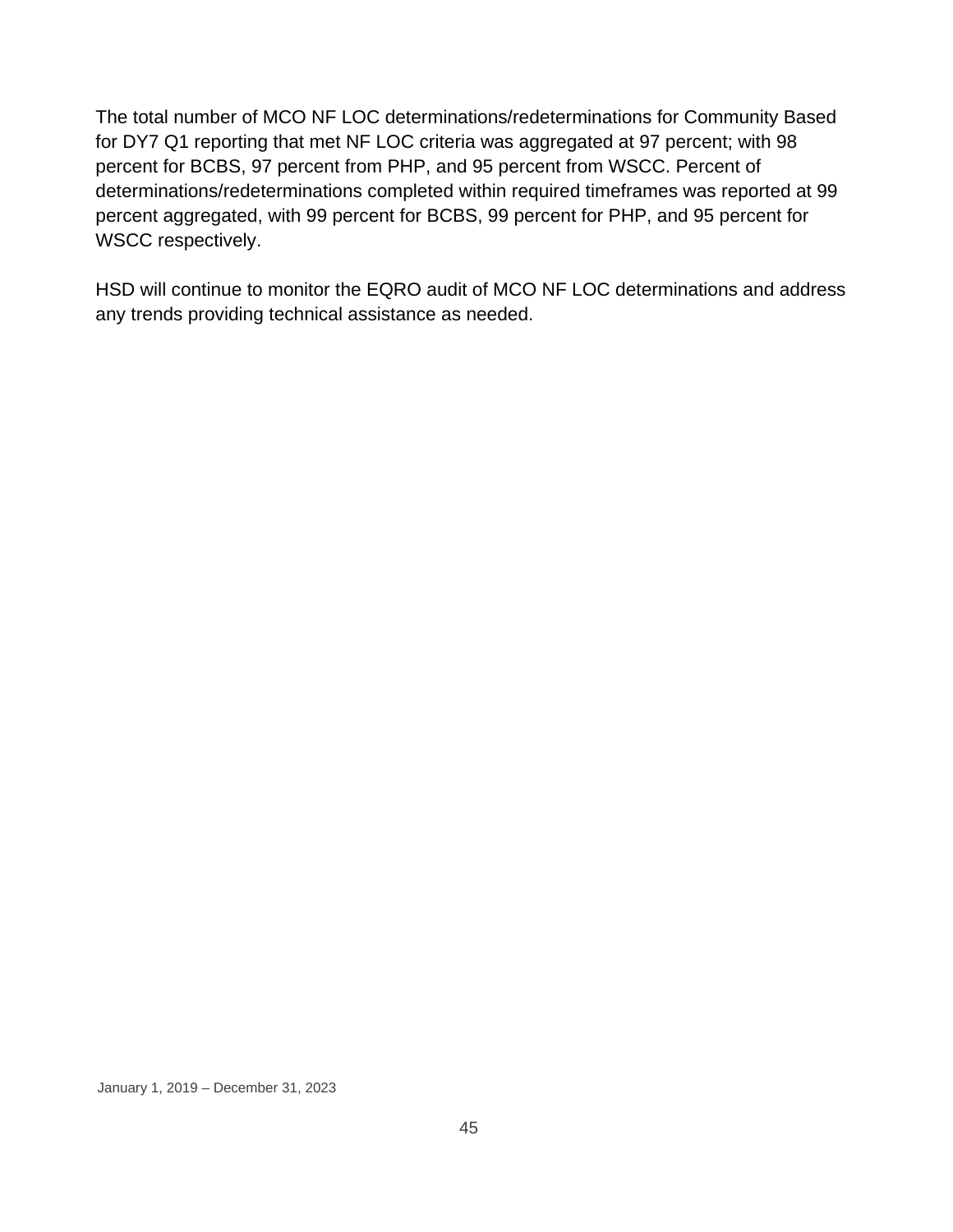# **8** AI/AN REPORTING

| <b>MCO</b>  | <b>Date of Board Meeting</b>                                                         | <b>Issues/Recommendations</b>                                                                                                                                                                                                                                                                                                                                                                                                                                                                                                                                                                                                                                                                                                                                                             |
|-------------|--------------------------------------------------------------------------------------|-------------------------------------------------------------------------------------------------------------------------------------------------------------------------------------------------------------------------------------------------------------------------------------------------------------------------------------------------------------------------------------------------------------------------------------------------------------------------------------------------------------------------------------------------------------------------------------------------------------------------------------------------------------------------------------------------------------------------------------------------------------------------------------------|
| <b>PHP</b>  | <b>None</b>                                                                          | Due to the PHE, PHP did not have<br>a Native American Consumer<br><b>Advisory Board meeting during</b><br>DY7 Q1.                                                                                                                                                                                                                                                                                                                                                                                                                                                                                                                                                                                                                                                                         |
| <b>BCBS</b> | February 13, 2020<br><b>Acoma Community Center</b><br>Gymnasium<br>Acoma, New Mexico | <b>BCBS</b> arranged the meeting<br>with six breakout sessions<br>consisting of the following<br>topics:<br>Care Coordination -<br>Questions came up<br>regarding how care<br>coordination works, how<br>to request environmental<br>modifications, how to get<br>epilepsy included on the<br>list of diagnoses for ABP<br>Exempt, and what to do if<br>your doctor discontinues<br>your opioid medication.<br>BCBS answered all of the<br>questions accurately and<br>referred some for more<br>follow up by care<br>coordination.<br>Ombudsman - Some of<br>the questions were how<br>to file a grievance with a<br>medical provider, how to<br>download the virtual visit<br>app and what to do if you<br>need more services than<br>your Medicaid allows.<br>BCBS answered all of the |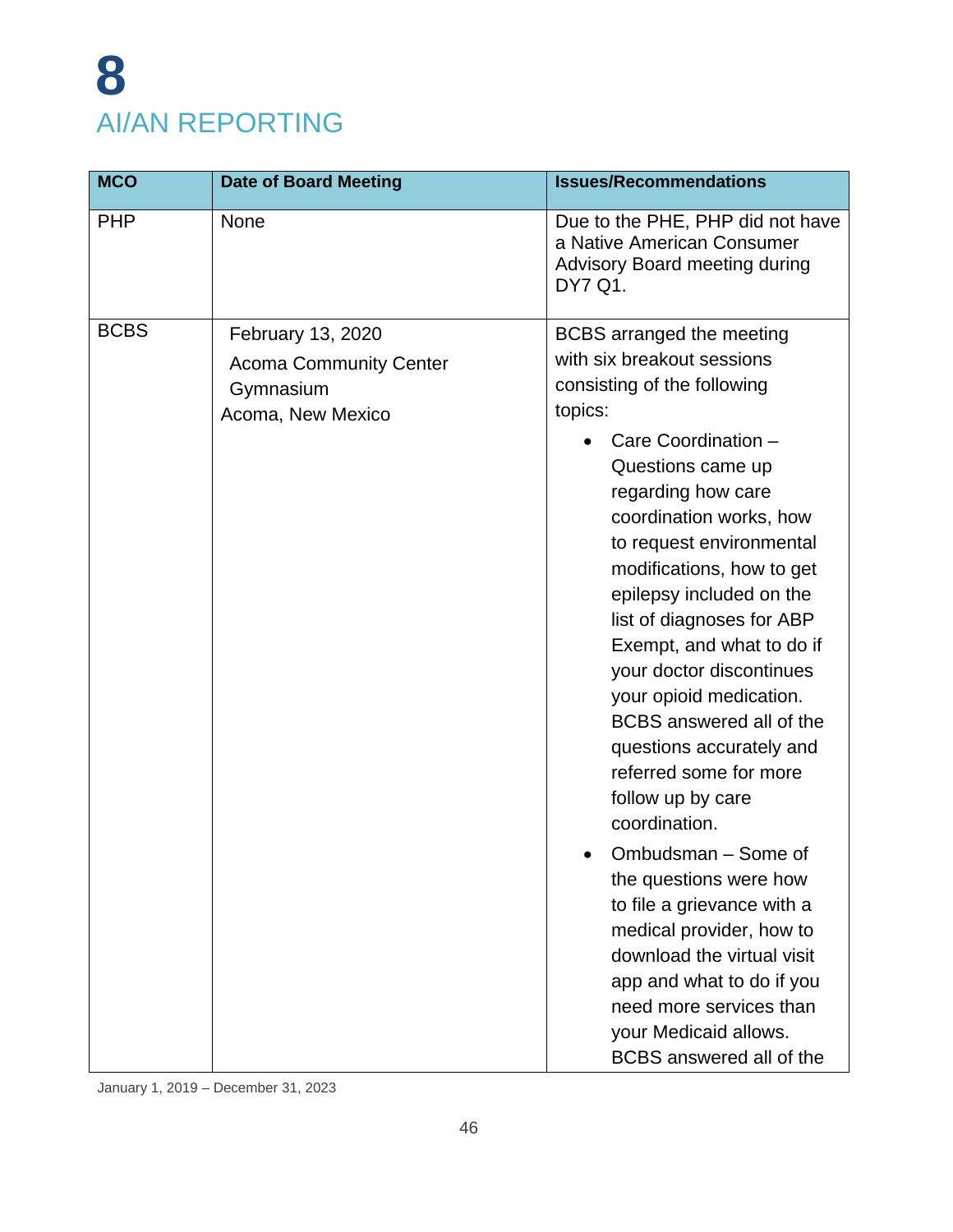|  | questions during the<br>meeting.                                                                                                                                                                                                                                                                                                                                                                                                                                               |
|--|--------------------------------------------------------------------------------------------------------------------------------------------------------------------------------------------------------------------------------------------------------------------------------------------------------------------------------------------------------------------------------------------------------------------------------------------------------------------------------|
|  | Heart Health - BCBS<br>staff discussed risk<br>factors with heart disease<br>and when to know if it is a<br>heart attack or something<br>else. Questions were<br>asked about how to set<br>up an appointment with a<br>cardiac specialist, what<br>the signs are for men and<br>for women having a heart<br>attack, and what to do if<br>you live in a rural area<br>that is a long way from<br>the hospital. BCBS staff<br>provided information to<br>the questions that were |
|  | asked.<br>Peer Support – BCBS<br>talked about their                                                                                                                                                                                                                                                                                                                                                                                                                            |
|  | behavioral health<br>services, peer support<br>program, and how to get<br>a medical marijuana card.<br><b>BCBS</b> answered the                                                                                                                                                                                                                                                                                                                                                |
|  | questions and provided<br>contact information for<br>follow up as well as how<br>to get a behavioral health<br>care coordinator.<br>(Medical marijuana is not<br>a covered Medicaid<br>benefit.)                                                                                                                                                                                                                                                                               |
|  | <b>Community Health</b><br>Workers - BCBS talked<br>about their Community<br>Social Service (CSS)<br>program and what                                                                                                                                                                                                                                                                                                                                                          |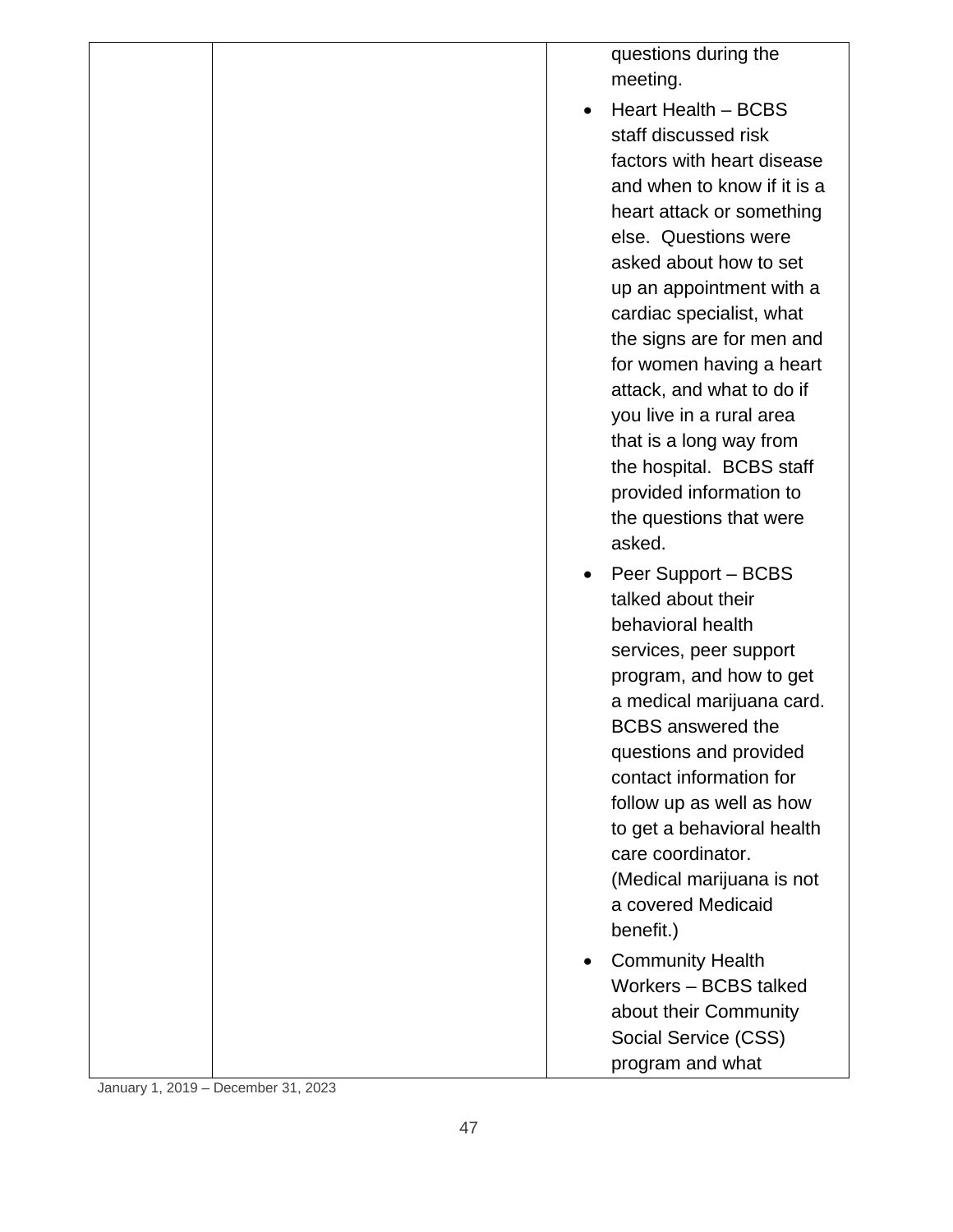|                                  |      | assistance community<br>health workers provide as<br>well as how the<br><b>Traditional Healing</b><br>Benefit works. BCBS<br>answered all of the<br>questions during the                                                                                                                                                                                                                                                                                                              |
|----------------------------------|------|---------------------------------------------------------------------------------------------------------------------------------------------------------------------------------------------------------------------------------------------------------------------------------------------------------------------------------------------------------------------------------------------------------------------------------------------------------------------------------------|
|                                  |      | meeting.<br>Logisticare/Transportation<br>- A representative from<br>Logisticare went over the<br>details of the<br>transportation program,<br>the importance of 72 hour<br>notice of an appointment<br>needing transportation,<br>how mileage<br>reimbursement works,<br>and how to request<br>overnight lodging if an<br>appointment is scheduled<br>early in the morning and<br>the patient lives far away.<br>Logisticare answered all<br>of the questions during<br>the meeting. |
| Western Sky<br>Community<br>Care | None | Due to the PHE, WSCC did not<br>have a Native American<br><b>Consumer Advisory Board</b><br>meeting during DY7 Q1.                                                                                                                                                                                                                                                                                                                                                                    |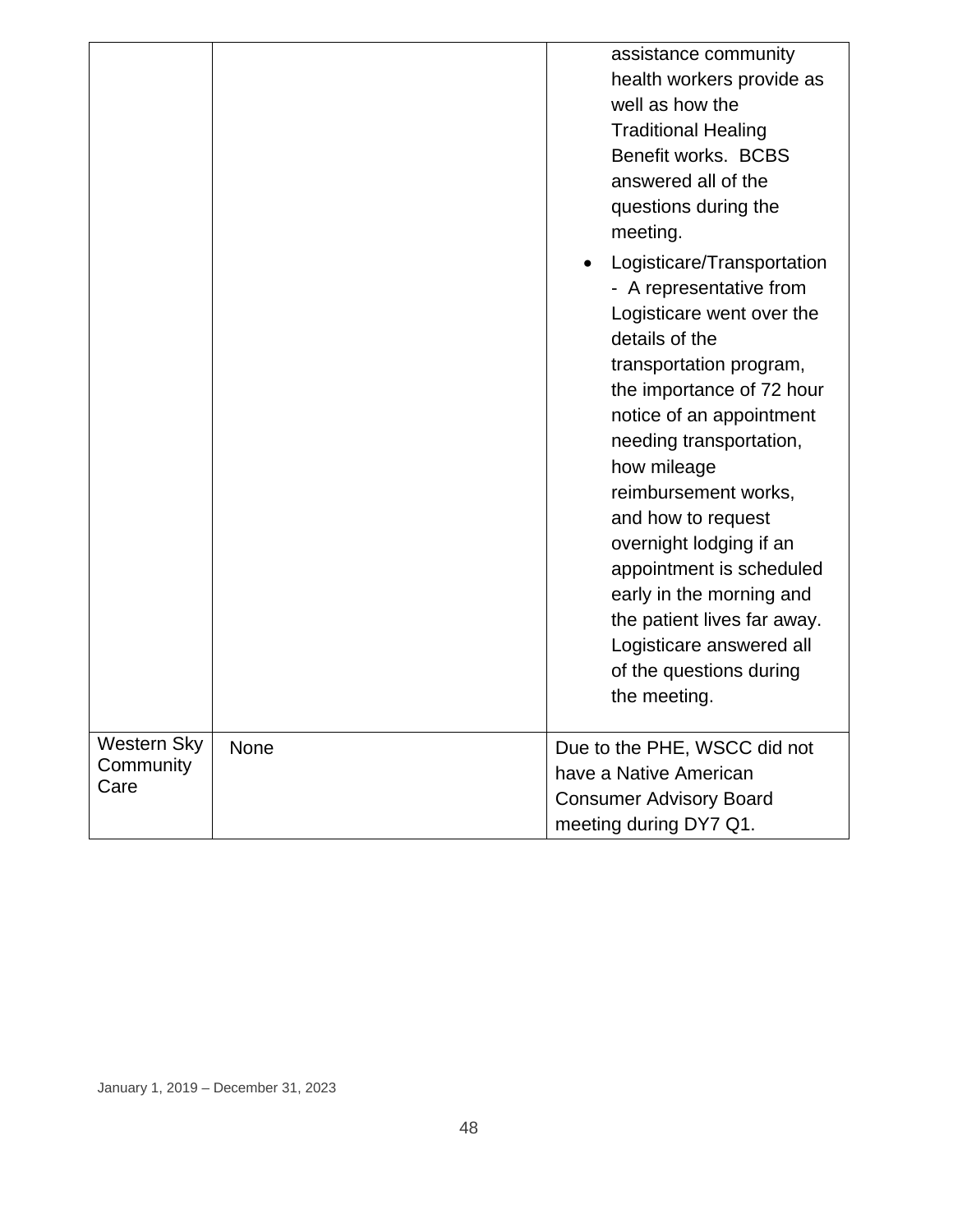**Table 19: Status of Contracting with MCOs**

| <b>MCO</b>  | <b>Status</b>                                                                                                                                                                                                                                                                                                                                                                                                                                                                                                                                                                                                                                                                                                                          |
|-------------|----------------------------------------------------------------------------------------------------------------------------------------------------------------------------------------------------------------------------------------------------------------------------------------------------------------------------------------------------------------------------------------------------------------------------------------------------------------------------------------------------------------------------------------------------------------------------------------------------------------------------------------------------------------------------------------------------------------------------------------|
| <b>BCBS</b> | BCBS remains open and willing to contract with any I/T/U provider;<br>however, they continue to be unsuccessful in engaging in meaningful<br>negotiations with I/T/U providers. The Navajo Area IHS is the largest<br>I/T/U provider group not contracted with BCBS, and in general they are<br>not responsive to outreach efforts. BCBS will continue to reach out at<br>least once per month to determine if the status has changed.                                                                                                                                                                                                                                                                                                 |
| <b>PHP</b>  | Presbyterian Health Plan (PHP) continues efforts to establish contracts<br>with New Mexico I/T/Us and Tribal programs. To honor and respect the<br>sovereignty of each Native American community, PHP utilizes Mutual<br>Partnership Agreements (MPA) or Letters of Agreement (LOA). Each<br>agreement is tailored to the specific goals, needs and services of the<br>Tribal communities, with the ultimate goal of improving access to health<br>care for Native American members.                                                                                                                                                                                                                                                   |
|             | PHP meets with I/T/Us to provide information about PHPs Value Based<br>Purchasing (VBP) arrangements and identify potential interest to<br>participate in an incentive program and to develop into delegated care<br>coordination arrangements. With IHS and Tribal facilities, PHP explains<br>the uniqueness of the Tribal Entity Initiatives VBP arrangement. They<br>will collaborate with I/T/Us to customize a program to meet their goals<br>and the needs of their community. PHP will provide technical assistance<br>and support to prepare them to participate throughout the program to<br>achieve success. In addition, PHP is working internally to identify data<br>sharing processes to support their VBP initiatives. |
|             | PHPs Native American Affairs program continues to communicate with<br>Community Health Representative (CHR) programs statewide to discuss<br>reimbursement arrangements. The MCO staff collaborate with<br>interested CHR programs to develop custom tailored agreements. If<br>necessary, these agreements are then presented to Tribal leadership for<br>review, approval and implementation.                                                                                                                                                                                                                                                                                                                                        |
|             | PHP has met with the following I/T/Us and Tribal programs:<br><b>Navajo Nation Region 1 CHR Program</b><br>Documentation continued during the fourth quarter of 2019 and will<br>continue in the first quarter of 2020. A new PHP Community Health<br>Worker (CHW) has been hired in San Juan County and will be able to<br>assist with documentation and supporting the CHRs. PHP will continue                                                                                                                                                                                                                                                                                                                                       |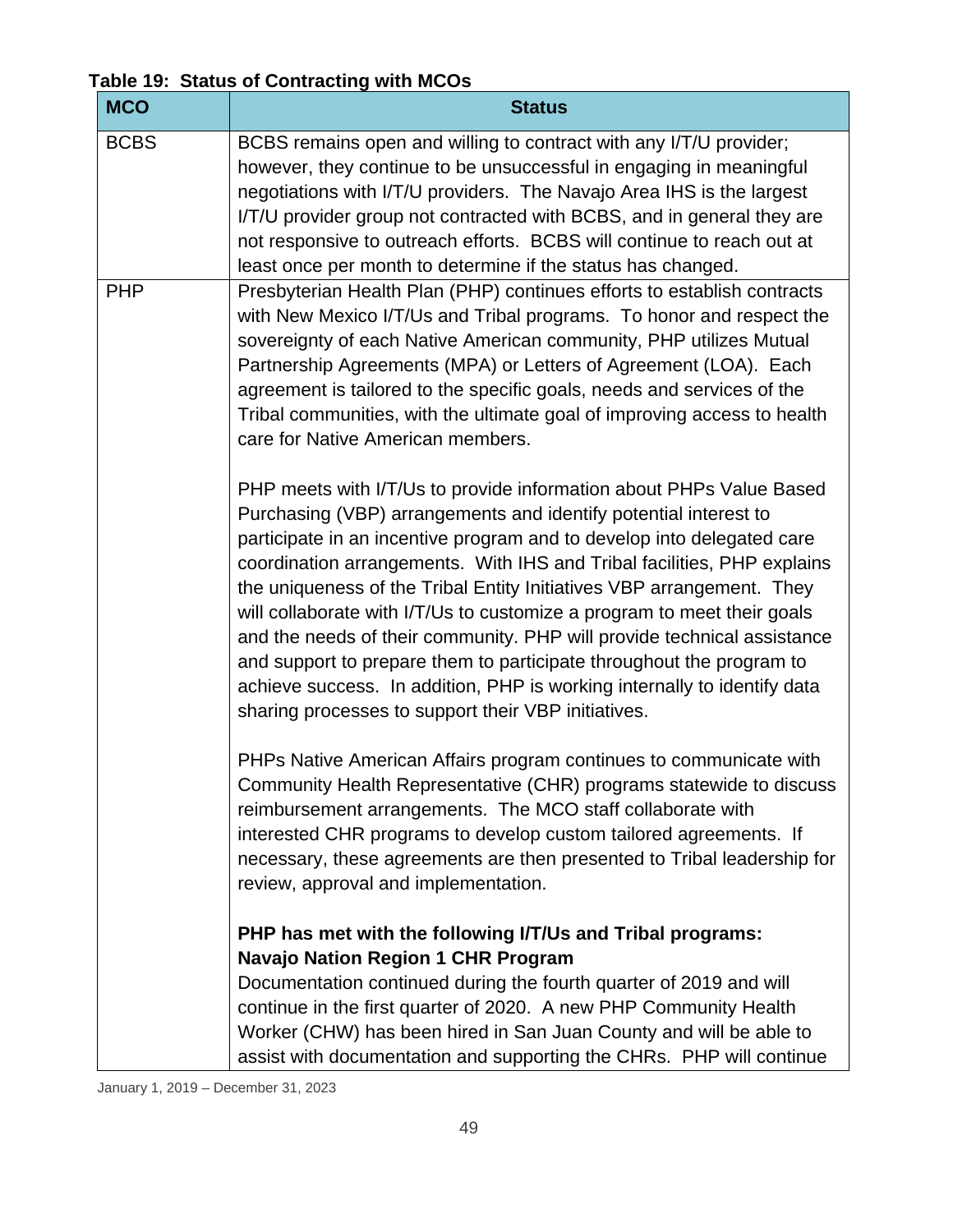to provide training and technical assistance to the CHR program and continue discussion on improving processes and another reimbursement agreement in 2020.

### **Kewa Family Wellness Center (KFWC)**

Native American Affairs staff continue to work with the KFWC Executive Director, to develop and draft a reimbursement agreement for identified services provided to PHP Centennial Care members. This agreement will be presented to the Pueblo Governor and Tribal Council for review and approval. PHP has agreed to provide technical assistance once the Pueblo leadership gives final approval.

# **Kewa Pueblo Health Corporation (KPHC)**

PHP will continue to meet with the KPHC leadership to discuss VBP arrangements. They are very interested in developing incentive programs as they continue to expand their services

# **Mescalero Apache CHR Program**

The Mescalero Apache Tribe installed a new President, Vice President and four council members at the beginning of January.

Native American Affairs staff have been collaborating with the Mescalero CHR program to develop a specific reimbursement agreement. The agreement is nearly finalized and will require the approval of Tribal President and Council. Limited discussions regarding the agreement have been shared with various Tribal leaders and the Senior Council Advisor. PHP was added to the Tribal Council agenda in January. Unfortunately, the Council was not able to hear the presentation at the last minute and the presentation was cancelled. The Senior Council Advisor has advised that PHP would be added to a later meeting agenda. Pending this action, PHP will collaborate with the CHR Director to present their pilot project agreement to the new leadership. In the interim, PHP will continue to offer technical assistance and training to their CHR program.

In addition, the PHP CHW and Care Coordination teams will continue to work with the CHRs to support their work with our members.

# **First Nations Community Healthsource (FNCH)**

FNCH continues to receive incentives for their participation in the Hepatitis C Provider Incentive Program. The Hep C team will continue to meet with them to develop this program.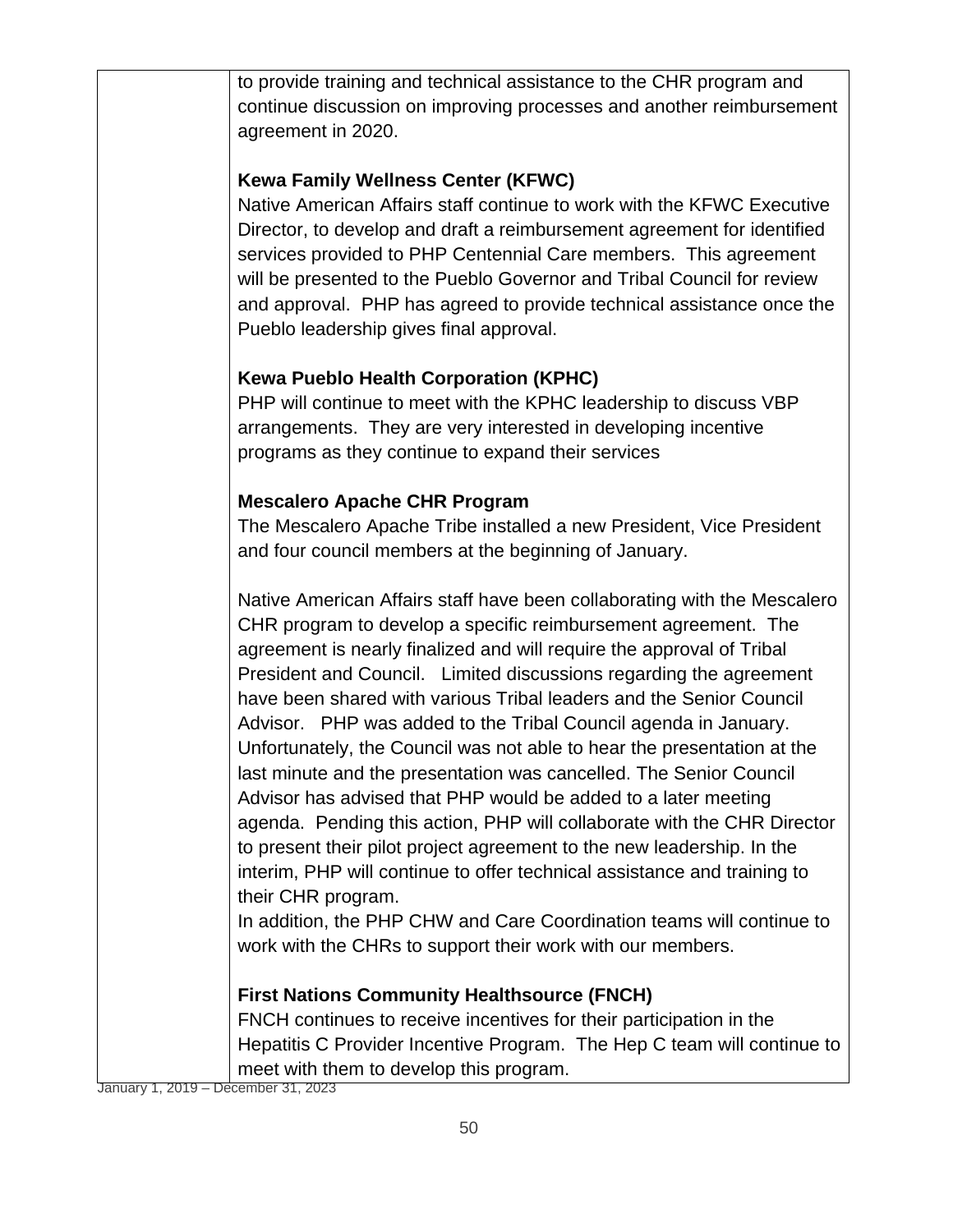# **First Nations Community Healthsource (FNCH) Traditional Wellness Program (TWP)**

PHP continues to provide support to the First Nations Community Healthsource Traditional Wellness Program. Work on the billing processes for this program is ongoing. PHP will explore additional support opportunities with the Traditional Wellness Program.

# **National Indian Youth Council (NIYC)**

Native American Affairs staff are working with PHP Talent Development and HR Recruiting to expand the NIYC Internship program. Available NIYC interns will continues to assist with the education and outreach team as appropriate.

#### **New Mexico/Southern Colorado CHR Association**

PHP representatives met with the NM/SC CHR Association and various Pueblo delegates to provide an update on PHP's approach to establishing agreements. PHP provided a brief overview of their customtailored approach in addition to their current and future pilots. NM Medical Assistance Division was also present at this meeting. PHP Native American Affairs staff and MCO Tribal Liaisons continue communications to develop agreements with the Association.

# **Taos Pueblo Community Health and Wellness Division**

Native American Affairs met with the Executive Director and his staff to discuss an agreement for reimbursement for the Taos Pueblo CHR Program. Discussions are ongoing and the Pueblo is receptive to a CHR agreement. PHP also initiated the agreement process to include their Tiwa Babies Home Visiting Program as part of the state's home visiting pilot program.

# **MyPatientLink**

To support the Meaningful Use Requirements, PHP continues to partner with the clinical technology transformation team to expand MyPatientLink to all I/T/Us. They continue outreach and education to meet 100% completion in 2020. They are also exploring use of MyPatientLink to assist with transportation appointment confirmations and process improvement for IHS referrals.

The clinical technology transformation team and the Native American Affairs Manager hosted an online MyPatientLink Training for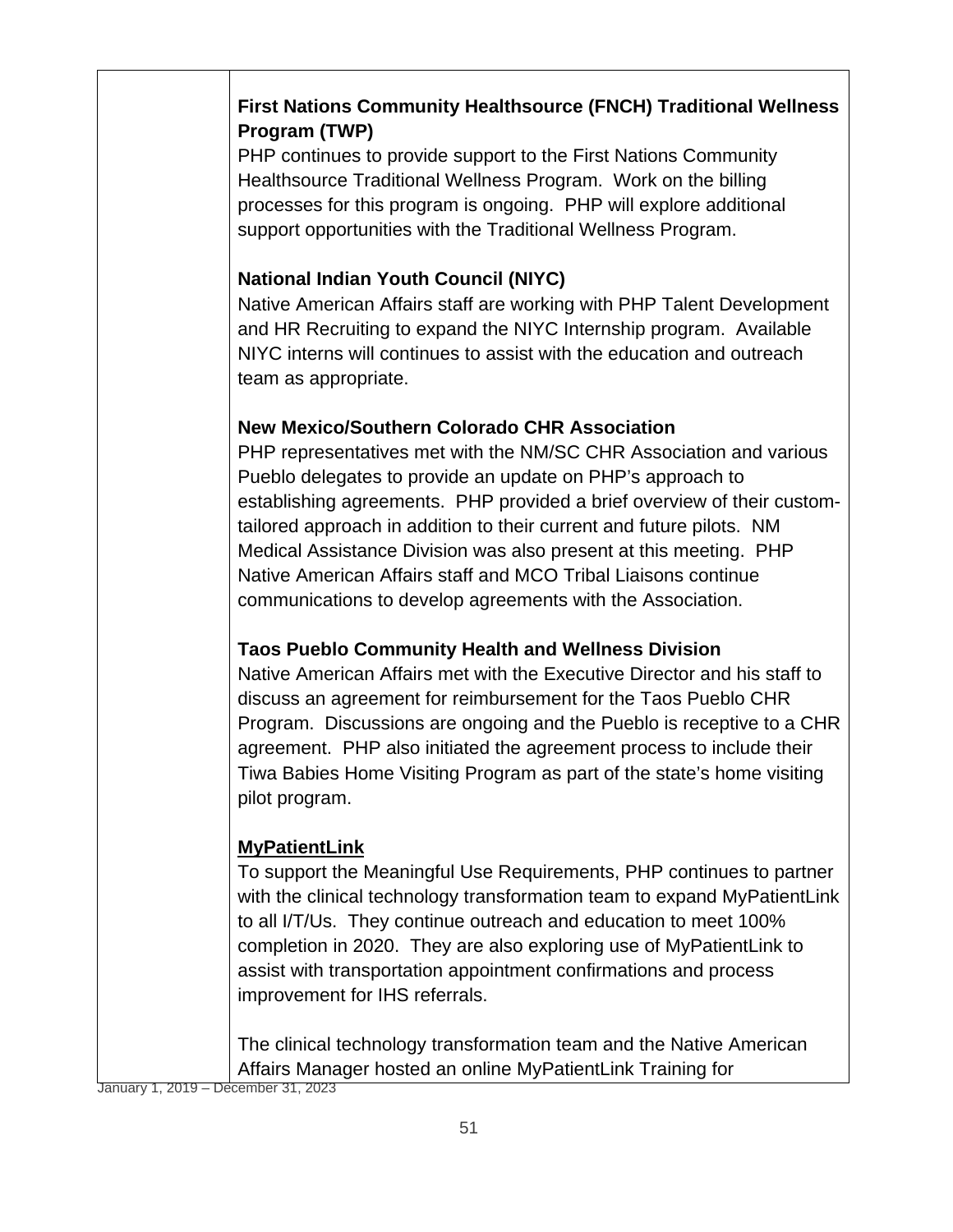|             | Albuquerque Indian Hospital, Mescalero PHS Indian Hospital, Jicarilla<br>Service Unit and Crownpoint Indian Hospital. Albuquerque Indian<br>Hospital and Mescalero Indian Hospital are live on MyPatientLink.                                                                                                                                                                                                                                                                                                                                                                                                                                                                                                                                                                                                                                                                                                                                                                                                                                                                                                                                                                                                                                                                                                                                                                                                                                                                                                                                                                                                                                                                                                                                                                                                                                                                                                             |
|-------------|---------------------------------------------------------------------------------------------------------------------------------------------------------------------------------------------------------------------------------------------------------------------------------------------------------------------------------------------------------------------------------------------------------------------------------------------------------------------------------------------------------------------------------------------------------------------------------------------------------------------------------------------------------------------------------------------------------------------------------------------------------------------------------------------------------------------------------------------------------------------------------------------------------------------------------------------------------------------------------------------------------------------------------------------------------------------------------------------------------------------------------------------------------------------------------------------------------------------------------------------------------------------------------------------------------------------------------------------------------------------------------------------------------------------------------------------------------------------------------------------------------------------------------------------------------------------------------------------------------------------------------------------------------------------------------------------------------------------------------------------------------------------------------------------------------------------------------------------------------------------------------------------------------------------------|
| <b>WSCC</b> | WSCC Tribal Relations Department continued to meet with Tribes where<br>they have existing agreements in place to provide training and technical<br>support. As a result, the Pueblos of Cochiti and Ohkay Owingeh<br>requested to revisit some of the language in current agreements. WSCC<br>will continue in meeting with these Tribes to revise current agreements.<br>There has been a lot of interest from Pueblos regarding development of<br>services by Tribes and programs. WSCC provided a Professional<br>Services Agreement (PSA) to the Mescalero Apache Tribe, Community<br>Health Representatives (CHR), and the Kewa Family Wellness and<br>CHRs at Santo Domingo Pueblo to allow these programs to provide<br>Care Coordination and other services to WSCC members. The Ramah<br>Pine-Hill Navajo Department of Health & Human Services, has also<br>expressed an interest in contracting with WSCC, seeking an agreement<br>similar to the Mescalero Apache Tribal CHR program. The agreement is<br>a work in progress for the Ramah Pine-Hill project. The Mescalero<br>Apache Tribe and Santo Domingo Pueblo Tribe have not responded to<br>these documents (PSAs) as of the end of the first quarter of 2020. Taos<br>Pueblo requested that WSCC provide a letter of agreement for its Early<br>Childhood Home Visiting Program, in which they intend to provide<br>services throughout the entire Taos County. The Tribal Relations<br>program is currently working internally with Contracting, Medical<br>Management and Care Coordination departments to develop the<br>language for this Letter of Agreement that is intended to be completed<br>and sent to the Pueblo in April.<br>WSCC Tribal Relations has been working with Community Outreach and<br>Patient Empowerment, a Non-profit organization, to develop an IT<br>solution for data collection and transmission for Navajo Nation |
|             | Department of Health. This program is intended to fill the gap in<br>collecting information that managed care organization require for<br>contract compliance without adding any administrative burden to Tribal                                                                                                                                                                                                                                                                                                                                                                                                                                                                                                                                                                                                                                                                                                                                                                                                                                                                                                                                                                                                                                                                                                                                                                                                                                                                                                                                                                                                                                                                                                                                                                                                                                                                                                          |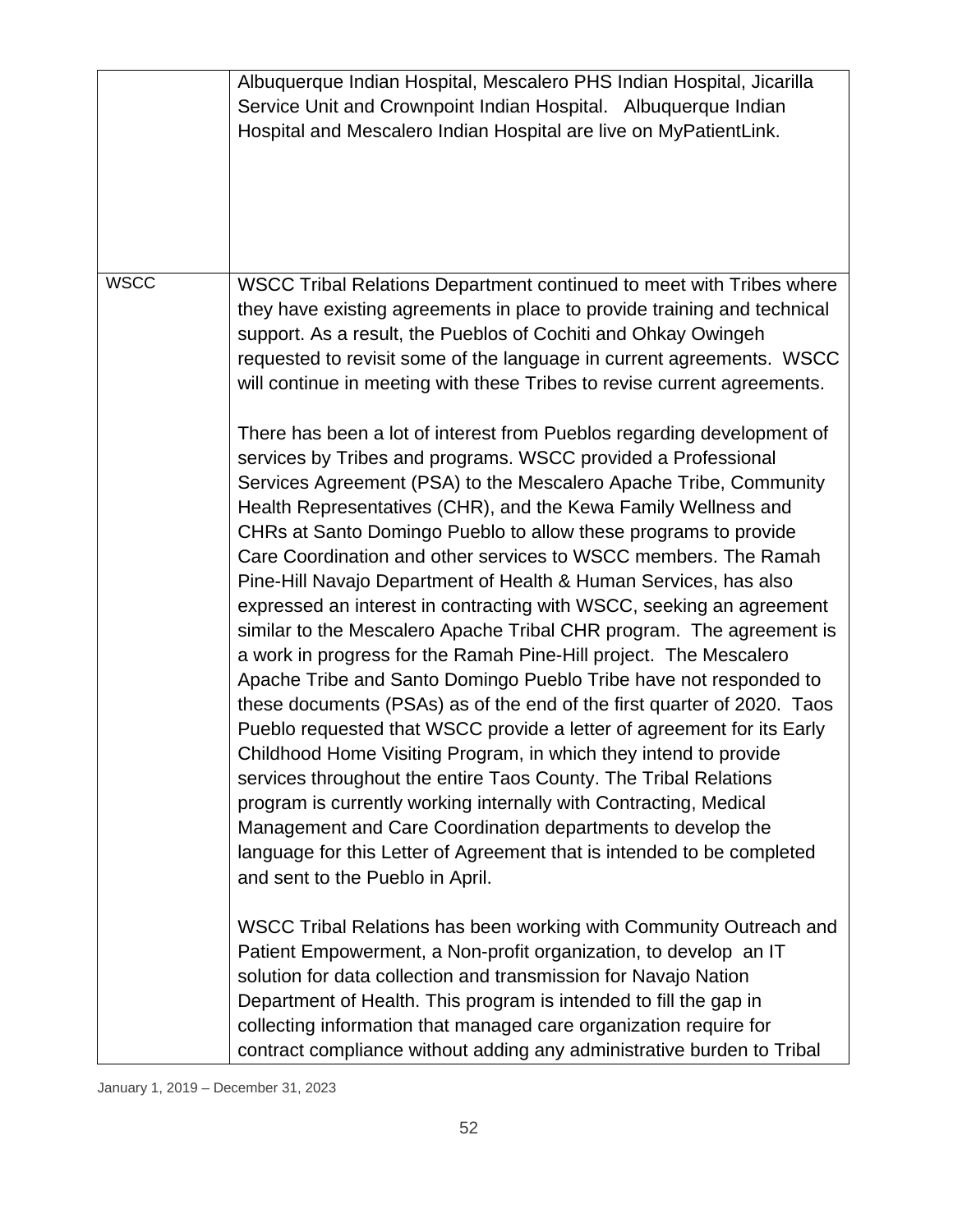programs. The IT application will also be able to generate reports for ITUs reporting purposes as well as information that CHRs can use to bill MCOs and other 3rd party payers for care coordination and other contracted services.

The focus on the NM Legislative Session and the change in leadership lead to limited availability of Tribal leadership and programs to meet with WSCC Tribal Relations staff in January and February. In March, as a result of the current COVID-19 Pandemic Health Crisis, Tribes reported that all external meetings have been cancelled or postponed. All outreach, discussions, development and implementation activities relating to new business or agreements have been put on hold until this crisis is contained, and restrictions lifted upon request of the Tribes.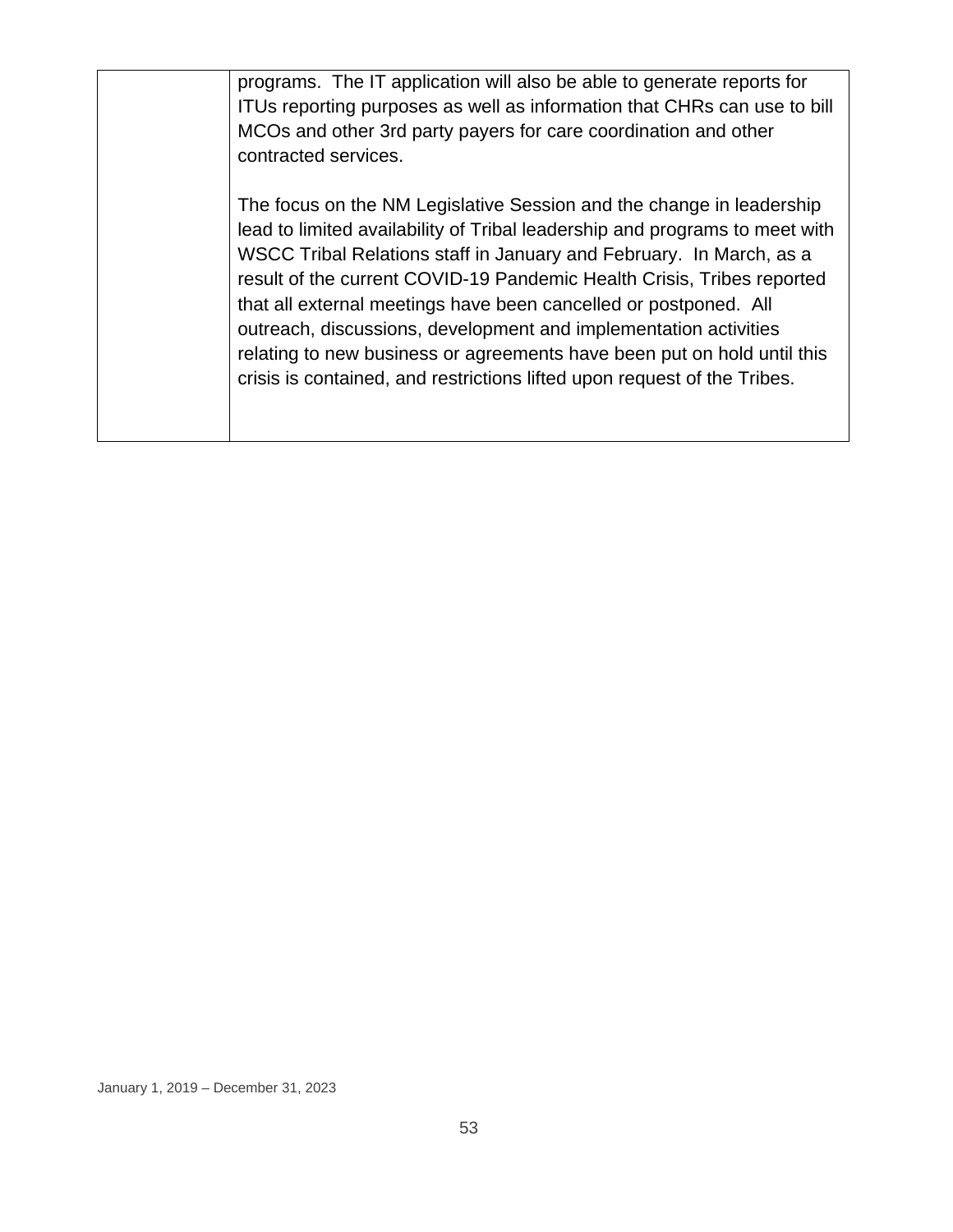# **9** ACTION PLANS FOR ADDRESSING ANY ISSUES IDENTIFIED

| <b>BLUE CROSS BLUE SHIELD</b> |                                                                                                                                                                                                                                                                                                                                                                                                                                                                                                                                                                                                                                                                                                                                                                                                                                                                                                                       |  |
|-------------------------------|-----------------------------------------------------------------------------------------------------------------------------------------------------------------------------------------------------------------------------------------------------------------------------------------------------------------------------------------------------------------------------------------------------------------------------------------------------------------------------------------------------------------------------------------------------------------------------------------------------------------------------------------------------------------------------------------------------------------------------------------------------------------------------------------------------------------------------------------------------------------------------------------------------------------------|--|
| <b>ACTION PLAN</b>            | <b>Remediate Care Coordination Audit Findings</b>                                                                                                                                                                                                                                                                                                                                                                                                                                                                                                                                                                                                                                                                                                                                                                                                                                                                     |  |
| <b>IMPLEMENTATION DATE:</b>   | 7/19/2016                                                                                                                                                                                                                                                                                                                                                                                                                                                                                                                                                                                                                                                                                                                                                                                                                                                                                                             |  |
| <b>COMPLETION DATE:</b>       | <b>Open Item</b>                                                                                                                                                                                                                                                                                                                                                                                                                                                                                                                                                                                                                                                                                                                                                                                                                                                                                                      |  |
| <b>ISSUES</b>                 | Overall care coordination with focus on improved practices following<br>the record review and the onsite review                                                                                                                                                                                                                                                                                                                                                                                                                                                                                                                                                                                                                                                                                                                                                                                                       |  |
| <b>RESOLUTION</b>             | DY7Q1 CNA compliance rate data will be reported in the DY7Q2<br>report.<br>For Action Step 1, BCBS conducted internal audits to ensure that<br>members enrolled in waiver categories who have a CNA indicating<br>they meet criteria for CCL2 or CCL3 are assigned to the correct care<br>coordination level. In DY6Q4 BCBS showed significant improvement<br>in the leveling of members, with compliance increasing from 56% in<br>Q1 to 100% in Q4. Due to three consecutive quarters of compliance<br>over 85%, HSD conducted a confirmation audit of BCBS internal<br>audit files in DY7Q1. HSD's audit results did not agree with BCBS's<br>results, therefore the Action Step 1 remains open. HSD conducted a<br>Technical Assistance call with BCBS in DY7Q1 to review HSD's<br>confirmation audit results and discuss areas that BCBS needed<br>improvement. BCBS will continue to conduct internal audits on |  |
|                               | waiver member's correct categorizations and submit the results<br>quarterly. HSD will again conduct a confirmation audit when BCBS<br>has shown consistent results above 85% compliance.<br>Action Step 2 was closed in DY6 Q2 and remains closed in DY7Q1                                                                                                                                                                                                                                                                                                                                                                                                                                                                                                                                                                                                                                                            |  |
|                               |                                                                                                                                                                                                                                                                                                                                                                                                                                                                                                                                                                                                                                                                                                                                                                                                                                                                                                                       |  |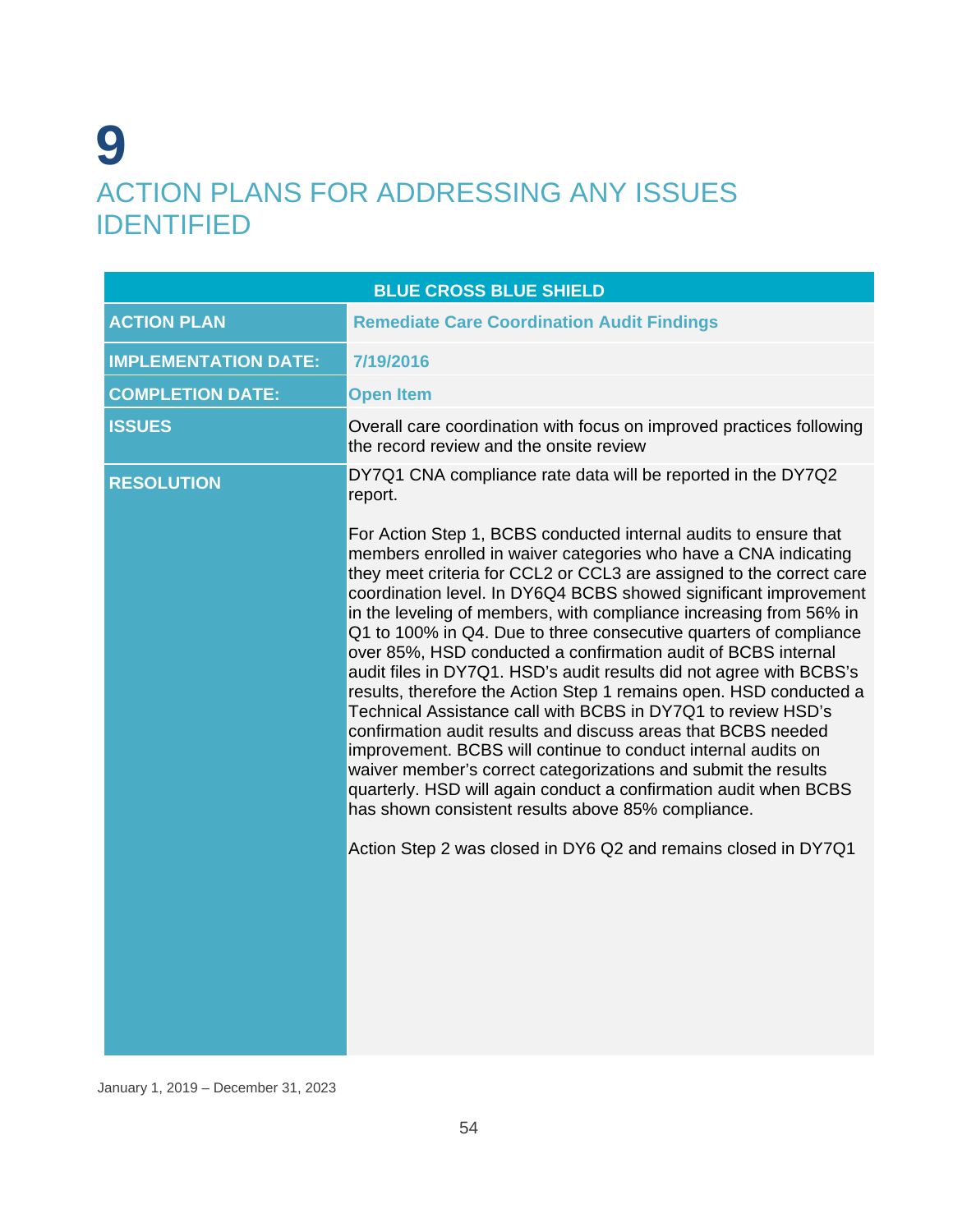| <b>BLUE CROSS BLUE SHIELD</b> |                                                                                                                                                                                                                                                                                                                                                                                                                                                                                                                                                                                                                                                                                                                                                                                                                                                                                                         |  |
|-------------------------------|---------------------------------------------------------------------------------------------------------------------------------------------------------------------------------------------------------------------------------------------------------------------------------------------------------------------------------------------------------------------------------------------------------------------------------------------------------------------------------------------------------------------------------------------------------------------------------------------------------------------------------------------------------------------------------------------------------------------------------------------------------------------------------------------------------------------------------------------------------------------------------------------------------|--|
| <b>ACTION PLAN</b>            | <b>Care Coordination Activities</b>                                                                                                                                                                                                                                                                                                                                                                                                                                                                                                                                                                                                                                                                                                                                                                                                                                                                     |  |
| <b>IMPLEMENTATION DATE:</b>   | 12/21/2018                                                                                                                                                                                                                                                                                                                                                                                                                                                                                                                                                                                                                                                                                                                                                                                                                                                                                              |  |
| <b>COMPLETION DATE:</b>       | <b>Open Item</b>                                                                                                                                                                                                                                                                                                                                                                                                                                                                                                                                                                                                                                                                                                                                                                                                                                                                                        |  |
| <b>ISSUES</b>                 | This action plan includes the following areas requiring<br>improvement:<br>Compliance of care coordination activities (timeliness and clinical<br>appropriateness) with HRA/CNA/NF LOC -Closed (CY19 Q1,<br>BCBS updated processes for conducting HRAs and CNAs timely,<br>improved the auditing of care coordinators' work related to<br>timeliness and re-training staff on the updated processes and<br>revised audit tool. BCBS is finalizing workflows for oversight of<br>Delegated Care Coordination entities. BCBS is currently working<br>with Presbyterian Medical Services (PMS) to be contracted as a<br>Delegation of Care Coordination Entity (DCCE) and an effective<br>date not yet been determined.)<br>2. Staff Training Evaluation/ Effectiveness Plan<br>3. Reporting<br>4. Burndown Plan - Closed (HRA backlog completed 12/31/18,<br>CNA and NFLOC backlog completed on 4/22/19.) |  |
| <b>RESOLUTION</b>             | The BCBS Oversight Action Plan continues to be internally<br>monitored weekly to document progress towards resolution of<br>open items (Action Items 2 and 3).<br>The Healthcare Management and reporting teams are in the final<br>stages of refining operational reports in order to enhance the<br>management of the care coordinators' workload. The coding has<br>been completed for these reports and are on target. By 5/1/2020,<br>reports will include implementations. The process document<br>related to staff training and the effectiveness plan was<br>implemented, and the results are being monitored.                                                                                                                                                                                                                                                                                  |  |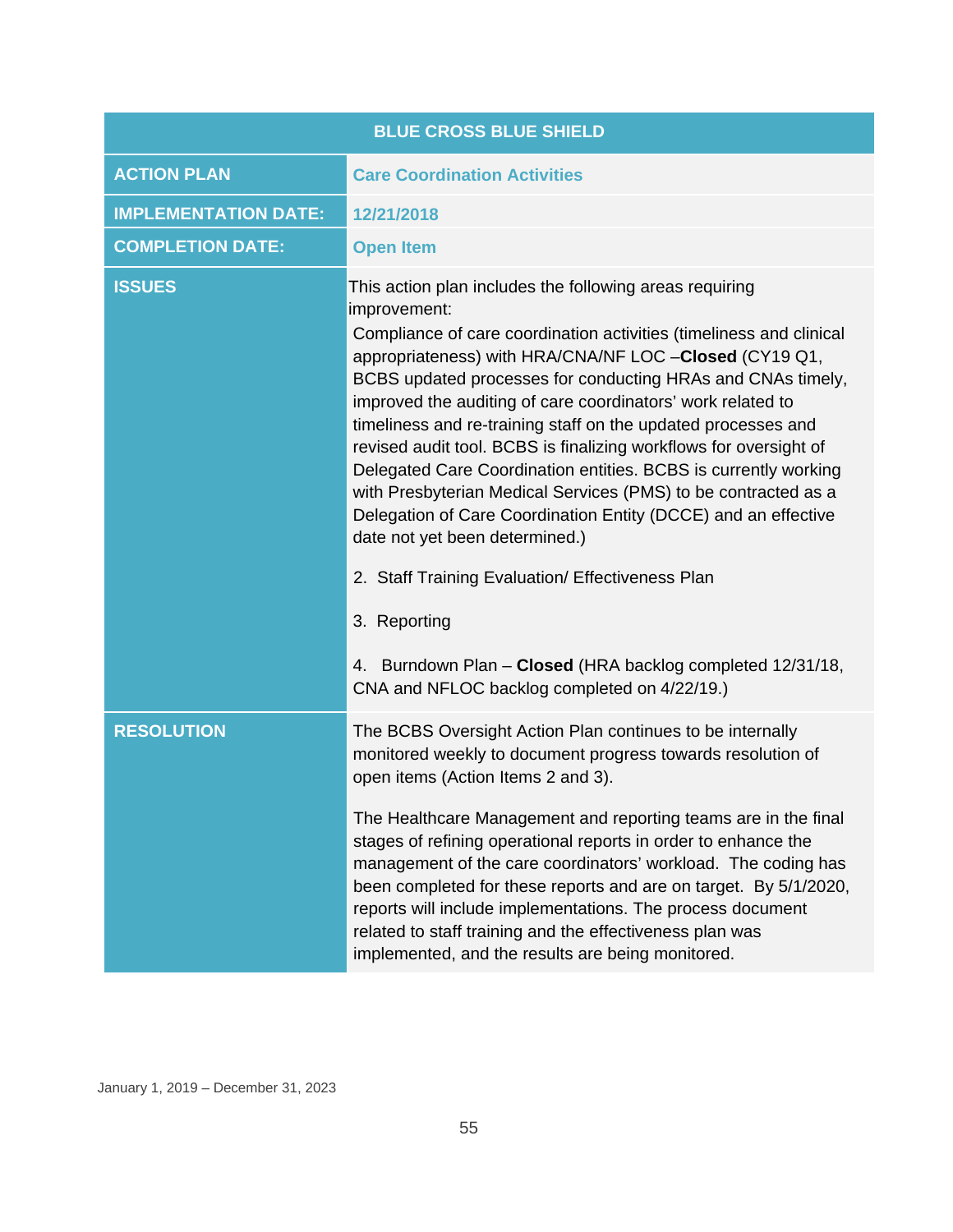| <b>BLUE CROSS BLUE SHIELD</b> |                                                                                                                                                                                                                                                                                                          |
|-------------------------------|----------------------------------------------------------------------------------------------------------------------------------------------------------------------------------------------------------------------------------------------------------------------------------------------------------|
| <b>ACTION PLAN</b>            | <b>PCP Auto Assignment</b>                                                                                                                                                                                                                                                                               |
| <b>IMPLEMENTATION DATE:</b>   | 4/25/2019                                                                                                                                                                                                                                                                                                |
| <b>COMPLETION DATE:</b>       | 2/20/2020                                                                                                                                                                                                                                                                                                |
| <b>ISSUES</b>                 | BCBS identified an issue with PCP assignments for Centennial<br>Care transition members. The enrollment system typically flags<br>new members for auto-assignment; however, the members did<br>not get flagged as "new", causing the auto-assign process to skip<br>these members in the normal process. |
| <b>RESOLUTION</b>             | 80 percent of the functionality needed to support PCP auto<br>assignment was completed by the DY6 Q4 deadline and BCBS<br>reported an early completion of the remaining 20 percent on<br>2/20/2020, which had a timeline for completion of 4/1/2020.<br>This Action Plan is now closed.                  |

| <b>BLUE CROSS BLUE SHIELD</b> |                                                                                                                                                                                                                      |
|-------------------------------|----------------------------------------------------------------------------------------------------------------------------------------------------------------------------------------------------------------------|
| <b>ACTION PLAN</b>            | <b>Nurse Advice Line</b>                                                                                                                                                                                             |
| <b>IMPLEMENTATION DATE:</b>   | 7/1/2019                                                                                                                                                                                                             |
| <b>COMPLETION DATE:</b>       | 2/14/2020                                                                                                                                                                                                            |
| <b>ISSUES</b>                 | The Nurse Advice Line failed to meet the "85 percent of calls"<br>answered within 30 seconds" service level call metric.                                                                                             |
| <b>RESOLUTION</b>             | BCBS has met the Nurse Advice line metric for three consecutive<br>months, November 2019, December 2019, and January 2020 and<br>this remediation was closed on 2/14/2020. BCBS continues to<br>monitor this metric. |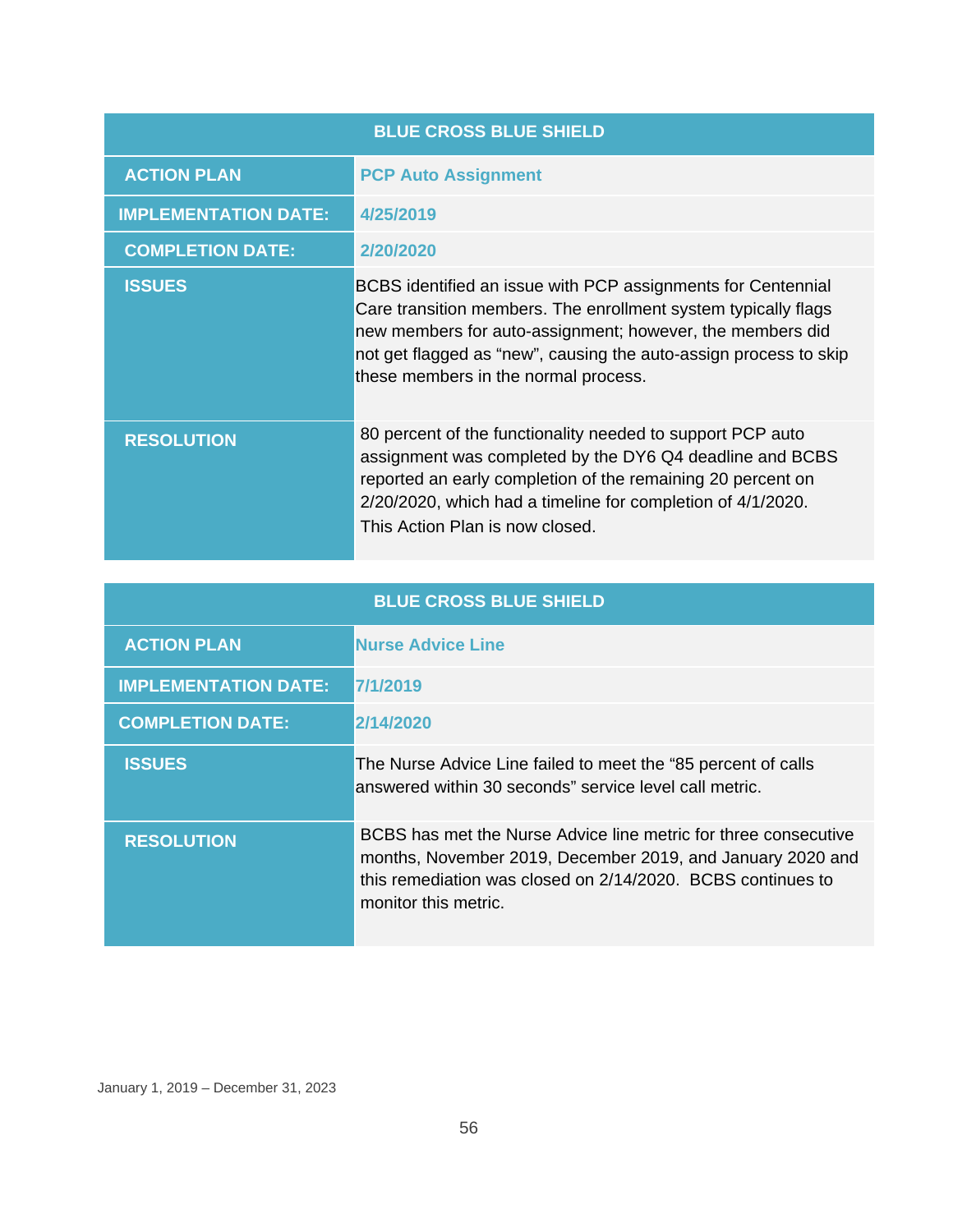| <b>BLUE CROSS BLUE SHIELD</b> |                                                                                                                                                                                                                                                                                         |
|-------------------------------|-----------------------------------------------------------------------------------------------------------------------------------------------------------------------------------------------------------------------------------------------------------------------------------------|
| <b>ACTION PLAN</b>            | <b>LogistiCare</b>                                                                                                                                                                                                                                                                      |
| <b>IMPLEMENTATION DATE:</b>   | 11/01/2019                                                                                                                                                                                                                                                                              |
| <b>COMPLETION DATE:</b>       | 4/10/2020                                                                                                                                                                                                                                                                               |
| <b>ISSUES</b>                 | LogistiCare failed to meet the 85% threshold for the total Calls<br>answered within 30 seconds and the Member Satisfaction metric<br>of 90% for the month of September.                                                                                                                 |
| <b>RESOLUTION</b>             | BCBS' member satisfaction metric is now being monitored<br>through a Performance Improvement Plan, the results for January<br>2020 is 90% and February 2020 is 88.74%. The March results<br>will be available in the next quarterly report. BCBSNM continues<br>to monitor this metric. |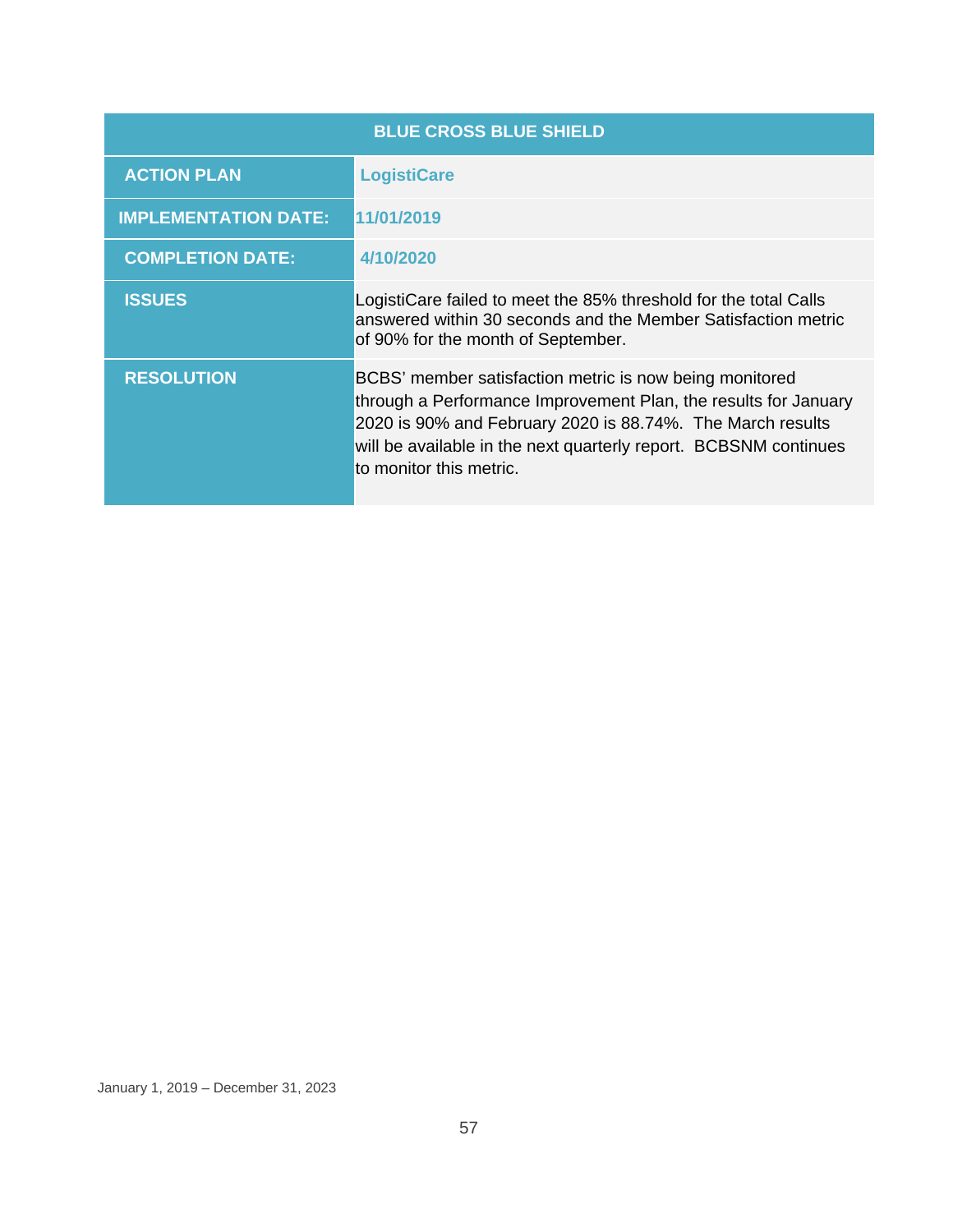|                             | <b>PRESBYTERIAN HEALTH PLAN</b>                                                                                                                                                                                                                                                                                                  |
|-----------------------------|----------------------------------------------------------------------------------------------------------------------------------------------------------------------------------------------------------------------------------------------------------------------------------------------------------------------------------|
| <b>ACTION PLAN</b>          | Vision Service Plan (VSP): Utilization Management Audit Area                                                                                                                                                                                                                                                                     |
| <b>IMPLEMENTATION DATE:</b> | 9/26/2018                                                                                                                                                                                                                                                                                                                        |
| <b>COMPLETION DATE:</b>     | <b>Open Item</b>                                                                                                                                                                                                                                                                                                                 |
| <b>ISSUES</b>               | Annual Audit, 9/20/18<br>Annual Audit, 9/26/19                                                                                                                                                                                                                                                                                   |
| <b>RESOLUTION</b>           | Due to ongoing issues with VSP's operational areas and UM<br>Program, the Agreement with VSP will term on 6/30/2020. The<br>new vision subcontractor is tentatively scheduled to begin<br>7/1/2020. A pre-delegation audit is in-process. Audit findings will<br>be reported and presented to PHP leadership for final approval. |

|                             | PRESBYTERIAN HEALTH PLAN                                                                                                                                                                                                                                                                                                                                                                                                                                                                                                                                                                                                                                                                                                                                       |
|-----------------------------|----------------------------------------------------------------------------------------------------------------------------------------------------------------------------------------------------------------------------------------------------------------------------------------------------------------------------------------------------------------------------------------------------------------------------------------------------------------------------------------------------------------------------------------------------------------------------------------------------------------------------------------------------------------------------------------------------------------------------------------------------------------|
| <b>ACTION PLAN</b>          | <b>Superior Medical Transportation (SMT)</b>                                                                                                                                                                                                                                                                                                                                                                                                                                                                                                                                                                                                                                                                                                                   |
| <b>IMPLEMENTATION DATE:</b> | 3/29/2019 (Improvement Plan in process)                                                                                                                                                                                                                                                                                                                                                                                                                                                                                                                                                                                                                                                                                                                        |
| <b>COMPLETION DATE:</b>     | <b>Open Item</b>                                                                                                                                                                                                                                                                                                                                                                                                                                                                                                                                                                                                                                                                                                                                               |
| <b>ISSUES</b>               | Improvement Plan- wheelchair access issues                                                                                                                                                                                                                                                                                                                                                                                                                                                                                                                                                                                                                                                                                                                     |
| <b>RESOLUTION</b>           | Measure: Ensure all members requiring wheelchair transportation<br>are transported to and from appointments via appropriate<br>wheelchair vehicles to meet members transportation needs.<br>Goal: 100 percent compliant<br>1. SMT reached out to both Shuttle Ruidoso and Cheli's<br>transportation to see if they were able to expand coverage<br>into Grants, NM and Truth or Consequences, NM. Both<br>providers will consider the expansion pending a review<br>and will provide SMT with a decision.<br>2. Z Trip has trained another wheelchair driver; however, has<br>also lost a wheelchair driver. Z Trip is actively recruiting<br>more drivers with a goal to have 4 vans/drivers to assist<br>with Albuquerque and statewide long-distance trips. |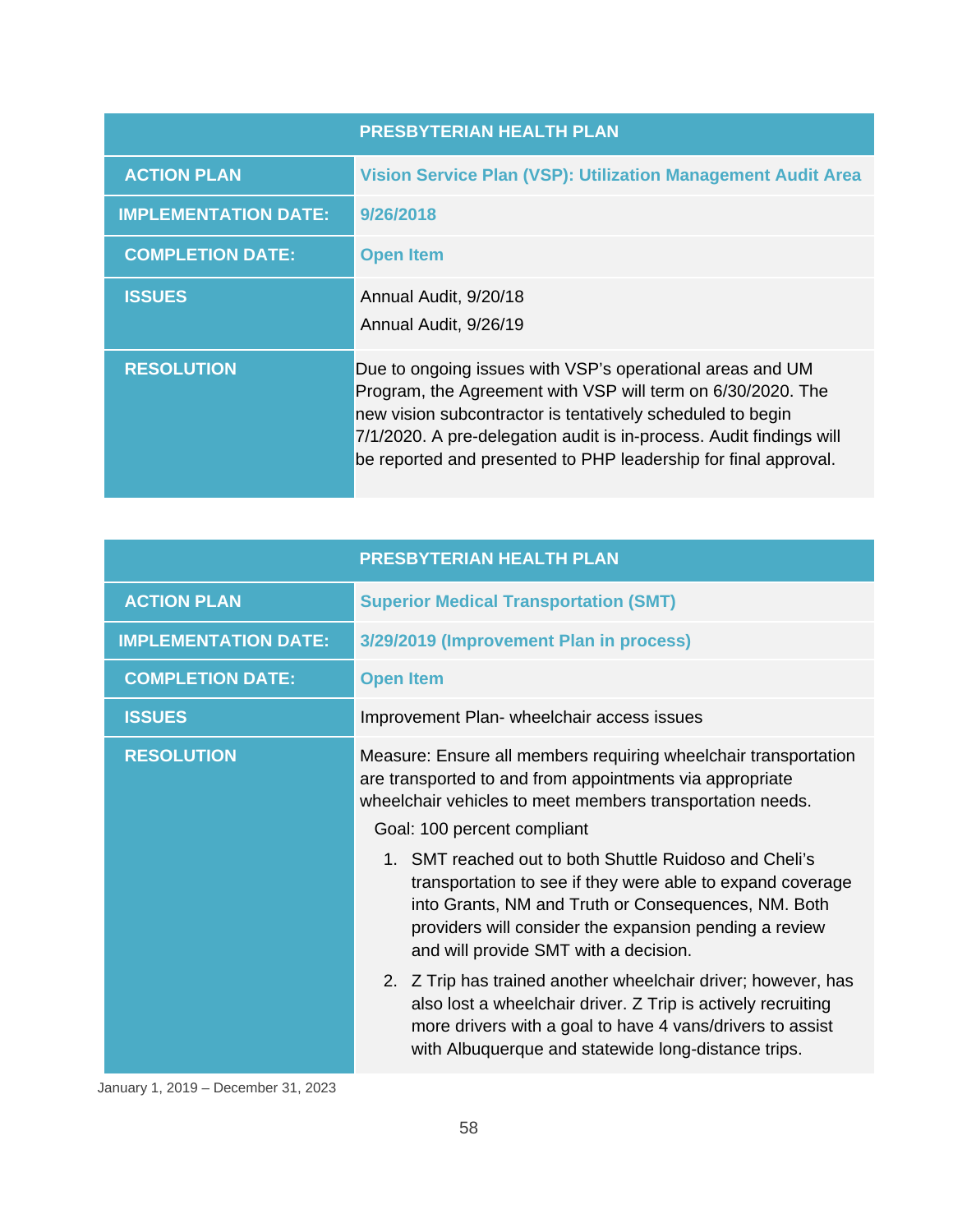|                             | <b>PRESBYTERIAN HEALTH PLAN</b>                                                                                                                                                                                                                                                                                                                                                                                                                                                                                                                                                                                   |
|-----------------------------|-------------------------------------------------------------------------------------------------------------------------------------------------------------------------------------------------------------------------------------------------------------------------------------------------------------------------------------------------------------------------------------------------------------------------------------------------------------------------------------------------------------------------------------------------------------------------------------------------------------------|
| <b>ACTION PLAN</b>          | <b>Superior Medical Transportation (SMT)</b>                                                                                                                                                                                                                                                                                                                                                                                                                                                                                                                                                                      |
| <b>IMPLEMENTATION DATE:</b> | 5/13/2019                                                                                                                                                                                                                                                                                                                                                                                                                                                                                                                                                                                                         |
| <b>COMPLETION DATE:</b>     | <b>Open Item</b>                                                                                                                                                                                                                                                                                                                                                                                                                                                                                                                                                                                                  |
| <b>ISSUES</b>               | Improvement Plan- Transportation provider no-shows                                                                                                                                                                                                                                                                                                                                                                                                                                                                                                                                                                |
| <b>RESOLUTION</b>           | Measure: Ensure all members are picked up for their<br>appointments and return home transports                                                                                                                                                                                                                                                                                                                                                                                                                                                                                                                    |
|                             | Goal: 100 percent compliant                                                                                                                                                                                                                                                                                                                                                                                                                                                                                                                                                                                       |
|                             | 1. SMT was successful in assigning transports to Indigenous<br>Innovations of Albuquerque. Indigenous Innovations is a 100%<br>Native American owned small business offering NEMT services.                                                                                                                                                                                                                                                                                                                                                                                                                       |
|                             | 2. We Care Transportation responded to its No Show letter via<br>phone indicating they are committed to showing improvement in<br>the number of no-shows, and they have shown improvement.<br>We Care stated that because of the amount of transports<br>assigned to their organization, there are instances when drivers<br>call in sick, or vehicles have a flat tire, where it may be difficult<br>to get a backup driver in time for all members to make<br>appointments, and they do have backup drivers in place for<br>those situations. SMT requested that We Care respond to<br>SMT's letter in writing. |
|                             | 3.<br>Provider No Show letters were sent to Z Trip (4 no-shows) and<br>We Care Transportation (9 no-shows) to address 3 or more<br>missed transports within a two week period. Contracted<br>Transportation Providers (CTPs) are required to respond within<br>2 business days with improvement plans and expected<br>implementation dates.                                                                                                                                                                                                                                                                       |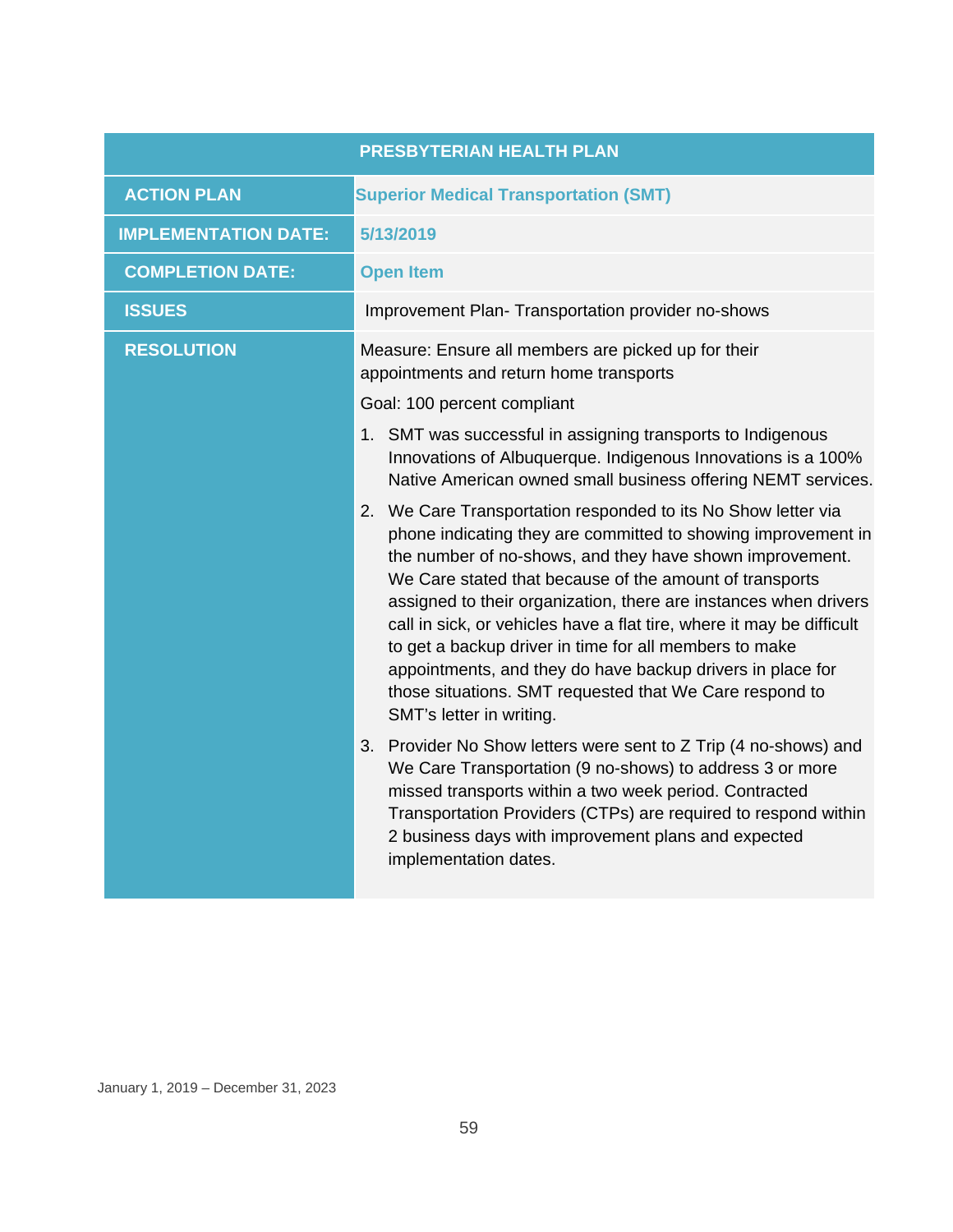|                             | PRESBYTERIAN HEALTH PLAN                                                                                                                                                                                                                                                                                                                                                                                                                                                                                                                                                                                                                                                                                                                                                                                                                                                                                                                                                                                                                                                                                                                                                                                                                                                                                                                         |
|-----------------------------|--------------------------------------------------------------------------------------------------------------------------------------------------------------------------------------------------------------------------------------------------------------------------------------------------------------------------------------------------------------------------------------------------------------------------------------------------------------------------------------------------------------------------------------------------------------------------------------------------------------------------------------------------------------------------------------------------------------------------------------------------------------------------------------------------------------------------------------------------------------------------------------------------------------------------------------------------------------------------------------------------------------------------------------------------------------------------------------------------------------------------------------------------------------------------------------------------------------------------------------------------------------------------------------------------------------------------------------------------|
| <b>ACTION PLAN</b>          | <b>DentaQuest</b>                                                                                                                                                                                                                                                                                                                                                                                                                                                                                                                                                                                                                                                                                                                                                                                                                                                                                                                                                                                                                                                                                                                                                                                                                                                                                                                                |
| <b>IMPLEMENTATION DATE:</b> | 10/4/2019                                                                                                                                                                                                                                                                                                                                                                                                                                                                                                                                                                                                                                                                                                                                                                                                                                                                                                                                                                                                                                                                                                                                                                                                                                                                                                                                        |
| <b>COMPLETION DATE:</b>     | 1/17/2020                                                                                                                                                                                                                                                                                                                                                                                                                                                                                                                                                                                                                                                                                                                                                                                                                                                                                                                                                                                                                                                                                                                                                                                                                                                                                                                                        |
| <b>ISSUES</b>               | Annual Audit, May 23, 2019                                                                                                                                                                                                                                                                                                                                                                                                                                                                                                                                                                                                                                                                                                                                                                                                                                                                                                                                                                                                                                                                                                                                                                                                                                                                                                                       |
| <b>RESOLUTION</b>           | A. Administrative & Compliance Audit = 100 percent<br>B. Financial Audit = 100 percent<br>C. Claims Timeliness and Claims Accuracy = 100 percent<br>D. Provider Network = 100 percent<br>E. Credentialing $= 100$ percent<br>F. Utilization Management                                                                                                                                                                                                                                                                                                                                                                                                                                                                                                                                                                                                                                                                                                                                                                                                                                                                                                                                                                                                                                                                                           |
|                             | 1) File Review = $100$ percent                                                                                                                                                                                                                                                                                                                                                                                                                                                                                                                                                                                                                                                                                                                                                                                                                                                                                                                                                                                                                                                                                                                                                                                                                                                                                                                   |
|                             | 2) Administrative Review = 95 percent                                                                                                                                                                                                                                                                                                                                                                                                                                                                                                                                                                                                                                                                                                                                                                                                                                                                                                                                                                                                                                                                                                                                                                                                                                                                                                            |
|                             | Improvement Plan required for the following items:                                                                                                                                                                                                                                                                                                                                                                                                                                                                                                                                                                                                                                                                                                                                                                                                                                                                                                                                                                                                                                                                                                                                                                                                                                                                                               |
|                             | UM 2B - DentaQuest (2019 UM Program Description) Page<br>a.<br>3 has been updated to state: Contracted Dental Consultants<br>may be utilized to assist in making determinations of dental<br>appropriateness. A DentaQuest Dental Consultant will<br>consult with licensed, board-certified specialists from<br>appropriate clinical areas, as necessary and as needed. The<br>use of contracted board-certified Dental Consultants is only<br>deemed necessary when DentaQuest has exhausted all<br>internal resources to make a clinically accurate decision.<br>Contracted Dental Consultants may represent oral surgery,<br>endodontics, pediatric dentistry, orthodontics, general<br>dentists, periodontics or other specialists.<br>UM 4F- The 2019 UM Program Description and UM08<br>b.<br>policies have been updated to further define the use of<br>external board-certified Dental Consultants.<br>UM Templates- DentaQuest (UM08-INS-Authorization<br>C.<br>Review) Page 6 letter F has been added to state: Use of<br>external board-certified Dental Consultants: Contracted<br>Dental Consultants may be utilized to assist in making<br>determination of dental appropriateness. A DentaQuest<br>Dental Consultant will consult with licensed, board-certified<br>specialists from appropriate clinical areas, as necessary and |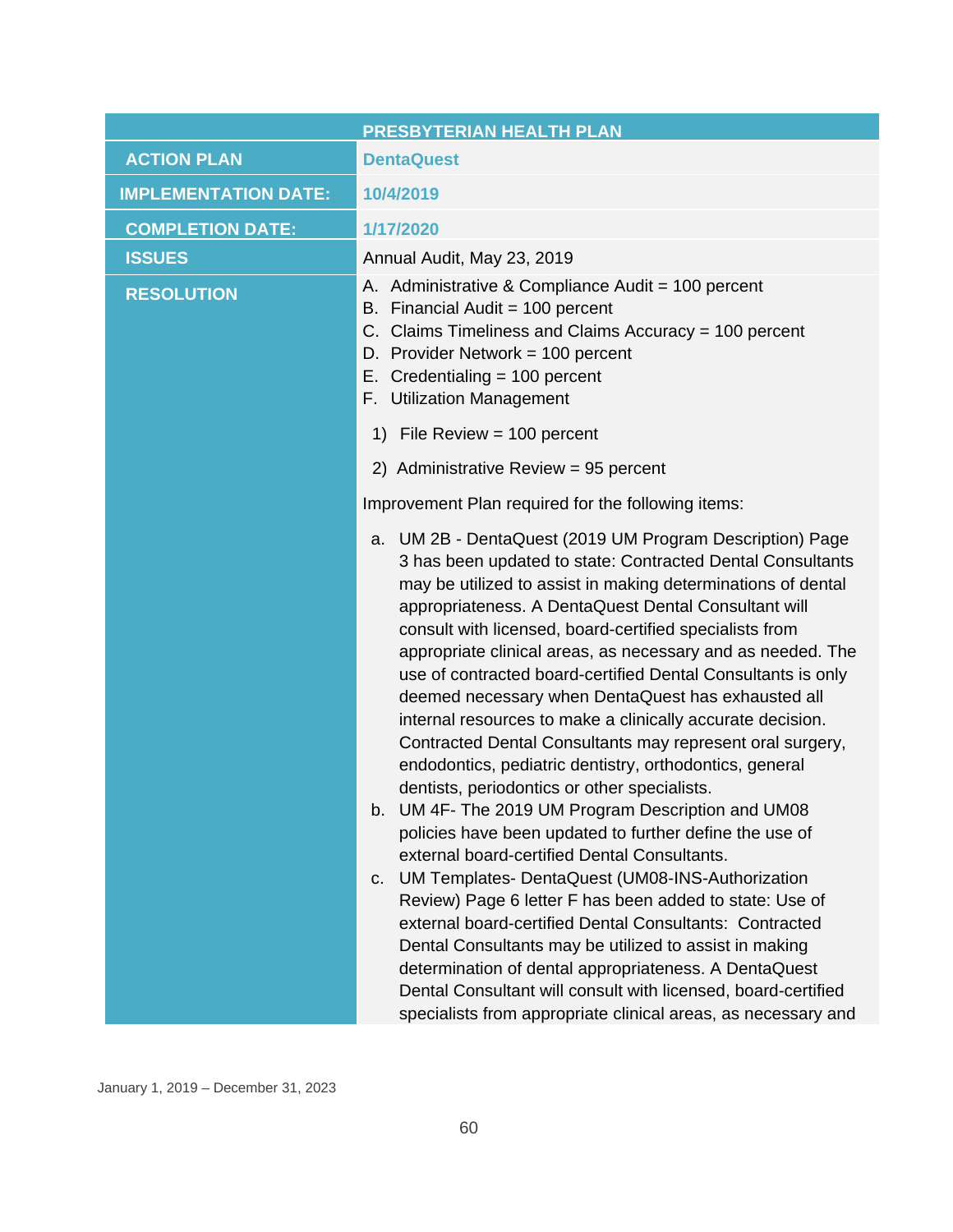| <b>RESOLUTION (continued)</b> | use of contracted board-certified Dental Consultants is only<br>deemed necessary when DentaQuest has exhausted all<br>internal resources to make a clinically accurate decision.<br>When a contracted Dental consultant is utilized, DentaQuest<br>will document the case file accordingly. |
|-------------------------------|---------------------------------------------------------------------------------------------------------------------------------------------------------------------------------------------------------------------------------------------------------------------------------------------|
|                               | G. Appeals & Grievances Audit = 100 percent                                                                                                                                                                                                                                                 |
|                               | H. IT & Reporting $=$ 100 percent                                                                                                                                                                                                                                                           |
|                               | I. Fraud, Waste and Abuse = 100 percent                                                                                                                                                                                                                                                     |

|                             | <b>PRESBYTERIAN HEALTH PLAN</b>                                                                                                                                                                                                                                                                                                                                                                                                                                       |
|-----------------------------|-----------------------------------------------------------------------------------------------------------------------------------------------------------------------------------------------------------------------------------------------------------------------------------------------------------------------------------------------------------------------------------------------------------------------------------------------------------------------|
| <b>ACTION PLAN</b>          | <b>Superior Medical Transportation (SMT)</b>                                                                                                                                                                                                                                                                                                                                                                                                                          |
| <b>IMPLEMENTATION DATE:</b> | 1/14/2020 (Improvement Plan in process)                                                                                                                                                                                                                                                                                                                                                                                                                               |
| <b>COMPLETION DATE:</b>     | <b>Open Item</b>                                                                                                                                                                                                                                                                                                                                                                                                                                                      |
| <b>ISSUES</b>               | <b>Corrective Action Plan</b>                                                                                                                                                                                                                                                                                                                                                                                                                                         |
| <b>RESOLUTION</b>           | SMT's oversight of Contracted Transportation Providers (CPTs)<br>who cause high risk situations for PHP members due to missed<br>appointments or rescheduled appointments by delaying care.                                                                                                                                                                                                                                                                           |
|                             | PHP requested weekly updates due each Thursday.<br>1.                                                                                                                                                                                                                                                                                                                                                                                                                 |
|                             | SMT has actively monitored all high-risk member transports.<br>2.                                                                                                                                                                                                                                                                                                                                                                                                     |
|                             | SMT added two new members to the High-Risk transport list<br>3.<br>based on grievances received.                                                                                                                                                                                                                                                                                                                                                                      |
|                             | 4. SMT contacts CTPs the day prior to scheduled transportation<br>to ensure the high-risk member is scheduled for transport.<br>SMT requests and receives confirmation from CTPs that<br>member is scheduled, and the driver is aware of the high-risk<br>transport and importance of being on time.                                                                                                                                                                  |
|                             | Any CTP who causes a high-risk member to miss his/her<br>5.<br>appointment will be immediately placed on an improvement<br>plan (IP) after they agree to ensure the member will be<br>picked up, but the CTP fails to do so. Failure to respond to IP<br>or failure to show improvement will result in further corrective<br>action up to and including reporting the incident to the NM<br>Public Regulation Commission and possible termination of<br>the contract. |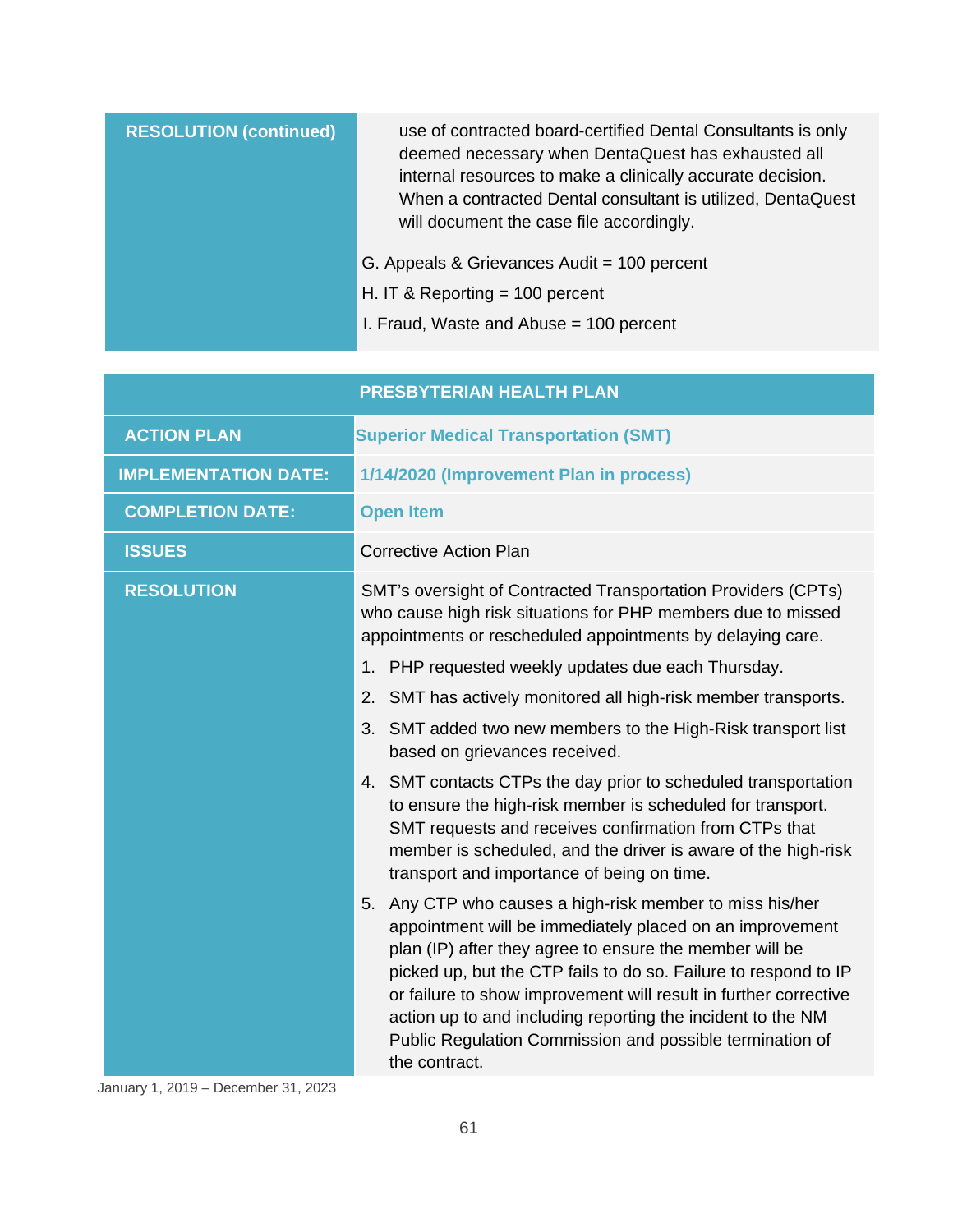| <b>WESTERN SKY COMMUNITY CARE</b> |                                                                                                                                                                                                                                                                                                                                                                                                                                                                                                                           |  |  |
|-----------------------------------|---------------------------------------------------------------------------------------------------------------------------------------------------------------------------------------------------------------------------------------------------------------------------------------------------------------------------------------------------------------------------------------------------------------------------------------------------------------------------------------------------------------------------|--|--|
| <b>ACTION PLAN</b>                | <b>Noncompliance by Transportation Vendor</b>                                                                                                                                                                                                                                                                                                                                                                                                                                                                             |  |  |
| <b>IMPLEMENTATION DATE:</b>       | 12/6/2019                                                                                                                                                                                                                                                                                                                                                                                                                                                                                                                 |  |  |
| <b>COMPLETION DATE:</b>           | <b>Open Item</b>                                                                                                                                                                                                                                                                                                                                                                                                                                                                                                          |  |  |
| <b>ISSUES</b>                     | On 12/6/2019, WSCC issued a Notice of Noncompliance and<br>Request for Corrective Action Plan (CAP) to its subcontractor,<br>Secure Transportation, for failure to meet formatting, timeliness,<br>and accuracy requirements for encounter submissions.                                                                                                                                                                                                                                                                   |  |  |
| <b>RESOLUTION</b>                 | Secure Transportation initiated the CAP on 12/27/19. WSCC<br>requested that Secure Transportation make significant progress at<br>remediating all issues within 30 days of implementation of the CAP.<br>Secure Transportation requested an extension and the CAP<br>deadline was extended until 3/31/2020. Secure Transportation<br>submitted the necessary data and information by the deadline.<br>WSCC is reviewing the information provided to ensure the data is<br>transmitted timely and correctly going forward. |  |  |

|                             | <b>WESTERN SKY COMMUNITY CARE</b>                                                                                                                                                                                                                                                                                                                                                                                                   |
|-----------------------------|-------------------------------------------------------------------------------------------------------------------------------------------------------------------------------------------------------------------------------------------------------------------------------------------------------------------------------------------------------------------------------------------------------------------------------------|
| <b>ACTION PLAN</b>          | <b>Noncompliance by Transportation Vendor</b>                                                                                                                                                                                                                                                                                                                                                                                       |
| <b>IMPLEMENTATION DATE:</b> | 3/5/2020                                                                                                                                                                                                                                                                                                                                                                                                                            |
| <b>COMPLETION DATE:</b>     | <b>Open Item</b>                                                                                                                                                                                                                                                                                                                                                                                                                    |
| <b>ISSUES</b>               | WSCC requested a Quality Improvement Plan (QIP) from its<br>subcontractor, Secure Transportation, on February 11, 2020. The<br>request for a QIP was related to findings from the 2019 annual<br>audit in areas related to credentialing, customer service, and<br>compliance with driver and vehicle requirements.                                                                                                                 |
| <b>RESOLUTION</b>           | WSCC approved Secure Transportation's QIP on 3/5/2020. WSCC<br>requires Secure Transportation to implement process<br>improvements and/or deliver all finalized documents for each action<br>item within 90 calendar days of the approved date (6/3/2020). If<br>Secure Transportation fails to meet the obligations or make<br>adequate progress with the action plan, WSCC may take further<br>action as allowed by the contract. |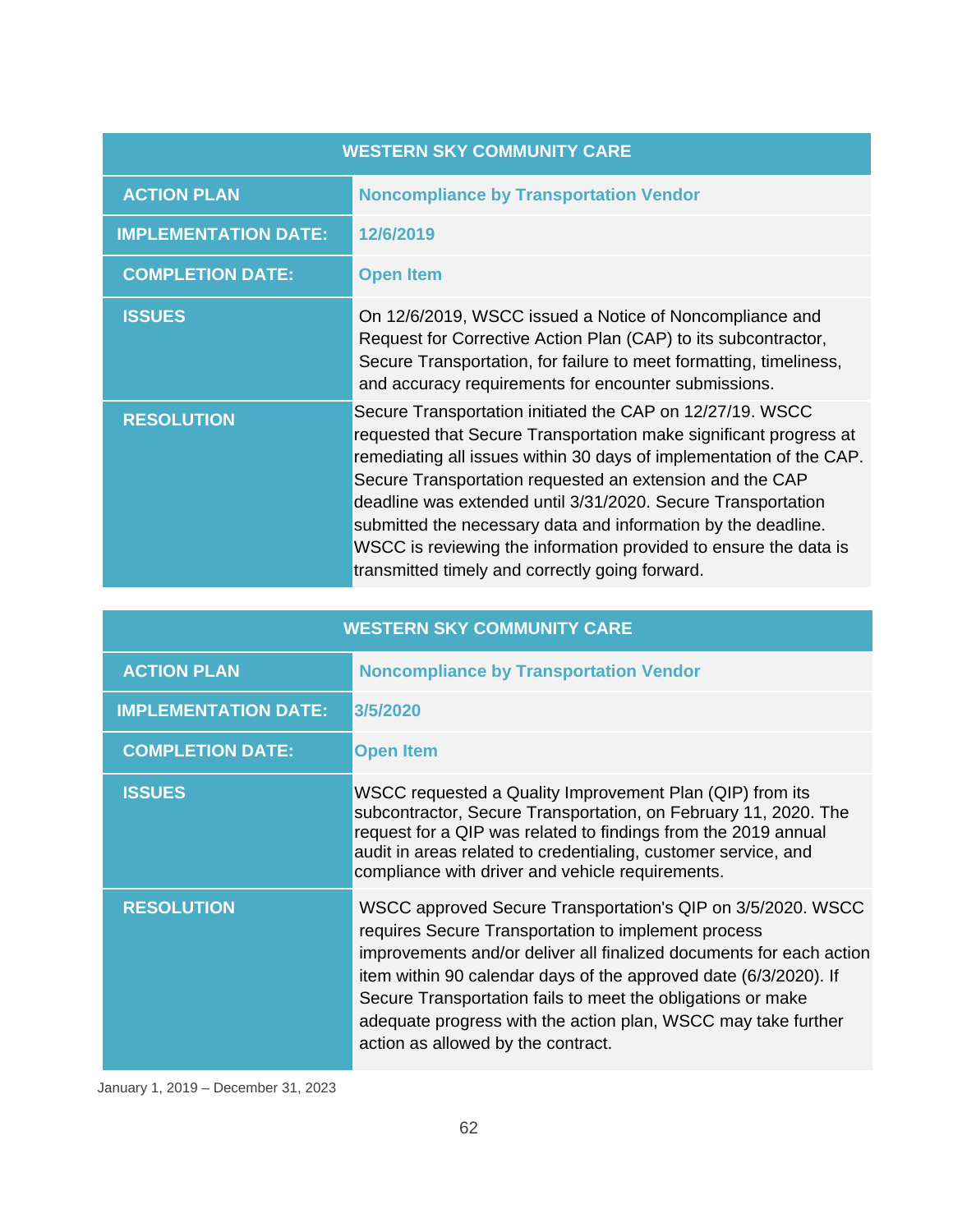# **10** FINANCIAL/BUDGET NEUTRALITY DEVELOPMENT/ISSUES

DY7 Q1 reflects the new capitation rates for Centennial 2.0 that were submitted to the Centers for Medicare and Medicaid on January 6, 2020. The result is higher PMPMs for DY 7 compared to those of DY 6 for MEGs 2, 3, 5 and 6; the PMPMs of DY 7 are lower than those of DY 6 for MEGs 1 and 4 (see Attachment C – Budget Neutrality Monitoring, Table 3 - PMPM Summary by Demonstration Year and MEG). On Attachment C – Budget Neutrality Monitoring Spreadsheet – Budget Neutrality Limit Analysis shows DY 7 is 29.9% below the budget neutrality limit (Table 7.5) through one quarter of payments.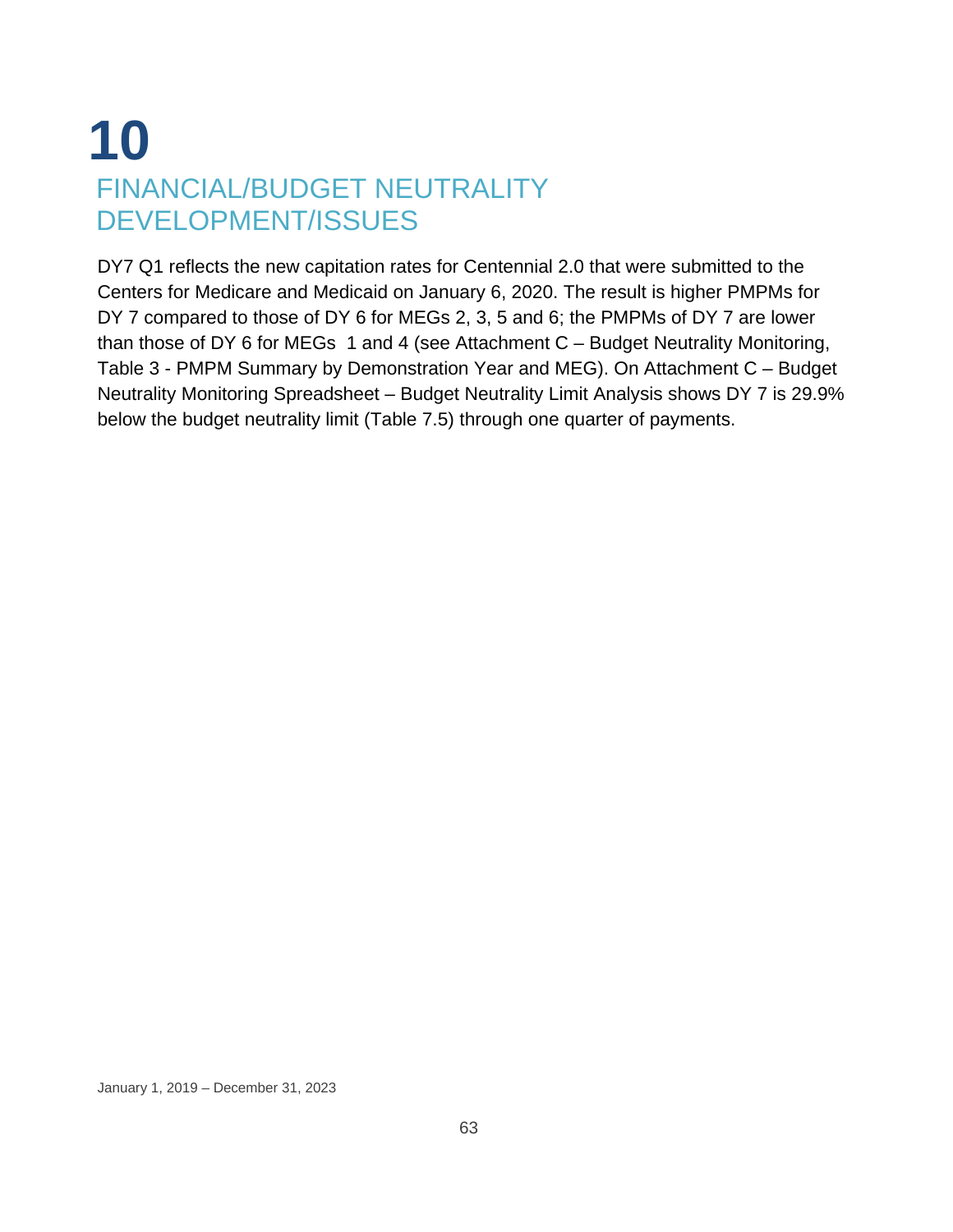# **11** MEMBER MONTH REPORTING

| <b>Member Months</b> |                               | 2020         |
|----------------------|-------------------------------|--------------|
|                      |                               | $\mathbf{1}$ |
| MEG1                 | 0-FFS                         | 104,381      |
|                      | Presbyterian                  | 544,556      |
|                      | <b>Western Sky</b>            | 90,273       |
|                      | <b>Blue Cross Blue Shield</b> | 332,867      |
|                      | <b>Total</b>                  | 1,072,077    |
| MEG <sub>2</sub>     | 0-FFS                         | 7,090        |
|                      | Presbyterian                  | 60,692       |
|                      | <b>Western Sky</b>            | 10,194       |
|                      | <b>Blue Cross Blue Shield</b> | 34,234       |
|                      | <b>Total</b>                  | 112,210      |
| MEG3                 | <b>Presbyterian</b>           | 67,664       |
|                      | <b>Western Sky</b>            | 7,080        |
|                      | <b>Blue Cross Blue Shield</b> | 31,377       |
|                      | <b>Total</b>                  | 106,121      |
| MEG4                 | 0-FFS                         | 334          |
|                      | Presbyterian                  | 385          |
|                      | <b>Western Sky</b>            | 54           |
|                      | <b>Blue Cross Blue Shield</b> | 295          |
|                      | <b>Total</b>                  | 1,068        |
| MEG5                 | Presbyterian                  | 7,298        |
|                      | <b>Western Sky</b>            | 809          |
|                      | <b>Blue Cross Blue Shield</b> | 5,369        |
|                      | <b>Total</b>                  | 13,476       |
| MEG6                 | 0-FFS                         | 75,769       |
|                      | Presbyterian                  | 375,451      |
|                      | <b>Western Sky</b>            | 63,004       |
|                      | <b>Blue Cross Blue Shield</b> | 272,456      |
|                      | <b>Total</b>                  | 786,680      |
| <b>Total</b>         |                               | 2,091,632    |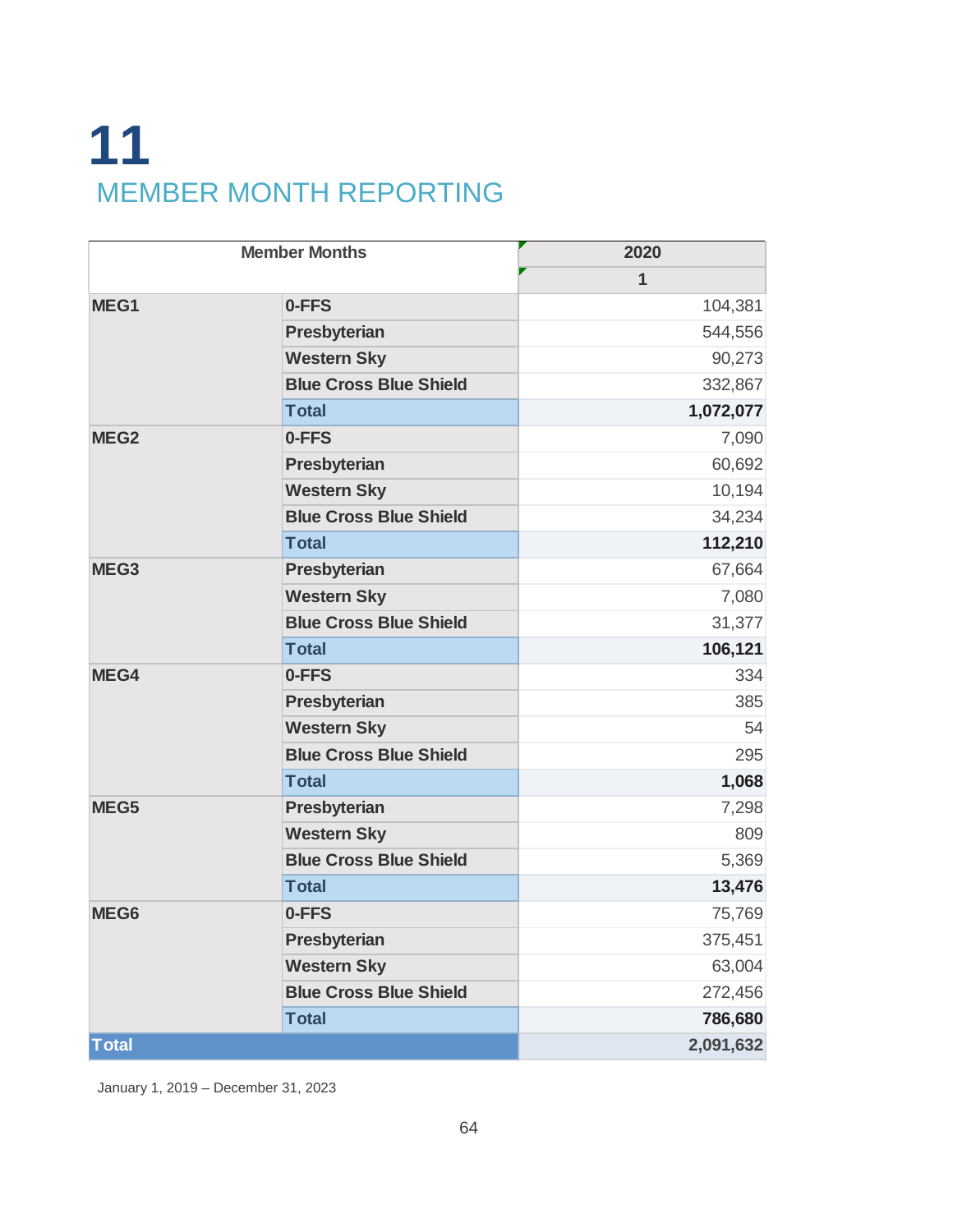# **12** CONSUMER ISSUES

### **GRIEVANCES**

HSD reviewed and analyzed data submitted by the MCOs (Report #37 Grievances and Appeals) for the months of January, February, and March. The report provides information related to the summary of member grievance reason codes. The report presents the MCOs timeliness response standards to ensure that grievances filed by members are addressed timely and appropriately. Presented below is the summary of MCO member grievances, reasons for grievances, and variables for DY7 Q1:

|                                                | <b>DY7 Q1</b><br>(January – March 2020) |            |             |
|------------------------------------------------|-----------------------------------------|------------|-------------|
| <b>GRIEVANCES</b>                              | <b>BCBS</b>                             | <b>PHP</b> | <b>WSCC</b> |
| Number of Member Grievances                    | 460                                     | 365        | 93          |
|                                                |                                         |            |             |
|                                                | Top Two Primary Member Grievance Codes  |            |             |
| <b>Transportation Ground Non-</b><br>Emergency | 339                                     | 111        | 50          |
| <b>Other Specialties</b>                       | 4                                       | 49         | 0           |
|                                                |                                         |            |             |
| Variable Grievances                            | 117                                     | 205        | 50          |

# **APPEALS**

HSD reviewed and analyzed data submitted by the MCOs (Report #37 Grievances and Appeals) for the months of January, February, and March. The report provides information related to the summary of member appeals reason codes. The report presents the MCOs timeliness response standards to ensure that appeals filed by members are addressed timely and appropriately. Presented below is the summary of MCO member appeals, reasons for appeals and variables for DY7 Q1: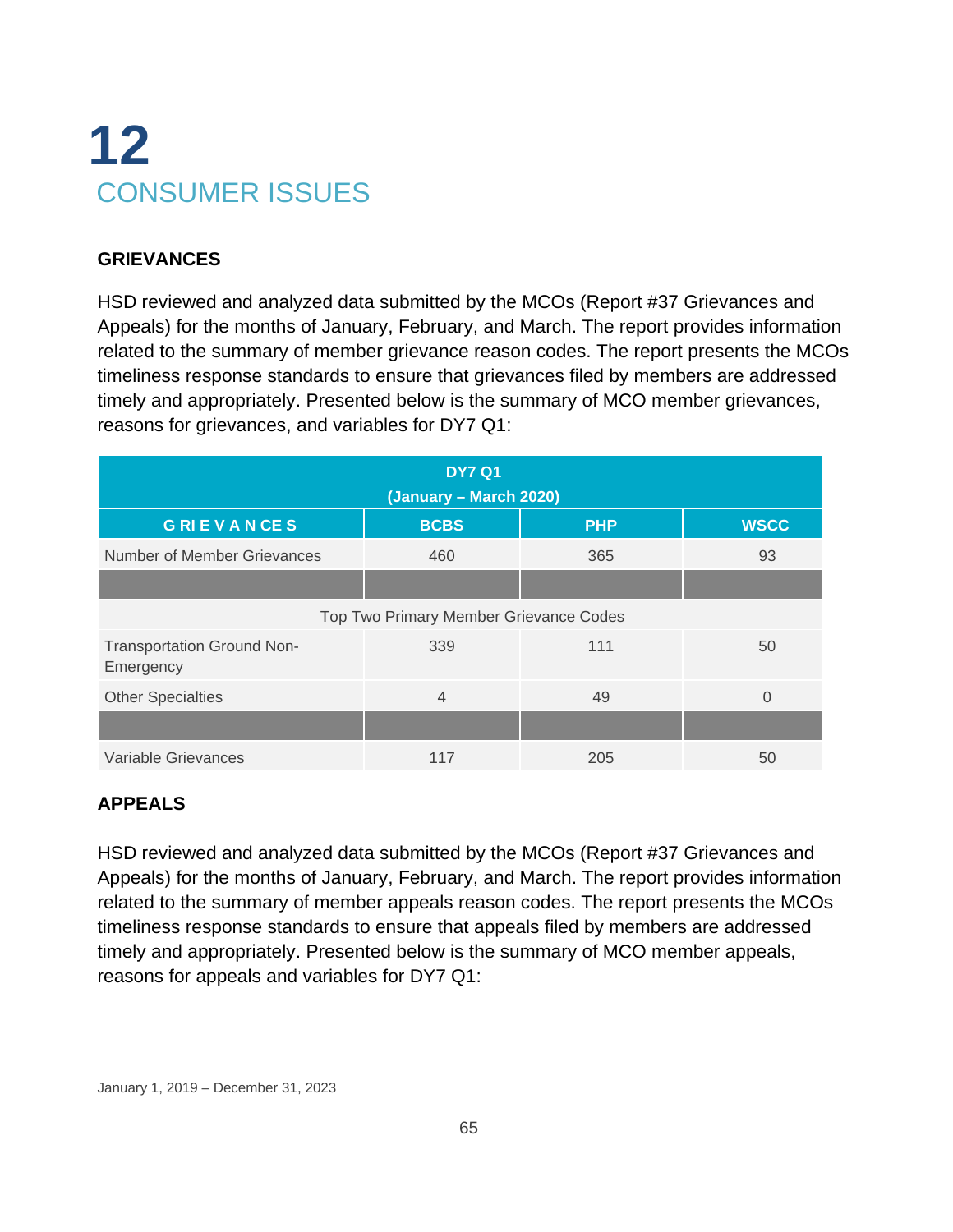| <b>DY7 Q1</b><br>(January - March 2020)                   |                                     |            |                |  |  |
|-----------------------------------------------------------|-------------------------------------|------------|----------------|--|--|
| <b>APPEALS</b>                                            | <b>BCBS</b>                         | <b>PHP</b> | <b>WSCC</b>    |  |  |
| Number of Standard Member<br>Appeals                      | 265                                 | 466        | 36             |  |  |
| Number of Expedited Member<br>Appeals                     | 56                                  | 8          | 8              |  |  |
| <b>DY7 Q1</b><br>(January - March 2020)                   |                                     |            |                |  |  |
| <b>APPEALS</b>                                            | <b>BCBS</b>                         | <b>PHP</b> | <b>WSCC</b>    |  |  |
|                                                           |                                     |            |                |  |  |
|                                                           | Top Two Primary Member Appeal Codes |            |                |  |  |
| Denial or limited authorization of a<br>requested service | 210                                 | 419        | 40             |  |  |
| Denial in whole of a payment for a<br>service             | 74                                  | 27         | $\overline{0}$ |  |  |
|                                                           |                                     |            |                |  |  |
| Variable Appeals                                          | 37                                  | 28         | $\overline{4}$ |  |  |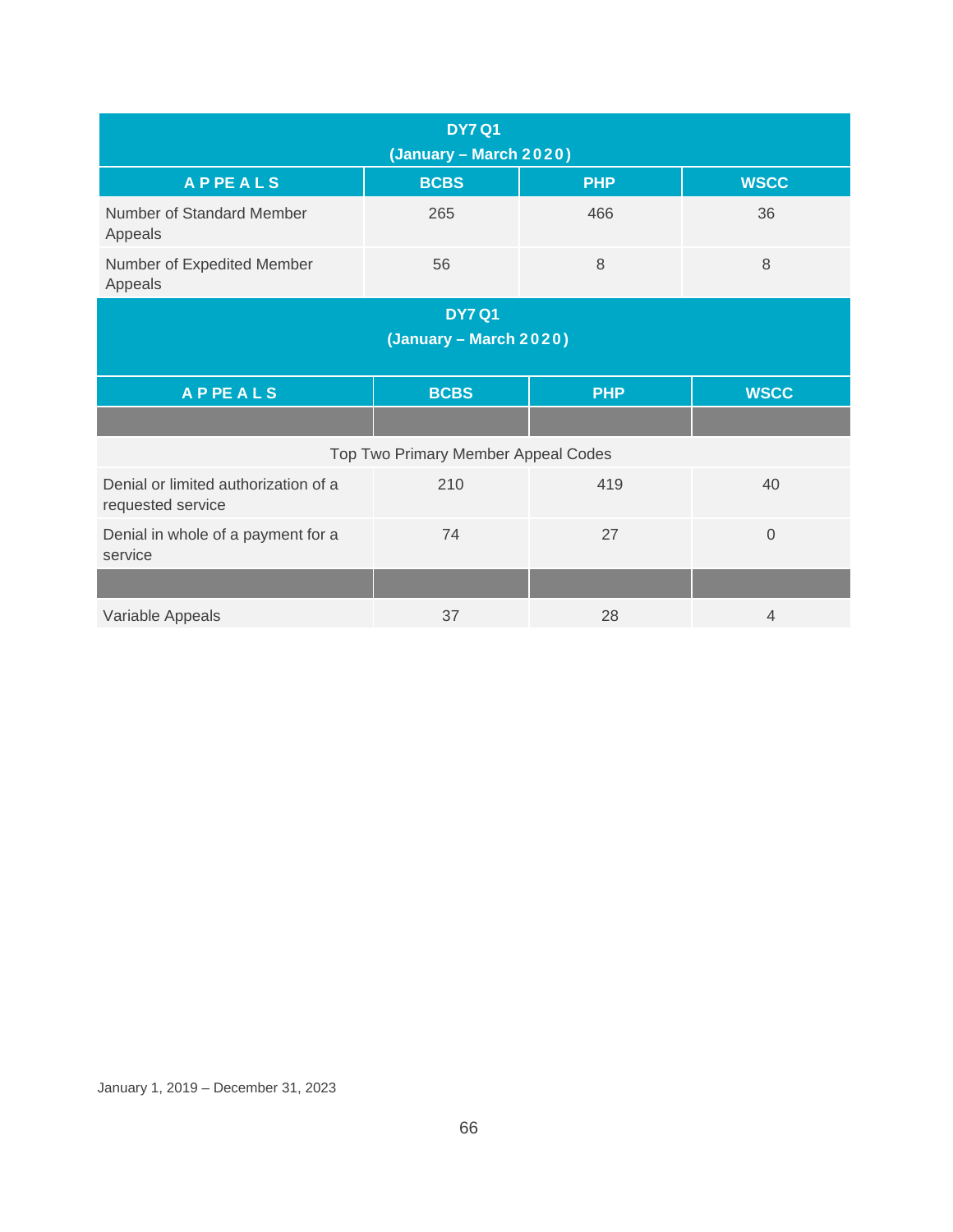# **13** QUALITY ASSURANCE/ MONITORING ACTIVITY

#### **ADVISORY BOARD ACTIVITIES**

Under the terms of HSD's Centennial Care 2.0 Managed Care Services Agreements and the Managed Care Policy Manual, the MCOs are required to convene and facilitate a Native American Advisory Board and a Member Advisory Board to advise on service delivery, the quality of covered services, and member needs, rights, and responsibilities. HSD specifies the frequency of board meetings. The MCOs report semi-annually on the activities of the Advisory Boards. Please reference Table 20: 2020 MCO Advisory Board Meeting Schedules below.

| <b>BCBS 2020</b> |                                               |             |                                                                        |  |  |
|------------------|-----------------------------------------------|-------------|------------------------------------------------------------------------|--|--|
|                  | <b>MEMBER ADVISORY BOARD MEETING SCHEDULE</b> |             |                                                                        |  |  |
| <b>MCO</b>       | <b>DATE</b>                                   | <b>TIME</b> | <b>LOCATION</b>                                                        |  |  |
| <b>BCBS</b>      | 2/27/2020                                     | 12:00 PM    | Los Lunas Transportation Department Auditorium, Los<br>Lunas, NM       |  |  |
| <b>BCBS</b>      | 4/30/2020                                     | 12:00 PM    | Mesa Verde Community Center, Albuquerque, NM                           |  |  |
| <b>BCBS</b>      | 8/27/2020                                     | 12:00 PM    | South Valley Multi-Purpose Senior Center, Albuquerque,<br>NM.          |  |  |
| <b>BCBS</b>      | 12/10/2020                                    | 12:00 PM    | Boys & Girls Club of Central NM, Rio Rancho NM                         |  |  |
|                  |                                               |             | <b>STATEWIDE MEMBER ADVISORY BOARD MEETING SCHEDULE</b>                |  |  |
| <b>MCO</b>       | <b>DATE</b>                                   | <b>TIME</b> | <b>LOCATION</b>                                                        |  |  |
| <b>BCBS</b>      | 6/18/2020                                     | 12:00 PM    | Frank O'Brien Papen Center, Las Cruces, NM                             |  |  |
| <b>BCBS</b>      | 10/8/2020                                     | 12:00 PM    | Hobbs Public Library, Hobbs, NM                                        |  |  |
|                  |                                               |             | <b>NATIVE AMERICAN ADVISORY BOARD MEETING SCHEDULE</b>                 |  |  |
| <b>MCO</b>       | <b>DATE</b>                                   | <b>TIME</b> | <b>LOCATION</b>                                                        |  |  |
| <b>BCBS</b>      | 2/13/2020                                     | 12:00 PM    | Acoma Community Center, Acoma, NM                                      |  |  |
| <b>BCBS</b>      | 5/7/2020                                      | 12:00 PM    | Mescalero Tribal Building Gym, Mescalero, NM                           |  |  |
| <b>BCBS</b>      | 8/20/2020                                     | 12:00 PM    | Santo Domingo Elementary/Middle School Gymnasium,<br>Santo Domingo, NM |  |  |

#### **Table 20: 2020 MCO Advisory Board Meeting Schedules**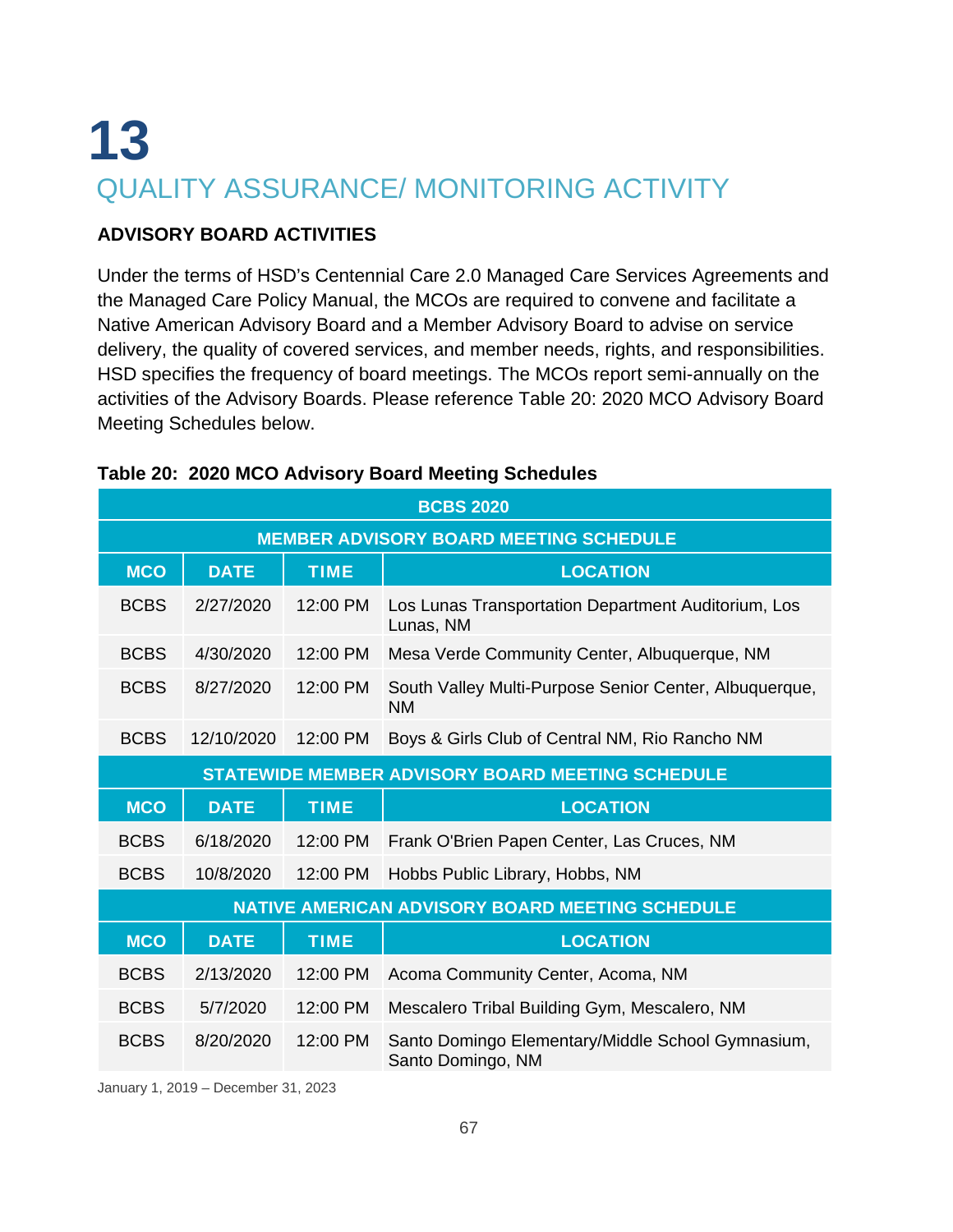| <b>BCBS</b> | 11/4/2020   | 12:00 PM    | Gallup Community Service Center, Gallup, NM                     |
|-------------|-------------|-------------|-----------------------------------------------------------------|
|             |             |             | <b>SDCB SUBCOMMITTEE MEMBER ADVISORY BOARD MEETING SCHEDULE</b> |
| <b>MCO</b>  | <b>DATE</b> | <b>TIME</b> | <b>LOCATION</b>                                                 |
| <b>BCBS</b> | See above   |             | See above All above locations (SDCB included in each meeting)   |
|             |             |             | <b>BH SUBCOMMITTEE MEMBER ADVISORY BOARD MEETING SCHEDULE</b>   |
|             |             |             |                                                                 |
| <b>MCO</b>  | <b>DATE</b> | <b>TIME</b> | <b>LOCATION</b>                                                 |
| <b>BCBS</b> | See above   |             | See above All above locations (SDCB included in each meeting)   |

|            | <b>PHP 2020</b>                                   |                       |                                                         |  |  |
|------------|---------------------------------------------------|-----------------------|---------------------------------------------------------|--|--|
|            | <b>MEMBER ADVISORY BOARD MEETING SCHEDULE</b>     |                       |                                                         |  |  |
| <b>MCO</b> | <b>DATE</b>                                       | <b>TIME</b>           | <b>LOCATION</b>                                         |  |  |
| <b>PHP</b> | 3/6/2020                                          | 11:00 AM              | PHP Cooper Administrative Center, Albuquerque NM        |  |  |
| <b>PHP</b> | 6/5/2020                                          | 11:00 AM              | PHP Cooper Administrative Center, Albuquerque NM        |  |  |
| <b>PHP</b> | 9/4/2020                                          | 11:00 AM              | PHP Cooper Administrative Center, Albuquerque NM        |  |  |
| <b>PHP</b> | 12/4/2020                                         | 11:00 AM              | PHP Cooper Administrative Center, Albuquerque NM        |  |  |
|            |                                                   |                       | <b>STATEWIDE MEMBER ADVISORY BOARD MEETING SCHEDULE</b> |  |  |
| <b>MCO</b> | <b>DATE</b>                                       | <b>TIME</b>           | <b>LOCATION</b>                                         |  |  |
| <b>PHP</b> | 6/30/2020                                         | 11:00 AM              | TBD, Roswell, NM                                        |  |  |
| <b>PHP</b> | 7/1/2020                                          | 11:00 AM              | TBD, Ruidoso, NM                                        |  |  |
|            |                                                   |                       | <b>NATIVE AMERICAN ADVISORY BOARD MEETING SCHEDULE</b>  |  |  |
| <b>MCO</b> | <b>DATE</b>                                       | <b>TIME</b>           | <b>LOCATION</b>                                         |  |  |
| <b>PHP</b> | 3/20/2020                                         | Cancelled<br>COVID-19 | Tamaya Wellness Center, Santa Ana Pueblo, NM            |  |  |
| <b>PHP</b> | 5/22/2020                                         | Cancelled<br>COVID-19 | Taos Pueblo, NM                                         |  |  |
| <b>PHP</b> | <b>TBD</b><br>January 1, zu19 – December 31, zuz3 | <b>TBD</b>            | Pine Hill, NM (Navajo) - Planning on hold               |  |  |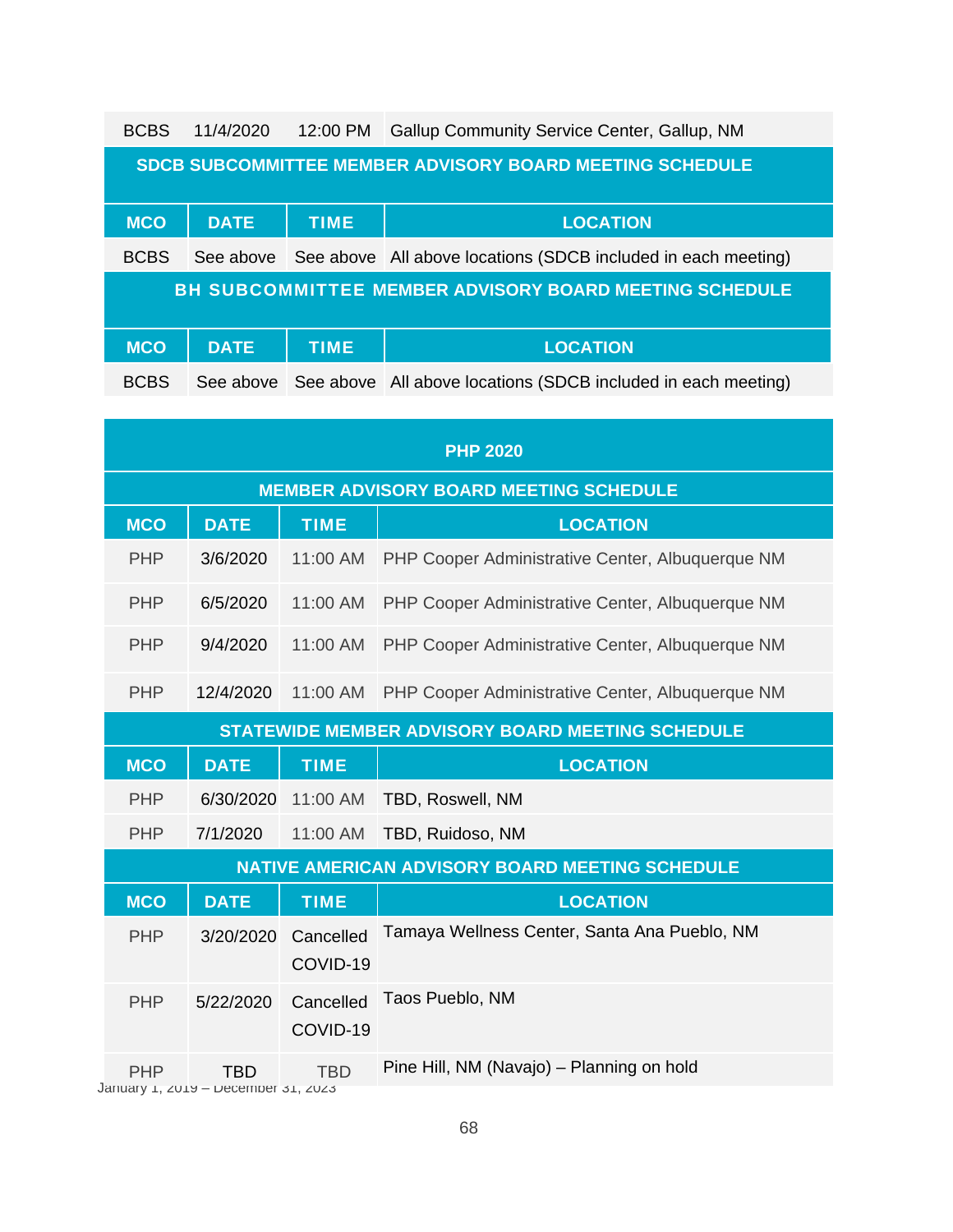| <b>PHP</b> | TBD                                                             | TBD                   | PHP Cooper Administration Center - Albuquerque, NM            |  |  |
|------------|-----------------------------------------------------------------|-----------------------|---------------------------------------------------------------|--|--|
|            | <b>SDCB SUBCOMMITTEE MEMBER ADVISORY BOARD MEETING SCHEDULE</b> |                       |                                                               |  |  |
| <b>MCO</b> | <b>DATE</b>                                                     | <b>TIME</b>           | <b>LOCATION</b>                                               |  |  |
| <b>PHP</b> | TBD                                                             | <b>TBD</b>            | TBD On Hold until DY7 Q4 or DY8 Q1                            |  |  |
|            |                                                                 |                       | <b>BH SUBCOMMITTEE MEMBER ADVISORY BOARD MEETING SCHEDULE</b> |  |  |
|            |                                                                 |                       |                                                               |  |  |
| <b>MCO</b> | <b>DATE</b>                                                     | <b>TIME</b>           | <b>LOCATION</b>                                               |  |  |
| <b>PHP</b> | 3/31/2020                                                       | Cancelled<br>COVID-19 | PHP Cooper Administrative Center, Albuquerque NM -            |  |  |
| <b>PHP</b> | 6/9/2020                                                        | $1:00 \text{ PM}$     | PHP Cooper Administrative Center, Albuquerque NM              |  |  |
| <b>PHP</b> | 9/15/2020                                                       | $1:00$ PM             | PHP Cooper Administrative Center, Albuquerque NM              |  |  |

| <b>WSCC 2020</b> |                                               |             |                                                         |  |  |
|------------------|-----------------------------------------------|-------------|---------------------------------------------------------|--|--|
|                  | <b>MEMBER ADVISORY BOARD MEETING SCHEDULE</b> |             |                                                         |  |  |
| <b>MCO</b>       | <b>DATE</b>                                   | <b>TIME</b> | <b>LOCATION</b>                                         |  |  |
| <b>WSCC</b>      | 2/13/2020                                     | 11:30 AM    | Albuquerque, NM - Mesa Verde Community Center           |  |  |
| <b>WSCC</b>      | 6/18/2020                                     | 11:30 AM    | Albuquerque, NM - Venue location TBD                    |  |  |
| <b>WSCC</b>      | 8/20/2020                                     | 11:30 AM    | Albuquerque, NM - Venue location TBD                    |  |  |
| <b>WSCC</b>      | 12/17/2020                                    | 11:30 AM    | Albuquerque, NM - Venue location TBD                    |  |  |
|                  |                                               |             | <b>STATEWIDE MEMBER ADVISORY BOARD MEETING SCHEDULE</b> |  |  |
| <b>MCO</b>       | <b>DATE</b>                                   | <b>TIME</b> | <b>LOCATION</b>                                         |  |  |
| <b>WSCC</b>      | 10/14/2020                                    | 11:30 AM    | Las Cruces, NM - Venue location TBD                     |  |  |
| <b>WSCC</b>      | 10/15/2020                                    | 11:30 AM    | Roswell, NM - Venue location TBD                        |  |  |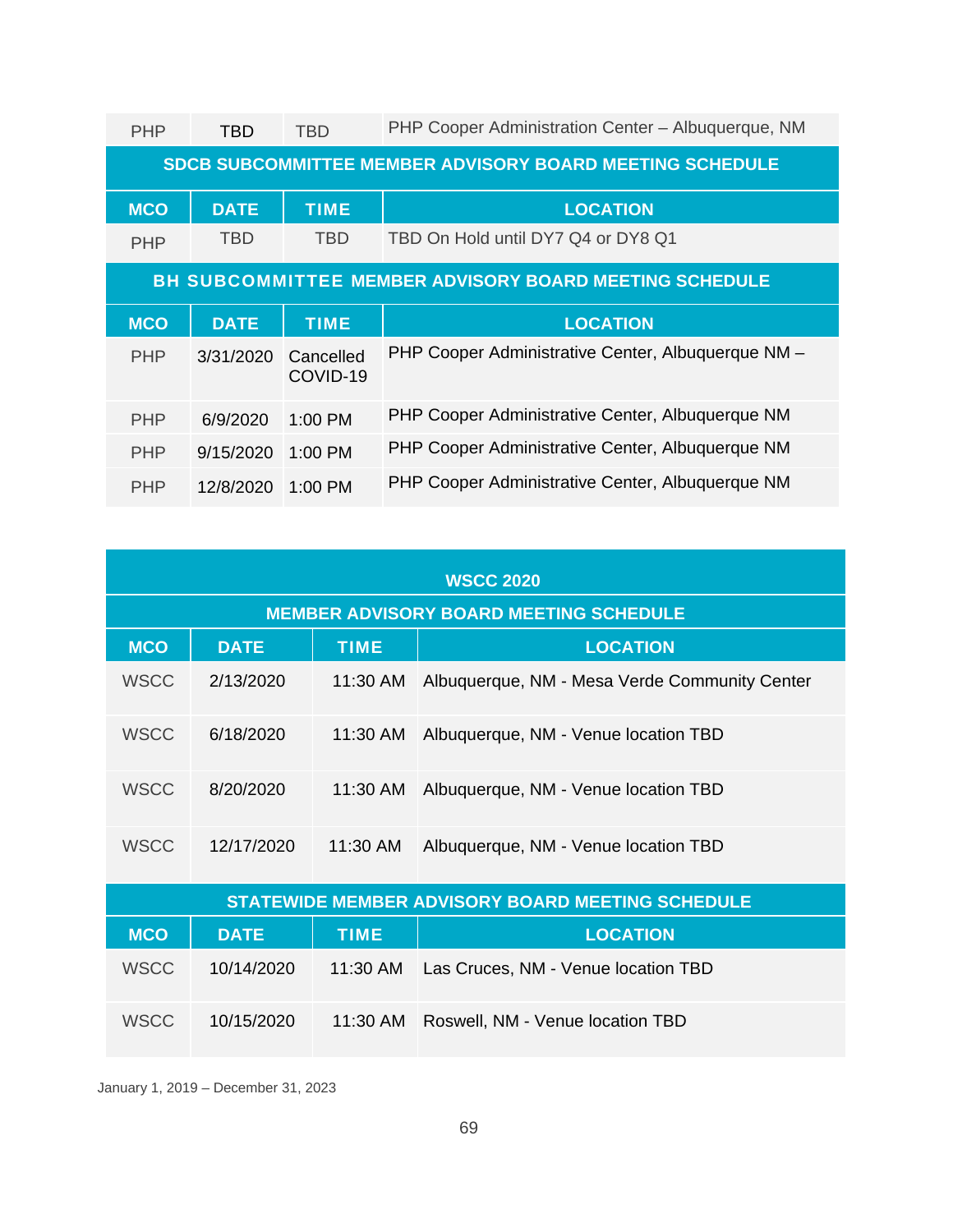| <b>NATIVE AMERICAN ADVISORY BOARD MEETING SCHEDULE</b>          |             |             |                                                                  |  |
|-----------------------------------------------------------------|-------------|-------------|------------------------------------------------------------------|--|
| <b>MCO</b>                                                      | <b>DATE</b> | <b>TIME</b> | <b>LOCATION</b>                                                  |  |
| <b>WSCC</b>                                                     | 3/5/2020    | 11:30 AM    | WSCC Home Office: 5300 Homestead Rd NE,<br>Albuquerque, NM 87110 |  |
| <b>WSCC</b>                                                     | 6/4/2020    | 5:00 PM     | Rio Arriba County - Venue location TBD                           |  |
| <b>WSCC</b>                                                     | 9/3/2020    | 11:00 AM    | McKinley County - Venue location TBD                             |  |
| <b>WSCC</b>                                                     | 12/3/2020   | 5:00 PM     | San Juan County - Venue location TBD                             |  |
| <b>SDCB SUBCOMMITTEE MEMBER ADVISORY BOARD MEETING SCHEDULE</b> |             |             |                                                                  |  |
|                                                                 |             |             |                                                                  |  |
| <b>MCO</b>                                                      | <b>DATE</b> | <b>TIME</b> | <b>LOCATION</b>                                                  |  |
| <b>WSCC</b>                                                     | 6/18/2020   | $1:30$ PM   | Albuquerque, NM - Venue location TBD                             |  |
|                                                                 |             |             | <b>BH SUBCOMMITTEE MEMBER ADVISORY BOARD MEETING SCHEDULE</b>    |  |
| <b>MCO</b>                                                      | <b>DATE</b> | <b>TIME</b> | <b>LOCATION</b>                                                  |  |
| <b>WSCC</b>                                                     | 10/14/2020  | 1:30 PM     | Las Cruces, NM - Venue location TBD                              |  |
|                                                                 |             |             | <b>COMMUNITY ADVISORY BOARD MEETING SCHEDULE</b>                 |  |
| <b>MCO</b>                                                      | <b>DATE</b> | <b>TIME</b> | <b>LOCATION</b>                                                  |  |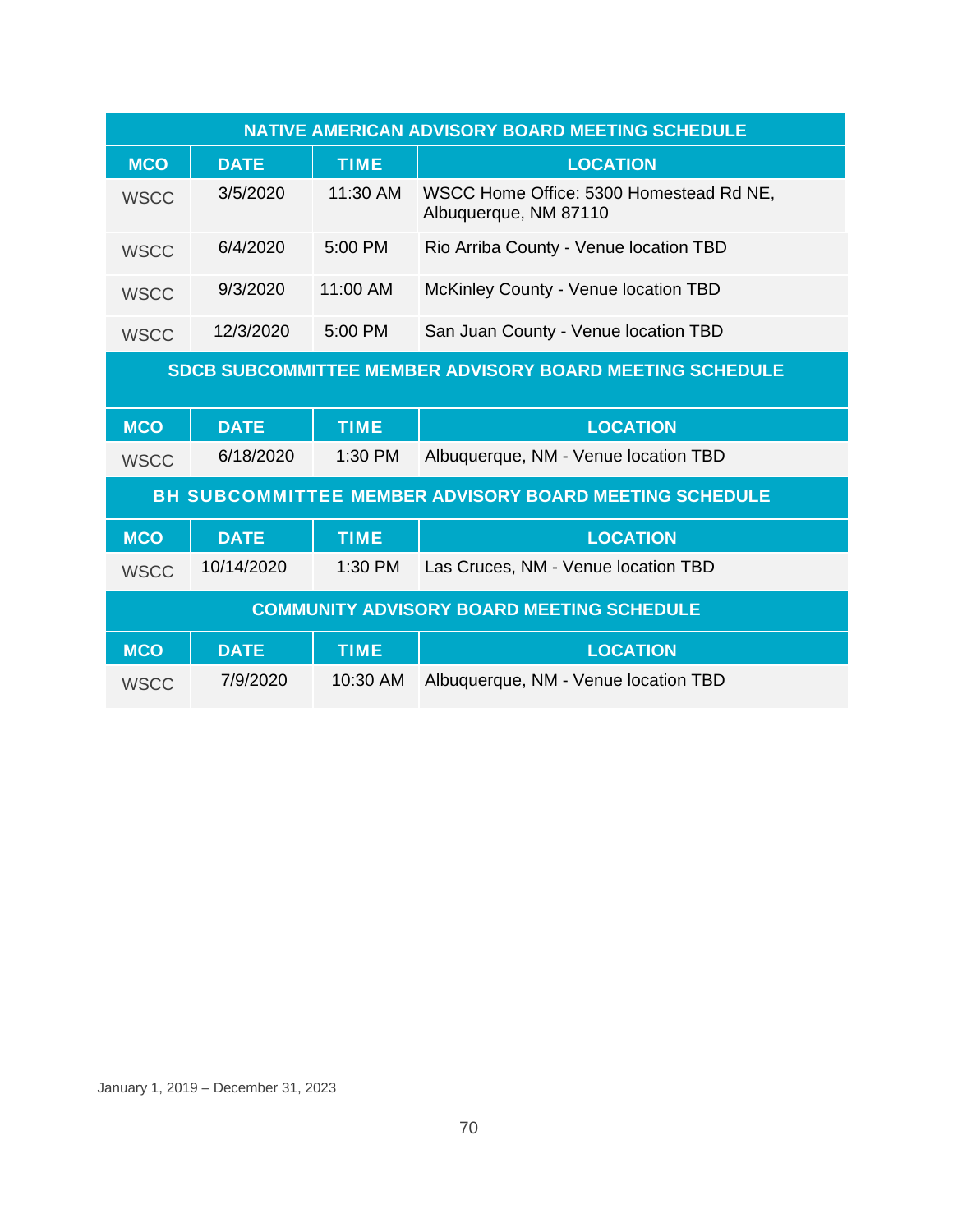| <b>Quality Assurance</b>           |                                                                                                                                                                                                                                                                                                                                                                                                                                                                                                                                                                                                                                                                                                                                                                                                                                                                                                                                                                                                                                                                                                                                                                                                        |
|------------------------------------|--------------------------------------------------------------------------------------------------------------------------------------------------------------------------------------------------------------------------------------------------------------------------------------------------------------------------------------------------------------------------------------------------------------------------------------------------------------------------------------------------------------------------------------------------------------------------------------------------------------------------------------------------------------------------------------------------------------------------------------------------------------------------------------------------------------------------------------------------------------------------------------------------------------------------------------------------------------------------------------------------------------------------------------------------------------------------------------------------------------------------------------------------------------------------------------------------------|
| 1 <sup>st</sup> Quarter Activities | <b>Quarterly Quality Meeting</b><br>HSD holds quarterly quality meetings with the MCOs to provide<br>HSD updates and guidance on required quality monitoring<br>activities as well as relay HSD findings from the monthly,<br>quarterly, and annual reports submitted by the MCOs.<br>The Quarterly Quality meeting for DY7 Q1 was held on March<br>12, 2020. During the meeting, HSD provided responses to<br>questions submitted in advance of the meeting by the MCOs<br>regarding data collection and reporting methodologies. HSD<br>addressed the importance of providing accurate data and<br>meaningful analysis of findings for any significant increases or<br>decreases in performance outcomes identified for each of the<br>monitoring measures. HSD provided MCO aggregate findings of<br>the 2019 annual Consumer Assessment of Healthcare Providers<br>and Systems (CAHPS) and DY6 Q4 findings for Tracking<br>Measures (TMs).                                                                                                                                                                                                                                                         |
|                                    | <b>CAHPS</b><br>The findings presented for the annual CAHPS represents MCO<br>aggregate survey results on Members who were eligible and<br>received health care services through Centennial Care in 2018.<br>MCOs included in the aggregate findings were Blue Cross Blue<br>Shield (BCBS) and Presbyterian Health Plan (PHP). The results<br>reported do not include Western Sky Community Care (WSCC).<br>WSCC was not a participating MCO with Centennial Care in<br>2018, and therefore is not represented in the data findings. The<br>survey results were presented for the adult, child, and children<br>with chronic conditions populations and were compared to the<br>results from the 2018 annual CAPHS report, and to the CY 19<br>Quality Compass (QC) National Averages. Results presented<br>included:<br>The highest rating received in 2019, was the Rating of Personal<br>Doctor for the adult, child, and children with chronic conditions<br>populations. Of these results, the adult and child results in 2019<br>were above the 2018 ratings.<br>The lowest rating received in 2019, was the Rating of Health<br>Care for the adult, child, and children with chronic conditions |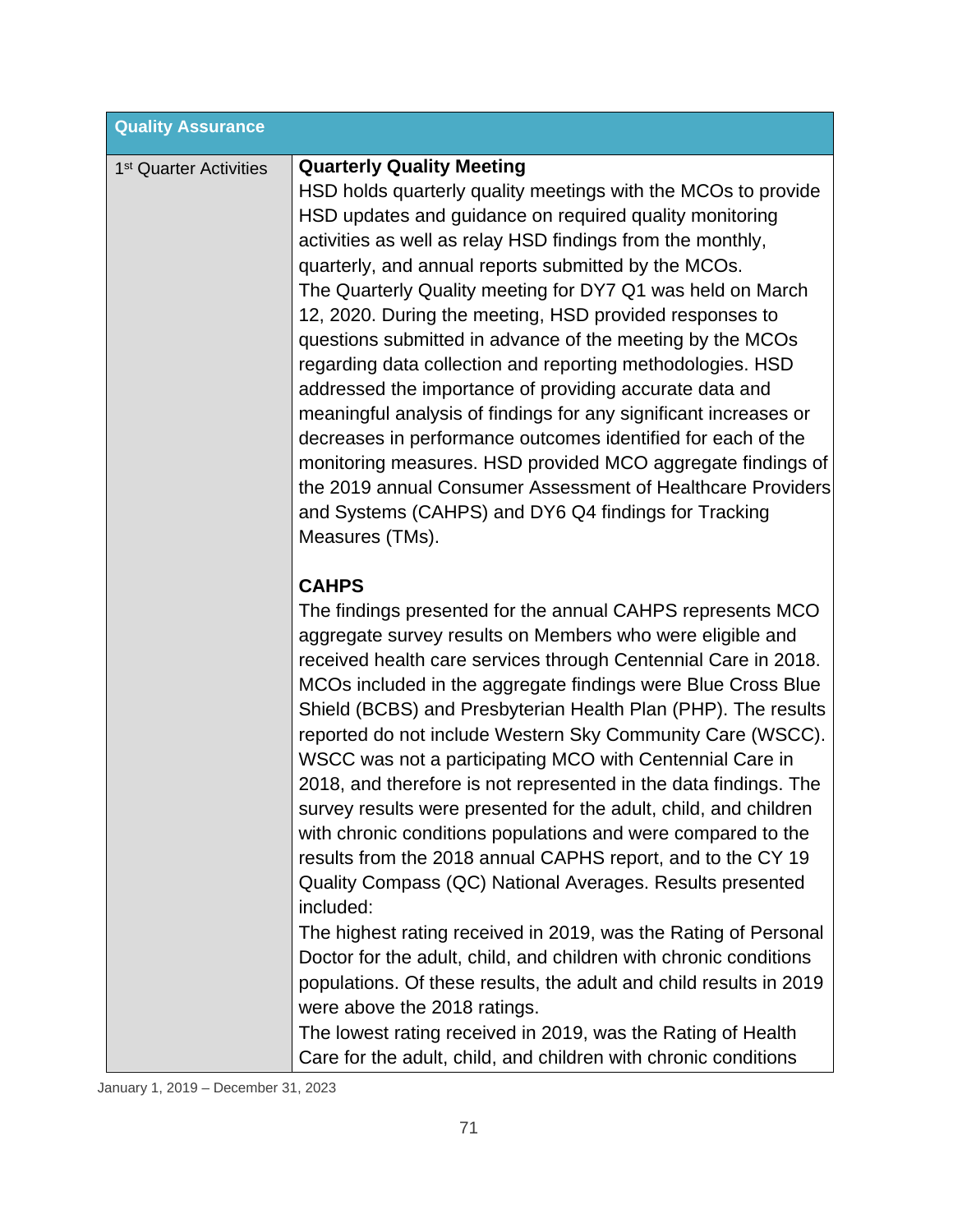| populations. Of these results, the child rating in 2019 was above                                                            |
|------------------------------------------------------------------------------------------------------------------------------|
| the 2018 rating. None of the 2019 results presented were above<br>the 2019 QC National Averages.                             |
|                                                                                                                              |
| <b>TMs</b>                                                                                                                   |
| The MCO aggregate findings for CY19, Q4 tracking measure                                                                     |
| submissions from all three MCOs were presented. The CY19<br>TM report results were compared to the CY18 results. The         |
| notable findings included the following:                                                                                     |
|                                                                                                                              |
| Positive improvement in the Fall Risk Management;                                                                            |
| Positive improvement in Depression Screening and follow-up<br>plan; and                                                      |
| Negative increase in Diabetes Short-Term Complications                                                                       |
| Admission Rate.                                                                                                              |
|                                                                                                                              |
| Follow-up after Hospitalization for Mental Illness (FUH) and<br><b>Follow-up after Emergency Department visit for Mental</b> |
| <b>Illness (FUM)</b>                                                                                                         |
| HSD initiated a monthly monitoring plan to address the decline                                                               |
| in HEDIS rates from CY17 to CY18, for FUH and FUM with the                                                                   |
| legacy MCOs (BCBS and PHP). HSD provided the MCOs with<br>instructions and a monitoring tool to provide a monthly account    |
| of the ongoing interventions, strategies and barriers associated                                                             |
| with improving performance outcomes. The MCOs are to report                                                                  |
| key drivers of success for areas of improvement with these two                                                               |
| (2) measures.                                                                                                                |
| In DY7 Q1, HSD reviewed and analyzed the reports submitted                                                                   |
| for January and provided findings, feedback and technical                                                                    |
| assistance to BCBS and PHP. HSD received the February                                                                        |
| reports on March 15 and conducted the review and analysis. In<br>response to the PHE related to COVID-19, HSD suspended      |
| audits for March (M3) of DY7 Q1. Monthly audits will be                                                                      |
| captured in subsequent quarters.                                                                                             |
|                                                                                                                              |
| <b>Performance Measures (PMs)</b><br>HSD performance measures and targets are based on HEDIS                                 |
| technical specifications. The MCO is required to meet the                                                                    |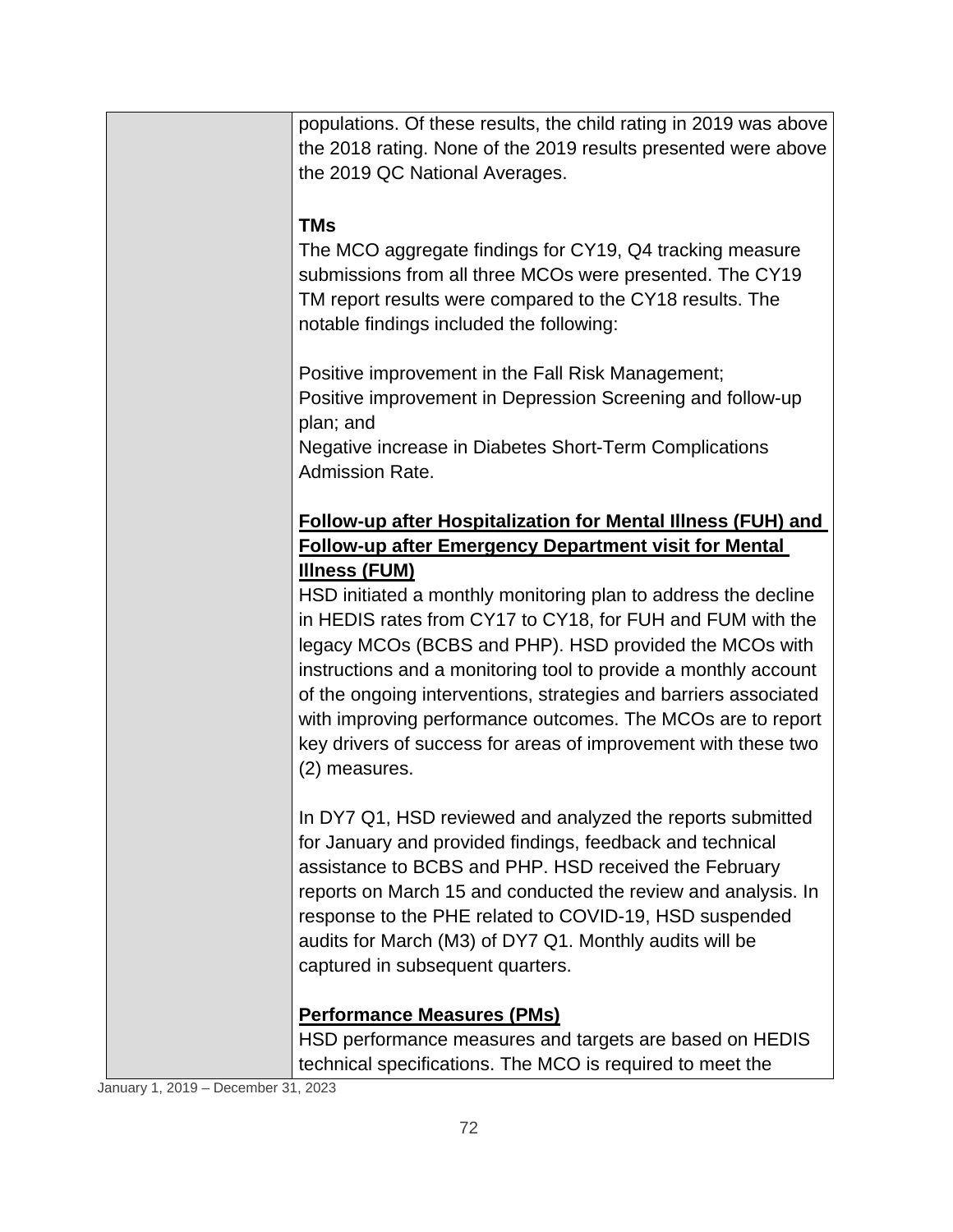| established performance targets. Each CY target is a result of<br>the CY 18 MCO aggregated Audited HEDIS data, calculating an<br>average increase for each CY until reaching the CY 18 Quality<br>Compass Regional Average plus one (1) percentage point.<br>Failure to meet the HSD designated target for individual<br>performance measures during the CY will result in a monetary<br>penalty based on two percent (2%) of the total capitation paid to<br>the MCO for the agreement year. |
|-----------------------------------------------------------------------------------------------------------------------------------------------------------------------------------------------------------------------------------------------------------------------------------------------------------------------------------------------------------------------------------------------------------------------------------------------------------------------------------------------|
| MCOs report any significant changes as well as interventions<br>strategies and barriers that impact improved performance. HSD<br>staff will review and analyze the data to determine if the MCOs<br>are trending towards meeting the established targets. HSD<br>findings are communicated to the MCOs through MCO specific<br>technical assistance calls and during the Quarterly Quality<br>Meeting.                                                                                        |
| HSD amended the MCO contracts effective January 1, 2020 to<br>include the following PMs and established targets:                                                                                                                                                                                                                                                                                                                                                                              |
| PM #1 (1 point) – Well Child Visits in the First fifteen (15)<br><b>Months of Life (W15)</b>                                                                                                                                                                                                                                                                                                                                                                                                  |
| The percentage of Members who turned fifteen (15) months old<br>during the measurement year and had six (6) or more well-child<br>visits:                                                                                                                                                                                                                                                                                                                                                     |
| CY 2020 target is 62.62%;                                                                                                                                                                                                                                                                                                                                                                                                                                                                     |
| CY 2021 target is 63.72%;                                                                                                                                                                                                                                                                                                                                                                                                                                                                     |
| CY 2022 target is 64.82%; and                                                                                                                                                                                                                                                                                                                                                                                                                                                                 |
| CY 2023 target is 65.91%.                                                                                                                                                                                                                                                                                                                                                                                                                                                                     |
| PM #2 (1 point) – Weight Assessment and Counseling for<br><b>Nutrition and Physical Activity for Children/Adolescents</b>                                                                                                                                                                                                                                                                                                                                                                     |
| (WCC)                                                                                                                                                                                                                                                                                                                                                                                                                                                                                         |
| The percentage of Members ages three (3) through seventeen                                                                                                                                                                                                                                                                                                                                                                                                                                    |
| (17) years of age who had an outpatient visit with a PCP or<br>OB/GYN and who had evidence of counseling for physical                                                                                                                                                                                                                                                                                                                                                                         |
| activity during the measurement year:                                                                                                                                                                                                                                                                                                                                                                                                                                                         |
| CY 2020 target is 48.52%;                                                                                                                                                                                                                                                                                                                                                                                                                                                                     |
| CY 2021 target is 53.33%;                                                                                                                                                                                                                                                                                                                                                                                                                                                                     |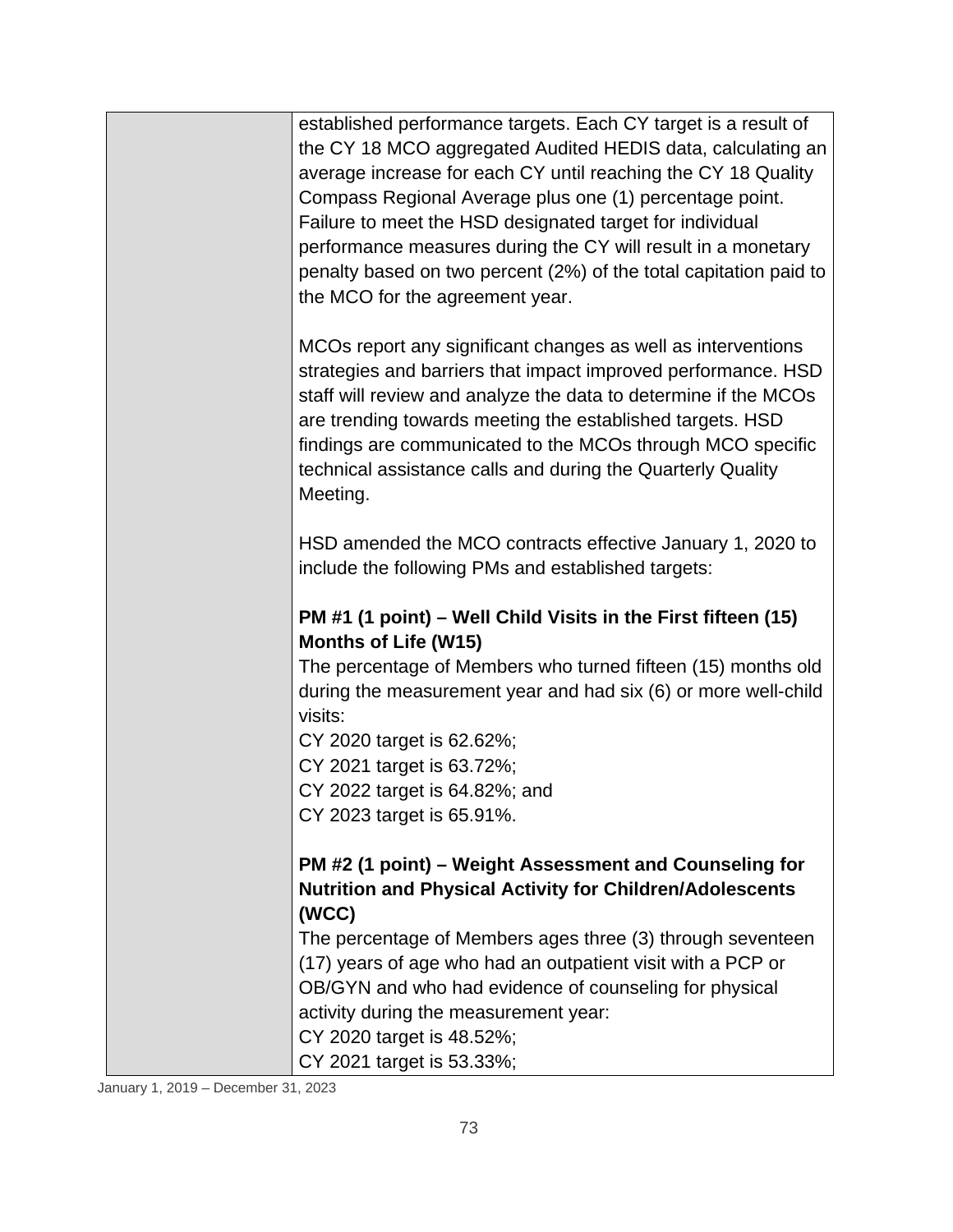| CY 2022 target is 58.14%; and                                     |
|-------------------------------------------------------------------|
| CY 2023 target is 62.93%.                                         |
|                                                                   |
| PM #3 (1 point) – Prenatal and Postpartum Care (PPC)              |
| The percentage of Member deliveries of live births between        |
| October 8 of the year prior to the measurement years and          |
| October 7 of the measurement year that received a prenatal        |
| care visit as a Member of the CONTRACTOR's MCO in the first       |
| trimester or within forty-two (42) Calendar Days of enrollment in |
| the CONTRACTOR's MCO:                                             |
| CY 2020 target is 78.67%;                                         |
| CY 2021 target is 80.70%;                                         |
| CY 2022 target is 82.73%; and                                     |
| CY 2023 target is 84.75%.                                         |
|                                                                   |
| PM #4 (1 point) – Prenatal and Postpartum Care (PPC)              |
| The percentage of Member deliveries that had a postpartum visit   |
| on or between seven (7) and eighty-four (84) Calendar Days        |
|                                                                   |
| after delivery:                                                   |
| CY 2020 target is 63.35%;                                         |
| CY 2021 target is 64.65%;                                         |
| CY 2022 target is 65.95%; and                                     |
| CY 2023 target is 67.26%.                                         |
| PM #5 (1 point) - Childhood Immunization Status (CIS):            |
| <b>Combination 3</b>                                              |
| The percentage of children 2 years of age who had four            |
| diphtheria, tetanus and acellular pertussis (DTaP); three polio   |
| (IPV); one measles, mumps and rubella (MMR); three                |
| haemophilus influenza type B (HiB); three hepatitis B (HepB);     |
| one chicken pox (VZV); and four pneumococcal conjugate            |
| (PCV) vaccines by their second birthday:                          |
| CY 2020 target is 68.01%;                                         |
| CY 2021 target is 69.27%;                                         |
| CY 2022 target is 70.53%; and                                     |
| CY 2023 target is 71.78%.                                         |
|                                                                   |
|                                                                   |
|                                                                   |
|                                                                   |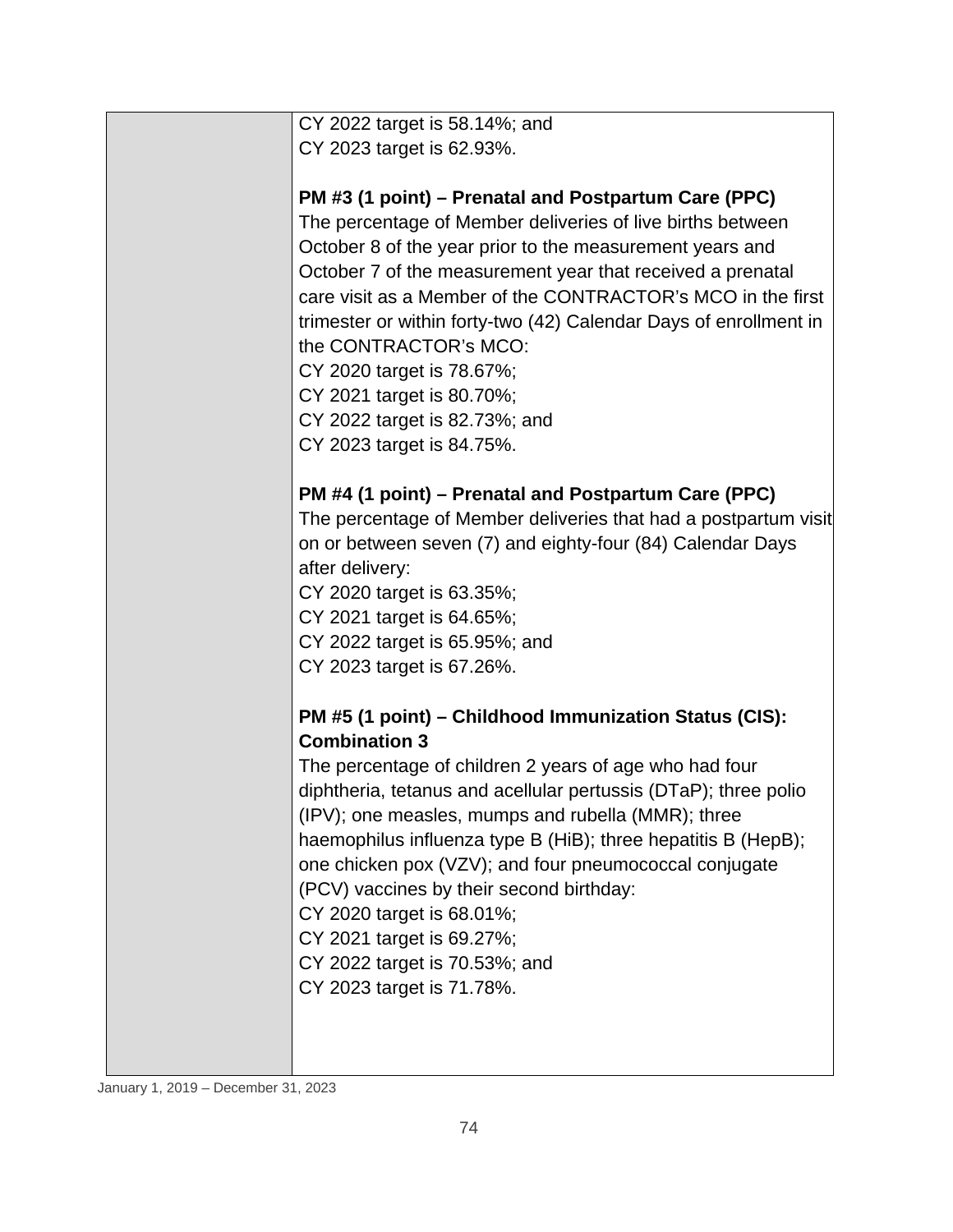|                        | PM #6 (1 point) - Antidepressant Medication Management                                                                      |
|------------------------|-----------------------------------------------------------------------------------------------------------------------------|
|                        | (AMM): Continuous Phase                                                                                                     |
|                        | The number of Members age eighteen (18) years and older as<br>of April 30 of the measurement year who were diagnosed with a |
|                        | new episode of major depression during the intake period and                                                                |
|                        | received at least one-hundred eighty (180) Calendar Days (6                                                                 |
|                        | months) of continuous treatment with an antidepressant                                                                      |
|                        | medication:                                                                                                                 |
|                        | CY 2020 target is 34.33%;                                                                                                   |
|                        | CY 2021 target is 34.76%;                                                                                                   |
|                        | CY 2022 target is 35.19%; and                                                                                               |
|                        | CY 2023 target is 35.61%.                                                                                                   |
|                        | PM #7 (1 point) – Initiation and Engagement of Alcohol and                                                                  |
|                        | <b>Other Drug Dependence Treatment (IET): Initiation</b>                                                                    |
|                        | The total percentage of adolescent and adult Members with a                                                                 |
|                        | new episode of alcohol or other drug (AOD) dependence who                                                                   |
|                        | received the following; Initiation of AOD Treatment:                                                                        |
|                        | CY 2020 target is 43.34%;                                                                                                   |
|                        | CY 2021 target is 44.74%;                                                                                                   |
|                        | CY 2022 target is 46.14%; and                                                                                               |
|                        | CY 2023 target is 47.54%.                                                                                                   |
|                        | PM #8 (1 point) – Follow-Up After Hospitalization for Mental                                                                |
|                        | Illness (FUH): 30 Day                                                                                                       |
|                        | The percentage of discharges for members 6 years of age and                                                                 |
|                        | older who were hospitalized for treatment of selected mental                                                                |
|                        | illness diagnoses and who had a follow-up visit with a mental<br>health practitioner within 30 days after discharge:        |
|                        | CY 2020 target is 48.42%;                                                                                                   |
|                        | CY 2021 target is 50.22%;                                                                                                   |
|                        | CY 2022 target is 52.02%; and                                                                                               |
|                        | CY 2023 target is 53.80%.                                                                                                   |
|                        | PM #9 (1 point) – Follow-Up After Emergency Department                                                                      |
|                        | Visit for Mental Illness (FUM): 30 Day                                                                                      |
|                        | The percentage of emergency department (ED) visits for                                                                      |
|                        | members 6 years of age and older with a principal diagnosis of                                                              |
|                        | mental illness, who had a follow-up visit for mental illness within                                                         |
| 2010 December 21, 2022 |                                                                                                                             |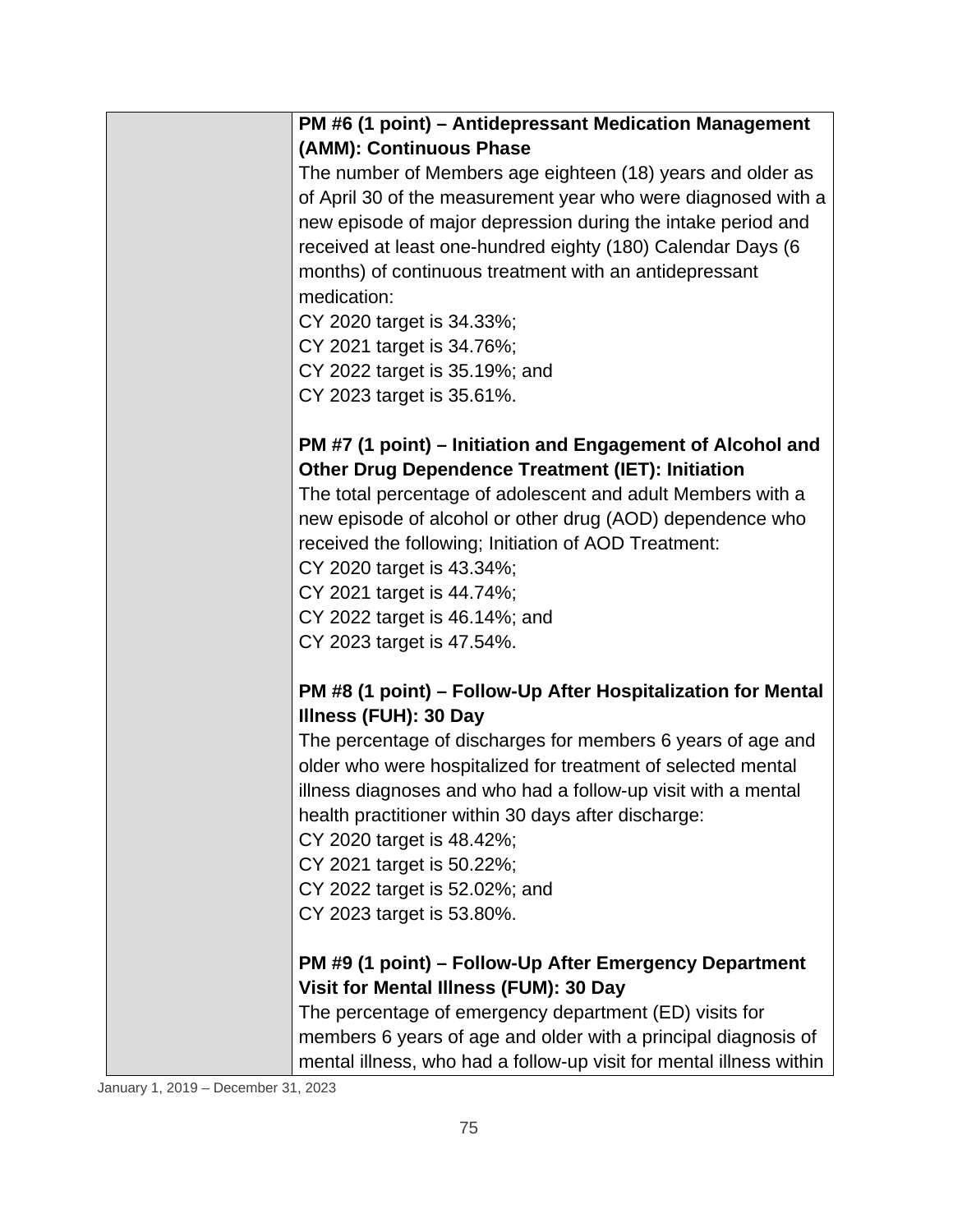| 30 days of the ED visit:                                         |
|------------------------------------------------------------------|
| CY 2020 target is 43.52%;                                        |
| CY 2021 target is 45.01%;                                        |
| CY 2022 target is 46.50%; and                                    |
| CY 2023 target is 48.00%.                                        |
|                                                                  |
| PM #10 (1 point) – Diabetes Screening for People With            |
| Schizophrenia or Bipolar Disorder Who Are Using                  |
| <b>Antipsychotic Medications (SSD)</b>                           |
| The percentage of Members 18-64 years of age with                |
| schizophrenia, schizoaffective disorder or bipolar disorder, who |
| were dispensed an antipsychotic medication and had a diabetes    |
| screening test during the measurement year:                      |
| CY 2020 target is 80.63%;                                        |
| CY 2021 target is 81.35%;                                        |
| CY 2022 target is 82.07%; and                                    |
| CY 2023 target is 82.78%.                                        |
|                                                                  |
| <b>Tracking Measures (TMs)</b>                                   |
| HSD requires the MCOs to submit quarterly reports for the TMs    |
| listed in the MCO contract effective January 1, 2020. HSD        |
| reviews and analyzes the reports for completeness and            |
| accuracy, and to gauge positive or negative outcome trends.      |
| MCOs report on interventions strategies and barriers that impact |
| performance outcomes. The findings are communicated to the       |
| MCOs through scheduled MCO specific technical assistance         |
| calls or during the Quarterly Quality Meeting. The MCO contract  |
| includes the following TMs in the MCOs contract effective        |
| January 1, 2020:                                                 |
|                                                                  |
| <b>TM #1-Fall Risk Management:</b> The percentage of Medicaid    |
| Members 65 years of age and older who had a fall or had          |
| problems with balance or walking in the past 12 months, who      |
| were seen by a practitioner in the past 12 months and who        |
| received fall risk intervention from their current practitioner. |
| TM #2-Diabetes, Short-Term Complications Admissions              |
| Rate: The number of hospital admissions with ICD-10-CM           |
| principal diagnosis codes for diabetes short-term complications  |
| for Medicaid enrollees age 18 and older.                         |
|                                                                  |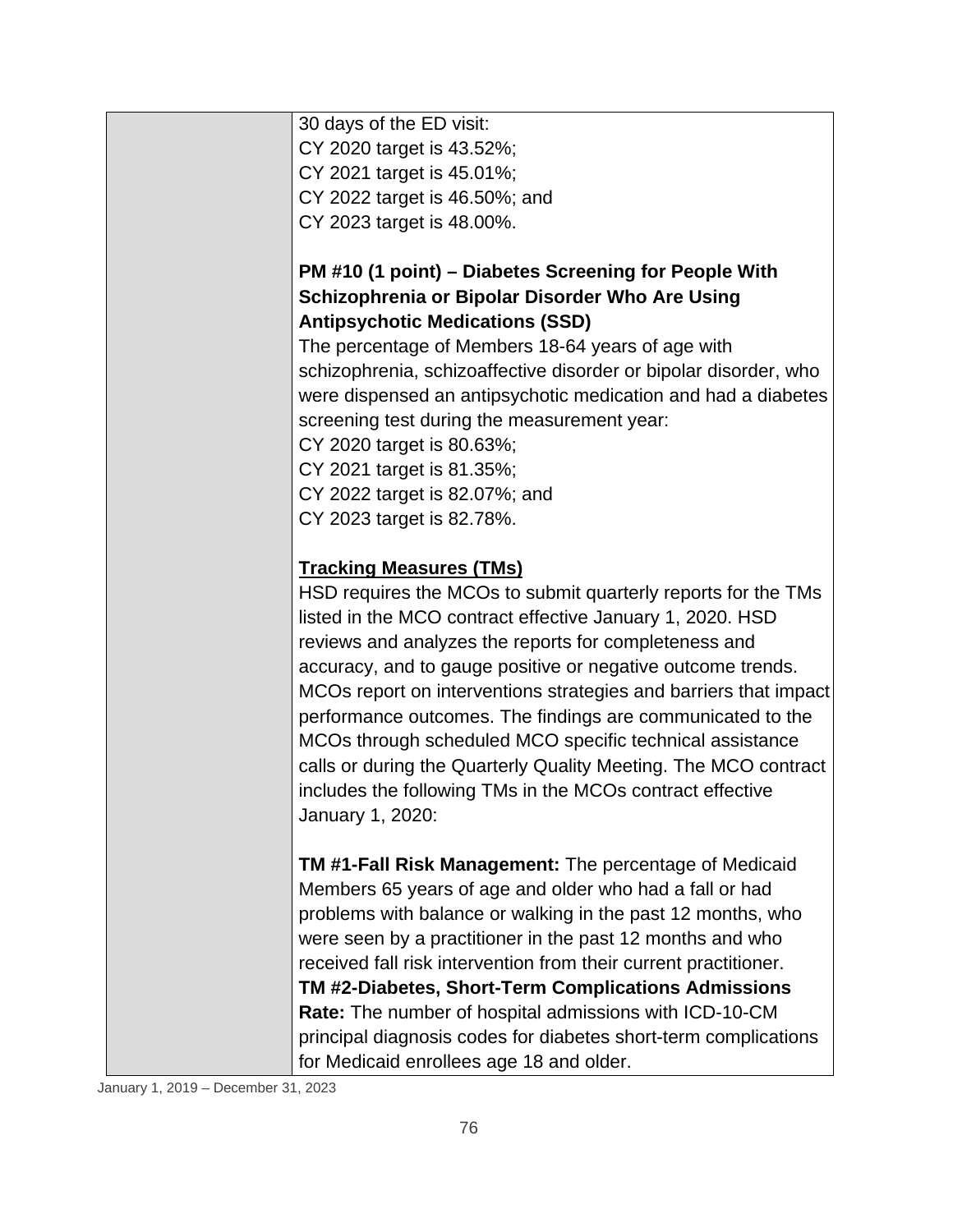| TM #3-Screening for Clinical Depression and Follow-Up                          |
|--------------------------------------------------------------------------------|
| Plan: The percentage of Medicaid members age 18 and older                      |
| screened for clinical depression using a standardized                          |
| depression screening tool, and if positive a follow-up plan is                 |
| documented on the date of the positive screen.                                 |
| TM #4-Follow-up after Hospitalization for Mental Illness: The                  |
| percent of seven-day follow-up visits into community-based                     |
| Behavioral Health care for child and for adult Members released                |
| from inpatient psychiatric hospitalizations stays of four or more<br>days.     |
| TM #5-Immunications for Adolescents: The percentage of                         |
| adolescents thirteen years of age who had one dose of                          |
| meningococcal vaccine and one tetanus, diphtheria toxoids and                  |
| a cellular pertussis vaccine (Tdap) or one tetanus, diphtheria                 |
| toxoids vaccine (Td) by their 13 <sup>th</sup> birthday. Report rates for each |
| vaccine and one combination rate.                                              |
| TM #6-Long Acting Reversible Contraceptive (LARC): The                         |
| contractor shall measure the use of LARCs among Members                        |
| age 15-19. The contractor shall report LARC insertion/utilization              |
| data for this measure.                                                         |
| <b>TM #7-Smoking Cessation: The Contactor shall monitor the</b>                |
|                                                                                |
| use of smoking cessation products and counseling utilization.                  |
| TM #8-Ambulatory Care: Utilization of outpatient visits and                    |
| emergency department visits reported by all Member months for                  |
| the measurement year.                                                          |
| TM #9-Annual Dental Visits: The percentage of enrolled                         |
| Members ages two (2) to twenty (20) years how had at least one                 |
| (1) dental visit during the measurement year.                                  |
| TM #10-Controlling High Blood Pressure: The percentage of                      |
| Members ages eighteen (18) to eighty-five (85) who had a                       |
| diagnosis of hypertension and whose blood pressure was                         |
| adequately controlled during the measurement year.                             |
| HSD received the TM report for DY 6 Q4 on January 25, 2020.                    |
| HSD reviewed and analyzed the report for accuracy and to                       |
| gauge positive trending. HSD held MCO technical assistance                     |
| calls with BCBS, PHP and WSCC to discuss MCO specific                          |
| inconsistencies with the data reported for some measures.                      |
|                                                                                |

January 1, 2019 – December 31, 2023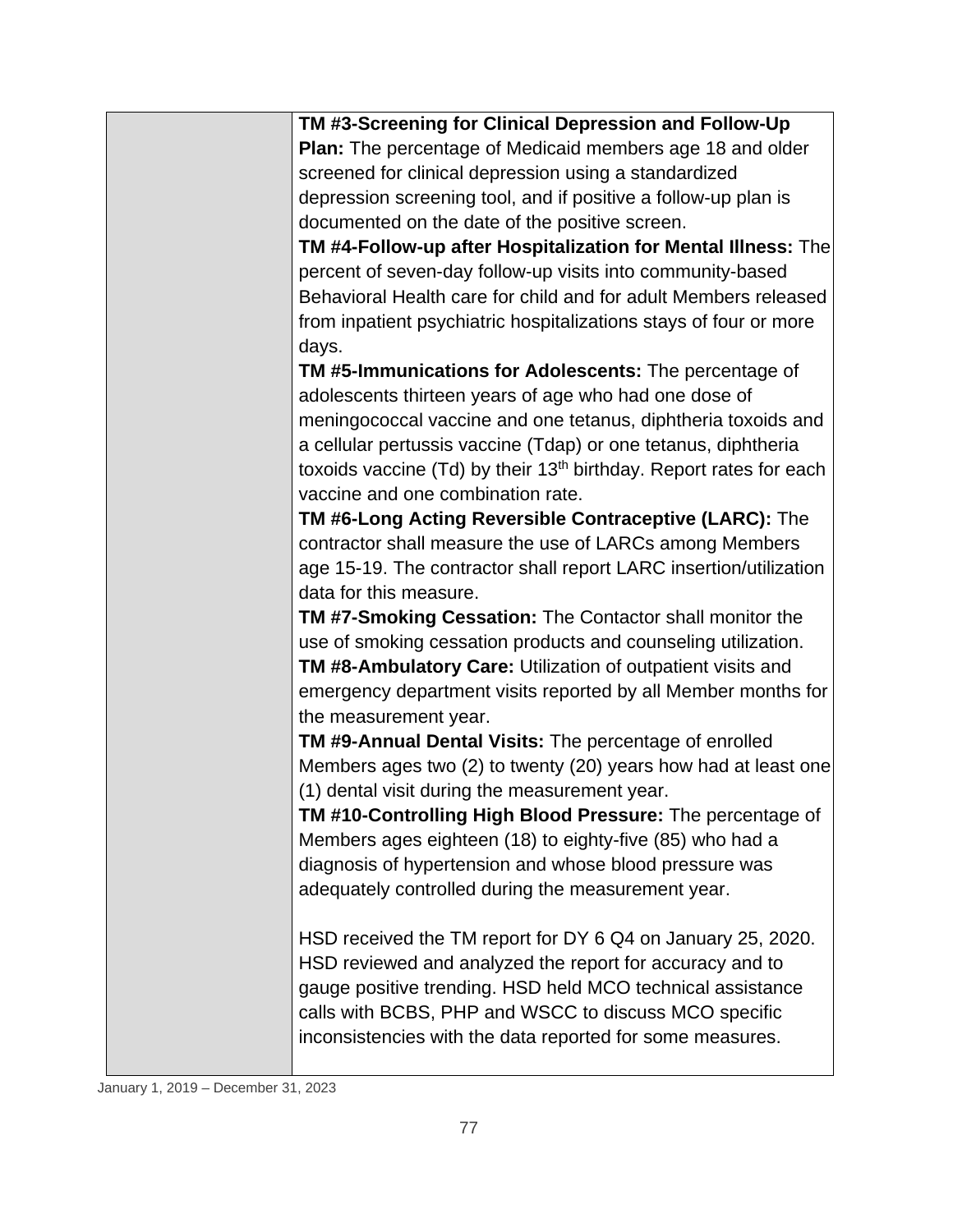| In response to the PHE related to COVID-19, HSD suspended<br>reporting for March (M3) of DY7 Q1, and data will be captured in<br>subsequent quarters. |
|-------------------------------------------------------------------------------------------------------------------------------------------------------|
| <b>External Quality Review:</b><br>HSD continues to participate in weekly teleconferences with the                                                    |
| EQRO to assess the status of EQR projects, to evaluate issues<br>and provide feedback and support as needed.                                          |
| EQRO reviews and validations in Q1 consisted of the following:                                                                                        |
| CY17<br>CY17 EQRO validation of PIPs was finalized and posted to the                                                                                  |
| HSD website;<br>CY 17 Compliance Review is in review.                                                                                                 |
| <b>CY18</b>                                                                                                                                           |
| CY18 EQRO Annual Technical Report draft was received by the<br><b>EQRO</b> for review;                                                                |
| CY18 Network Adequacy Validation is in review;                                                                                                        |
| CY18 PM validation draft report is in review;                                                                                                         |
| CY18 PIPs validation draft report is in review;<br><b>CY19</b>                                                                                        |
| CY19 EQRO review tools and validation workplans were<br>submitted to HSD for review and approval;                                                     |
| CY19 EQRO Compliance Review MCO kick off has not been<br>scheduled.                                                                                   |
|                                                                                                                                                       |

### **UTILIZATION**

Centennial Care 2.0 key utilization data and cost per unit data by programs is provided for April 2017 through March 2019. Please see Attachment D: Key Utilization/Cost per Unit Statistics by Major Population Group.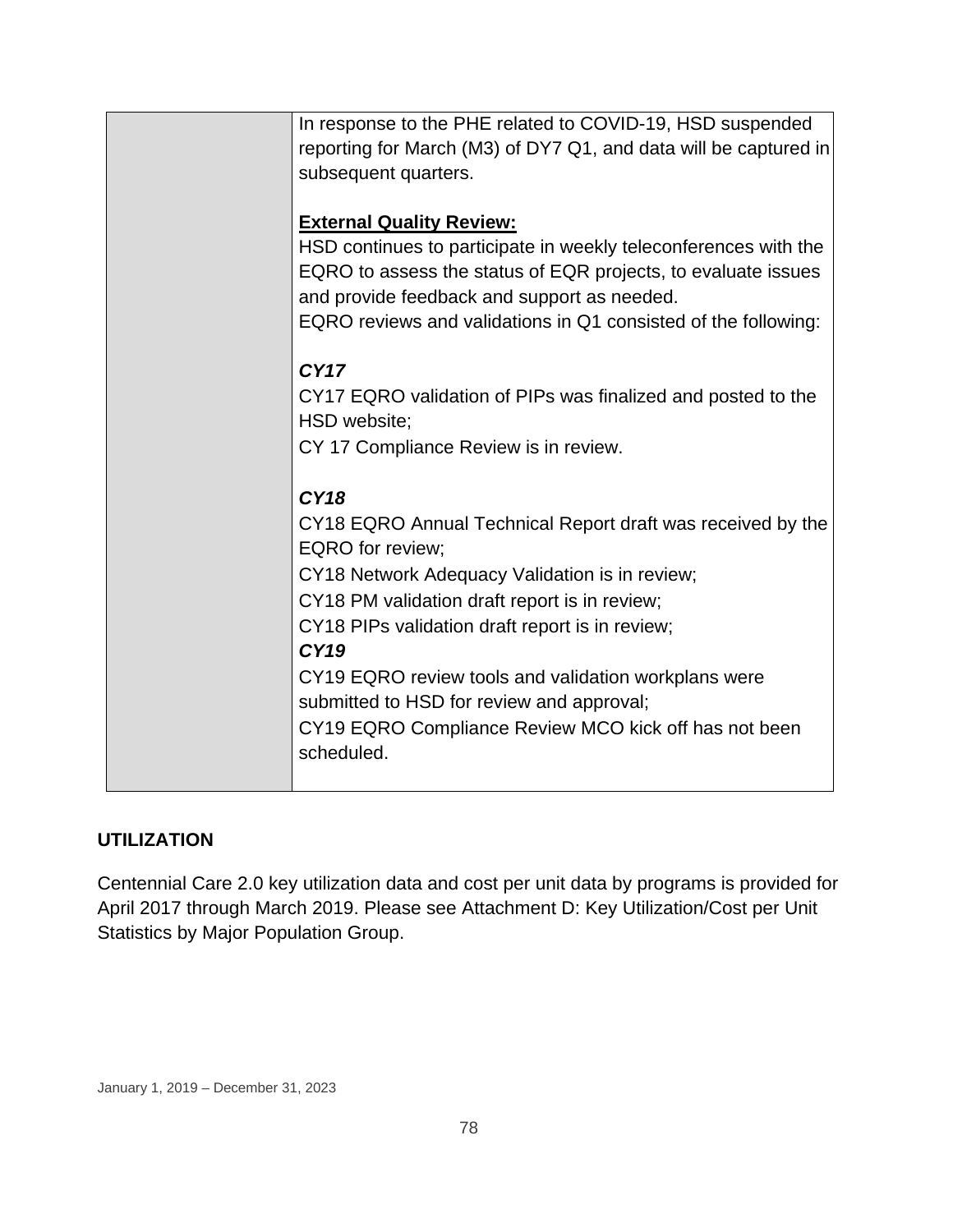### **VALUE BASED PURCHASING**

To support Centennial Care 2.0's value-based purchasing goals, HSD requires the MCOs to implement a Value Based Purchasing program that is based upon improved quality and/or Member healthcare outcomes. To accomplish this the MCO must meet minimum targets for three levels of VBP arrangements. Minimum targets are set to both a required spend as a percentage of paid claims and required contracts with certain provider types. DY6 requirements are as follows:

| <b>VBP Level</b>                     | Level 1                                                                                                                                                                                            | Level 2                                                                                                                                                                                                                                                                                             | Level 3                                                                                                                                                                                                                                |
|--------------------------------------|----------------------------------------------------------------------------------------------------------------------------------------------------------------------------------------------------|-----------------------------------------------------------------------------------------------------------------------------------------------------------------------------------------------------------------------------------------------------------------------------------------------------|----------------------------------------------------------------------------------------------------------------------------------------------------------------------------------------------------------------------------------------|
| <b>Required Spend</b>                | 10%                                                                                                                                                                                                | 13%                                                                                                                                                                                                                                                                                                 | 7%                                                                                                                                                                                                                                     |
| Required<br>Provider<br><b>Types</b> | <b>Traditional PH</b><br>$\bullet$<br>Providers with<br>at least 2 Small<br>Providers<br><b>BH Providers</b><br>$\bullet$<br>Long-Term Care<br>Providers<br>including<br><b>Nursing Facilities</b> | <b>Traditional PH</b><br>$\bullet$<br>Providers with at<br>least 2 Small<br><b>Providers</b><br><b>BH Providers</b><br>$\bullet$<br>Actively build<br>$\bullet$<br>readiness for<br>Long-Term Care<br><b>Providers</b><br>Actively build<br>$\bullet$<br>readiness for<br><b>Nursing Facilities</b> | <b>Traditional PH</b><br>$\bullet$<br>Providers<br>Develop BH full-<br>$\bullet$<br>risk contracting<br>model<br>Implement a<br>MCO led LTC<br>and/or Nursing<br>Facility provider<br>level workgroup<br>to design full-<br>risk model |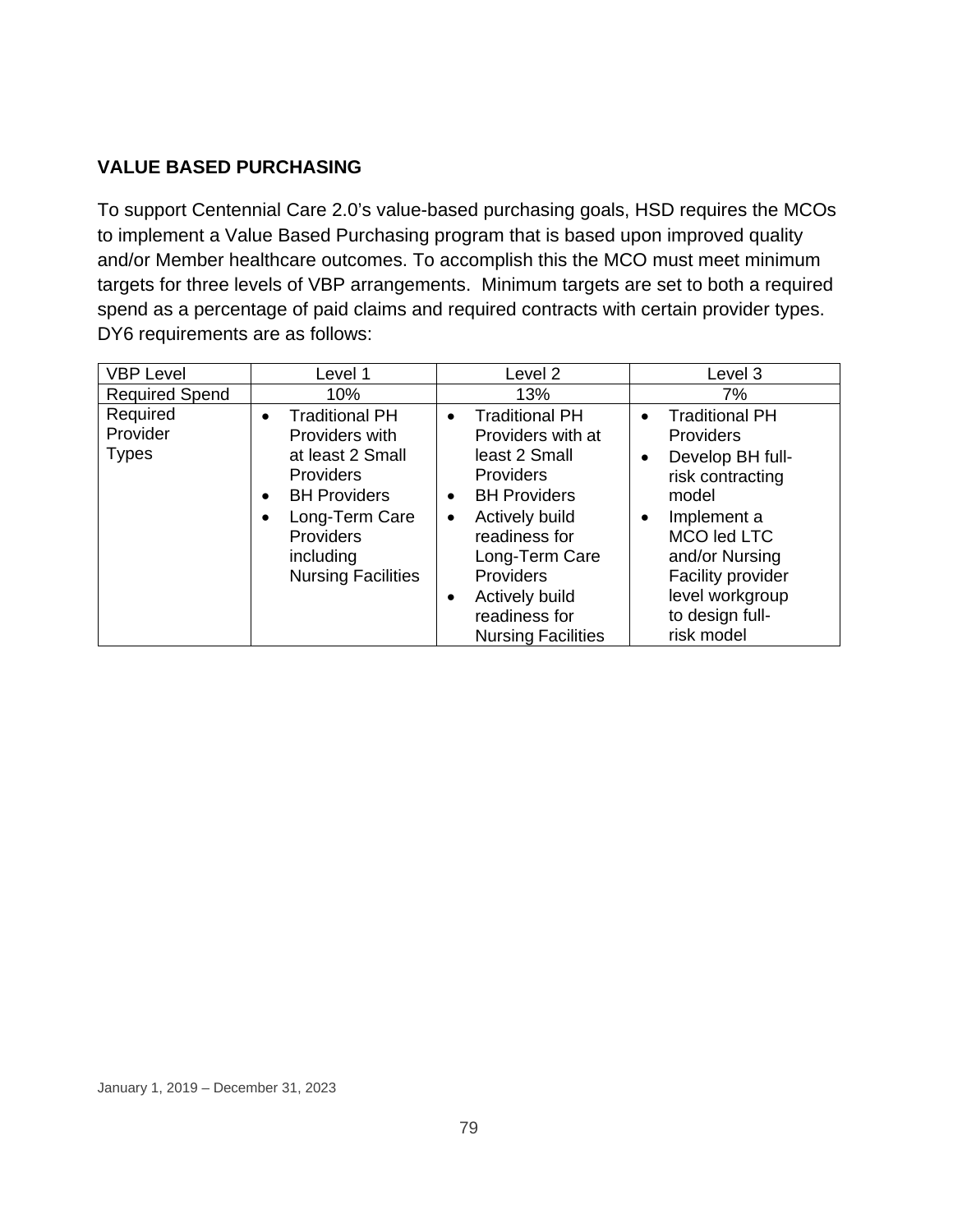For DY7 Q1, all three of the MCOs have already met or exceeded the required VBP spend target of 30%. The MCOs are focused on creating Level 3 VBP agreements which have increased considerable from the implementation of VBP. Level 3 agreements account for the highest level of VBP spend for two of the MCOs.



#### **LOW ACUITY NON-EMERGENT CARE (LANE)**

As part of HSD's strategic goal to improve the value and range of services to members, HSD collaborates with the MCOs to reduce avoidable ER visits. HSD implemented rule changes in 2020 resulting in a provider rate increase for outpatient settings, including Evaluation & Management codes, dispensing fees to community-based pharmacies, Long-Term Services and Supports providers, and supportive housing benefits for people with Serious Mental Illness. There also were increases in payment rates to governmental and investor-owned hospitals, as well as hospitals serving a high share of Members who identify as Native American.

HSD includes requirements in its Centennial Care 2.0 Managed Care Organization Contract that MCOs monitor usage of emergency rooms by their members and evaluate whether lesser acute care treatment options were available at the time services were provided. This results in the MCOs identifying high ED-utilizer members by monitoring data such as diagnosis codes and ER visit encounters and taking proactive steps to refer them to providers. The MCOs implement member engagement initiatives to assist in identifying member challenges through systemwide activities, including: outreach by care coordinators, peer-support specialists (PSS), CHWs, and community health representatives (CHRs) to decrease inappropriate ER utilization.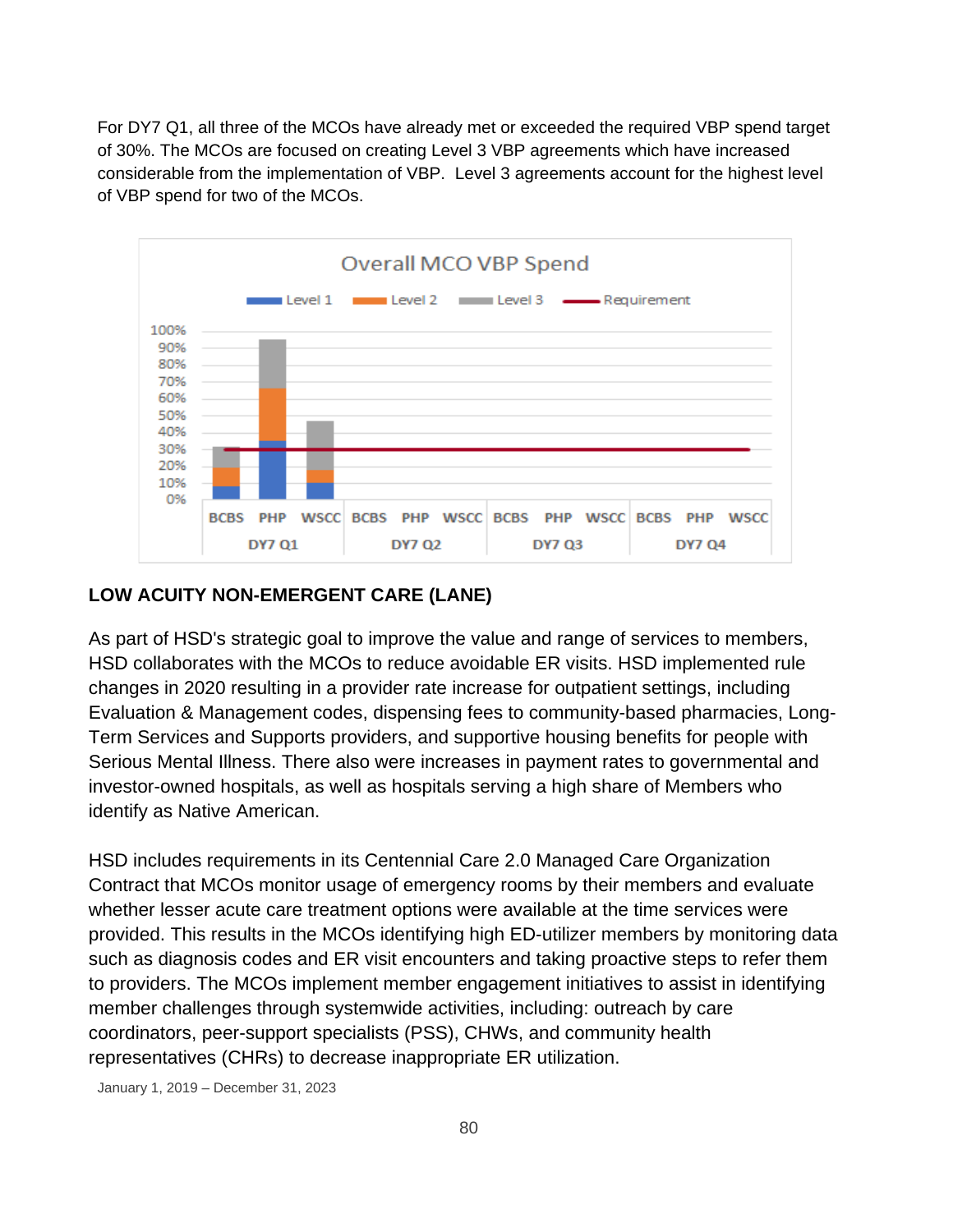The Community Paramedicine Program is an additional outreach project supporting this effort. Because access to primary care is a key factor in reducing nonemergent Emergency Department visits, HSD is also working with graduate medical education (GME) programs to establish and/or expand existing programming, specifically in the primary care specialties of Family Medicine, General Internal Medicine, General Psychiatry, and General Pediatrics. A GME expansion 5-year strategic plan HSD released in January 2020 estimates that 46 new primary care residents will graduate in NM each year, beginning in 2025; and, the number of primary care GME programs will grow by more than 60% within the next five years. HSD is also supporting primary care GME program development and expansion by awarding up to \$1.535M in funds to programs during FY 20.

HSD implemented a minimum wage adjustment for Personal Care Services (PCS) providers for statewide and regional changes in minimum wage. Further, HSD implemented two (2) new MCO performance measures: 1) Follow-up After Hospitalization for Mental Illness; and, 2) Follow-Up After Emergency Department Visit for Mental Illness. The MCOs will need to increase their individual performance and increase by 1 percentage point above the Quality Compass Regional Average; and, failure to meet targets will result in monetary penalties. Finally, WSCC is focusing on primary care, i.e. getting members' primary care services met, as a strategy for preventing and addressing health complications. The WSCC Quality Improvement team is currently working on a robo-dialer campaign for both children and adult members, which will focus on scheduling appointments for members with their PCP. This campaign will run throughout all of 2020.

As a result of the MCO strategies and interventions implemented in 2019, which focused on reducing ED visits for non-emergent care, the count per capita usage per 1,000 members has significantly improved from 2018 to 2019. In comparing visits per 1,000 members from December of 2018 with 519 visits to December of 2019 with 350 visits, the average number of visits to the emergency department for non-emergent care decreased by 169 visits per 1,000 members, which is a 39% improvement. The trend for this measure improved throughout 2019.

The table below reflects a count per capita, per 1,000 members using the emergency room (ER) for non-emergent care between December of 2017 and December of 2019. Data is reported quarterly based upon a rolling 12-month measurement period and excludes retro membership.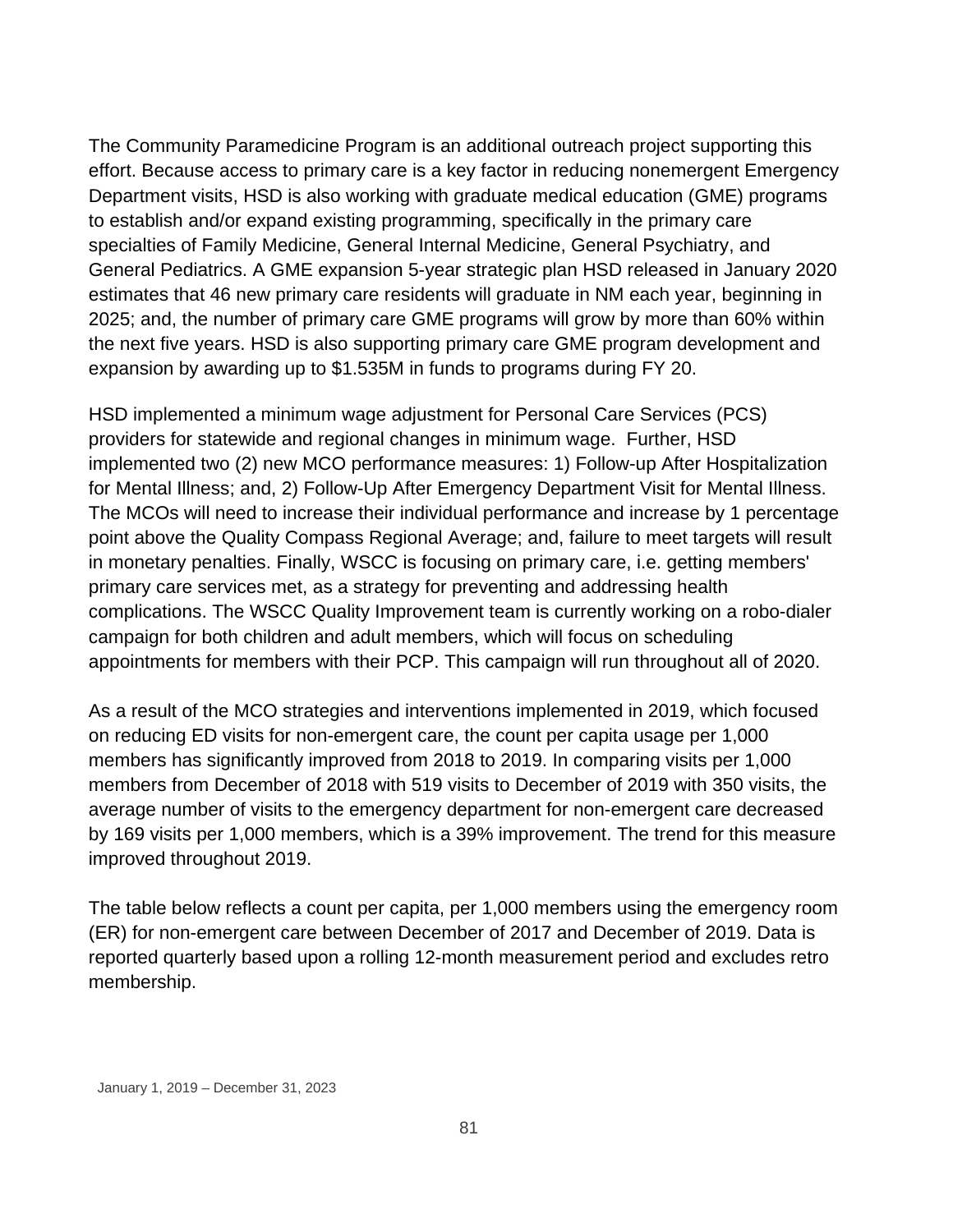

### **Table 21: Non-Emergent ER Use per 1,000 Members**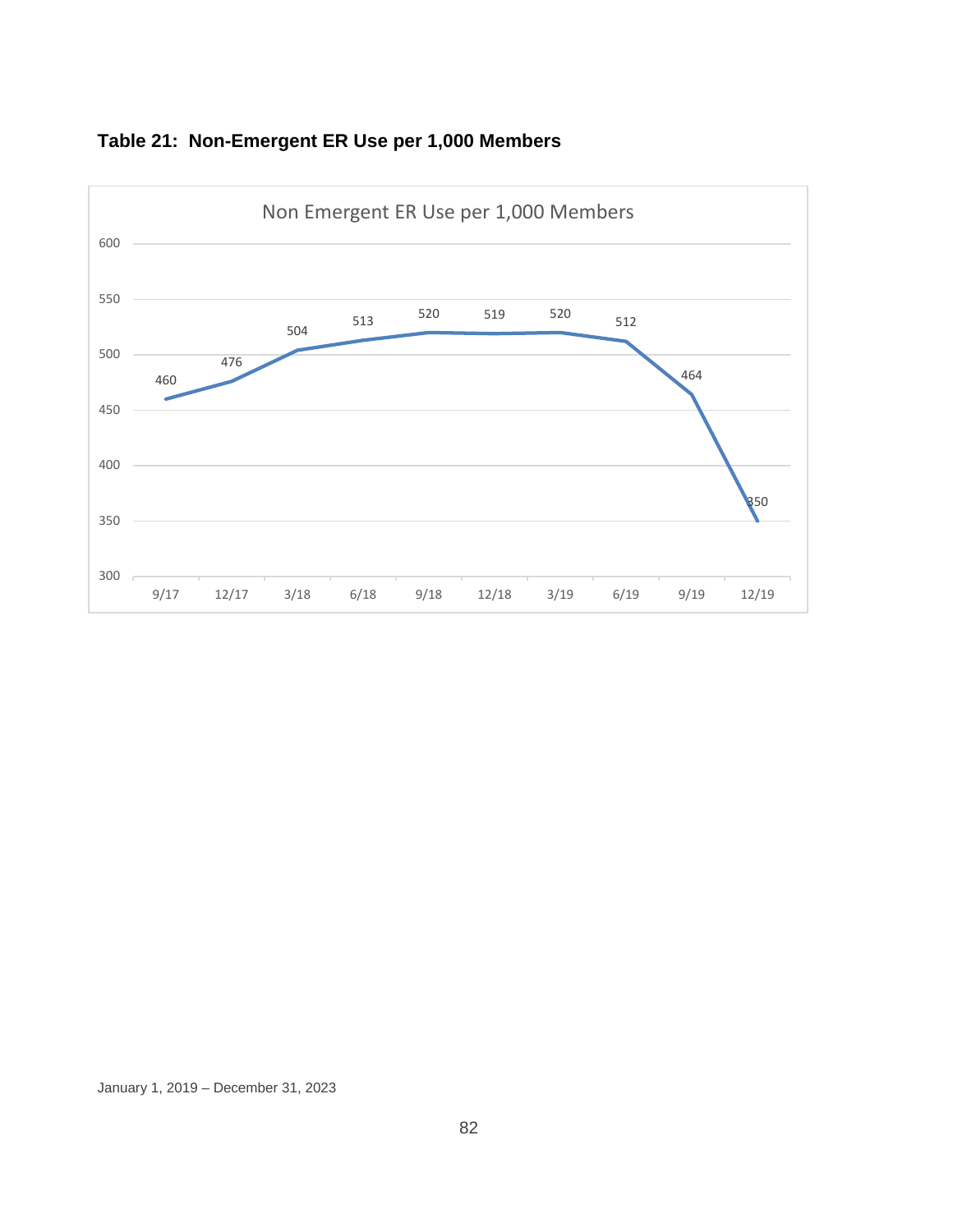## **14** MANAGED CARE REPORTING REQUIREMENTS

### **TRANSITION TO CENTENNIAL CARE 2.0 MCOs**

HSD no longer has concerns with BCBS' call center performance metrics. BCBS continues to meet NAL standards in DY7 Q1 (see section 9- MCO Action Plans).

PHP had been underperforming in completing some care coordination activities timely in the first two quarters but improved in Q3 and exceeded timeliness standards by Q4.

### **GEOGRAPHIC ACCESS**

Geographic access performance standards remain the same in DY7 with the requirement that at least 90% of members having access to certain provider categories in urban, rural, and frontier geographic areas within a defined distance. Centennial Care 2.0 is effective January 1, 2019 with the two legacy MCOs, PHP and BCBS, and one new to Centennial Care 2.0 MCO, WSCC.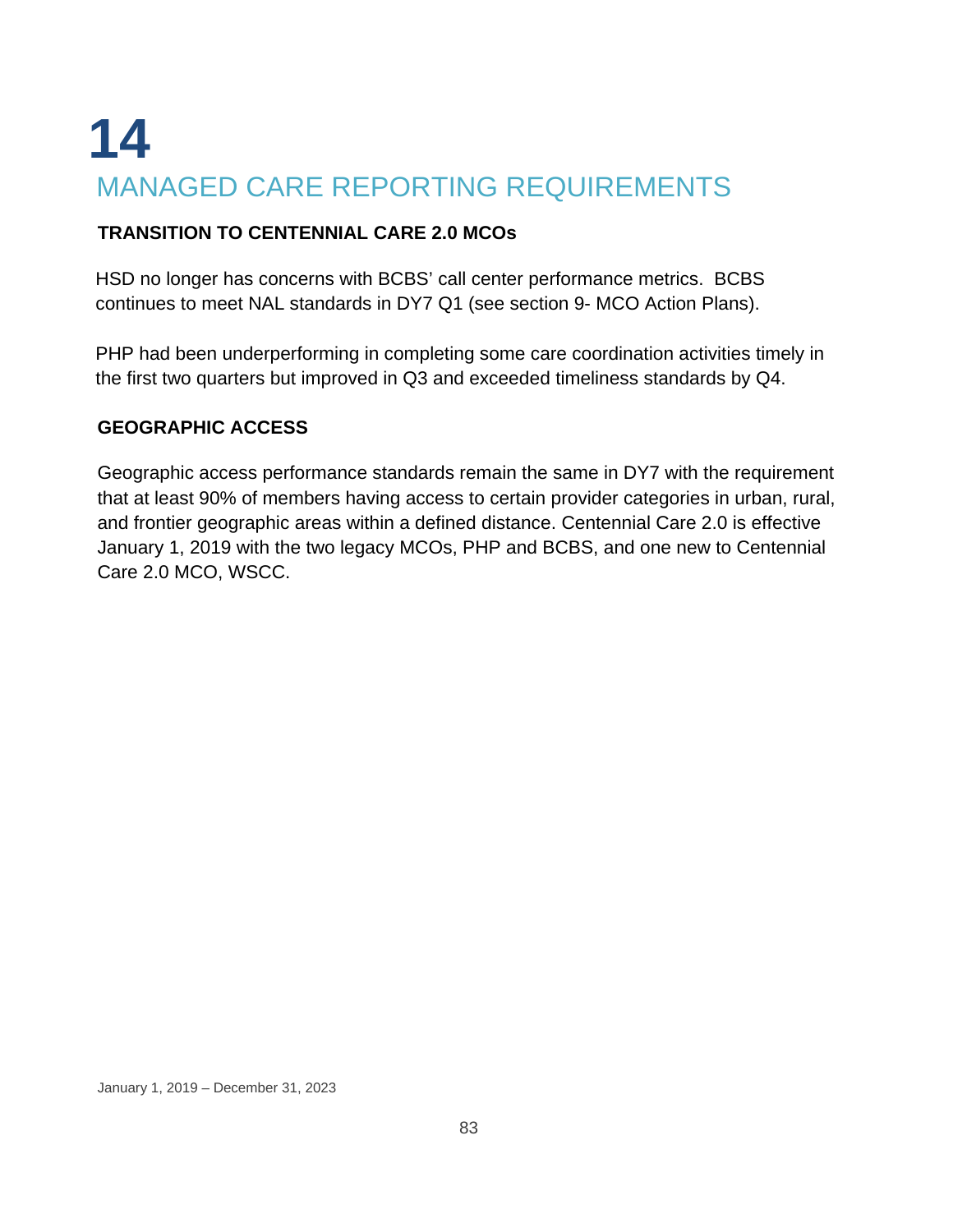### **PHYSICAL HEALTH AND HOSPTIALS**

The legacy MCOs demonstrated steady access with slight fluctuations.

- Legacy MCOs performance in access to general hospitals, PCPs, pharmacies and most specialties in urban, rural and frontier areas have continued to be met.
- Geographic access for dermatology, endocrinology, rheumatology, and urology services as well as access to neurosurgeons are anticipated to be limited due to provider shortages in rural and frontier areas.
	- BCBS demonstrates increase in member access to rural certified nurse midwife (10.9%), dermatology in rural areas (17.5%) and frontier areas (16.4%) rural endocrinology (8.8%) and rural personal care service agencies.
	- PHP demonstrates increases in member access to rural endocrinology (12.8%).
	- WSCC demonstrates comparable member access to legacy MCOs in most provider categories.
		- WSCC demonstrated decreases in rural neurosurgeons (5.7%), rural urology (9.7%) and frontier urology (7%).
		- WSCC demonstrated increases in frontier neurosurgeons (9.6%).
	- MCOs report recruiting efforts for specific provider categories in areas of low access and systems audits for improved reporting.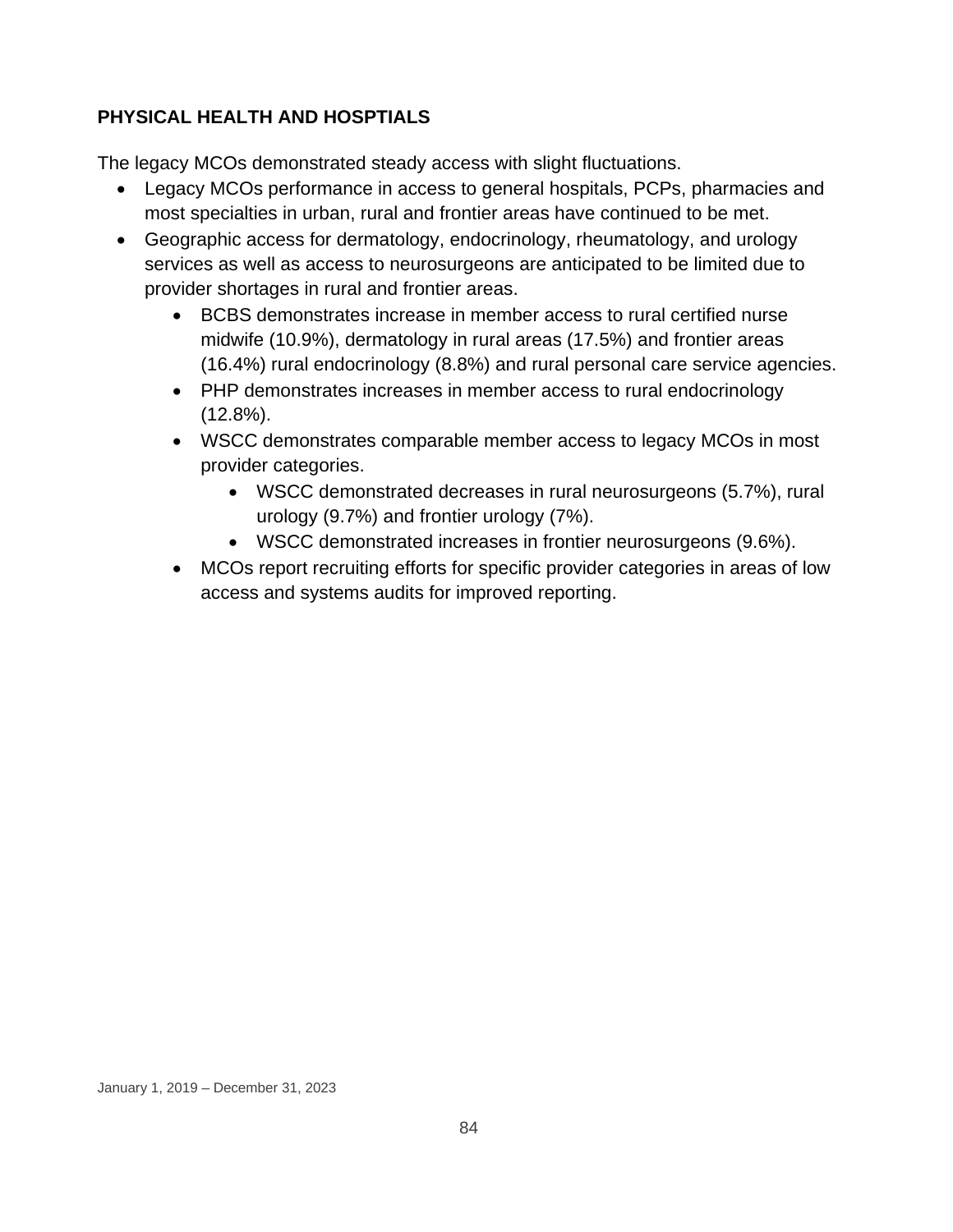|  |  |  | Table 22: Physical Health Geographical Access |  |
|--|--|--|-----------------------------------------------|--|
|--|--|--|-----------------------------------------------|--|

|                                                                       | Meets Standard<br>Does Not Meet |        |        |             |          |        |             |        |        |
|-----------------------------------------------------------------------|---------------------------------|--------|--------|-------------|----------|--------|-------------|--------|--------|
|                                                                       | Urban                           |        | Rural  |             | Frontier |        |             |        |        |
| PH - Standard 1                                                       | <b>BCBS</b>                     | PHP    | WSCC   | <b>BCBS</b> | PHP      | WSCC   | <b>BCBS</b> | PHP    | WSCC   |
| PCP including Internal Medicine,<br>General Practice, Family Practice | 100.0%                          | 100.0% | 100.0% | 99.6%       | 100.0%   | 100.0% | 100.0%      | 99.9%  | 100.0% |
| Pharmacies                                                            | 100.0%                          | 100.0% | 100.0% | 100.0%      | 99.9%    | 100.0% | 100.0%      | 100.0% | 100.0% |
| FQHC - PCP Only                                                       | 100.0%                          | 100.0% | 100.0% | 90.8%       | 89.0%    | 99.4%  | 97.3%       | 86.8%  | 98.8%  |
| PH - Standard 2                                                       |                                 |        |        |             |          |        |             |        |        |
| Cardiology                                                            | 99.1%                           | 98.8%  | 98.7%  | 99.7%       | 100.0%   | 99.8%  | 99.8%       | 99.9%  | 99.2%  |
| Certified Nurse Practitioner                                          | 99.2%                           | 100.0% | 100.0% | 99.8%       | 100.0%   | 100.0% | 99.8%       | 100.0% | 100.0% |
| Certified Midwives                                                    | 99.0%                           | 98.8%  | 93.6%  | 99.9%       | 93.9%    | 93.4%  | 99.8%       | 98.4%  | 98.4%  |
| Dermatology                                                           | 70.8%                           | 98.8%  | 98.6%  | 72.5%       | 72.2%    | 86.6%  | 97.9%       | 89.0%  | 98.5%  |
| Dental                                                                | 100.0%                          | 100.0% | 100.0% | 100.0%      | 100.0%   | 100.0% | 100.0%      | 100.0% | 100.0% |
| Endocrinology                                                         | 99.0%                           | 98.7%  | 98.6%  | 71.5%       | 92.3%    | 74.6%  | 83.8%       | 92.9%  | 82.7%  |
| ENT                                                                   | 99.0%                           | 98.7%  | 98.6%  | 91.5%       | 92.9%    | 99.9%  | 92.1%       | 86.6%  | 95.8%  |
| FQHC                                                                  | 100.0%                          | 100.0% | 100.0% | 100.0%      | 100.0%   | 100.0% | 100.0%      | 100.0% | 100.0% |
| Hematology/Oncology                                                   | 99.0%                           | 98.9%  | 98.7%  | 98.8%       | 91.2%    | 97.7%  | 99.0%       | 97.9%  | 89.8%  |
| Neurology                                                             | 99.0%                           | 98.8%  | 98.6%  | 91.6%       | 92.0%    | 81.6%  | 89.2%       | 90.0%  | 88.6%  |
| Neurosurgeons                                                         | 99.0%                           | 98.7%  | 93.4%  | 37.7%       | 68.9%    | 39.0%  | 68.4%       | 86.7%  | 81.0%  |
| OB/Gyn                                                                | 99.2%                           | 98.9%  | 98.6%  | 99.8%       | 99.6%    | 99.8%  | 99.8%       | 99.9%  | 99.9%  |
| Orthopedics                                                           | 99.0%                           | 98.9%  | 98.6%  | 99.5%       | 100.0%   | 99.8%  | 99.4%       | 98.4%  | 99.8%  |
| Pediatrics                                                            | 100.0%                          | 98.9%  | 98.6%  | 100.0%      | 100.0%   | 99.7%  | 99.8%       | 99.9%  | 100.0% |
| Physician Assistant                                                   | 100.0%                          | 100.0% | 100.0% | 100.0%      | 100.0%   | 100.0% | 100.0%      | 100.0% | 100.0% |
| Podiatry                                                              | 99.0%                           | 98.9%  | 98.7%  | 99.8%       | 99.7%    | 94.2%  | 99.8%       | 99.9%  | 99.9%  |
| Rheumatology                                                          | 93.1%                           | 98.8%  | 85.1%  | 70.2%       | 83.1%    | 65.8%  | 81.7%       | 84.9%  | 72.1%  |
| Surgeons                                                              | 99.2%                           | 98.9%  | 98.7%  | 99.8%       | 100.0%   | 100.0% | 99.8%       | 99.9%  | 99.9%  |
| Urology                                                               | 80.0%                           | 98.7%  | 98.6%  | 87.5%       | 92.4%    | 62.4%  | 94.0%       | 95.9%  | 84.0%  |
| LTC - Standard 2                                                      |                                 |        |        |             |          |        |             |        |        |
| Personal Care Service Agencies<br>(PCS)                               | 99.2%                           | 100.0% | 100.0% | 99.3%       | 99.8%    | 99.8%  | 99.8%       | 100.0% | 100.0% |
| Nursing Facilities                                                    | 94.6%                           | 92.8%  | 94.2%  | 99.7%       | 99.2%    | 99.8%  | 99.8%       | 99.9%  | 99.9%  |
|                                                                       |                                 |        |        |             |          |        |             |        |        |
| General Hospitals                                                     | 99.1%                           | 98.8%  | 98.7%  | 99.6%       | 99.5%    | 99.9%  | 99.8%       | 99.9%  | 99.9%  |
| Transportation                                                        | 99.1%                           | 100.0% | 98.7%  | 99.6%       | 100.0%   | 100.0% | 100.0%      | 100.0% | 100.0% |

Source: MCO Report #55 GeoAccess for CY19Q4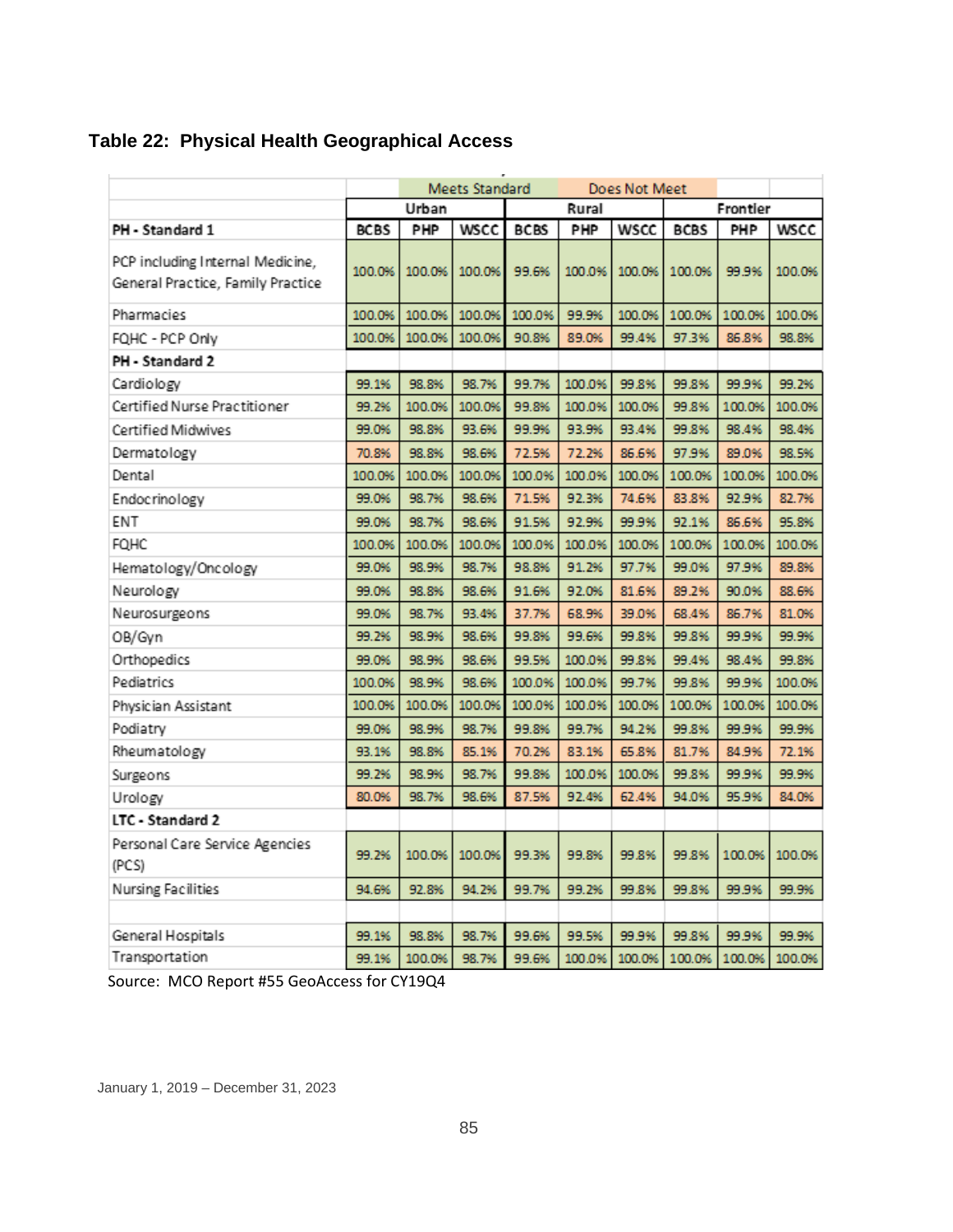### **TRANSPORTATION**

Non-emergency medical transportation is a means for MCO to ensure members have timely access to needed services particularly for specialty services and provider shortage areas. All 3 MCOs identify transportation coverage in all counties across New Mexico.

• **Grievances:** Consistent with previous reporting Non-Emergency Medical Transportation (NEMT) grievances is the leading category of grievances in the reporting period. Please see Complaints and Grievances for additional information. PHP identified a lack of wheelchair accessible transportation options as a barrier to member access and reported an increase in transportation provider no shows. See section 9 of this report for improvement plans regarding these barriers and provider issues.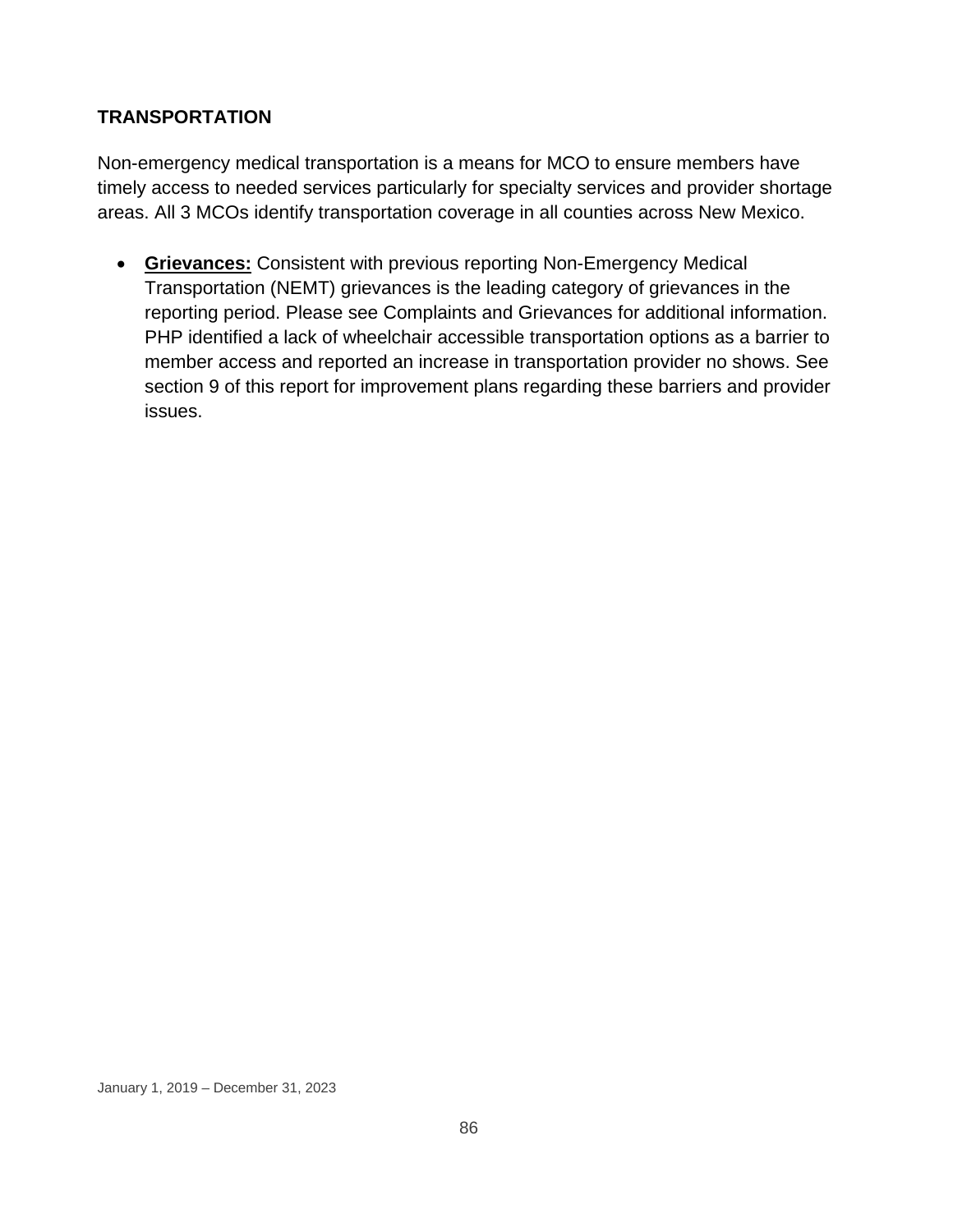### **TELEMEDICINE DELIVERY SYSTEM IMPROVEMENT PERFORMANCE TARGET**

The Telemedicine Delivery System Improvement Performance Target (DSIPT) for Centennial Care 2.0 requirements were revised for calendar year (CY) 20, as follows.

The MCOs shall use the end of CY19 as the baseline for CY 20, increasing the number of unique members served with a telemedicine visit by twenty percent for both physical health and behavioral health specialists, focusing on improving telemedicine availability and utilization along with expanding member education and provider support.

The baseline for each upcoming CY will be the total number of unique members with a telemedicine visit at the end of the previous calendar year. If the MCO achieves a minimum of five percent of total membership with telemedicine visits, as of November  $30<sup>th</sup>$  of each year, then they must maintain that same five percent at the end of each CY to meet this target. The MCOs provide quarterly reports to HSD with the number of unique members served through telemedicine visits and an analysis of trends observed.

In response to the PHE related to COVID-19, HSD suspended reporting for March (M3) of DY7 Q1, and data will be captured in subsequent quarters. During the PHE, telemedicine utilization increased in all areas and has played a vital role in providing health care services statewide while keeping members safe. HSD expects telemedicine utilization to remain an area of high focus and growth in the future.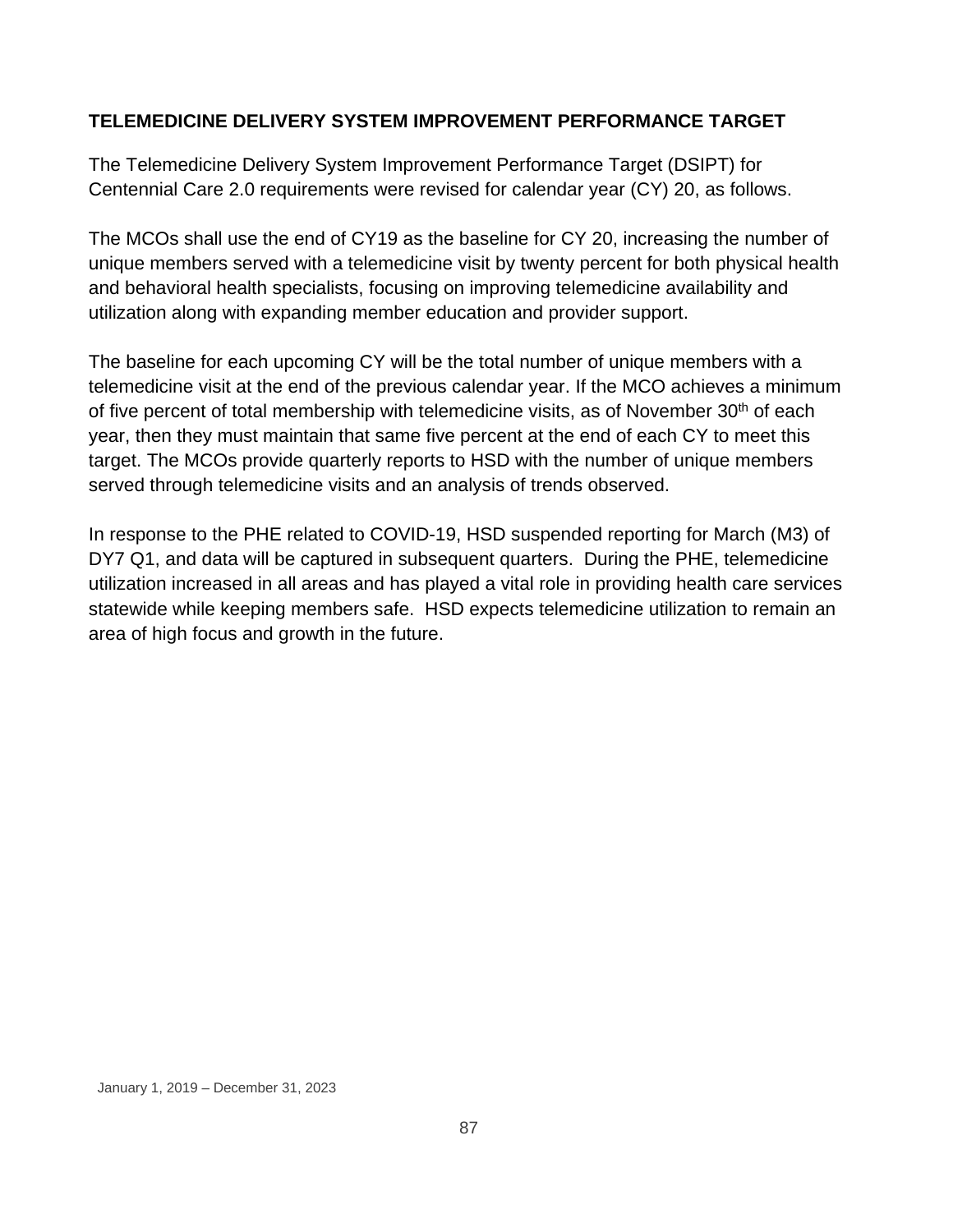# **15** DEMONSTRATION EVALUATION

| <b>Evaluation Findings and Design Plan</b> |                                                                                                                                                                                                                                                                                                                                                                                                                                                                                                                                                                                                                                                                                                                                                                                                     |
|--------------------------------------------|-----------------------------------------------------------------------------------------------------------------------------------------------------------------------------------------------------------------------------------------------------------------------------------------------------------------------------------------------------------------------------------------------------------------------------------------------------------------------------------------------------------------------------------------------------------------------------------------------------------------------------------------------------------------------------------------------------------------------------------------------------------------------------------------------------|
| 1 <sup>st</sup> Quarter Activities         | Final Report DY 1 through DY 4<br>On March 24, 2020, HSD received approval from CMS for the<br>DY 1 through DY 4 1115 Demonstration Waiver Evaluation<br>final report submitted to CMS in April 30, 2019.                                                                                                                                                                                                                                                                                                                                                                                                                                                                                                                                                                                           |
|                                            | 1115 Demonstration Waiver Evaluation Design Plan<br>The HSD workgroup completed revisions to the 1115<br>Demonstration Waiver Evaluation Design Plan, based on CMS<br>feedback and comments. This workgroup consisted of HSD<br>staff from the Medical Assistance Division (MAD) and<br>Behavioral Health Services Division (BHSD), along with<br>external entities knowledgeable in developing Evaluation<br>Design Plans with required CMS monitoring of the Substance<br>Use Disorder (SUD). The updated version of the Evaluation<br>design was submitted to CMS on January 9, 2020.<br>Procurement of an Independent Evaluator for the 1115<br><b>Demonstration Waiver</b><br>HSD updated the Scope of Work in the Request for Proposal<br>(RFP) to incorporate CMS feedback and comment. Upon |
|                                            | receipt of the written approval from CMS on the Evaluation<br>Design Plan, HSD, continued to finalize the RFP and expects<br>to release the RFP in Q3.                                                                                                                                                                                                                                                                                                                                                                                                                                                                                                                                                                                                                                              |
|                                            |                                                                                                                                                                                                                                                                                                                                                                                                                                                                                                                                                                                                                                                                                                                                                                                                     |

January 1, 2019 – December 31, 2023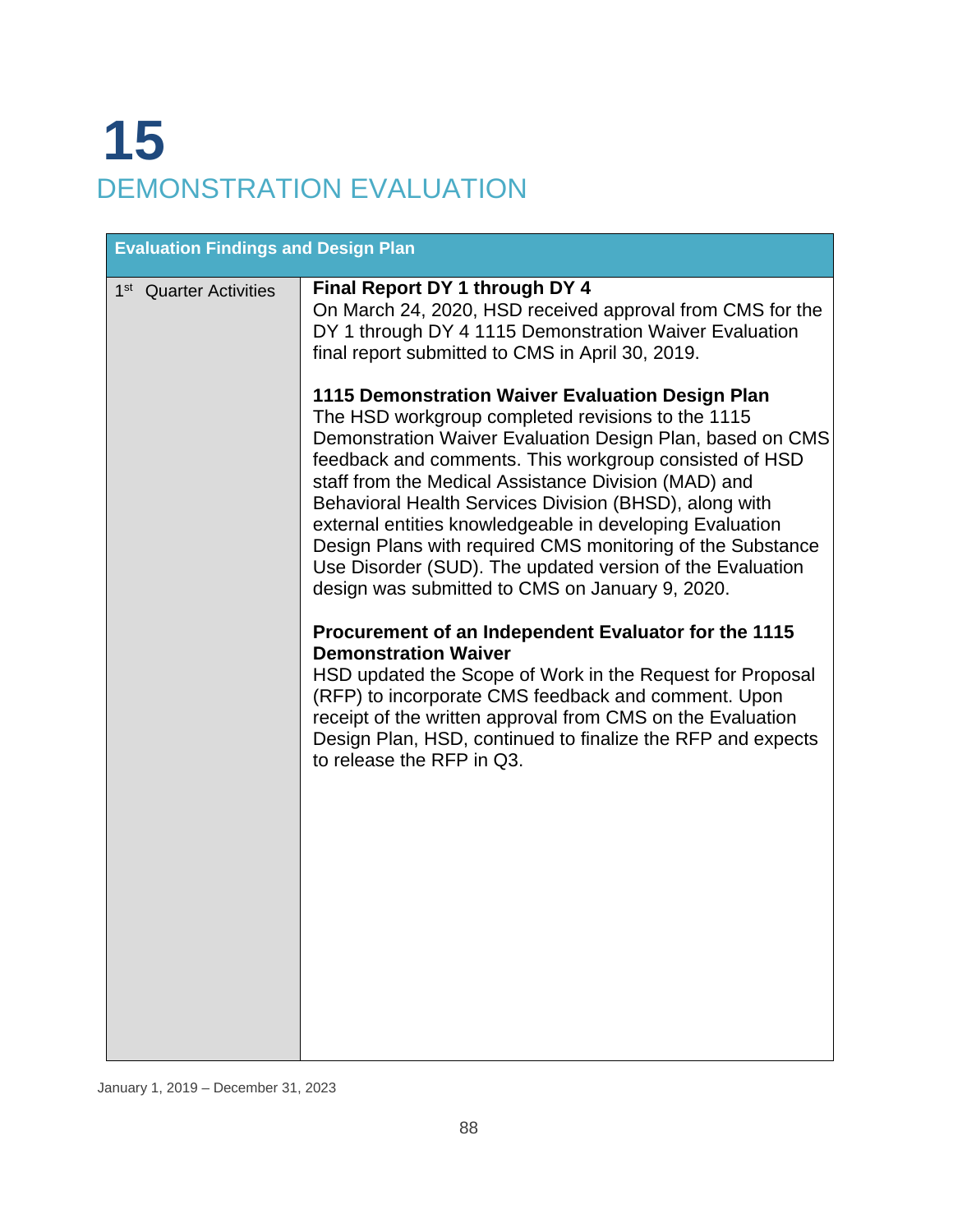## **16** ENCLOSURES/ATTACHMENTS

Attachment A: January 2018 – December 2019 Statewide Dashboards

Attachment B: Budget Neutrality Monitoring Spreadsheet

Attachment C: Key Utilization/Cost per Unit Statistics by Major Population Group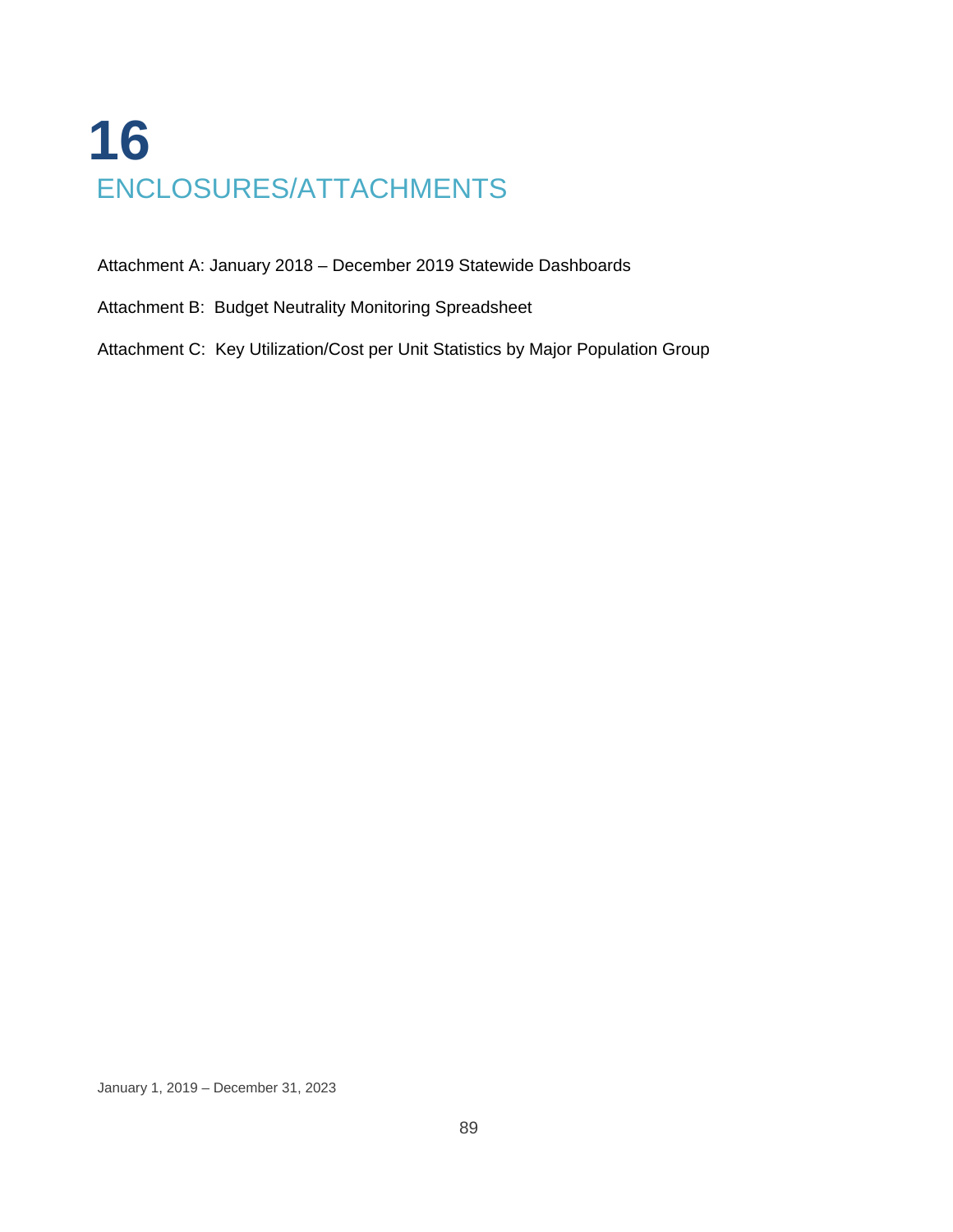## **17** STATE CONTACTS

| <b>HSD State Name and Title</b> | <b>Phone</b> | <b>Email Address</b>       | Fax          |
|---------------------------------|--------------|----------------------------|--------------|
| Nicole Comeaux                  | 505-827-7703 | Nicole.Comeaux@state.nm.us | 505-827-3185 |
| Director                        |              |                            |              |
| <b>HSD/Medical Assistance</b>   |              |                            |              |
|                                 |              |                            |              |
| Megan Pfeffer                   | 505-827-7722 | Megan.Pfeffer@state.nm.us  | 505-827-3185 |
| <b>Deputy Director</b>          |              |                            |              |
| <b>HSD/Medical Assistance</b>   |              |                            |              |
|                                 |              |                            |              |
| Elisa Walker-Moran              | 505-827-6234 | Elisa. Walker-             | 505-827-3185 |
| <b>Deputy Director</b>          |              | Moran2@state.nm.us         |              |
| <b>HSD/Medical Assistance</b>   |              |                            |              |
|                                 |              |                            |              |
| Kari Armijo                     | 505-827-1344 | Kari.Armijo@state.nm.us    | 505-827-3185 |
| <b>Deputy Director</b>          |              |                            |              |
| <b>HSD/Medical Assistance</b>   |              |                            |              |
|                                 |              |                            |              |
| Linda Gonzales                  | 505-827-6222 | Linda.Gonzales@state.nm.us | 505-827-3185 |
| <b>Deputy Director</b>          |              |                            |              |
| <b>HSD/Medical Assistance</b>   |              |                            |              |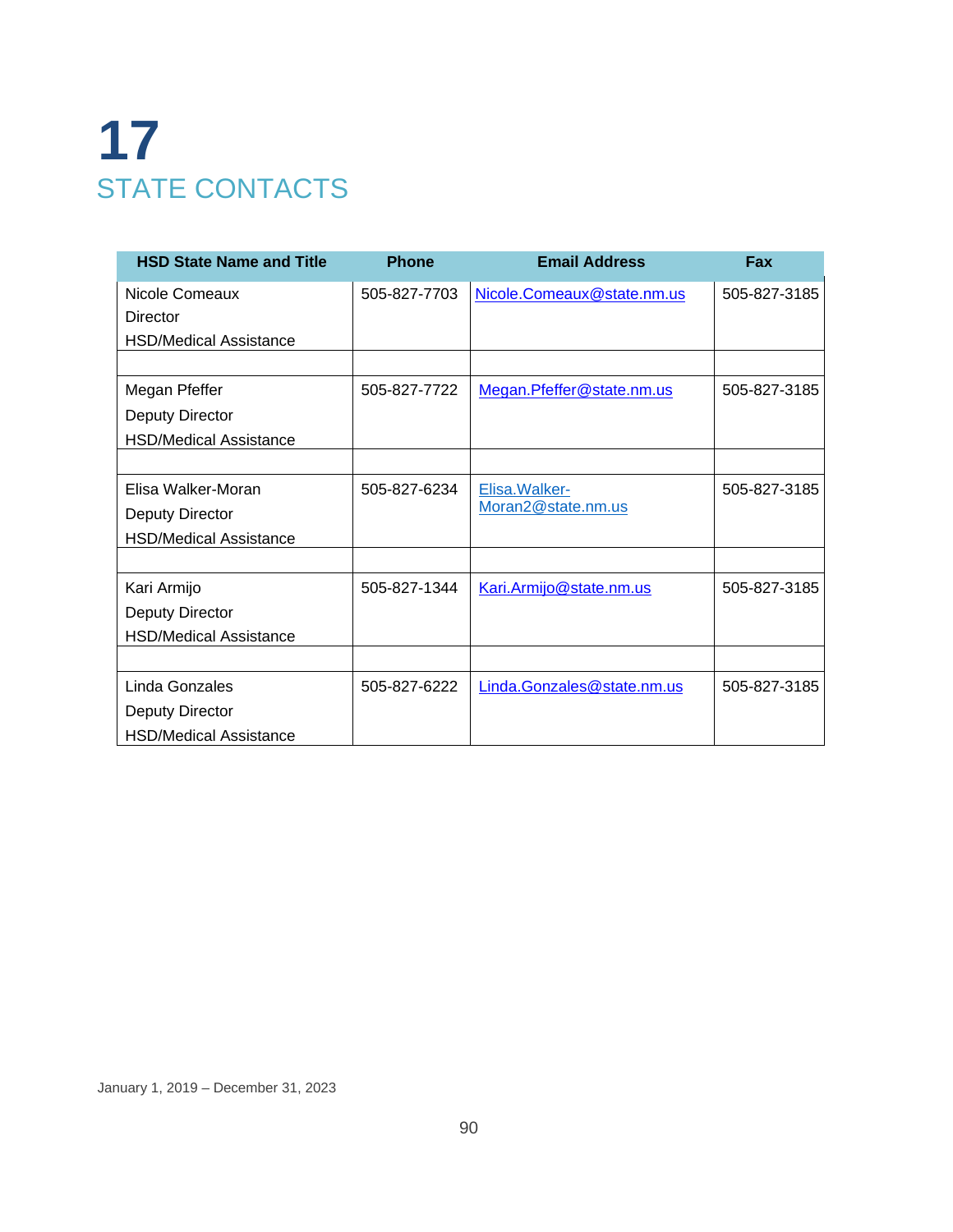## **18** ADDITIONAL COMMENTS

### **MCO INITIATIVES**

### **BCBS- Target ER usage for members diagnosed with substance abuse while utilizing the work of Recovery Support Assistants (RSAs)**

BCBS dedicated three members of the Recovery Support Team to work exclusively on the Edie (Early Notification of Emergency Room use) platform to identify and target outreach to members identified with substance use disorders. BCBS chose their top three peers with the best engagement skills and developed a cohort in the Edie system so members meeting criteria for substance use/abuse were identified. BCBS' RSA supervisor monitored that platform daily and assigned members who met the criteria to one of the RSAs. The RSAs then traveled to the ED and met the identified members to start the engagement and work on getting them connected with a follow-up provider visit. The RSAs stay engaged with the members through the whole process, encouraging them to go to their appointments and helping them set up appointments and transportation services. Additionally, each RSA was assigned an iPad to take to the ED so if the member wanted an immediate telehealth follow-up visit that could be arranged.

### **PHP Customer Services Center (Pharmacy Technician Representatives)**

To better support members with complex pharmacy related issues, the customer service center employed a group of pharmacy technicians to assist members with these issues and other pharmacy benefit related questions. This new customer service model is expected to limit the number of repeat calls, improve member satisfaction and experience, and help get members to experts on the first call.

### **PHP – Health and Wellness Education (MyPlate Education)**

PHP attended a health event in the southeast region of the state where staff provided health education on healthy eating through a hands-on activity on how to build a healthy plate based on the United States Department of Agriculture (USDA) MyPlate guidelines. PHP provided healthy eating education, a portion plate, and educational handouts to 138 community members which included 37 Presbyterian Centennial Care members.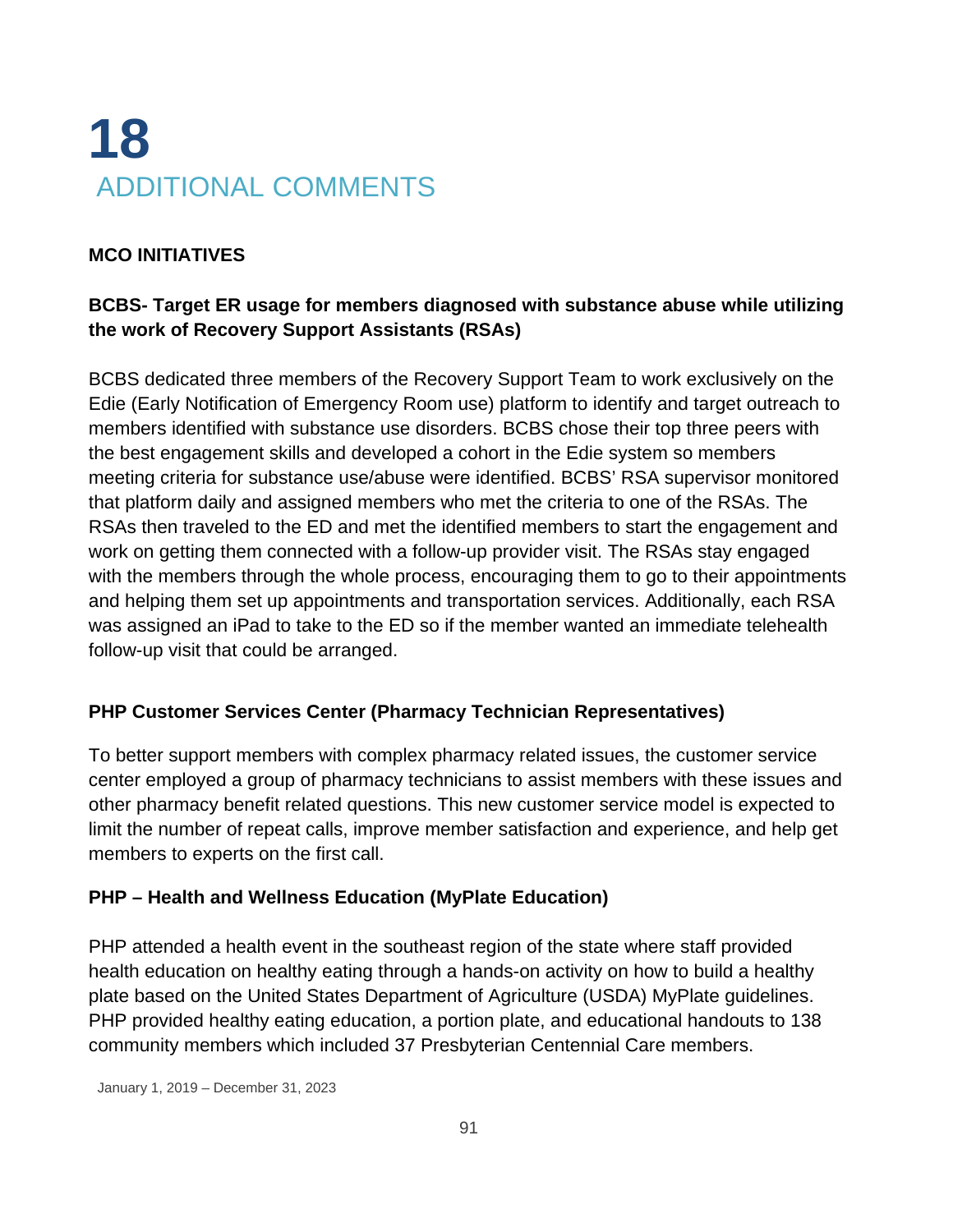### **WSCC Expanding Access for Native American Members**

WSCC remains committed, in collaboration with the Indian Health Service (IHS), to expand access to its members and grow partnerships between IHS facilities and local tribal governments, external providers, and WSCC.

- o WSCC is in discussions with the University of New Mexico regarding a Native American focus clinic in the southern part of the state that will serve both Native American and non-native members. Discussions are exploring the possibility of providing PCP services and telemedicine specialty care.
- o WSCC is in discussions with Medic Buddy, which offers PCP and Urgent Care services. As a result of these discussions, WSCC has partnered with the provider to administer COVID-19 testing on several tribal pueblos beginning in April 2020. WSCC and the provider are also in discussions regarding the implementation of a hybrid telemedicine model at several sites, including Shiprock, Gallup, and Hobbs, New Mexico.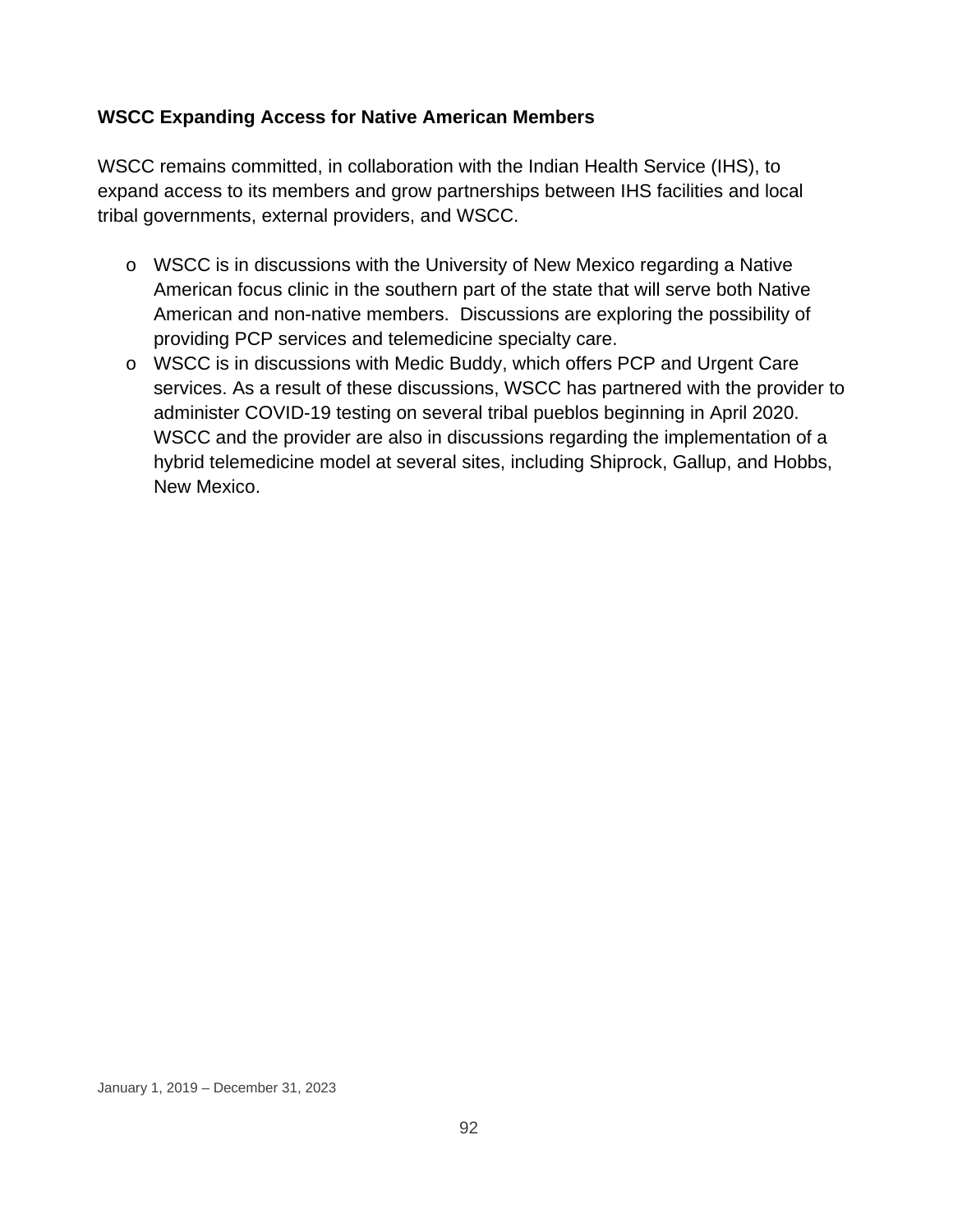#### **MEMBER SUCCESS STORIES**

A BCBS member is a special-needs, immunocompromised baby boy that requires specialized infant formula. Early in the COVID-19 crisis, the member's mother contacted BCBS in desperation. She reported that she has been able to identify only one specific formula that her baby is able to tolerate. While the said formula is quite expensive and difficult to find under normal circumstances, she reported that the pandemic crisis has led to empty shelves and she reported she was using the last can she had. Further, while she searched different locations amidst the chaos, she expressed great concern and fear over the possibility of bringing the virus home to her immunocompromised baby. After contacting many resources in the community for help, to no avail, the BCBS Care Coordinator (CC) contacted a local foundation, explained the situation and asked for assistance. The founder called the CC back quickly. With the mother's permission, the founder obtained pertinent information on the needs of the family. Within only a few hours he was able to locate two large cans of the specialized formula, and personally hand delivered them to the family. The CC simultaneously worked with BCBS medical directors to have the specialized formula approved for payment. The formula can now be ordered and delivered directly to the member's home, reducing risks to the baby's health and wellbeing.

A member called the PHP Customer Service Center (PCSC) for help with her primary doctor. The primary care physician (PCP) was supposed to send a referral to a dermatologist, but she sent the wrong type of referral. This happened several times. The member was very frustrated and did not know what to do because the dermatologist would not see her without the correct referral. The member had been having difficulty with her PCP for some time, and now she felt vulnerable due to concerning results from tests leading to the need to see a dermatologist. PCSC Agent Denise was able to three-way call the provider assistance line and was able to obtain a new PCP for the member and schedule an appointment with the member on the line. The member then asked to speak to Denise's team lead to let him know what a great job Denise did. The member said, "I never do these things, but I wanted to take a few minutes to let you know Denise went above and beyond my expectations. I called this morning looking for help, and she was able to relieve 20 pounds of stress off my shoulders. She just helped me so much. I can't even find words to explain it. If I could leave work and give her a hug, I would. I think this is the first time in 3 weeks I've even smiled. She's very good at her job, and someone needs to give her a standing ovation. She made my whole day."